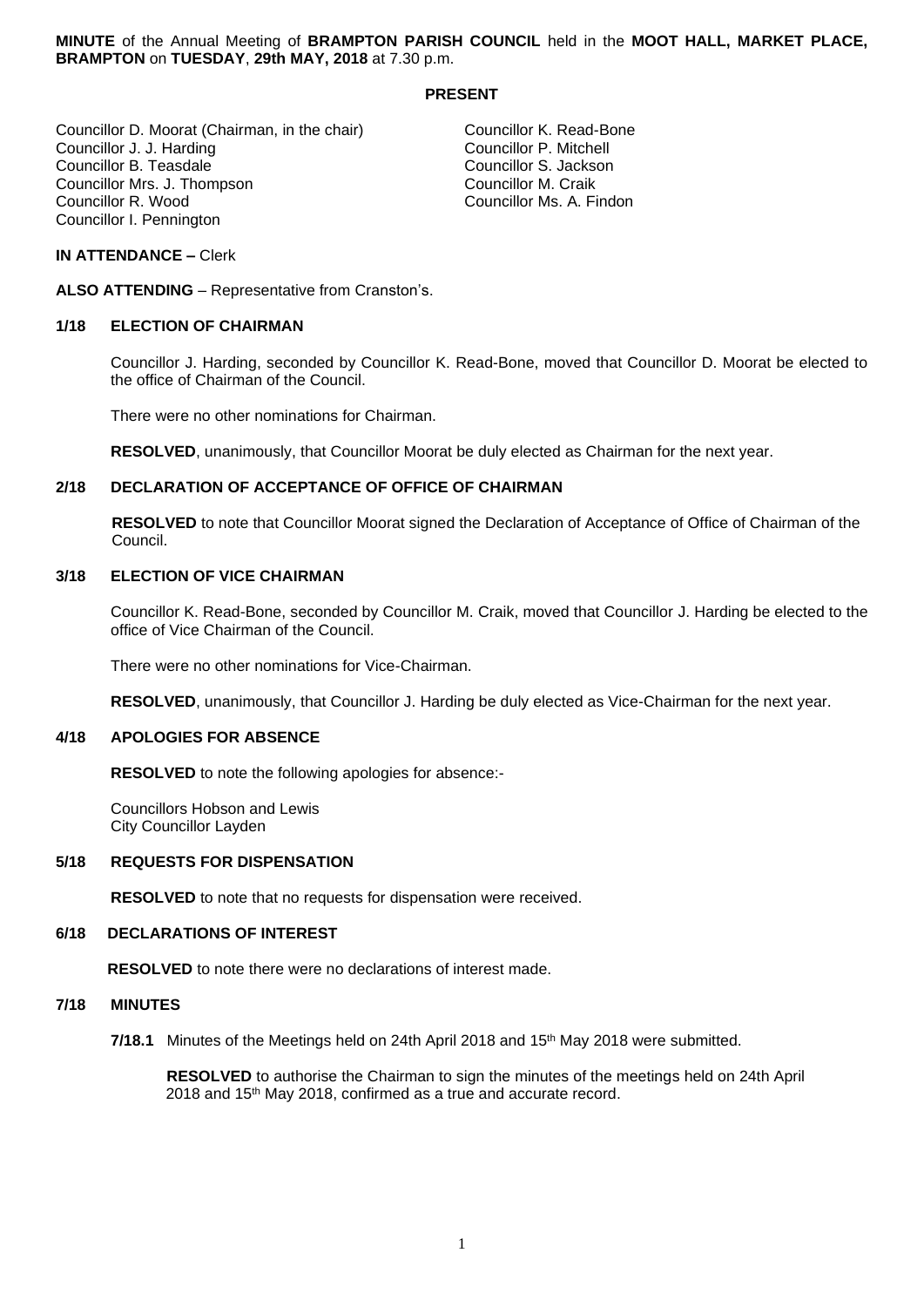## **8/18 COMMITTEE REPORTS**

There were submitted Minutes of Meetings of

Finance and General Purposes Committee held on 15<sup>th</sup> May 2018 Property and Environment Committee held on 15<sup>th</sup> May 2018

**RESOLVED** to receive the minutes of both committees and to endorse and accept all recommendations contained therein.

#### **9/18 COUNCIL ADMINISTRATION - COMMITTEE STRUCTURE AND MEMBERSHIP**

There was submitted a report by the Clerk regarding the Committee structure and remits of the Council and inviting members to consider the structure and make appointments to the Committees.

## **RESOLVED**

- **9/18.1** to continue the current Committee Structure, with all Allison Bequest applications going through the Finance and General Purposes Committee; and
- **9/18.2** to approve the membership of the Standing Committees as follows:-

#### **Property and Environment Committee - 9 Members**

| Councillor D. Moorat (ex officio) | Councillor J. Harding (ex officio) Councillor K. Read-Bone |                      |
|-----------------------------------|------------------------------------------------------------|----------------------|
| Councillor B. Teasdale            | Councillor P. Mitchell                                     | Councillor A. Findon |
| Councillor I. A. Pennington       | Councillor C. Lewis                                        | Councillor A. Hobson |

## **Finance and General Purposes Committee - 8 Members**

| Councillor D. Moorat (ex officio) | Councillor J. Harding <i>(ex officio)</i> |                        |
|-----------------------------------|-------------------------------------------|------------------------|
| Councillor R. Wood                | Councillor M. Craik                       | Councillor J. Thompson |
| Councillor J. Errington           | Councillor S. Jackson                     | Vacant                 |

**9/18.3** to appoint the following substitutes:-

| <b>Property and Environment Committee</b>     | Councillors J. Thompson and S. Jackson    |
|-----------------------------------------------|-------------------------------------------|
| <b>Finance and General Purposes Committee</b> | Councillors I. Pennington and B. Teasdale |

## **10/18 OUTSIDE BODIES - REPRESENTATION**

There was submitted a report by the Clerk detailing the outside bodies to which the Council had been invited to appoint representatives.

**RESOLVED** that the following appointments be made:-

| <b>BRAMPTON &amp; DISTRICT NEIGHBOURHOOD FORUM</b>    | Councillor D. Moorat                          |
|-------------------------------------------------------|-----------------------------------------------|
| <b>BRAMPTON FAIR TRADE GROUP</b>                      | Councillor J. J. Harding                      |
| <b>BRAMPTON HOSPITAL LEAGUE OF FRIENDS</b>            | Councillor D. Moorat                          |
| <b>BRAMPTON TOWN TWINNING ASSOCIATION</b>             | Councillor D. Moorat                          |
| <b>BRAMPTON YOUTH FORUM</b>                           | Councillor R. Wood                            |
| <b>CARLISLE PARISH COUNCILS ASSOCIATION</b>           | Councillor D. Moorat<br>Councillor J. Harding |
| <b>BRAMPTON ECONOMIC PARTNERSHIP (BEP)</b>            | None                                          |
| <b>BRAMPTON &amp; BEYOND COMMUNITY TRUST</b>          | <b>None</b>                                   |
| <b>BRAMPTON PRIMARY SCHOOL GOVERNOR (4 year term)</b> | Councillor M. Craik                           |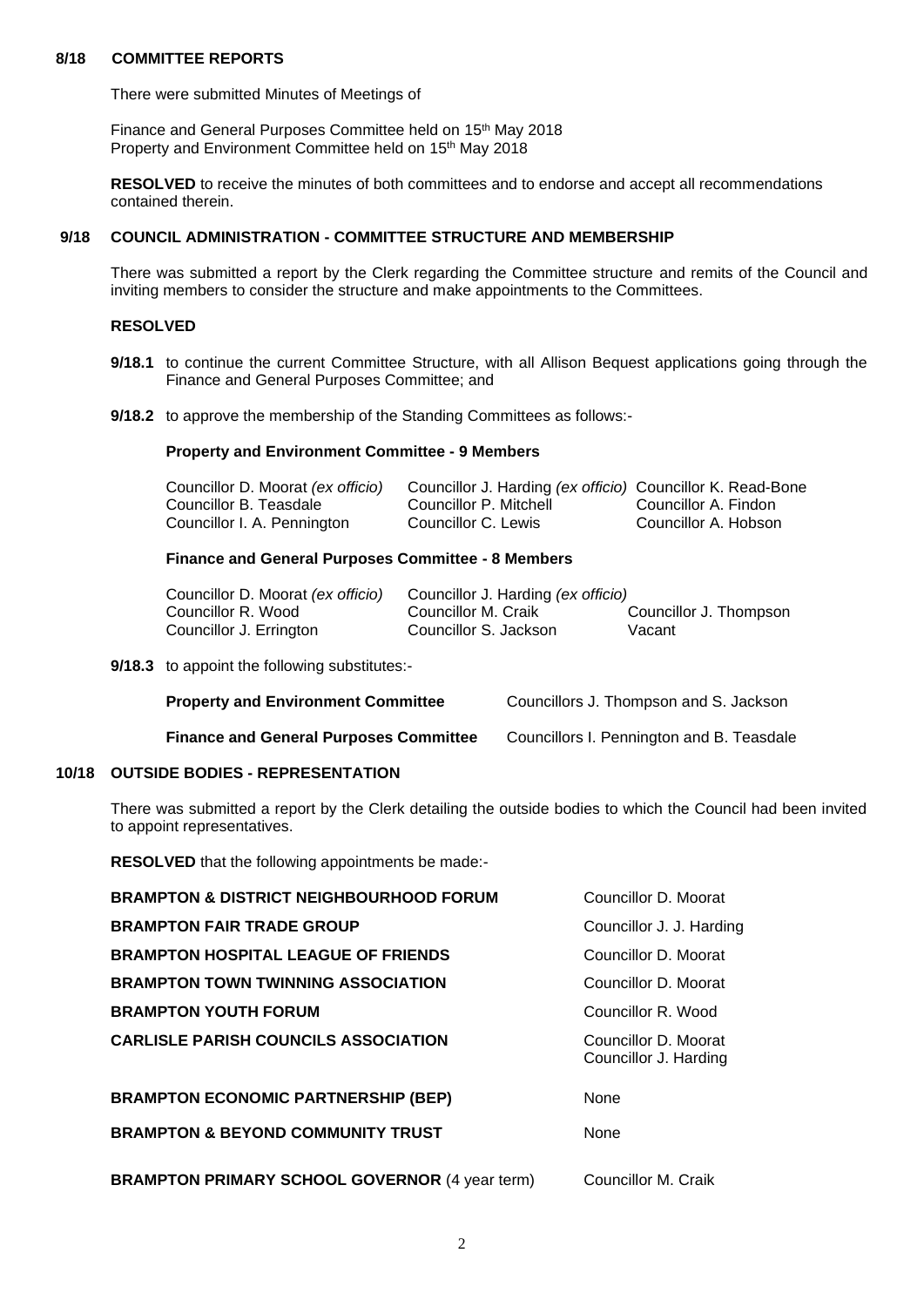## **WALKERS ARE WELCOME** Councillor S. Jackson

**VISITOR CENTRE STEERING GROUP** Councillor D. Moorat

Councillor A. Hobson

## **BRAMPTON BUSINESS ASSOCIATION** Councillor S. Jackson

## **11/18 INSPECTION OF DEEDS AND TRUST INSTRUMENTS**

A report was given by the Clerk on the deeds and trust instruments held by the Parish Council and available for inspection.

**RESOLVED** to approve the current arrangements for custody of the Council's deeds and records.

## **12/18 COUNCIL MEETING DATES FOR 2017/18**

The Clerk submitted a report detailing proposed meeting dates for Committee and Council meetings for the forthcoming year.

**RESOLVED** to agree the proposed dates for Council and Committee meeting for 2018/19

## **13/18 POLICY REVIEW**

The following policies were reviewed:-

- **13/18.1 COMPLAINTS PROCEDURE**
- **13/18.2 PUBLICATION SCHEME/FREEDOM OF INFORMATION POLICY**
- **13/18.3 MEDIA AND PRESS POLICY**
- **13/18.4 HEALTH AND SAFETY POLICY**
- **13/18.5 EQUALITY AND DIVERSITY POLICY**
- **13/18.6 EQUAL OPPORTUNITIES POLICY**
- **13/18.7 FRAUD/CORRUPTION DETECTION & PREVENTION POLICY**
- **13/18.8 STATEMENT OF INTENT ON COMMUNITY ENGAGEMENT**

#### **13/18.9 GRANTS POLICY**

**RESOLVED** to note the above policies were reviewed with no amendments except to update the outside bodies representation on the statement of intent on community engagement.

#### **14/18 STANDING ORDERS AND FINANCIAL REGULATIONS**

2018 NALC model standing orders and current financial regulations were submitted to the meeting.

**RESOLVED** to note that standing orders and financial regulations were reviewed, updated and adopted.

#### **15/18 PUBLIC PARTICPATION**

#### **15/18.1 PIRELLI RALLY**

A representative from Cranstons attended the meeting to raise concern at the loss of revenue to the business due to the road closure for the Pirelli Rally. It was felt that the road could have been closed later in the afternoon, it seemed unreasonable that the road was closed from 2pm when the first car didn't come through until after 5pm.

 **RESOLVED,** after discussion, that the Clerk would raise the concerns with the organisers of the Rally who dictate the road closure hours.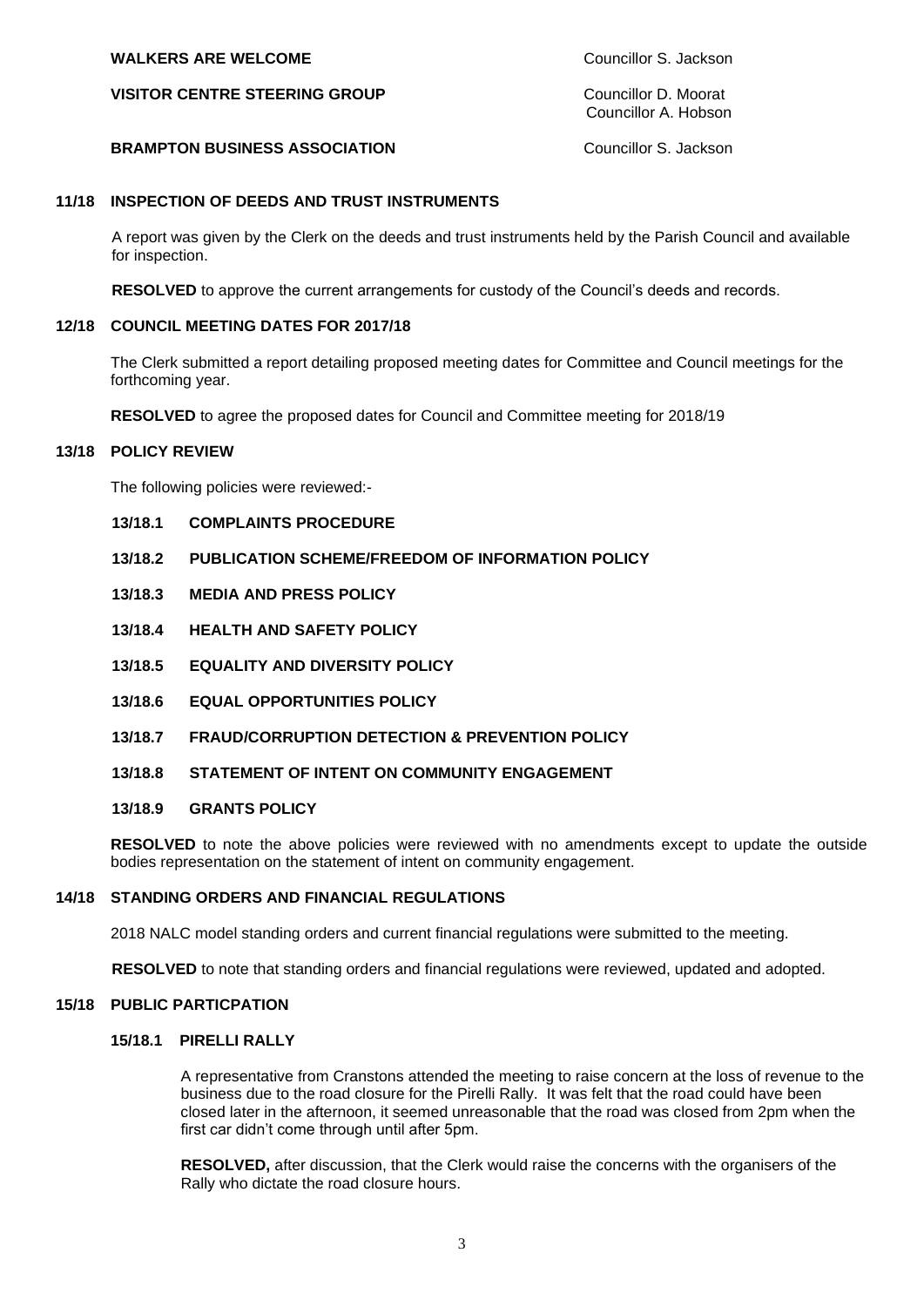#### **16/18 EVENTS**

## **16/18.1 PIRELLI RALLY**

 **RESOLVED** to note that the matter had been dealt with under minute 15/18.1.

#### **16/18.2 GELT GLADIATOR**

 **RESOLVED** to note that the 2018 Gelt Gladiator event would no longer be held in Gelt Woods.

#### **17/18 POLICE MATTERS –**

#### **17/18.1 POLICE ISSUES**

 **RESOLVED** to note that the latest newsletter had been circulated to members by email prior to the meeting and that there were no matters to be brought to the attention of the police.

#### **18/18 TOWN AND COUNTRY PLANNING APPLICATIONS -**

Applications for planning consent were considered.

**RESOLVED** to advise the appropriate Planning Authority of the Council's comments as follows:-

**18/18.1 MOAT VILLA, MOAT STREET, BRAMPTON (18/0207)** – Erection of 2 storey extension to provide utility and en-suite bedroom on ground floor with study/dayroom above.

No observations.

**18/18.2 UNIT 11, OLD BREWERY YARD, CRAW HALL, BRAMPTON (18/0359)** – Change of use of former gym to warehouse/retail shop (retrospective/revised application).

 Comment (after a vote of 5 for, 5 against, 1 abstention and the Chairman's use of his casting vote) - Members of Brampton Parish Council would only agree a retail application on condition that the applicant can prove he has been allocated all the designated spaces shown in the rear of the Brewery yard on the application.

**18/18.3 ASHMORE, CRAW HALL, BRAMPTON (18/0026/S211)** – felling of 2 sycamore trees, 1 sycamore tree with cavity and 1 horse chestnut.

No observations.

## **19/18 FINANCIAL MATTERS -**

#### **19/18.1 s137 SPENDING**

 **RESOLVED** to note that members had noted and reviewed spending under s137 for 2017/18 and 2018/19.

## **19/18.2 INTERNAL AUDITOR**

 **RESOLVED** that Mrs. J. Batey MAAT, would act as internal auditor for 2018/19.

#### **19/18.3 ACCOUNTS FOR THE YEAR ENDED 31ST MARCH 2018**

 There were submitted Section 1, Annual Governance Statement, and 2, Statement of Accounts, of the Annual Return, Receipts and Payments Accounts, Balance Sheet and Supporting Notes for the year ended 31st March, 2018.

- **19/18.3.1 RESOLVED** to approve the Annual Governance Statement for the year ending 31<sup>st</sup> March 2018.
- 1**9/18.3.2 RESOLVED** to approve the Statement of Accounts for the year ending 31st March 2018.
- **19/18.3.3 RESOLVED** to authorise the Chairman to sign Sections 1 and 2 of the Annual Return for 31st March 2018.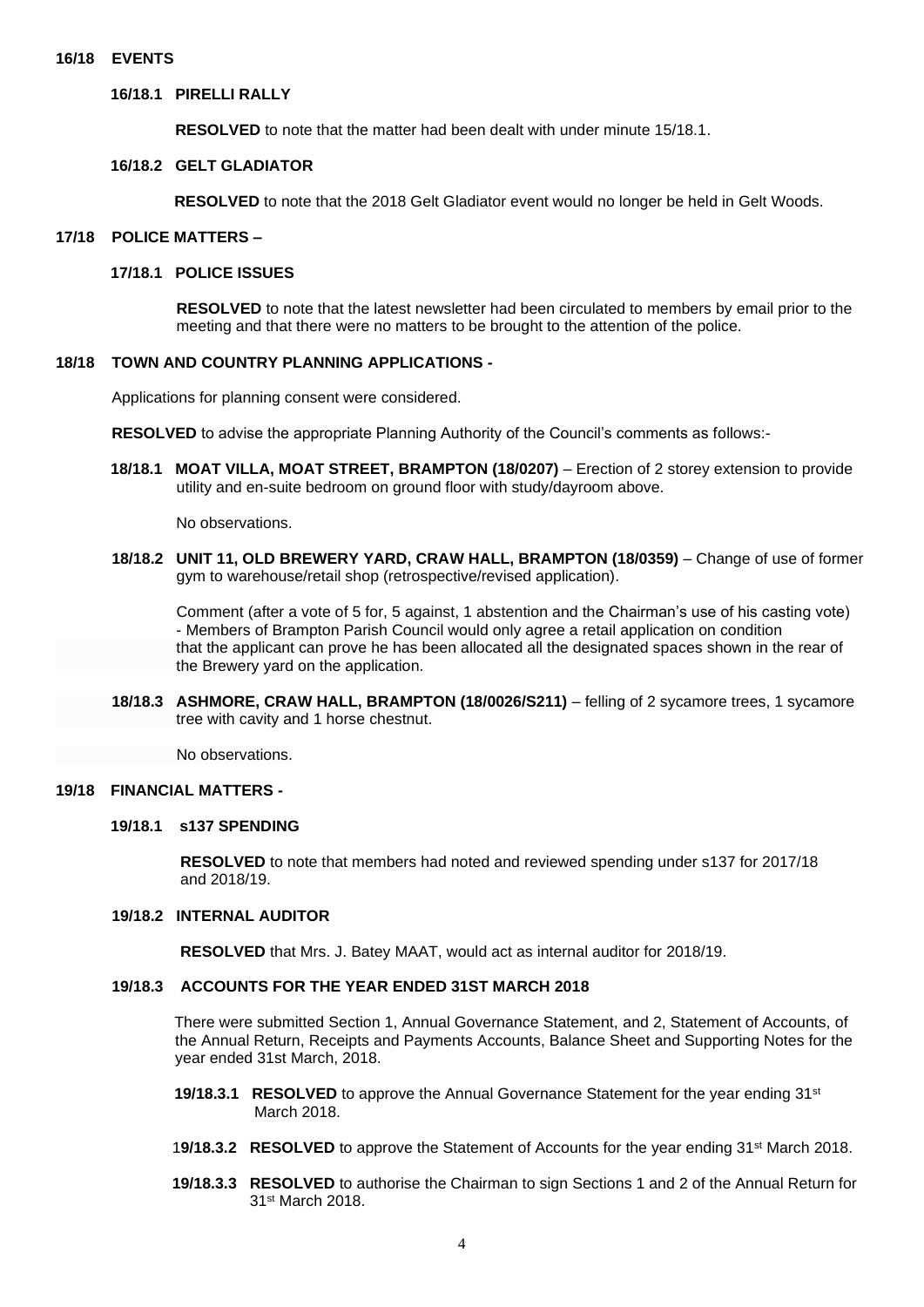- **19/18.3.4 RESOLVED** to note that the notification of Public Rights & Publication of Unaudited Annual Governance & Accountability Return for accounts year ending 31st March 2018 as Monday 18th June to Friday 27th July 2018.
- **19/18.3.5 RESOLVED** to agree that the Accounts, Balance Sheet and Supporting Notes reflected the Parish Council's financial position at 31st March 2018.

## **19/18.4 YEAR END BALANCES**

There was submitted a report by the Clerk regarding the cash balances at 31st March 2018 and recommending their allocation to various funds.

**RESOLVED** to agree to the allocation of the balances as follows:-

| Allison Bequest (balance after tfr) | £92,647.79  |
|-------------------------------------|-------------|
| <b>Cemetery Development Fund</b>    | £26,655.40  |
| Parks Fund                          | £5,693.73   |
| Christmas Lights                    | £1,000.00   |
| <b>Special Projects</b>             | £2,553.00   |
| Development Fund                    | £2,000.00   |
| <b>Property Fund</b>                | £2,000.00   |
| Moot Hall Fund                      | £5,000.00   |
| <b>Commemorative Fund</b>           | £3,000.00   |
| Surplus Account                     | £17,785.18  |
| Total                               | £158,335.10 |

Members agreed that the remaining balance of £872.89 in the flowerbed budget at 31st March 2018, could be carried over as planned work had been delayed due to the weather. The balance was currently held within the surplus account.

#### **20/18 REPRESENTATIVES' REPORTS**

**RESOLVED** to note there were no representatives' reports.

#### **21/18 NUISANCE VEHICLES ON THE MOAT**

Nuisance vehicles on the Moat had been reported to the Clerk.

 **RESOLVED** to inform the police of the vehicle's registration number and ask the footpaths officer for advice regarding some sort of barrier for the area being accessed by vehicles adjacent to the Moat.

## **22/18 LOVERS LANE COMMUNITY GARDEN**

Consideration was given to a request from the Community Garden Group that the Parish Council applies for planning permission in order to reduce costs.

 **RESOLVED** to apply for the planning permission, however the funds for the application and any associated costs regarding the Clerk's time would have to be received from the group first.

#### **23/18 OLD CHURCH GATE**

Councillor Moorat submitted a written report asking members to consider refurbishment of the gate at the entrance to the Old Church and a War Graves Commission sign being attached to the gate.

**RESOLVED** to note the report and approve the refurbishment work and erection of a sign on the gate.

#### **24/18 WEBSITE LINK**

Consideration was given to a link being added to the Parish Council website for people to find their nearest local Post Office.

**RESOLVED** to agree that the link could be added to the website.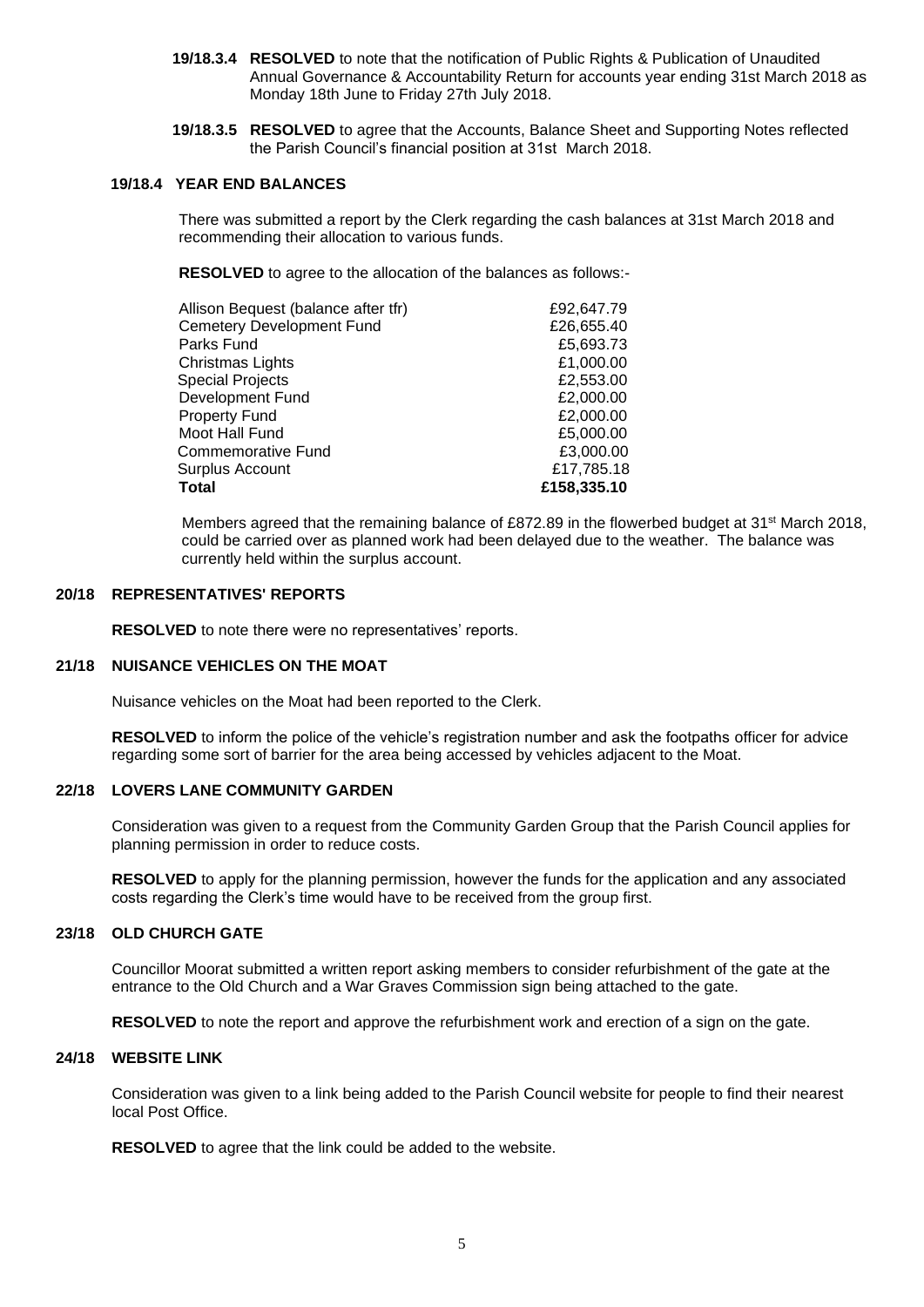## **25/18 CALC**

The following correspondence from CALC was received and noted:-

- **25/18.1 CALC CIRCULAR** May 2018
- **25/18.2 DATA PROTECTION FEES –** Email from S. Bagshaw.
- **25/18.3 LCR OPINION ARTICLE –** Email from S. Bagshaw.

## **26/18 CORRESPONDENCE RECEIVED**

**NOTED** that the following correspondence had been received:-

**26/18.1 IRTHING VALE CARAVAN PARK –** Email from local resident.

**26/18.2 BRAMPTON TOWN TWINNIG ASSOCIATION**– Letter from Mr. S. Warnes, Co-ordinator.

## **27/18 LITERATURE AVAILABLE FROM THE OFFICE**

**NOTED** that the following literature is available from the office for any interested Councillors:-

- **27/18.1 NOTICE OF EXECUTIVE KEY DECISIONS –** 1st May 2018
- **27/18.2 CLERKS AND COUNCILS DIRECT** May 2018
- **27/18.3 LOVERS LANE COMMUNITY GARDEN** Spring newsletter 2018

#### **28/18 AGENDA ITEMS FOR NEXT MEETING**

 **●** Update on WWI commemorative events for 2018

Any further items should be submitted to the Clerk on or before 19th June 2018.

- **29/18 DATE OF NEXT MEETING**  Tuesday 26 th June 2018, 7.30pm, Moot Hall. Committee meetings will be held on Tuesday 12 th June 2018, from 7.00pm.
- **30/18 PUBLIC BODIES (ADMISSION TO MEETINGS) ACT 1960** To consider resolving, in terms of the Public Bodies (Admission to Meetings) Act 1960, that, in view of the confidential nature of the business to be transacted, it is advisable in the public interest that the public be temporarily excluded and that they be instructed to withdraw.

## **31/18 LAND AT GELT ROAD**

The Clerk gave an update on the sale of land at Gelt Road.

**RESOLVED** to note that the matter was still ongoing.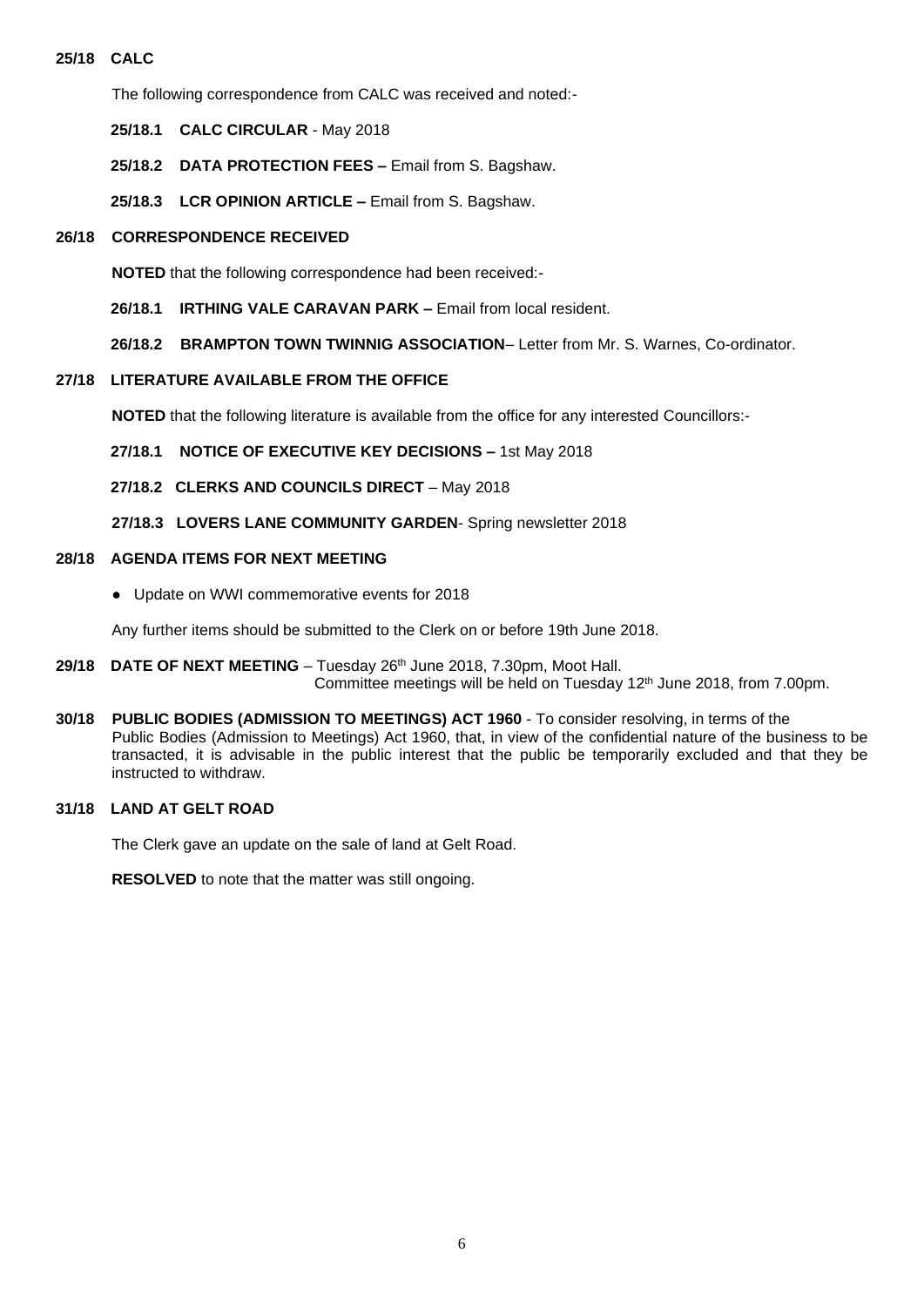**MINUTE** of the Meeting of the **FINANCE AND GENERAL PURPOSES COMMITTEE** of **BRAMPTON PARISH COUNCIL** held in the **MOOT HALL, MARKET PLACE, BRAMPTON** on **TUESDAY**, **12th JUNE, 2018** at 7.00 p.m.

#### **PRESENT**

Councillor J. J. Harding (Chairman, in the Chair) Councillor D. Moorat<br>Councillor Mrs. J. Thompson Councillor M. Craik Councillor Mrs. J. Thompson<br>Councillor R. Wood Councillor Mrs. J. Errington

Councillor S.Jackson

#### **IN ATTENDANCE –** Clerk

**ALSO ATTENDING** – Councillor Read-Bone

## **32/18 ELECTION OF OFFICE BEARERS - CHAIRMAN**

Councillor S. Jackson, seconded by Councillor D. Moorat, moved that Councillor J. J. Harding be elected to the office of Chairman of the Committee.

There were no other nominations for Chairman of the Committee.

**RESOLVED**, unanimously, to the election of Councillor J. J. Harding as Chairman of the Committee.

#### **33/18 ELECTION OF OFFICE BEARERS - VICE CHAIRMAN**

Councillor J. Thompson, seconded by Councillor S. Jackson, moved that Councillor J. Errington be elected to the office of Vice Chairman of the Committee.

There were no other nominations for Vice-Chairman of the Committee.

**RESOLVED**, unanimously, to the election of Councillor J. Errington as Vice Chairman of the Committee.

#### **34/18 APOLOGIES FOR ABSENCE**

**RESOLVED** to note that no apologies for absence were received.

## **35/18 REQUESTS FOR DISPENSATION**

**RESOLVED** to note that no requests for dispensation were received.

## **36/18 DECLARATIONS OF INTEREST**

 **RESOLVED** to note that no declarations of interest were made.

## **37/18 MINUTE**

Minute of the Meeting held on 15th May 2018 was submitted.

**RESOLVED** to authorise the Chairman to sign the minutes of the meeting held on 15th May 2018, confirmed as a true and accurate record.

#### **38/18 WORKING GROUP STRUCTURE**

Consideration was given to membership of the standing committee of the Finance and General Purposes Committee.

## **38/18.1 EVENTS AND PUBLICITY WORKING GROUP**

 **RESOLVED** that Councillors Findon, Errington, Thompson, Wood, Harding and the Clerk would serve on the Events and Publicity working group.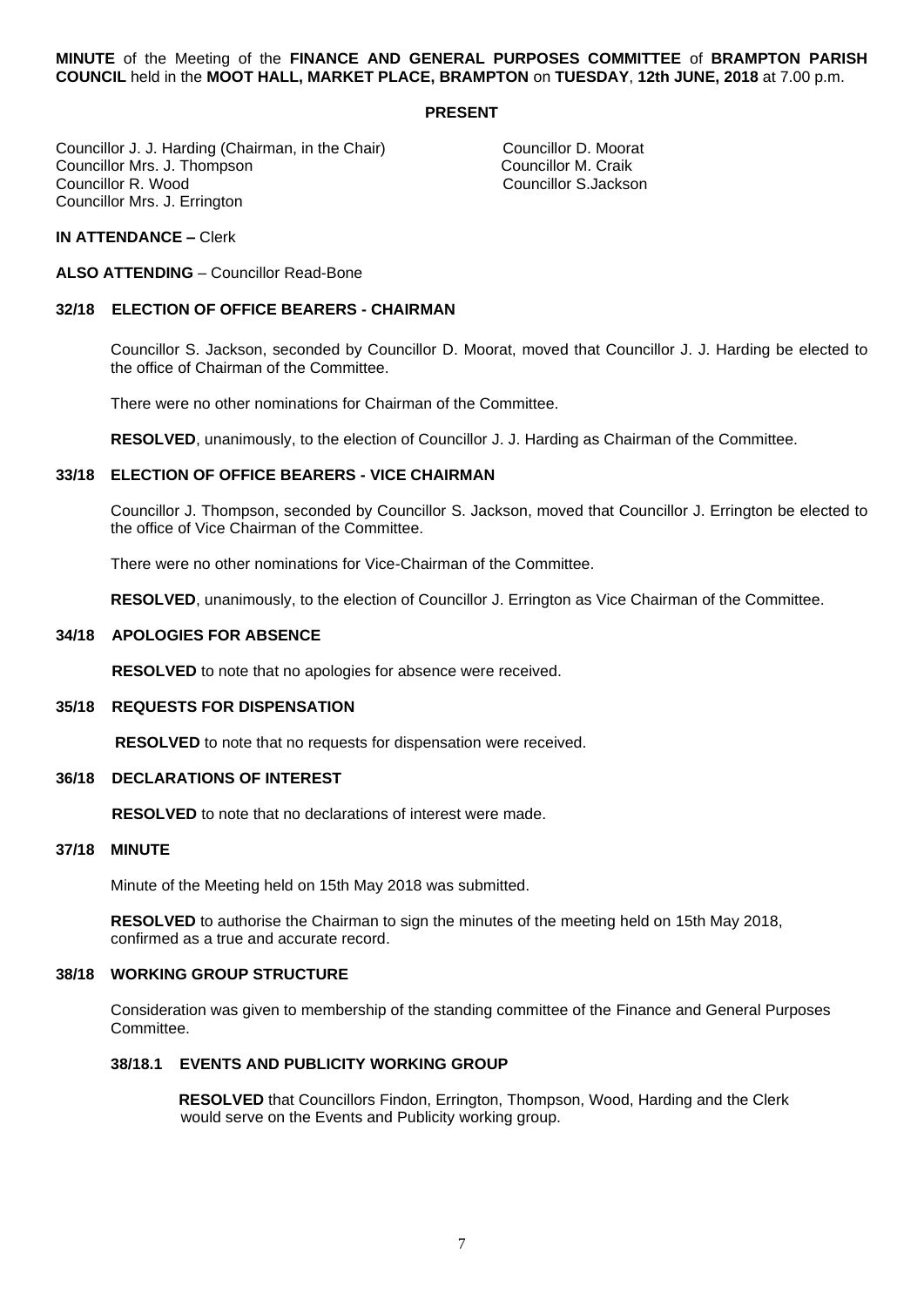## **39/18 FINANCIAL MATTERS -**

# **39/18.1 BANK RECONCILIATION TO 31ST MAY 2018**

 There was submitted a report by the Clerk on the reconciliation of the Council's financial records with its bank and Building Society accounts statements.

**RESOLVED** to receive and note the bank reconciliation and balances to 31<sup>st</sup> May 2018 of £261,452.97.

#### **39/18.2 IMPREST**

 There was submitted a report by the Clerk advising of the income received and the expenditure incurred since the last meeting through the imprest system.

**RESOLVED** to receive and note the imprest balance to the  $7<sup>th</sup>$  June 2018 of £89.32.

#### **39/18.3 FINANCIAL TRANSACTIONS**

 There was submitted a report by the Clerk detailing the expenditure incurred and the income received since the last report to this Committee.

 **39/17.3.1 RESOLVED** to note the expenditure of £11,959.00 detailed in the Appendix hereto.

 **39/17.3.2 RESOLVED** to note the income of £663.58 detailed in the Appendix hereto.

## **39/18.4 EXPENDITURE TO APPROVE**

There was submitted a report by the Clerk detailing expenditure to approve.

 **RESOLVED** to authorise payment of the accounts listed in the Appendix hereto amounting to £4,189.48.

#### **40/18 REVIEW OF CHARGES**

.

There was submitted a report by the Clerk detailing the current charges for the Moot Hall and Market.

- **40/18.1 RESOLVED** that all charges for the Market remain the same.
- **40/18.2 RESOLVED** that charges for the Moot Hall should remain at the current rate.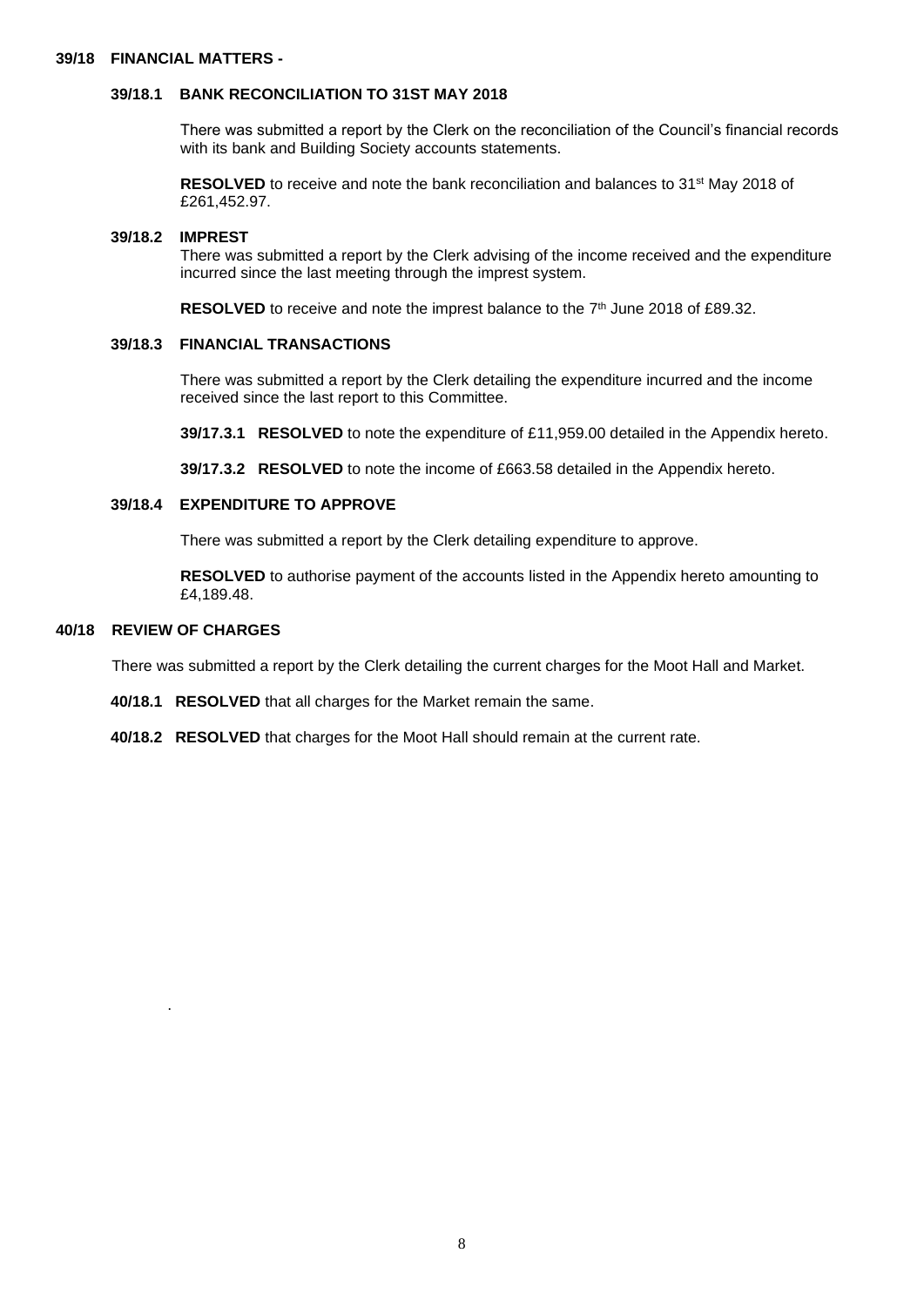## **EXPENDITURE**

| £       | <b>Supplier</b>        | <b>Cost Centre</b>    |
|---------|------------------------|-----------------------|
| 177.00  | <b>City Council</b>    | Rates                 |
| 50.00   | J. Morris              | Storage rent          |
| 20.00   | Bounce it around       | website               |
| 35.98   | Vodafone               | Office                |
| 1.84    | <b>Barclays Bank</b>   | Charges               |
| 26.17   | Plusnet                | <b>Visitor Centre</b> |
| 62.09   | Daisy Comms            | Office                |
| 1555.00 | Cut n' Edge            | Grounds Mnce          |
| 4421.53 | Zurich Insurance       | Insurance             |
| 354.50  | Oakbank                | Flowerbeds            |
| 1960.49 | A Riddell              | Staff                 |
| 171.40  | S Hillary              | Staff                 |
| 515.59  | P Reynolds             | Staff                 |
| 240.00  | Shift-It               | Flowerbeds            |
| 150.00  | Petty Cash             | Office                |
| 38.49   | SSE                    | Moot Hall             |
| 487.45  | <b>SSE</b>             | Moot Hall             |
| 52.05   | <b>ABW</b>             | Various               |
| 971.42  | <b>P Bell Services</b> | Grass cutting         |
| 45.00   | E Hutchinson           | Cemetery              |
| 356.00  | CALC                   | Subscriptions         |
| 17.00   | CALC – LCR             | Subscriptions         |
| 250.00  | <b>LCPAS</b>           | Office - DPO          |
|         |                        |                       |

**£11,959.00**

# **INCOME**

 **£663.58**

 **EXPENDITURE TO APPROVE**

| £      | <b>Detail</b>            | <b>Cost Centre</b>    |
|--------|--------------------------|-----------------------|
| 150.00 | Rent                     | Market                |
| 203.58 | Sales                    | <b>Visitor Centre</b> |
| 25.00  | Barclays Bank - apology  | Interest              |
| 120.00 | C Marr                   | Moot Hall             |
| 65.00  | S Nicholson              | Market                |
| 50.00  | <b>Beattie Memorials</b> | Cemetery              |
| 50.00  | Co-op Funeralcare        | Cemetery              |
|        |                          |                       |

# **£ Supplier Details**

**£ Supplier Cost Centre**

| 2490.00   | Cut n' Edge     | Grds Maintenance/Cemetery |
|-----------|-----------------|---------------------------|
| 300.00    | <b>BIG</b>      | Misc services             |
| 377.00    | Oakbank         | <b>Flowerbeds</b>         |
| 971.43    | P Bell Services | Grass cutting             |
| 500.00    | M Dresser       | Howard Arms Lane          |
| 170.00    | CALC            | Training                  |
| 72.94     | Instock         | Open spaces               |
| 180.00    | R&M Lowther     | Gelt Woods                |
| 67.93     | ABW             | Various                   |
| 2700.00   | Cumbria LGPS    | <b>LGPS</b> contribution  |
| 111.78    | Nest            | Staff                     |
| 33.06     | Fire supplies   | Moot Hall                 |
| 22.80     | ВT              | Office                    |
| £7,996.94 |                 |                           |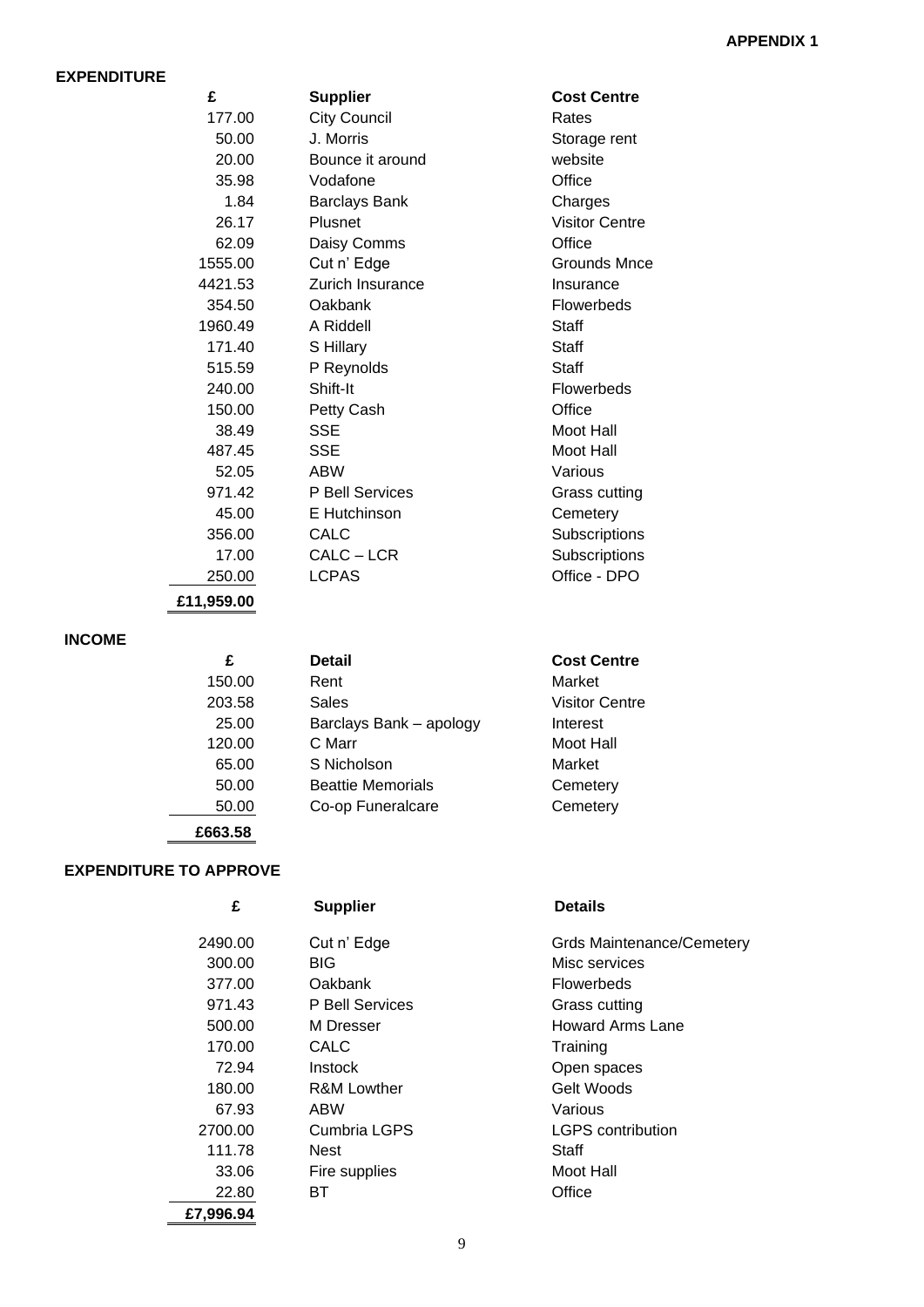## **MINUTE** of the Meeting of the **PROPERTY AND ENVIRONMENT COMMITTEE** of **BRAMPTON PARISH COUNCIL** held in the **MOOT HALL, MARKET PLACE, BRAMPTON** on **TUESDAY**, **12TH JUNE, 2018** at **7.30 p.m.**

## **PRESENT**

Councillor Ms. A. Findon (Chairman, in the chair) Councillor J. J. Harding Councillor D. Moorat

Councillor K. Read-Bone<br>Councillor A. Hobson

## **IN ATTENDANCE –** Clerk

#### **41/18 ELECTION OF CHAIRMAN**

Councillor K. Read-Bone seconded by Councillor I. Pennington, moved that Councillor A. Findon be elected to the office of Chairman of the Committee.

There were no other nominations for Chairman of the Committee.

**RESOLVED**, unanimously, to the election of Councillor A. Findon as Chairman of the Committee.

## **42/18 ELECTION OF VICE CHAIRMAN**

Councillor K. Read-Bone, seconded by Councillor A. Findon moved that Councillor A. Hobson be elected to the office of Vice-Chairman of the Committee.

There were no other nominations for Vice-Chairman of the Committee.

**RESOLVED**, unanimously, to the election of Councillor A. Hobson as Vice-Chairman of the Committee.

#### **43/18 APOLOGIES FOR ABSENCE**

**RESOLVED** to note that apologies for absence were received from:-

Councillors Teasdale and Mitchell

#### **44/18 REQUESTS FOR DISPENSATION**

**RESOLVED** to note that no requests for dispensation were received.

## **45/18 DECLARATIONS OF INTEREST**

**RESOLVED** to note that no declarations of interest were made.

#### **46/18 MINUTE**

Minute of the Meeting held on 15th May 2018 was submitted.

**RESOLVED** to authorise the Chairman to sign the minutes of the meeting held on 15th May 2018, confirmed as a true and accurate record.

## **47/18 WORKING GROUPS STRUCTURE**

Consideration was given to membership of the standing committees of the Property and Environment Committee.

#### **47/18.1 CEMETERY WORKING GROUP**

 **RESOLVED** that the Clerk, Stephen Hillary (cemetery groundsman) and Councillors Findon and Pennington would serve on the Cemetery working group.

## **47/18.2 FOOTPATHS & RIGHTS OF WAY**

 **RESOLVED** that Councillors Hobson, Pennington and Moorat would serve on the Footpaths & Rights of Way working group.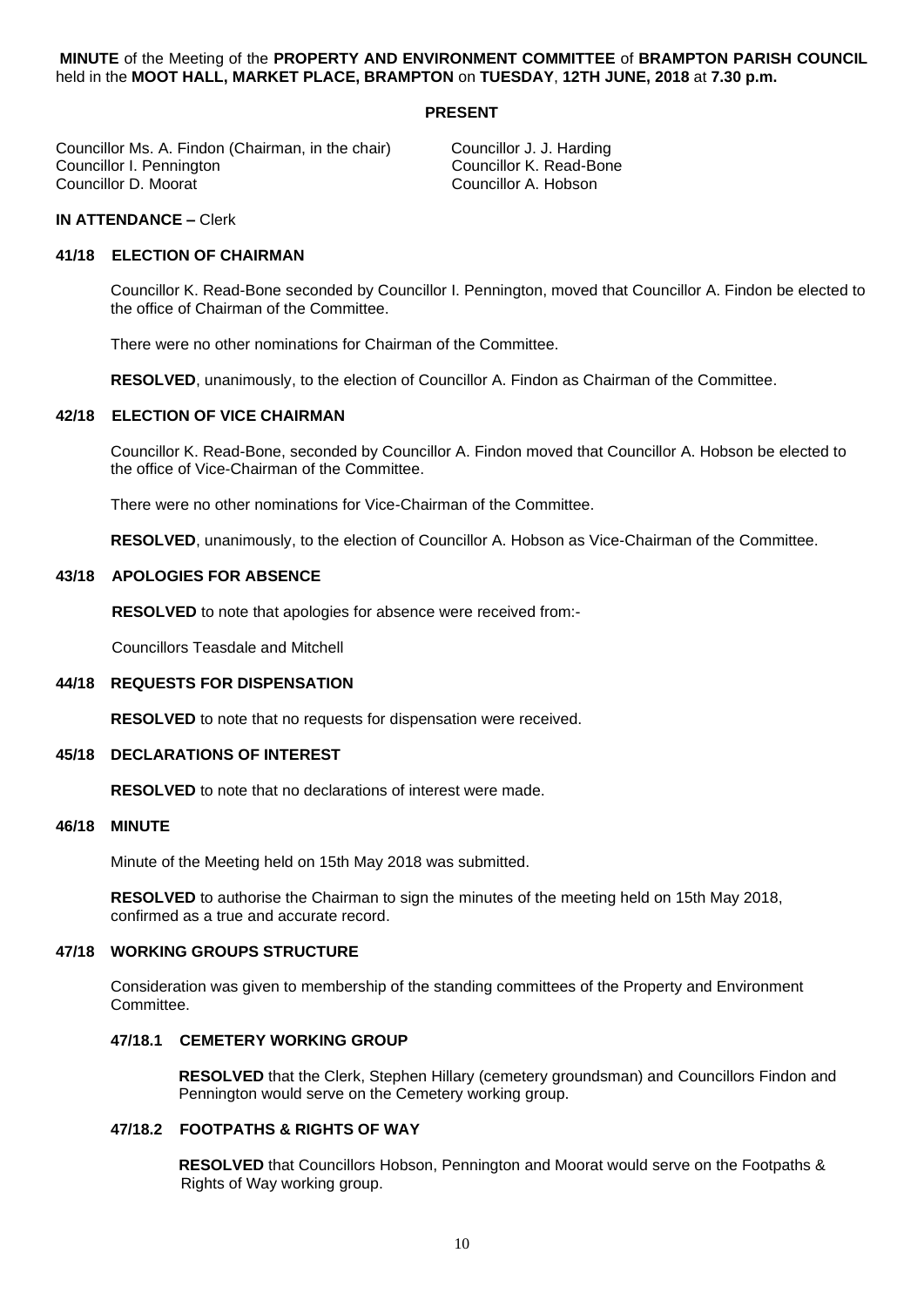## **48/18 TOWN AND COUNTRY PLANNING APPLICATIONS –**

Applications for planning consent were considered.

**RESOLVED** to advise the appropriate Planning Authority of the Council's comments as follows:-

**48/18.1 28 GREENCROFT, BRAMPTON (18/0494) –** Demolition of existing garage and erection of single storey front, side and rear extension to provide porch, garage, wet room, bedroom and extended living space.

No observations.

**48/18.2 LAND ADJACENT TO HILLCREST, MILTON, BRAMPTON (18/0079)** – Erection of 1 dwelling (outline application).

 Comment - Members agreed that they were unable to support the application until the issues raised by United Utilities and Highways were rectified.

**48/18.3 HOWARD ARMS HOTEL, 13 FRONT STREET, BRAMPTON (18/0502)** – Erection of replacement external canopy and installation of new external handrails; alterations to internal lobby structure; conversion of private bedroom to letting room and installation of en-suite (LBC)

No observations.

## **49/18 NOTIFICATION OF DECISIONS**

A note of the decisions of the appropriate planning authority on applications on which the Committee or Parish Council had previously been consulted was submitted.

**RESOLVED** to note the notification of decisions.

## **50/18 CEMETERY**

Consideration was given as to what action should be taken following the latest drain survey carried out by the County Council.

 **RESOLVED** that the Clerk would draw up a tender based on the proposed drainage work recommended by Cemetery Development Services.

## **51/18 REMOVAL OF REDUNDANT CCTV MASTS**

Consideration was given regarding the transfer of ownership of redundant CCTV masts from the City Council to the Parish Council.

**RESOLVED** not to take over ownership of the masts.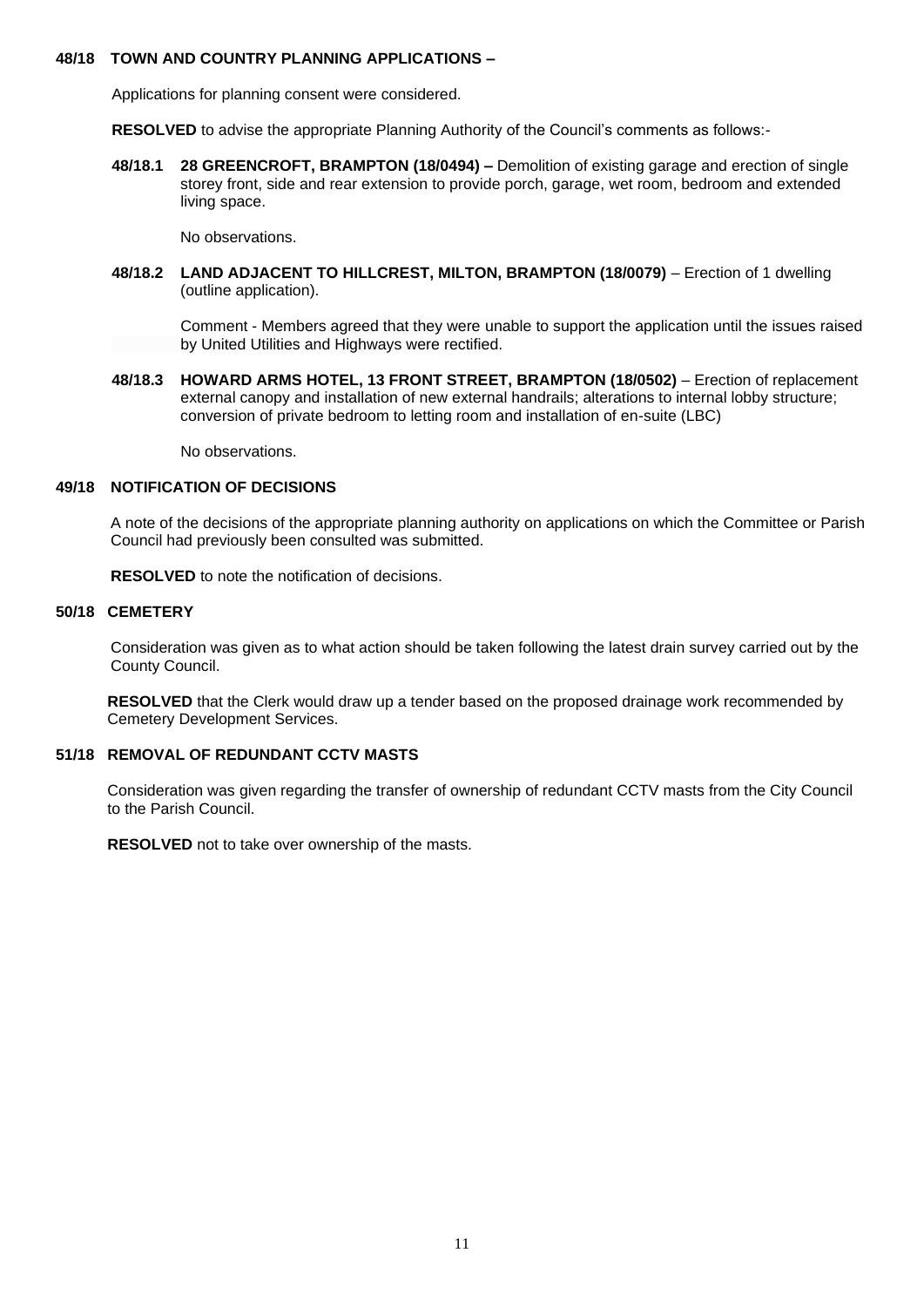**MINUTE** of the Meeting of **BRAMPTON PARISH COUNCIL** held in the **MOOT HALL, MARKET PLACE, BRAMPTON** on **TUESDAY**, **26th JUNE, 2018** at 7.30 p.m.

#### **PRESENT**

Councillor D. Moorat (Chairman) (in the Chair) Councillor K. Read- Bone<br>Councillor J. J. Harding Councillor Ms. A. Hobson Councillor J. J. Harding Councillor Ms. A. Hobson Councillor R. Wood **Councillor R. Wood** Councillor R. Wood Councillor I. Pennington<br>Councillor M. Craik Councillor Mrs. J. Errington

Councillor Mrs. J. Errington

## **IN ATTENDANCE –** Clerk

**ALSO ATTENDING** – Councillor S. Layden, Carlisle City Council 6 members of the public

#### **52/18 APOLOGIES FOR ABSENCE**

**RESOLVED** to note that apologies with reason for absence were received from the following:-

Councillors Teasdale, Mitchell, Lewis, Findon and Jackson

## **53/18 REQUESTS FOR DISPENSATION**

**RESOLVED** to note that no requests for dispensation had been received.

#### **54/18 DECLARATIONS OF INTEREST**

Members were invited to declare their interests.

**RESOLVED** to note that Councillor Craik declared an interest in item 60/18.2

#### **55/18 MINUTES**

**55/18.1** Minute of the Meeting held on 29th May 2018 was submitted.

 **RESOLVED** to authorise the Chairman to sign the minutes of the meeting held on 29th May 2018, confirmed as a true and accurate record.

#### **56/18 COMMITTEE REPORTS**

There were submitted Minutes of Meetings of

Finance and General Purposes Committee held on 12<sup>th</sup> June 2018 Property and Environment Committee held on 12<sup>th</sup> June 2018

**RESOLVED** to receive the minutes of both committees and to endorse and accept all recommendations contained therein.

#### **57/18 LOCAL GOVERNMENT ACT 1972 – FILLING OF VACANCY**

 There was one vacancy to be filled. A letter of interest was submitted from Ms. C. Bell who was unfortunately unable to attend the meeting.

 Councillor Harding seconded by Councillor Wood, moved that Ms. Bell be co-opted to the Parish Council.

 **RESOLVED**, after a unanimous vote, that Ms. Bell be co-opted to the Parish Council. Ms. Bell would sign the Declaration of Acceptance of Office in due course.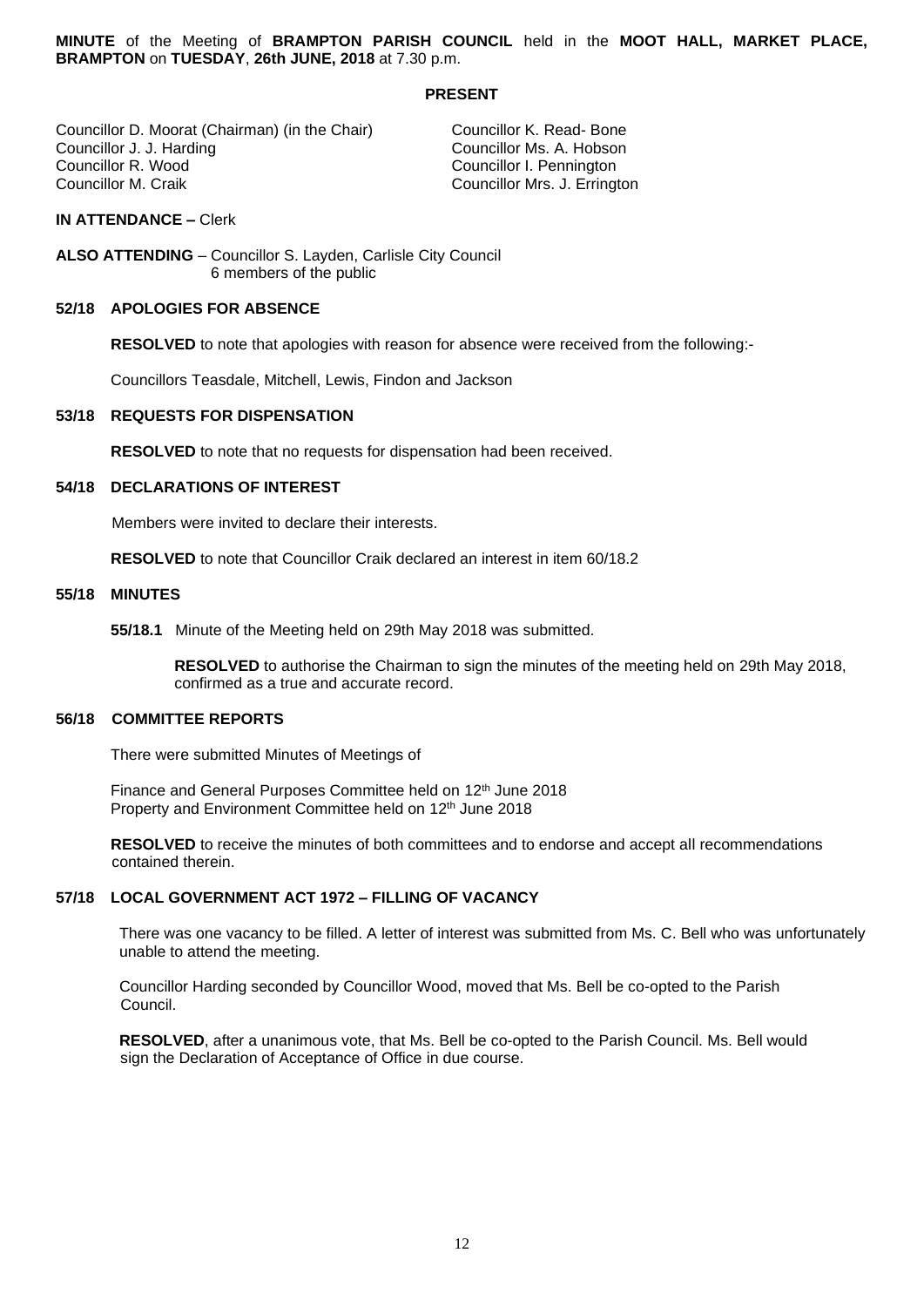## **58/18 PUBLIC PARTICIPATION**

Mr. C. Shannon and Mr. N. Pervaz attended the meeting on behalf of Irthing Vale Cricket Club to ascertain whether the Parish Council would support an area of the land currently under the Cricket's Club lease being used for allotments. It was hoped that 30 full size allotments would be created and income generated could be ploughed back into the Cricket Club and/or other community ventures.

Members raised concerns about security in the area and that those on the waiting list at Clay Dubbs Allotments should be a priority if the allotments at Cotehill were given the go-ahead.

**RESOLVED** that the Clerk would look at the current lease for the Cricket Club, members of the cricket club would investigate funding, running of the site etc and the item would be on the agenda at a future Property and Environment Committee meeting.

#### **59/18 POLICE MATTERS -**

#### **59/18.1 POLICE ISSUES**

 **RESOLVED** to note that there were no items to be passed to the police.

## **59/18.2 THE SANDS**

Councillor Moorat reported on the recent vandalism to bus shelters at the Sands.

 **RESOLVED** to request Cumbria Police and Crime Commissioner, Peter McCall, to attend a future meeting.

NB: Councillor Craik left the room prior to discussion of the following agenda items.

#### **60/18 TOWN AND COUNTRY PLANNING APPLICATIONS**

Applications for planning consent were considered.

**RESOLVED** to advise the appropriate Planning Authority of the Council's comments as follows:-

**60/18.1 HEMBLESGATE COURT, BRAMPTON (18/0485)** – Erection of garden shed in rear garden.

No observations.

**60/18.2 28 GREENCROFT, BRAMPTON (18/0494)** – Demolition of existing garage and erection of single storey front, side and rear extension to provide porch, garage, wet room, bedroom and extended living space. (Amended details/further information)

No observations.

NB: Councillor Craik returned to the room.

**60/18.3 LAND ADJACENT GELT GARTH, PAVING BROW, BRAMPTON (18/0513)** – Erection of detached dwelling and detached garage without compliance with condition 2 imposed on planning permission 16/0150 to increase garage size and to amend design of garage to include office at first floor level.

No observations.

**60/18.4 BIRCHLANDS, TREE ROAD, BRAMPTON (18/0029/S211)** – Felling of conifer tree.

No observations.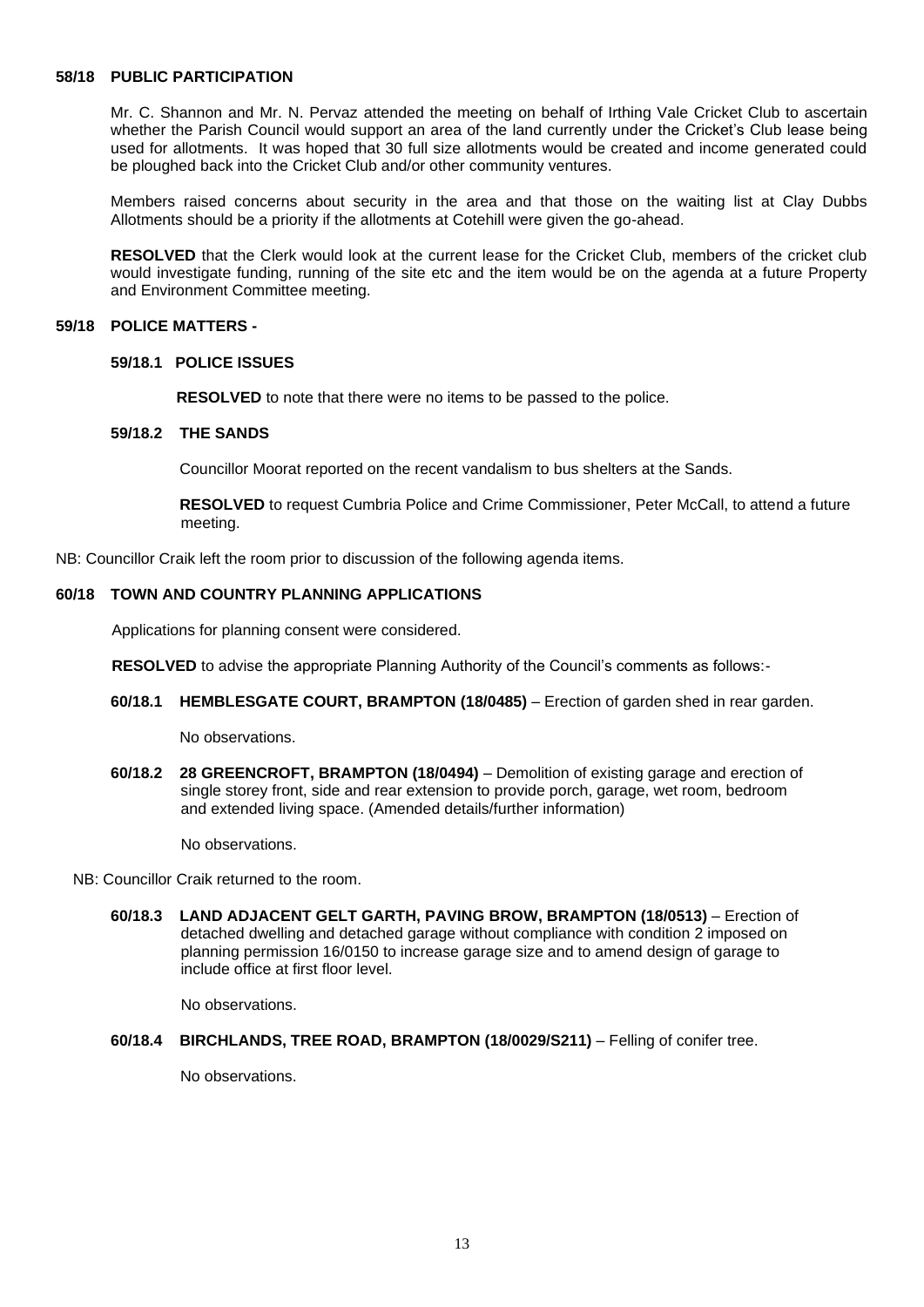**60/18.5 10 DACRE ROAD, BRAMPTON (17/1080)** – Erection of garage to front elevation (part retrospective).

The applicant spoke in support of his application.

 Members discussed the application and gave their support. The garage was an improvement to the area, was not out of character as there were garages next to adjacent properties and the work had been carried out to a high standard.

**60/18.6 FORMER RIDGEVALE MARKET GARDENS, LANERCOST ROAD, BRAMPTON (17/0653)** – Erection of 5 detached dwellings. (Revised application)

No observations.

**60/18.7 CROFT END, LONGTOWN ROAD, BRAMPTON (18/0030/S211)** – Work to 1 birch tree in Brampton Conservation Area.

No observations.

**60/18.8 SOUTH BARN, TREE ROAD, BRAMPTON (18/0031/S211)** – Removal of 1 scots pine tree  **i**n Brampton Conservation area.

No observations.

**60/18.9 JESMOND DENE, 1 TREE GARDENS, BRAMPTON (18/0032/S211)** – Crown reduction to cherry tree in Brampton Conservation Area.

No observations.

**60/18.10 YEHLOO, TREE ROAD, BRAMPTON (18/0307)** – Conversion of loft to 1 en-suite bedroom.

No observations.

#### **61/18 FINANCIAL MATTERS -**

 **61/18.1** There was submitted a report by the Clerk detailing expenditure to approve.

 **RESOLVED** to authorise payment of the accounts listed in the Appendix hereto amounting to £5,513.27.

 **RESOLVED** to note that the Clerk had queried the request for payment up front for the Sodexo invoice (£2,160.00) for work to 31st October 2018, however, no response had been received to date.

## **62/18 REPRESENTATIVES' REPORTS**

 **RESOLVED** to note there were no reports.

#### **63/18 GENERAL DATA PROTECTION REGULATIONS (GDPR) –**

#### **63/18.1 PERSONAL DATA ASSESSMENT**

A report was submitted by the Clerk detailing the personal data held by the Parish Council.

**RESOLVED** to note and approve the personal data assessment.

## **63/18.2 AWARENESS CHECKLIST FOR COUNCILLORS –**

Members were asked to note the information on the awareness checklist to help them comply with GDPR and requested to sign a copy to be held on file.

**RESOLVED** to note the checklist which members would sign and return to the Clerk.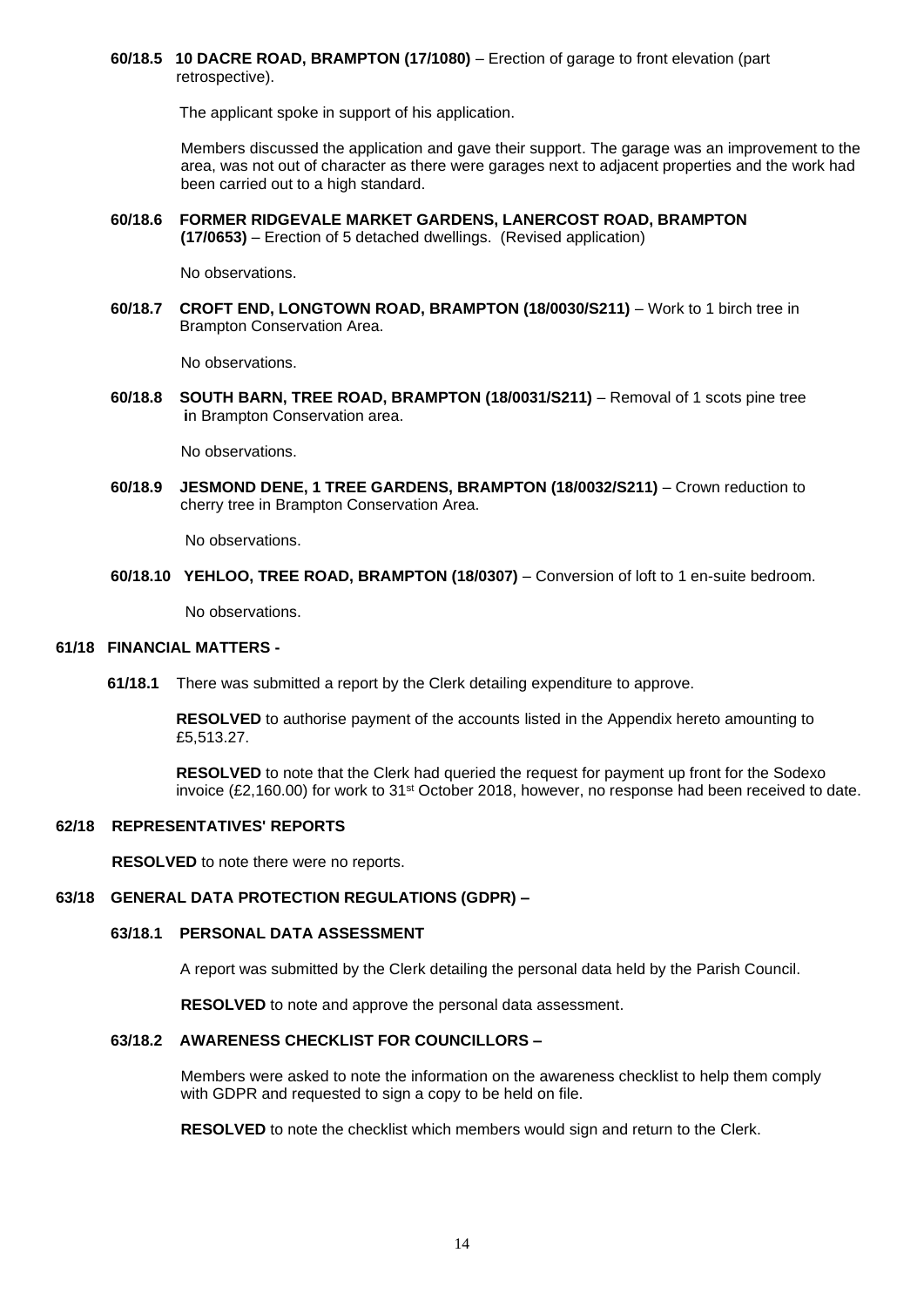## **63/18.3 GDPR RISK ASSESSMENT**

The Clerk submitted a GDPR risk assessment.

**RESOLVED** to note and approve the GDPR risk assessment.

#### **64/18 WWI COMMEMORATIVE EVENTS**

The Clerk detailed progression of the following commemorative events:-

- Battle's Over Event, 11<sup>th</sup> November 2018 registered
- Exhibition ongoing
- Knitted poppies work ongoing, approximately 225 made to date
- Garden area ongoing, investigating relocation costs of Hadrian's statue and costs of commemorative wooden bench for the area.

Councillor Moorat reported that arrangements were in hand for a joint event with the Royal British Legion and Community Centre to be held in the Community Centre on 11th November 2018. Agreement had been made with the Primary School for the pupils to dos some work for the exhibition. There was a lot of support from the Royal British Legion for changing the area at St. Martin's to a garden of remembrance/peace garden and most people were in favour of Hadrian's statue being relocated.

#### **RESOLVED** to note the reports.

#### **65/18 THE MOAT**

Councillor Moorat gave a PowerPoint presentation on proposed work to the Moat.

**RESOLVED** that the Clerk should ask for a quote for both replacement timber and concrete steps for the footpath/steps from the drying green and ask for advice on the drop from the steps. The middle footpath would be the first for improvement work.

## **66/18 PLASTIC AWARENESS**

A written report was submitted from Councillor Findon on a recent meeting with Tim Coombe from Brampton and Beyond Community Trust to consider plastic awareness in Brampton.

#### **RESOLVED** to:-

- **66/18.1** investigate costs and who would pay for reinstatement of the water to the rear of the Moot Hall, and
- **66/18.2** support the idea of a litter pick and direct the Community trust to the City Council for further information.

## **67/18 FUND RAISING**

Councillor Craik reported on the idea of a large scale raffle involving a prize of a holiday or a car to raise additional funds for the Parish Council.

Concerns raised by members were the difficulty in selling raffle tickets, how was the cost of the prize itself being funded and where would sales outlets be?

**RESOLVED** to set up a sub-committee to progress the idea further. Councillors Craik, Jackson, Wood and a volunteer from the Visitor Centre would serve on the sub-committee.

#### **68/18 MOAT AND MURRAY PARK**

Consideration was given to a request from the local cadets to use the Moat and Murray Park as part of their training.

**RESOLVED** that the local cadets could use the land but any holes would have to be re-instated.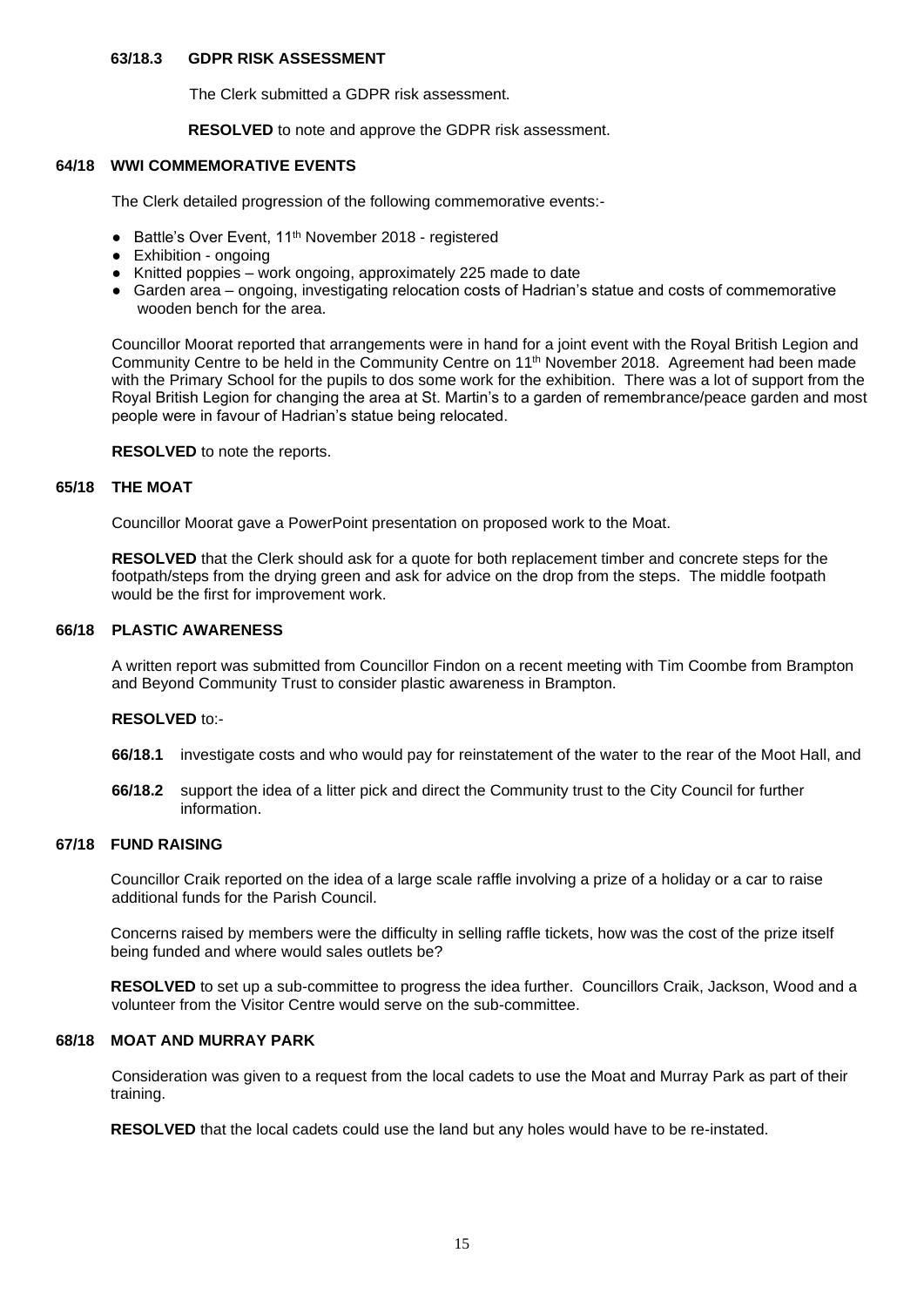## **69/18 MURALS AT THE PUBLIC TOILETS**

Consideration was given to a request from Councillor Jackson for murals to be painted by local school pupils at the public toilets.

**RESOLVED** to support the idea.

#### **70/18 CALC**

The following correspondence from CALC was received and noted:-

- **70/18.1 CALC CIRCULAR** June 2018
- **70/18.2 GREAT CUMBRIAN LITTER PICK –** Email from S. Bagshaw.
- **70/18.3 NORTH WEST COAST ACCESS UPDATE**  Email from S. Hutchinson.
- **70/18.4 CALC ANNUAL REVIEW MEETINGS** Email from S. Hutchinson.
- **70/18.5 CIL SURVEY** Email from S. Bagshaw.
- **70/18.6 PLUNKETT/NALC WEBINAR** Email from S. Bagshaw.
- **70/18.7 ACTION FOR HEALTH NETWORK** Email from S. Bagshaw.

**70/18.8 SUPPORTING VULNERABLE PEOPPLE IN EMERGENCIES** – Email from S. Bagshaw.

## **71/18 CORRESPONDENCE RECEIVED**

**RESOLVED** to note the following correspondence had been received:-

- **71/18.1 TTRO A6071 AND A7** Email from Highways, Cumbria County Council.
- **71/18.2 DOG FOULING APP** Email from resident.
- **71/18.3 BUS SERVICE 95 BRAMPTON TO CARLISLE** Email from Transport Services.
- **71/18.4 BRAMPTON NEWSLETTER** Letter from resident.

 **RESOLVED**, after discussion, to continue with the decision made under minute 298/17 with regards to reporting to the Brampton Newsletter. Councillor Moorat hoped that future reporting by the Newsletter would be fair, open and without prejudice.

#### **72/18 LITERATURE AVAILABLE IN OFFICE**

**NOTED** that the following literature is available from the office for any interested Councillors:-

**72/18.1 NOTICE OF EXECUTIVE KEY DECISIONS –** 25th May 2018.

## **73/18 AGENDA ITEMS FOR NEXT MEETING**

**RESOLVED** to note that any items for the next agenda to be submitted to the Clerk by 24th July 2018.

- **74/18 DATE OF NEXT MEETING**  Tuesday 31st July 2018, 7.30pm, Moot Hall. Committee meetings 17 th July 2018, from 7.00pm, Moot Hall.
- **75/18 PUBLIC BODIES (ADMISSION TO MEETINGS) ACT 1960** To consider resolving, in terms of the Public Bodies (Admission to Meetings) Act 1960, that, in view of the confidential nature of the business to be transacted, it is advisable in the public interest that the public be temporarily excluded and that they be instructed to withdraw.

## **76/18 LAND AT GELT ROAD**

The Clerk gave an update on the situation of the sale of land at Gelt Road.

**RESOLVED** to note the update.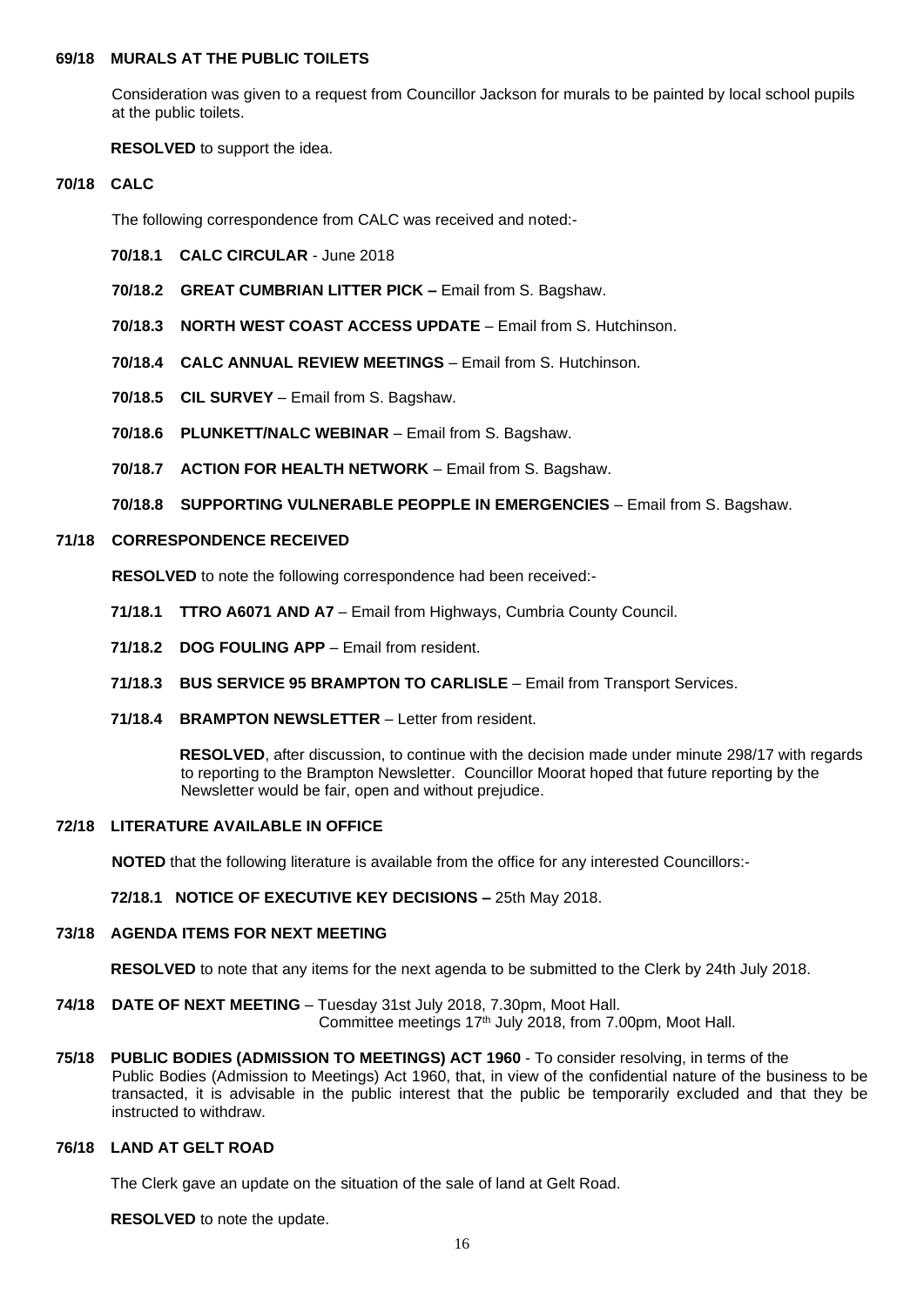# Appendix 1

# Expenditure To Approve

| £       | <b>Supplier</b>              | <b>Detail</b>            |
|---------|------------------------------|--------------------------|
|         |                              |                          |
| 290.00  | Carlisle Business Supplies   | Office                   |
| 20.00   | <b>Carlisle City Council</b> | Lottery registration fee |
| 115.80  | Cannon Hygiene               | Moot Hall                |
| 1960.83 | A Riddell                    | Staff                    |
| 171.40  | S Hillary                    | Staff                    |
| 309.89  | P Reynolds                   | Staff                    |
| 2330.35 | <b>HMR&amp;C</b>             | <b>PAYE</b>              |
| 95.00   | J Batey                      | Internal audit           |
| 200.00  | H Graham                     | Moot Hall                |
| 20.00   | <b>IT Solutions</b>          | Website                  |
|         |                              |                          |

**£5,513.27**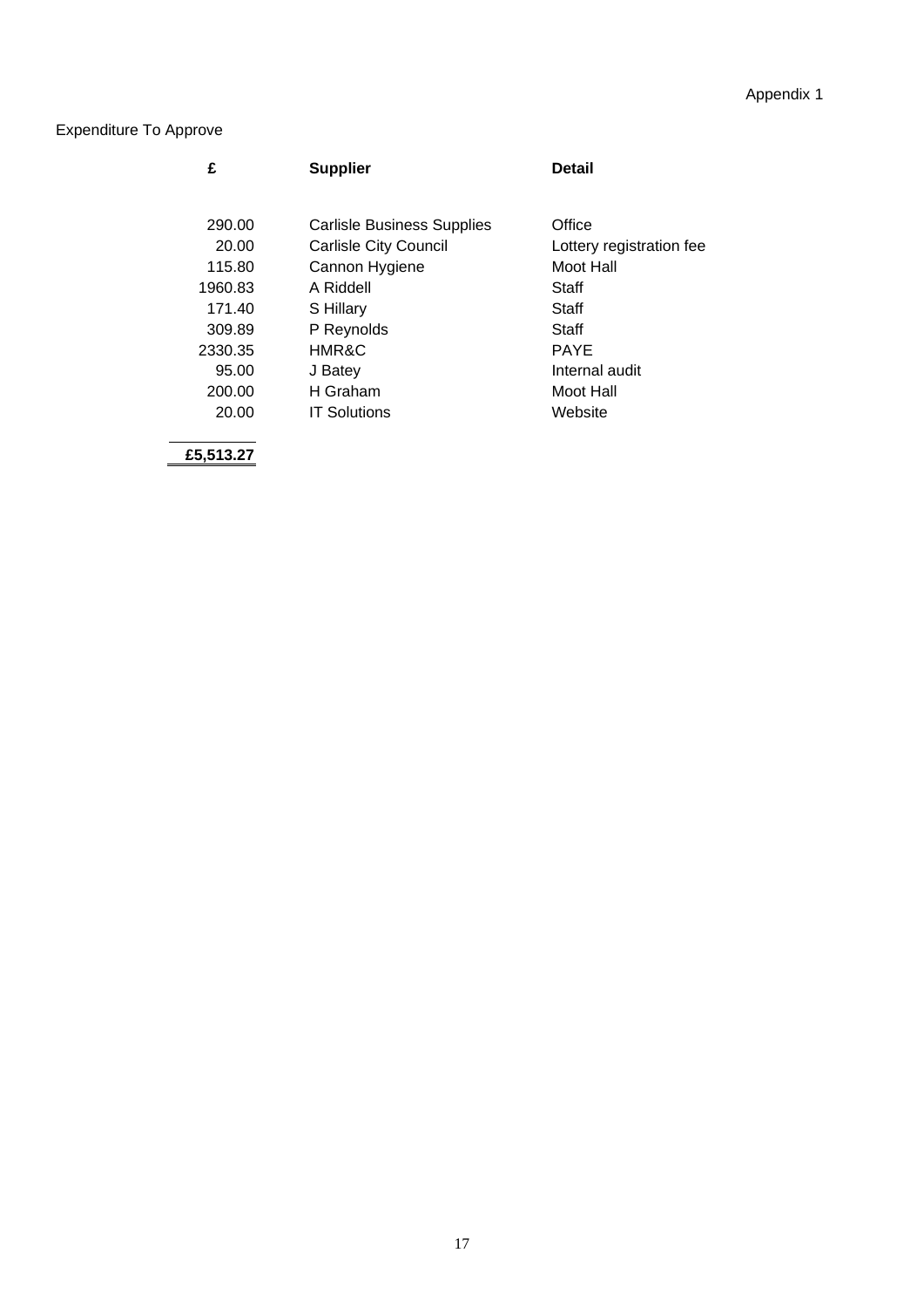**MINUTE** of the Meeting of the **FINANCE AND GENERAL PURPOSES COMMITTEE** of **BRAMPTON PARISH COUNCIL** held in the **MOOT HALL, MARKET PLACE, BRAMPTON** on **TUESDAY**, **17th JULY, 2018** at 7.00 p.m.

#### **PRESENT**

Councillor J. J. Harding (Chairman, in the Chair) Councillor Mrs. J. Errington<br>Councillor Mrs. J. Thompson Councillor S. Jackson Councillor Mrs. J. Thompson Councillor Ms. C. Bell

**IN ATTENDANCE –** Clerk

#### **77/18 APOLOGIES FOR ABSENCE**

**RESOLVED** to note apologies for absence with reason were received from:-

Councillors Moorat, Craik and Wood.

#### **78/18 REQUESTS FOR DISPENSATION**

**RESOLVED** to note that no requests for dispensation were received.

#### **79/18 DECLARATIONS OF INTEREST**

 **RESOLVED** to note that no declarations of interest were made.

#### **80/18 MINUTE**

Minute of the Meeting held on 12th June 2018 was submitted.

**RESOLVED** to authorise the Chairman to sign the minutes of the meeting held on 12th June 2018, confirmed as a true and accurate record.

#### **81/18 FINANCIAL MATTERS -**

## **81/18.1 BANK RECONCILIATION TO 30TH JUNE 2018**

 There was submitted a report by the Clerk on the reconciliation of the Council's financial records with its bank and Building Society accounts statements.

 **RESOLVED** to receive and note the bank reconciliation and balances to 30th June 2018 of £251,055.86.

#### **81/18.2 MONITORING REPORT**

There was submitted a report by the Clerk monitoring the income and expenditure to 30<sup>th</sup> June 2018.

**RESOLVED** to note the monitoring report.

#### **81/18.3 IMPREST**

 There was submitted a report by the Clerk advising of the income received and the expenditure incurred since the last meeting through the imprest system.

**RESOLVED** to receive and note the imprest balance to the 13<sup>th</sup> July 2018 of £139.45.

## **81/18.4 FINANCIAL TRANSACTIONS**

 There was submitted a report by the Clerk detailing the expenditure incurred and the income received since the last report to this Committee.

 **81/18.3.1 RESOLVED** to note the expenditure of £13,692.94 detailed in the Appendix hereto.

 **81/18.3.2 RESOLVED** to note the income of £3,295.83 detailed in the Appendix hereto.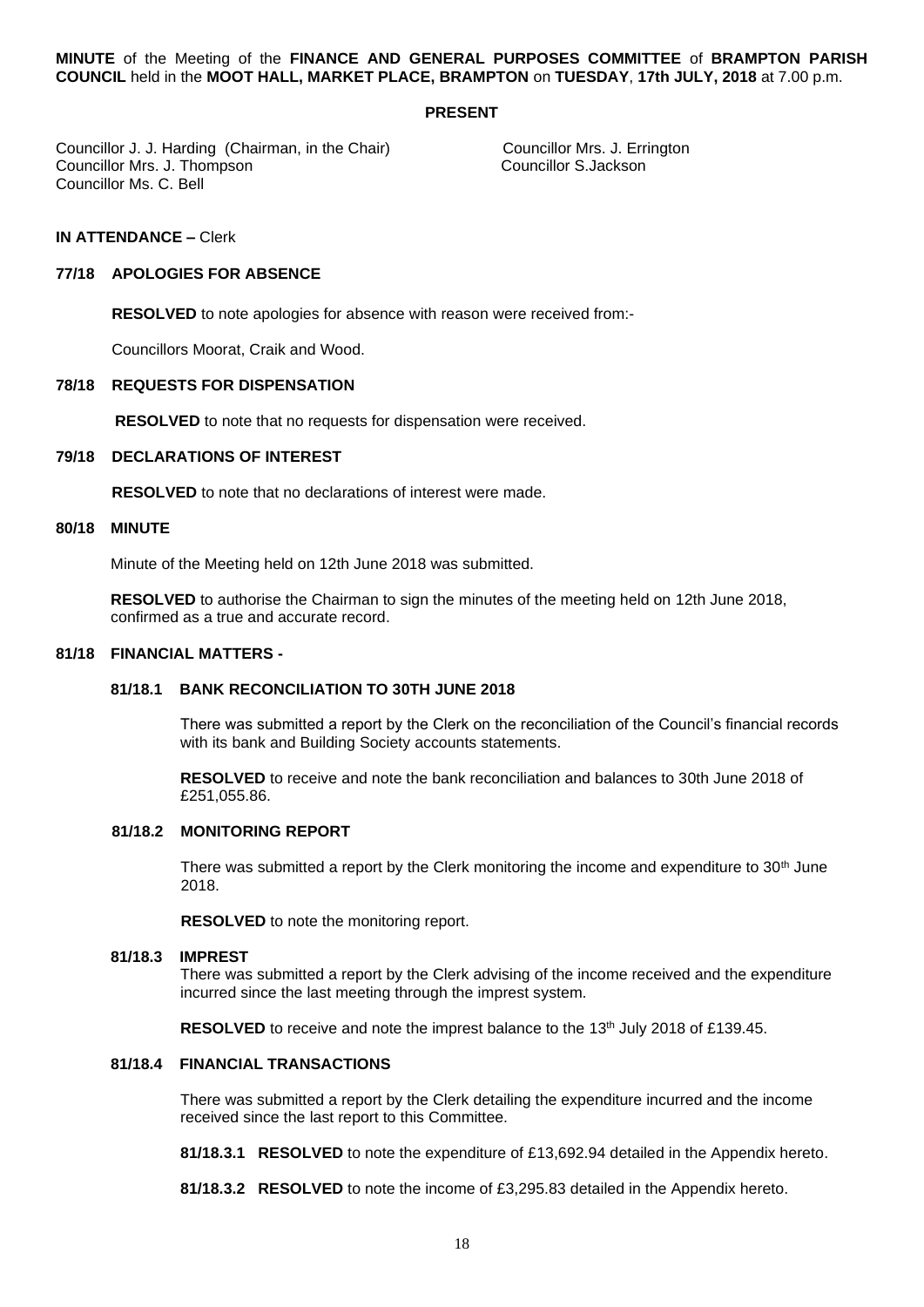## 81**/18.5 EXPENDITURE TO APPROVE**

There was submitted a report by the Clerk detailing expenditure to approve.

 **RESOLVED** to authorise payment of the accounts listed in the Appendix hereto amounting to £1,952.75.

## **82/18 MOOT HALL USE**

Consideration was given to a request received from Brampton Happy Wanderers to use the Moot Hall free of charge for a walks promotion. A coffee morning would be held by the group during the promotion event.

**RESOLVED** that the group could use the Moot Hall free of charge for a week to promote its event, however, any subsequent requests for free promotional use of the Moot Hall would be considered on an individual basis.

## **83/18 MARKET PROMOTION**

.

Consideration was given to a request from Brampton Indoor Market that new outdoor market traders be given a special offer.

**RESOLVED** that new outdoor traders would be given 8 weeks for the price of 6 effective immediately. No detail of the discount should be given in a press release, traders should be asked to contact the Clerk or Market Manager.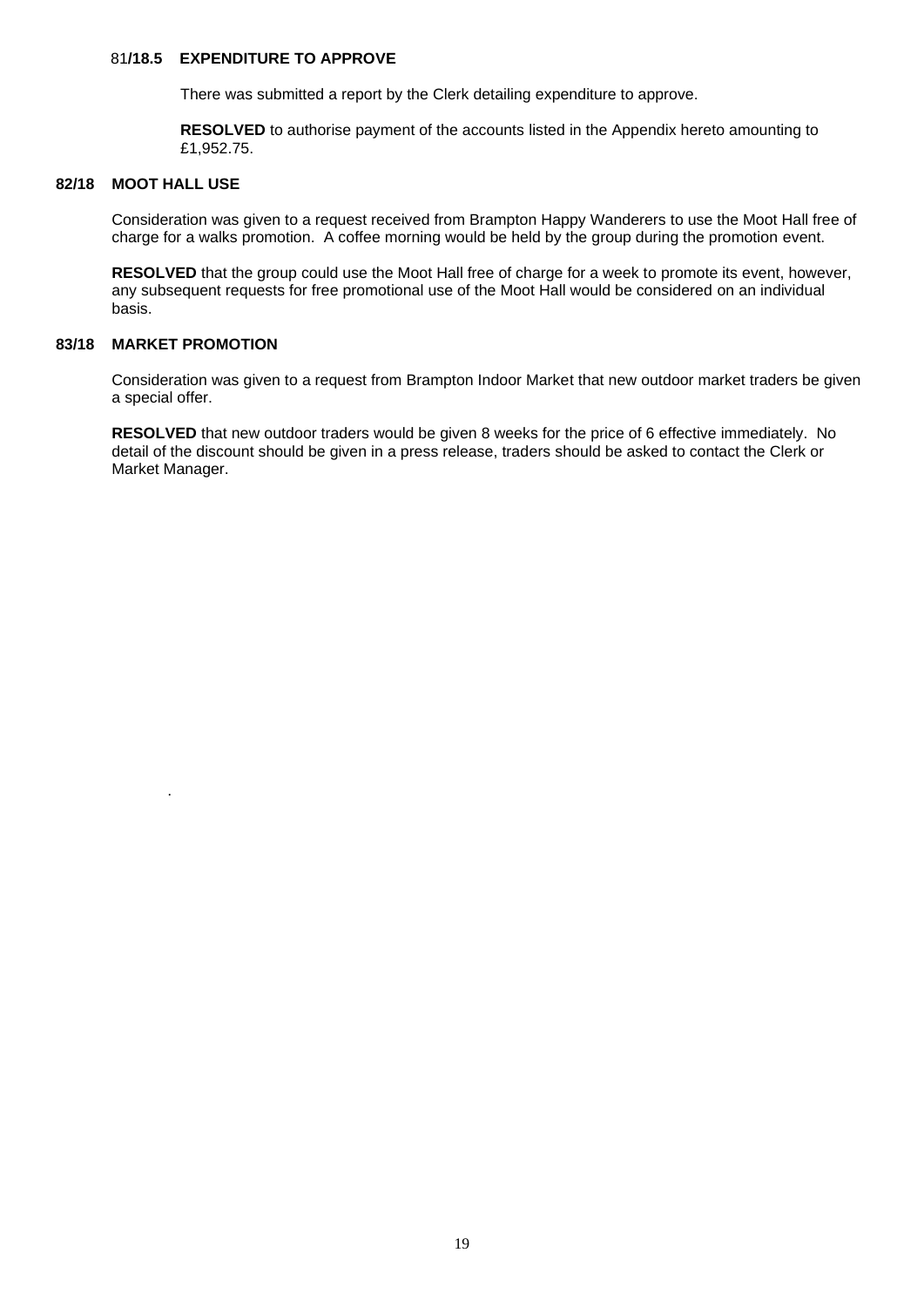## **EXPENDITURE**

| £          | <b>Supplier</b>              | <b>Cost Centre</b>      |
|------------|------------------------------|-------------------------|
| 177.00     | <b>City Council</b>          | Rates                   |
| 50.00      | J. Morris                    | Storage rent            |
| 20.00      | Bounce it around             | website                 |
| 20.98      | Vodafone                     | Office                  |
| 1.84       | <b>Barclays Bank</b>         | Charges                 |
| 15.47      | <b>Barclays Bank</b>         | Interest charged        |
| 23.97      | Plusnet                      | <b>Visitor Centre</b>   |
| 63.04      | Daisy Comms                  | Office                  |
| 82.85      | <b>United Utilities</b>      | Moot Hall               |
| 22.80      | BТ                           | Office                  |
| 1005.76    | T Ayre                       | Flowerbeds              |
| 300.00     | A Findon                     | <b>Misc Services</b>    |
| 377.00     | Oakbank                      | Flowerbeds              |
| 776.30     | There but not there          | <b>Special Projects</b> |
| 971.43     | P Bell Services              | <b>Grass cutting</b>    |
| 2490.00    | Cut n' edge                  | Grounds maintenance     |
| 1960.83    | A Riddell                    | <b>Staff</b>            |
| 171.40     | S Hillary                    | Staff                   |
| 309.89     | P Reynolds                   | Staff                   |
| 111.78     | <b>NEST</b>                  | Staff - pension         |
| 33.06      | Fire supplies                | Moot Hall               |
| 37.24      | <b>SSE</b>                   | Moot Hall               |
| 42.96      | <b>Shopfitting Supplies</b>  | Moot Hall               |
| 67.93      | <b>ABW</b>                   | Various                 |
| 65.00      | Home PC                      | Office                  |
| 95.00      | J Batey                      | Internal audit          |
| 500.00     | M Dresser - Howard Arms      | <b>Special Projects</b> |
| 170.00     | CALC - training              | members                 |
| 72.94      | <b>Instock</b>               | Logistics               |
| 180.00     | <b>R&amp;M Lowther</b>       | Gelt Woods              |
| 2700.00    | <b>LGPS</b>                  | Staff - pension         |
| 290.67     | Carlisle Bus. Supplies       | Office                  |
| 200.00     | H Graham                     | Moot Hall               |
| 115.80     | Cannon Hygiene               | Moot Hall               |
| 20.00      | <b>Carlisle City Council</b> | <b>Special Projects</b> |
| 150.00     | Petty Cash                   | Office                  |
| £13,692.94 |                              |                         |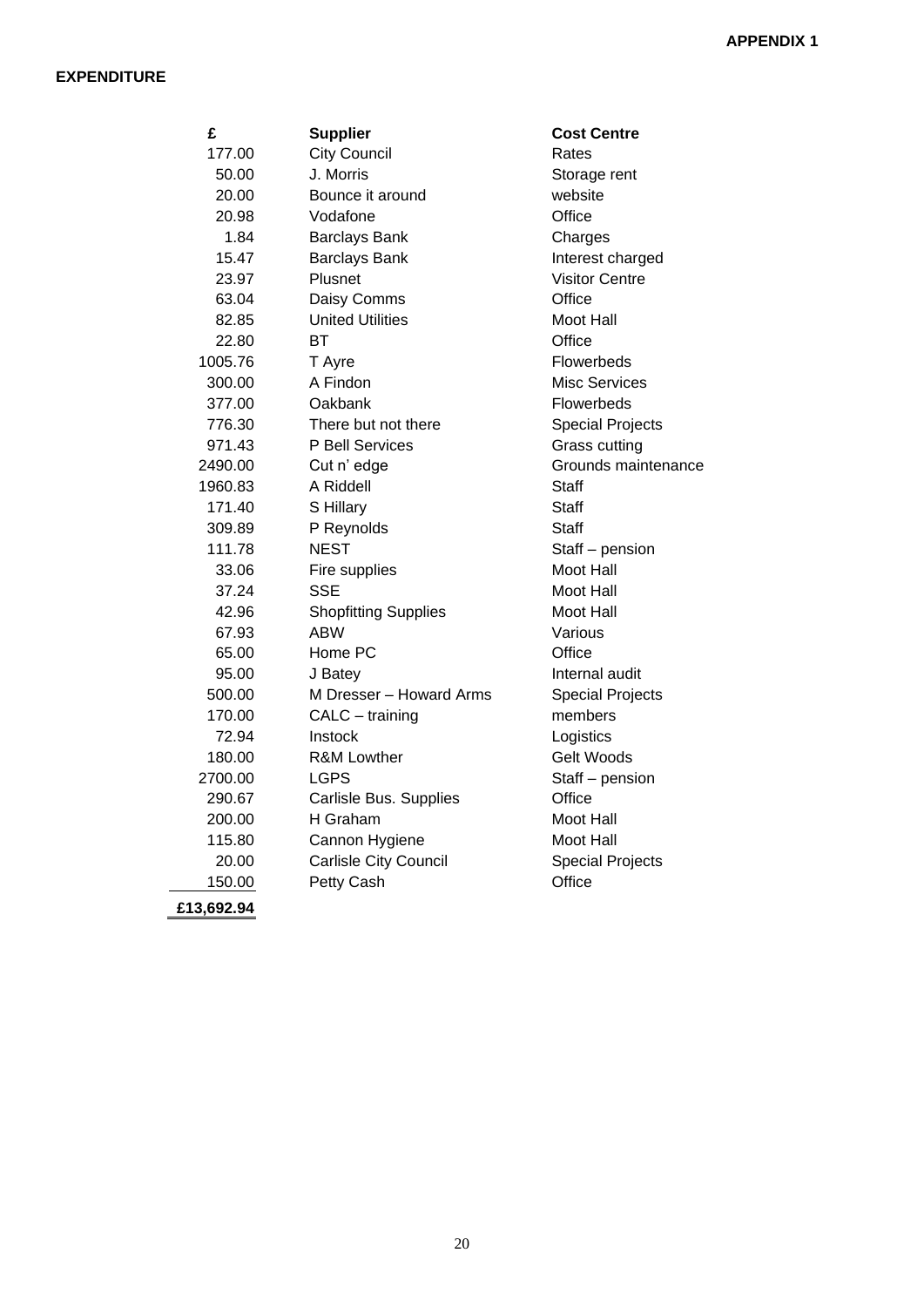# **INCOME**

| £         | <b>Detail</b>                | <b>Cost Centre</b>    |
|-----------|------------------------------|-----------------------|
| 175.00    | Rent                         | Market                |
| 221.32    | Sales                        | <b>Visitor Centre</b> |
| 470.00    | Kennedy & ferguson           | Cemetery              |
| 15.00     | Scaleby PCC                  | Moot Hall             |
| 170.00    | Cumbria Memorials            | Cemetery              |
| 45.00     | <b>Carlisle City Council</b> | Moot Hall             |
| 150.00    | M Walsh                      | Cemetery              |
| 15.00     | Town twinning                | Moot Hall             |
| 470.00    | I Blair                      | Cemetery              |
| 15.00     | M Smith                      | Moot Hall             |
| 56.33     | Barclays Bank                | Interest Received     |
| 1493.18   | Allison Bequest              | Interest Received     |
| £3,295.83 |                              |                       |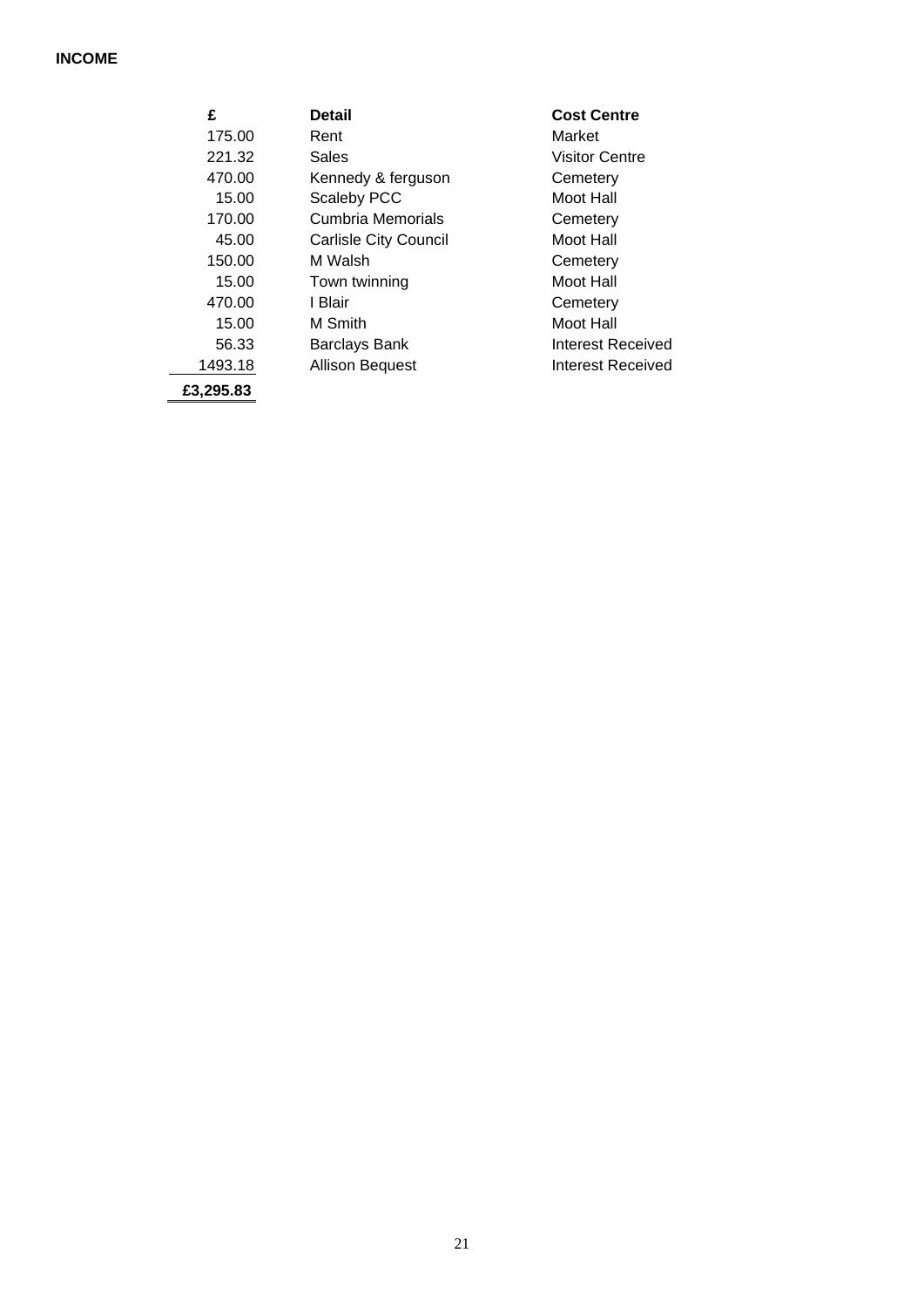# **EXPENDITURE TO APPROVE**

| £         | <b>Supplier</b>         | <b>Detail</b> |
|-----------|-------------------------|---------------|
|           |                         |               |
|           |                         |               |
| 561.26    | <b>BRHS</b>             | Office        |
| 971.42    | P Bell Services         | Grass cutting |
| 53.61     | ABW                     | Various       |
| 42.00     | Orian                   | Moot Hall     |
| 85.85     | Waterplus               | Allotments    |
| 193.61    | Waterplus               | Parks         |
| 45.00     | <b>E&amp;M Services</b> | Office        |
| £1.952.75 |                         |               |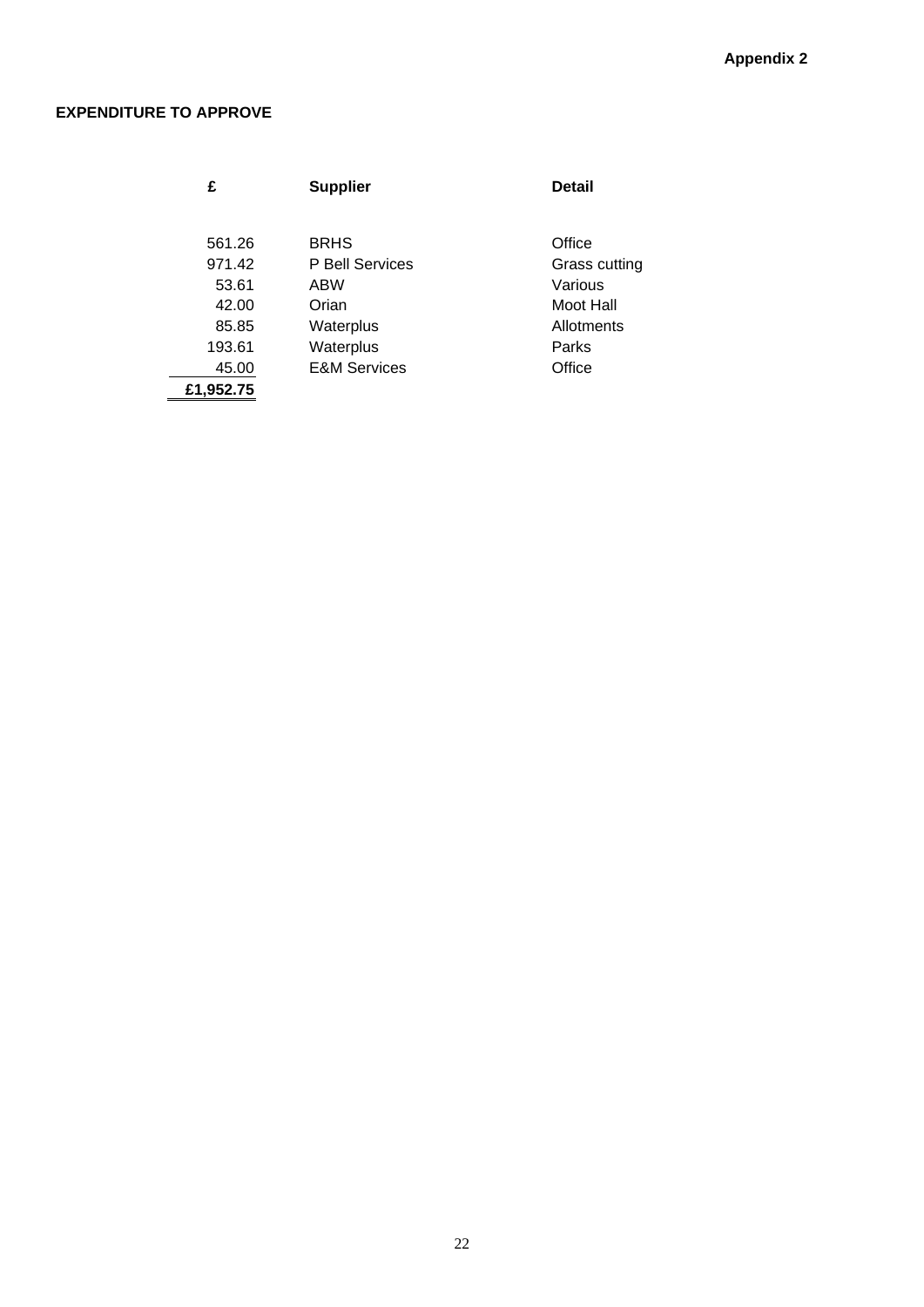#### **MINUTE** of the Meeting of the **PROPERTY AND ENVIRONMENT COMMITTEE** of **BRAMPTON PARISH COUNCIL** held in the **MOOT HALL, MARKET PLACE, BRAMPTON** on **TUESDAY**, **17TH JULY, 2018** at **7.30 p.m.**

## **PRESENT**

Councillor Ms. A. Hobson (Vice-Chairman, in the chair) Councillor P. Mitchell Councillor J. J. Harding **Councillor C. Lewis**<br>Councillor I. Pennington **Councillor Councillor C. Lewis** Councillor I. Pennington

## **IN ATTENDANCE –** Clerk

**ALSO ATTENDING** – Councillors Errington, Bell and Jackson 5 members of the public

#### **84/18 APOLOGIES FOR ABSENCE**

**RESOLVED** to note that apologies for absence with reasons were received from:-

Councillors Moorat, Read-Bone and Findon.

## **85/18 REQUESTS FOR DISPENSATION**

**RESOLVED** to note that no requests for dispensation were received.

## **86/18 DECLARATIONS OF INTEREST**

**RESOLVED** to note that no declarations of interest were made.

**87/18 MINUTE -** Minute of the Meeting held on 12th June 2018 was submitted.

**RESOLVED** to authorise the Chairman to sign the minutes of the meeting held on 12th June 2018, confirmed as a true and accurate record.

## **88/18 TOWN AND COUNTRY PLANNING APPLICATIONS –**

Applications for planning consent were considered.

**RESOLVED** to advise the appropriate Planning Authority of the Council's comments as follows:-

**88/18.1 UNIT 11, OLD BREWERY YARD, CRAW HALL, BRAMPTON (18/0359) –** change of use of former gym to warehouse/retail shop (retrospective/revised application)

 Councillor Hobson went over the background to the planning application, explained the error in classification on the application and that the Parish Council had considered the application in May but that there was still evidence required regarding the necessary parking spaces detailed by highways for the unit to operate as a retail unit.

 The owners of Winged Heart and their planning representative were permitted to speak regarding the application and detailed the parking problems in the area; that the spaces detailed on the submitted parking plan simply did not exist when taking into account the requirements of the tenants in the Brewery Yard and that the parking problem would be compounded with the introduction of the double yellow lines on the junction of Craw Hall/Millfield. The owners stated that they have submitted a request for a single yellow line to be extended in front of their units to ease problem parking.

 Members made points regarding change of delivery times, that there needed to be give and take in the area but essentially that the critical point was that 8 parking spaces in perpetuity were required.

**RESOLVED** to comment as follows with a vote of 5 for and 1 abstention:-

 Members cannot support this application as there is no evidence of the required parking spaces in perpetuity for the unit to trade as a retail unit. Members support the recent application for a single yellow line outside units 5&7 on Craw Hall for deliveries only to alleviate parking problems in the area.

 NB: Following the meeting the owners of Winged Heart clarified that it was a single white line that had been applied for and not a yellow one.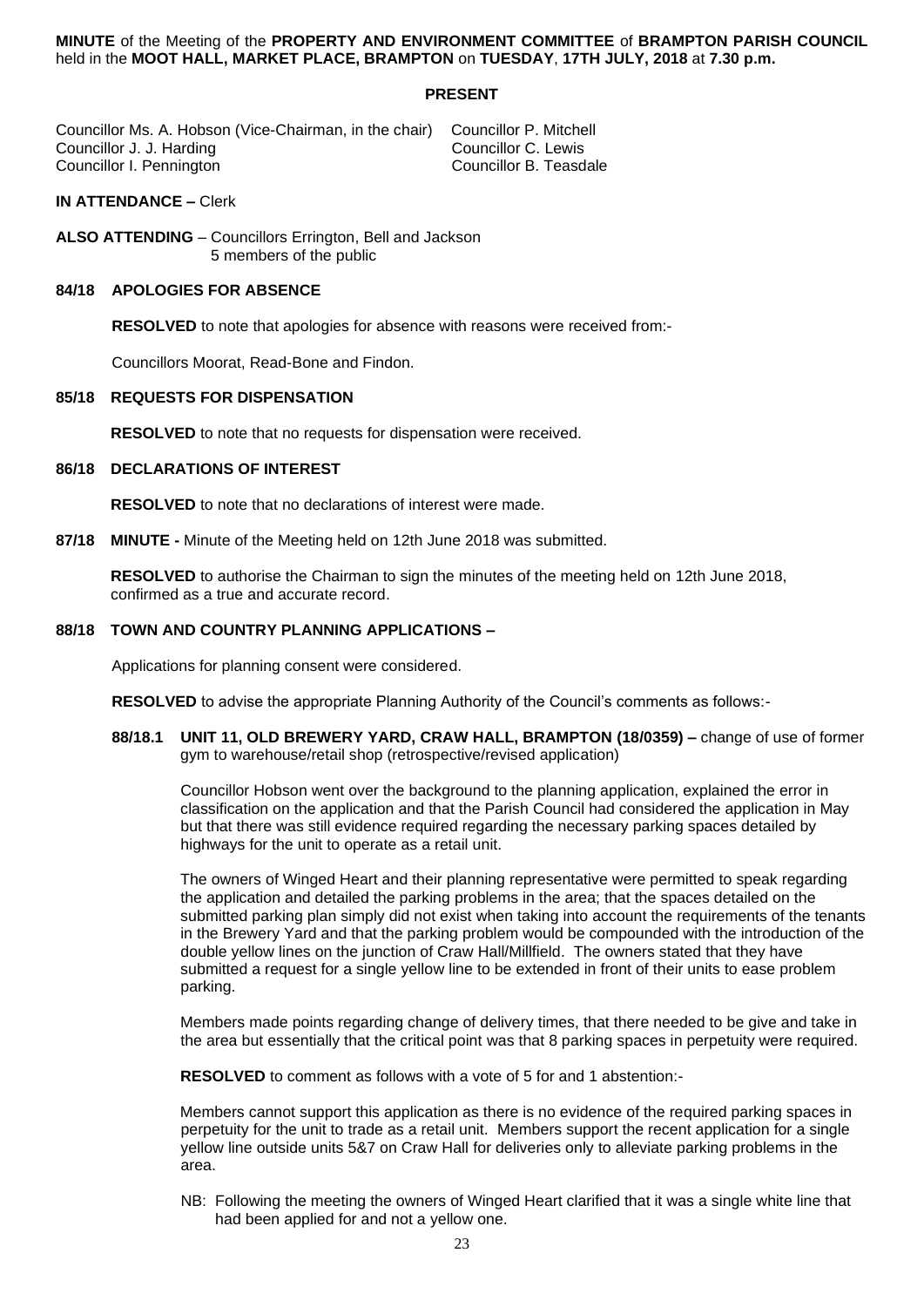## 88/18.2 LAND AT CARLISLE ROAD, BRAMPTON (18/0613) - Display of non-illuminated signage for temporary sales area.

No observations.

## **89/18 NOTIFICATION OF DECISIONS**

A note of the decisions of the appropriate planning authority on applications on which the Committee or Parish Council had previously been consulted was submitted.

**RESOLVED** to note the notification of decisions.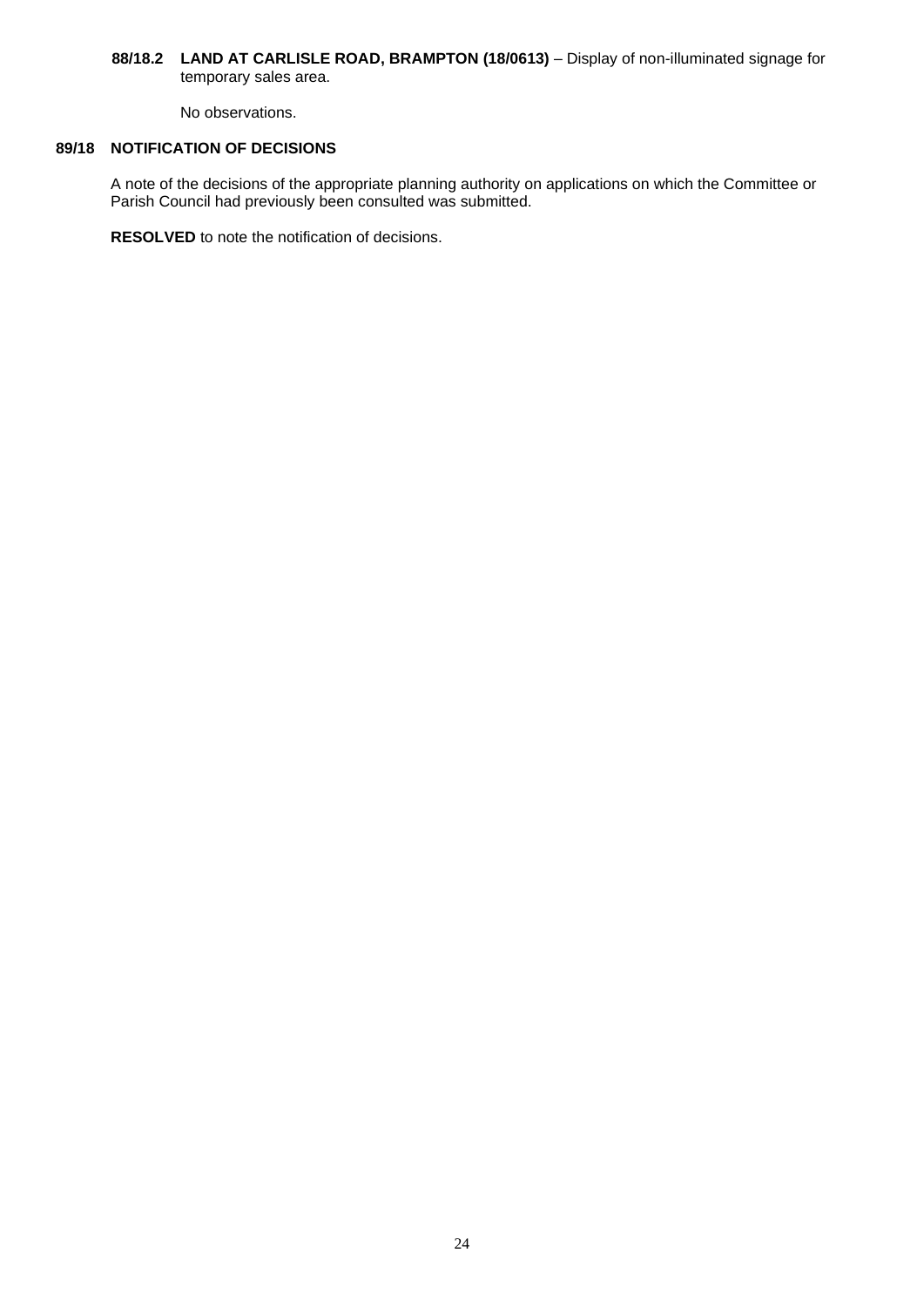**MINUTE** of the Meeting of **BRAMPTON PARISH COUNCIL** held in the **MOOT HALL, MARKET PLACE, BRAMPTON** on **TUESDAY**, **31st JULY, 2018** at 7.30 p.m.

#### **PRESENT**

Councillor D. Moorat (Chairman) (in the Chair) Councillor J. J. Harding Councillor R. Wood Councillor Mrs. J. Thompson Councillor Mrs. J. Errington<br>Councillor M. Craik Councillor Mrs. A. Hobson Councillor I. Pennington

Councillor K. Read-Bone<br>Councillor P. Mitchell Councillor C. Lewis

#### **IN ATTENDANCE –** Clerk

**ALSO ATTENDING** – Councillor S. Layden, Carlisle City Council. 3 members of the public

## **90/18 APOLOGIES FOR ABSENCE**

**RESOLVED** to note that apologies for absence were received from:-

Councillor Jackson City Councillor Mitchelson

#### **91/18 REQUESTS FOR DISPENSATION**

**RESOLVED** to note that no requests for dispensation were received.

#### **92/18 DECLARATIONS OF INTEREST**

Members were invited to declare their interests.

**RESOLVED** to note that no declarations of interest were made.

#### **93/18 MINUTES**

93/18.1 Minutes of the Meeting held on 26<sup>th</sup> June 2018 were submitted.

RESOLVED to authorise the Chairman to sign the minutes of the meeting held on 26<sup>th</sup> June 2018, confirmed as a true and accurate record.

## **94/18 COMMITTEE REPORTS**

There were submitted Minutes of Meetings of

Finance and General Purposes Committee held on 17<sup>th</sup> July 2018 Property and Environment Committee held on 17<sup>th</sup> July 2018

**RESOLVED** to receive the minutes of both committees and to endorse and accept all recommendations contained therein.

#### **95/18 PUBLIC PARTICIPATION**

**RESOLVED** to note that the members of the public present would speak under item 101/18.1.

#### **96/18 POLICE MATTERS**

Members reported on ASB within the town including some witnessed on the way to the meeting and an update on the recent incidents of vandalism at the Sands bus shelters.

**RESOLVED** to note the concerns regarding ASB and vandalism in the town and that the Clerk would request information on CCTV and invite the Police and Crime Commissioner to a future meeting.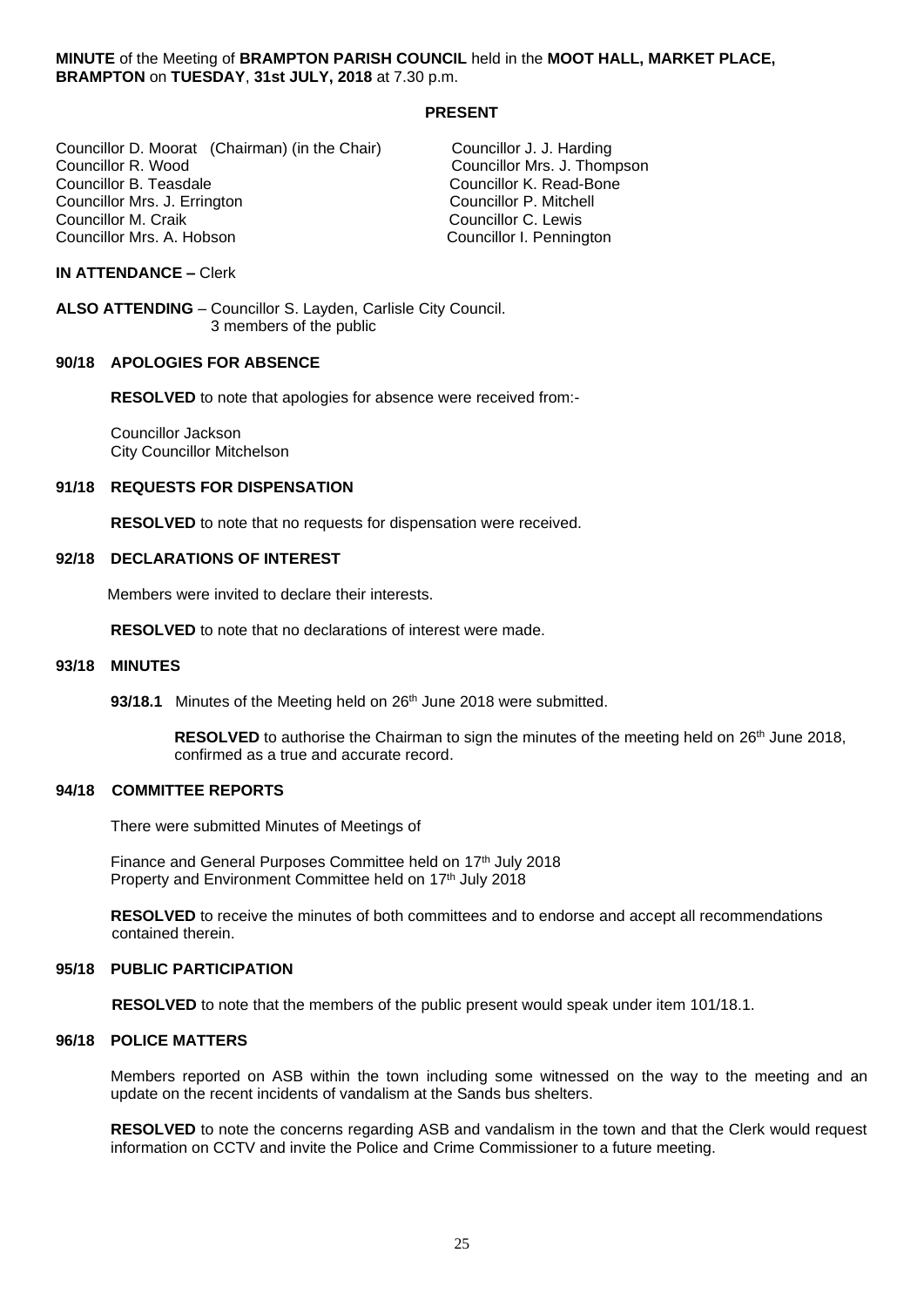## **97/18 TOWN AND COUNTRY PLANNING APPLICATIONS**

Applications for planning consent were considered.

**RESOLVED** to advise the appropriate Planning Authority of the Council's comments as follows:-

**97/18.1 LAND BETWEEN ROSEBANK AND HEMBLESWOOD (MACKRETH HOUSE), PAVING BROW, BRAMPTON (18/0540)** – Erection of 1 detached dwelling (reserved matters application pursuant to outline approval 14/0741) without compliance with condition 1 imposed by planning permission 16/0503 to allow for a shed and greenhouse within the garden.

No observations

**97/18.2 LAND ADJACENT THE PADDOCK, PAVING BROW, BRAMPTON (18/0035/S211)** – Remove 1 dying horse chestnut tree and reduction in height of 1 beech tree.

No observations

## **98/18 NOTIFICATION OF DECISIONS**

A note of the decisions of the appropriate planning authority on applications on which the Committee or Parish Council had previously been consulted was submitted.

**RESOLVED** to note the notification of decisions.

## **99/18 FINANCIAL MATTERS -**

## **99/18.1 EXPENDITURE TO APPROVE**

There was submitted a report by the Clerk detailing expenditure to approve.

 **RESOLVED** to authorise payment of the accounts listed in the Appendix hereto amounting to £5,417.68.

#### **99/18.2 FINANCIAL ASSISTANCE**

Consideration was given to requests for financial assistance from the following groups -

## **99/18.2.1 BRAMPTON & DISTRICT RED SQUIRREL GROUP**

 **RESOLVED** to donate £200.00

 **99/18.2.2 BRAMPTON RAINBOWS** 

 **RESOLVED** to donate £120.00

#### **99/18.2.3 BRAMPTON BUSINESS ASSOCIATION**

**RESOLVED** to donate £500.00 to B-Art, Brampton Arts Weekend event

#### **100/18 REPRESENTATIVES' REPORTS**

#### **100/18.1 ACTIVITIES FOR YOUNG PEOPLE**

 Councillor Wood reported that he had collated information requested regarding activities for young people in Brampton under minute 107/18.6 and would be happy to attend the meeting scheduled for 22nd September 2018.

**RESOLVED** to note the report.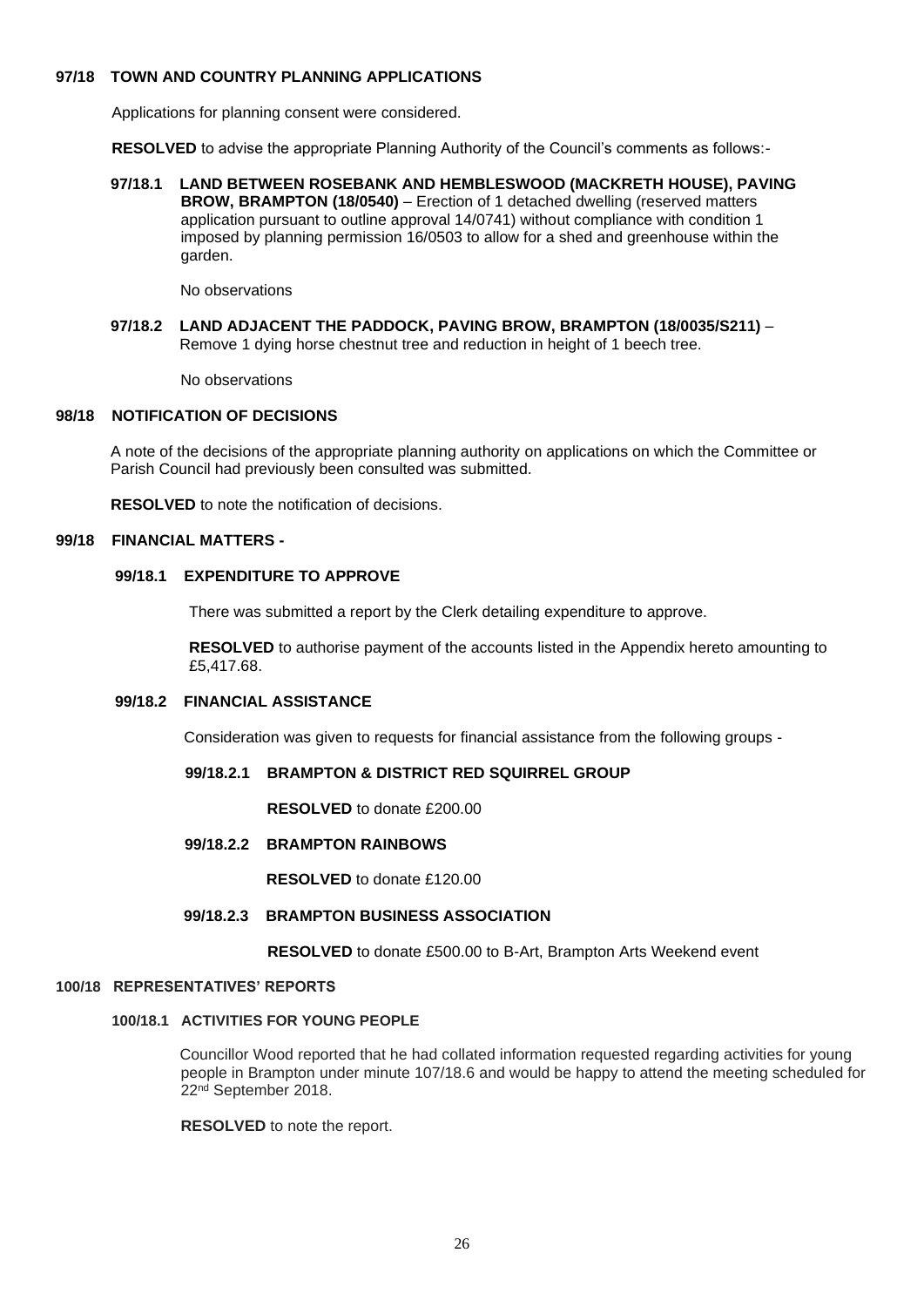## **101/18 ALLOTMENTS –**

## **101/18.1 COTEHILL PARK**

A copy of the current lease for Cotehill Park was given to Cameron Shannon in order to progress the use of the waste area in to an allotment site.

**RESOLVED** to note that Mr. Shannon would have the lease reviewed by a solicitor and would report back to the Parish Council at a future meeting as a change of use of the land would require an amendment to the lease.

## **101/18.2 CLAY DUBBS ALLOTMENTS**

 **RESOLVED** to note that repairs have had to be undertaken at the allotment site to the water trough as unapproved alterations had been made to the water supply at the trough and the supply to an adjacent field had been turned off over the winter and not turned back on. Members should note that the Parish Council is responsible for the water supply and the Allotment Association is responsible for turning the water on and off.

## **102/18 GELT WOODS**

The Clerk reported that she would meet with an Environmental Officer from Fellfoot Forward tomorrow as the group has identified a possible funding opportunity from HIghways England to do some capital works in Gelt Woods. There is a reference to SSSI's that are in unfavourable condition which Gelt Woods falls under.

**RESOLVED** to note the report and that members were happy to be involved with improvements to the area.

#### **103/18 FORMER BRAMPTON INFANTS SCHOOL**

 **RESOLVED** to note that the transfer of the school from the County Council to the Community Centre under a Community Asset Transfer would no longer be able to go ahead.

#### **104/18 MURRAY PARK GATE**

Complaints have been received regarding the noise from the millennium gate at Murray Park being closed.

 **RESOLVED** that repairs to the gate involving adjustments, possible welding and rubber fixings could go ahead.

## **105/18 COMPLAINTS PROCEDURE**

An addendum to the Parish Council's complaints procedure was submitted to the meeting from Julia Dixon, Visitor Centre volunteer.

 **RESOLVED** that Councillor Moorat had taken over temporary responsibility for the Visitor centre Steering Group and that the draft procedure regarding complaints against volunteers needed to be worked on. Councillor Moorat would report back at the next meeting.

## **106/18 CALC**

The following correspondence from CALC was received and noted:-

- **106/18.1 CALC CIRCULAR –** July/August 2018
- **106/18.2 NORTH WEST COASTAL ACCESS UPDATE –** Email from S. Bagshaw.
- **106/18.3 PLANNING TRAINING EVENTS –** Email from S. Hutchinson.
- **106/18.4 ACTION FOR HEALTH NETWORK –** Email from S. Hutchinson.
- **106/18.5 CALC ANNUAL GENERAL MEETING (10/11/18, Newbiggin Village Hall) –** Email from S. Bagshaw.
- **106/18.6 CALC TRAINING –** Email from S. Hutchinson.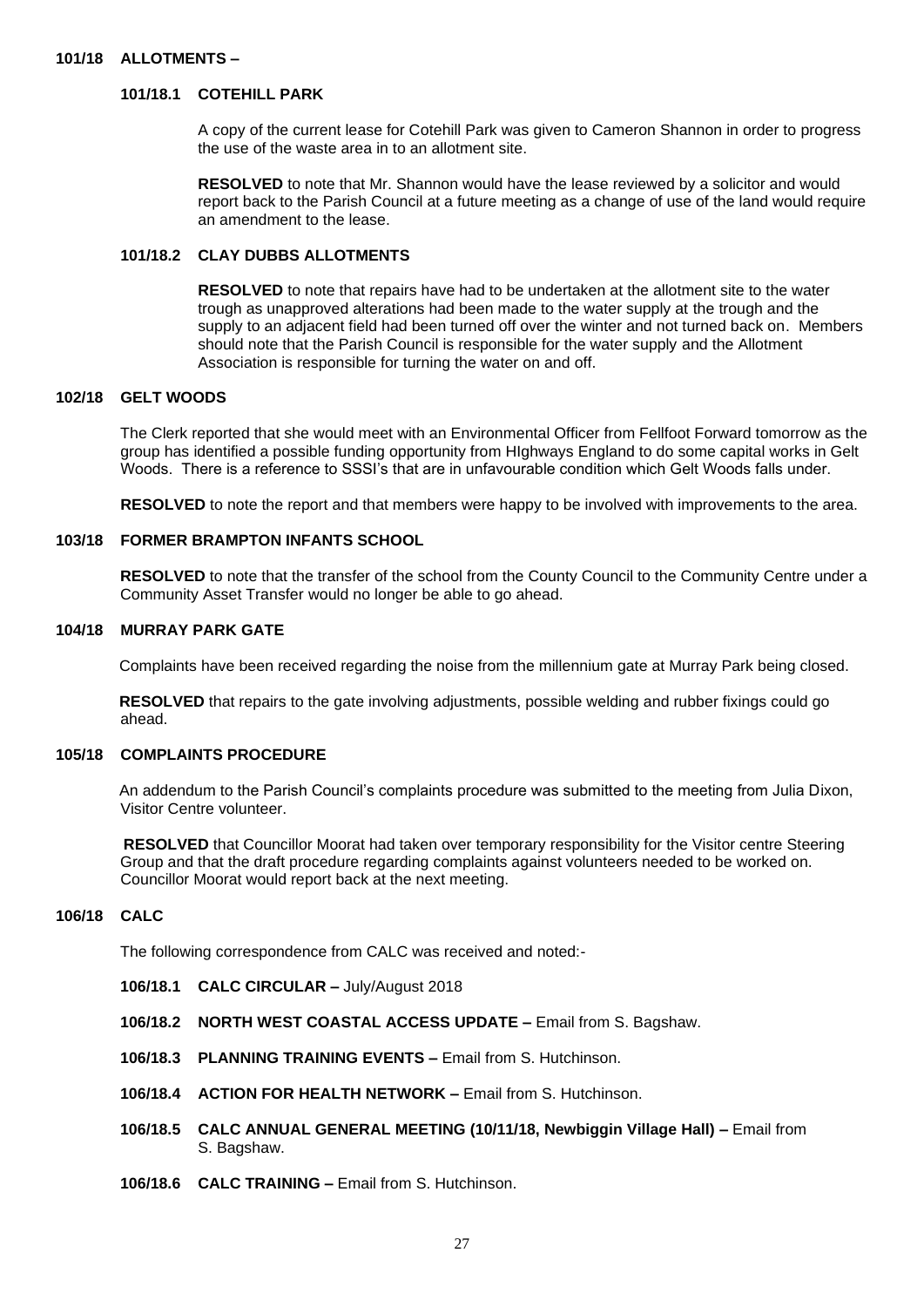## **107/18 CORRESPONDENCE RECEIVED**

 **NOTED** that the following correspondence had been received:-

**107/18.1 ST. CUTHBERTS (GARDEN VILLAGE) LOCAL PLAN: CONCEPT AND VISIONING ENGAGEMENT** – Email from Jane Walshe, Carlisle City Council.

**RESOLVED** that members would respond direct.

**107/18.2 GREEN DOOR PROJECT –** Letter from Revd Edward Johnsen**.**

 **RESOLVED** that Councillor Moorat would volunteer to act as a representative.

- **107/18.3 COMMUNITY EVENT –** Email from RAF Spadeadam.
- **107/18.4 PENALTY CHARGE –** Letter from visitor to Brampton.

 **RESOLVED** to request the highways authority to raise the sign above head height so it is more visible.

- **107/18.5 CHURCHILL FELLOWSHIP** Email from Susan Smith, Cumbria County Council.
- **107/18.6 ACTIVITIES FOR YOUNG PEOPLE IN RURAL AREAS** Email from Brenda Hebson, Cumbria County Council.

#### **108/18 LITERATURE AVAILABLE IN OFFICE**

**NOTED** that the following literature is available from the office for any interested Councillors:-

- **108/18.1 NOTICE OF EXECUTIVE KEY DECISIONS –** 20th July 2018
- **108/18.2 ACT GAZETTE** Summer 2018
- **109/18 AGENDA ITEMS FOR NEXT MEETING**

To note that any items for the next agenda must be submitted to the Clerk by 18th September 2018.

**110/18 DATE OF NEXT MEETING** – Tuesday 25th September 2018, 7.30pm, Moot Hall. Committee meetings will be held on Tuesday 11 th September 2018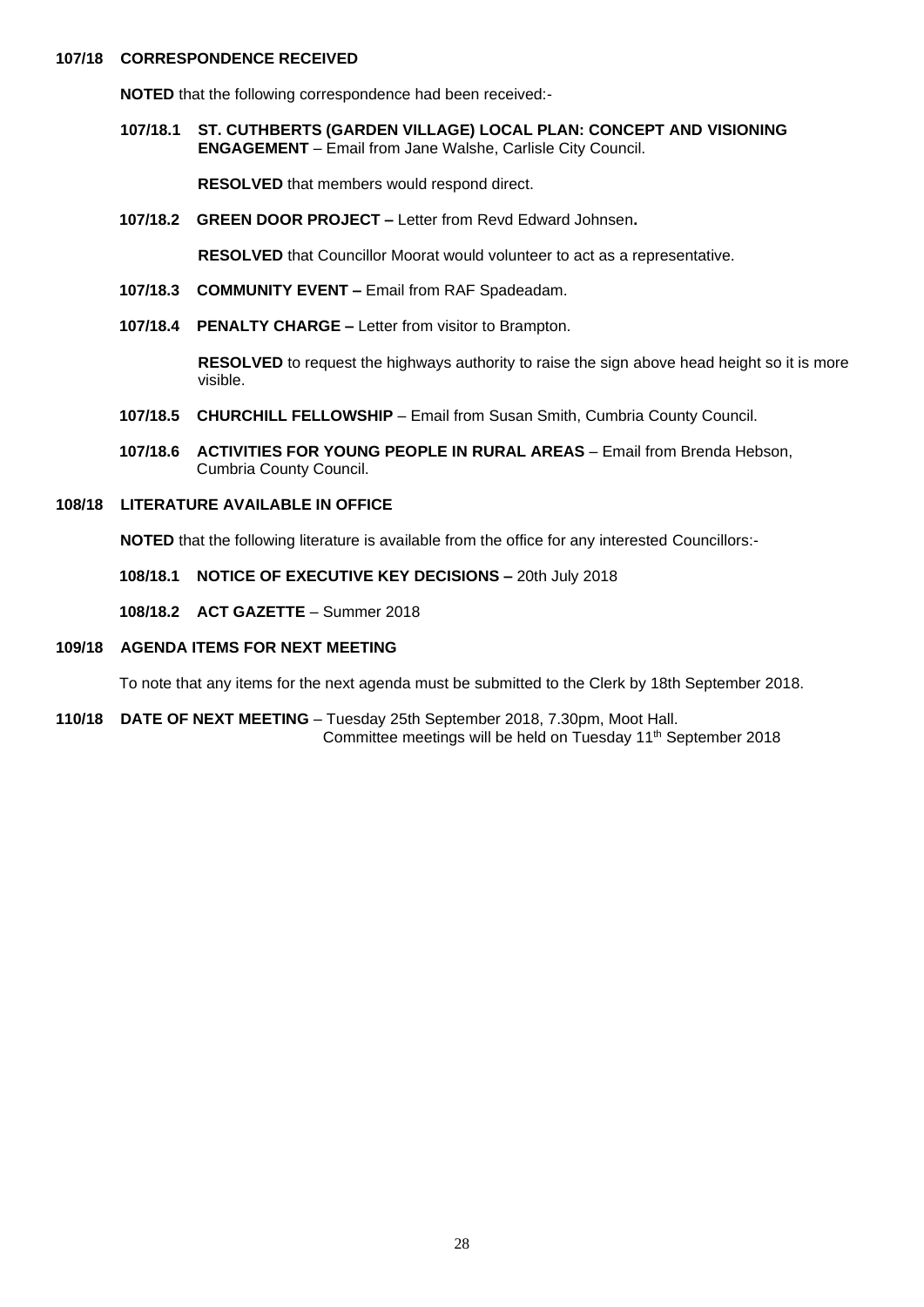## Appendix 1

| £         | <b>Supplier</b>                | <b>Detail</b>       |
|-----------|--------------------------------|---------------------|
|           |                                |                     |
|           |                                |                     |
| 1961.11   | A Riddell                      | Staff               |
| 111.80    | <b>NEST</b>                    | Pension             |
| 171.40    | S Hillary                      | Staff               |
| 303.12    | P Reynolds                     | Staff               |
| 357.40    | SSE                            | Moot Hall           |
| 504.85    | <b>Cumbria County Council</b>  | Pirelli Rally - adv |
| 960.00    | <b>Cemetery Dev't Services</b> | Cemetery            |
| 776.00    | <b>Oakbank Nurseries</b>       | <b>Flowerbeds</b>   |
| 200.00    | <b>BIG</b>                     | Misc services       |
| 72.00     | Sensiprint                     | Visitor Centre      |
| £5.417.68 |                                |                     |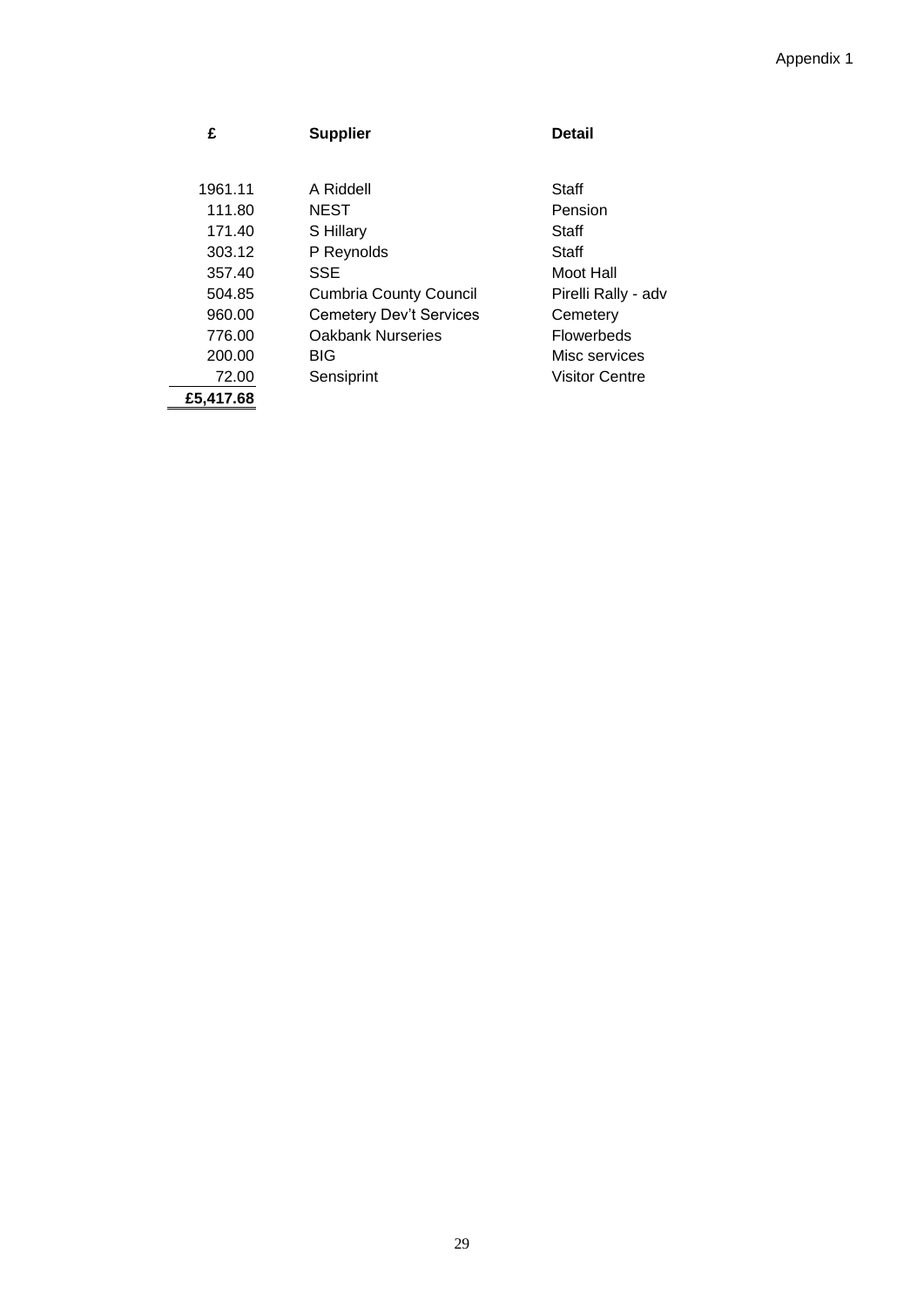**MINUTE** of the Meeting of the **FINANCE AND GENERAL PURPOSES COMMITTEE** of **BRAMPTON PARISH COUNCIL** held in the **MOOT HALL, MARKET PLACE, BRAMPTON** on **TUESDAY**, **11th SEPTEMBER, 2018** at 7.00 p.m.

#### **PRESENT**

Councillor J. J. Harding (Chairman, in the Chair) Councillor R. Wood<br>Councillor S. Jackson Councillor D. Moorat Councillor S. Jackson **Councillor S. Jackson** Councillor D. Mooraton Councillor D. Mooraton Councillor M. Craik Councillor Mrs. J. Thompson Councillor Ms. C. Bell

## **IN ATTENDANCE -** Clerk

**ALSO ATTENDING –** Councillor Read-Bone

#### **111/18 APOLOGIES FOR ABSENCE**

**RESOLVED** to note that apologies for absence were received from:-

Councillor Errington.

## **112/18 MINUTE**

Minute of the Meeting held on 17th July 2018 was submitted.

**RESOLVED** to authorise the Chairman to sign the minutes of the meeting held on 17th July 2018, confirmed as a true and accurate record.

#### **113/18 REQUESTS FOR DISPENSATION**

**RESOLVED** to note that no requests for dispensation were received.

#### **114/18 DECLARATIONS OF INTEREST**

Members were invited to declare their interests.

**RESOLVED** to note that no declarations of interest were made.

#### **115/18 FINANCIAL MATTERS -**

## **115/18.1 BANK RECONCILIATIONS TO 31ST AUGUST 2018**

 There was submitted a report by the Clerk on the reconciliation of the Council's financial records with its bank and Building Society accounts statements.

 **RESOLVED** to receive and note the bank reconciliations and balances to 31st August 2018 of £241,150.85.

## **115/18.2 IMPREST**

 There was submitted a report by the Clerk advising of the income received and the expenditure incurred since the last meeting through the imprest system.

**RESOLVED** to receive and note the imprest balance to the  $7<sup>th</sup>$  September 2018 of £44.88.

#### **115/18.3 FINANCIAL TRANSACTIONS**

 There was submitted a report by the Clerk detailing the expenditure incurred and the income received since the last report to this Committee.

- **115/18.3.1 RESOLVED** to approve the expenditure of £21,539.69 detailed in the Appendix hereto.
- **115/18.3.2 RESOLVED** to note the income of £11,634.68 detailed in the Appendix hereto.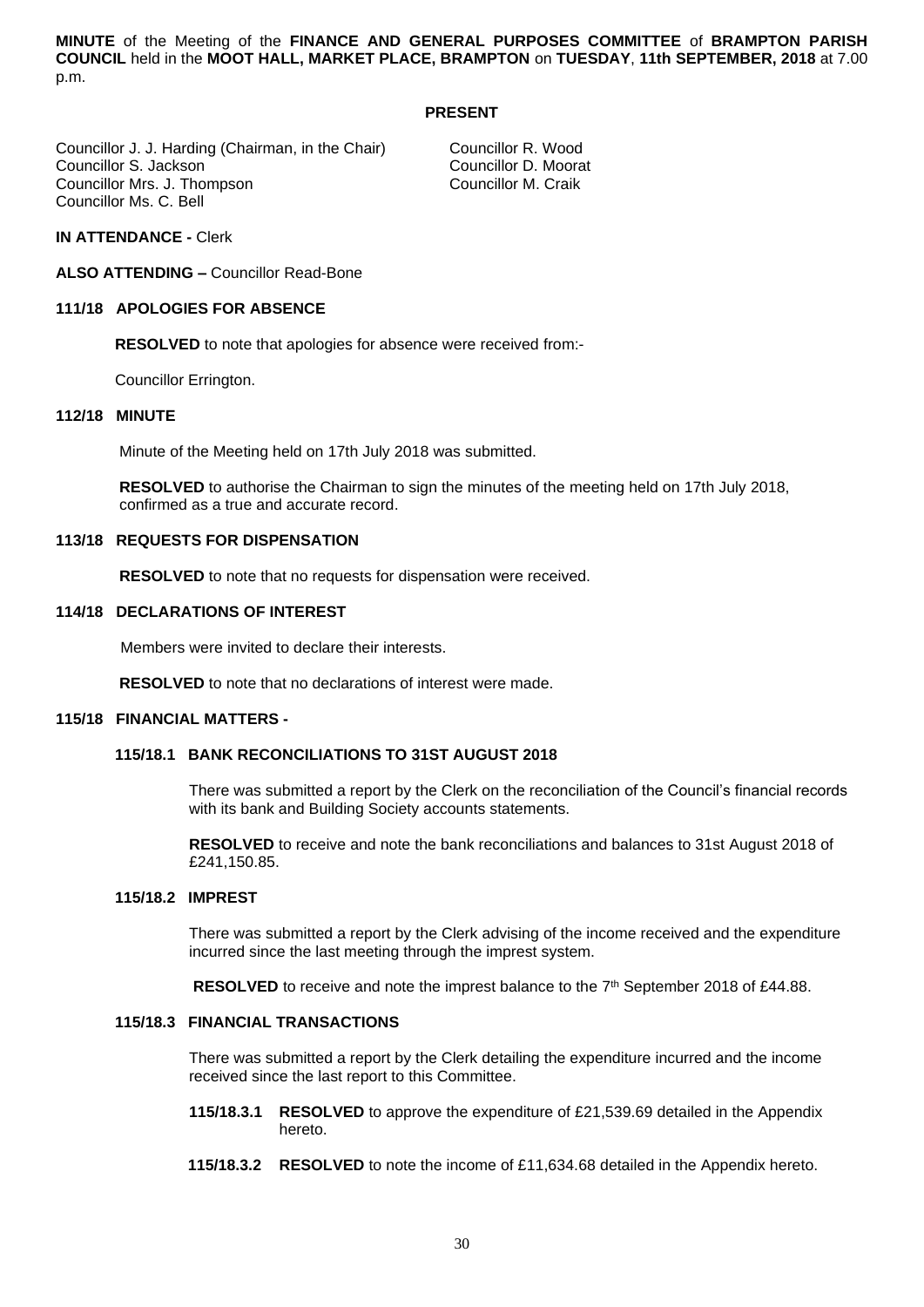#### 115/18.4 **EXPENDITURE TO APPROVE**

There was submitted a report by the Clerk detailing expenditure to approve.

 **RESOLVED** to authorise payment of the accounts listed in the Appendix hereto amounting to £4,969.56.

## **116/18 PRECEPT 2019/20**

Consideration was given to the following projects which may be included in the precept for the next financial year :-

- Carnival/fete
- Firework display/laser light show
- Additional seating within the town including commemorative benches
- Additional stand for cycles
- Electric charging point
- Increased budget for Visitor Centre
- Moot hall improvements
- Replacement bus shelters

**RESOLVED** to note the proposed projects.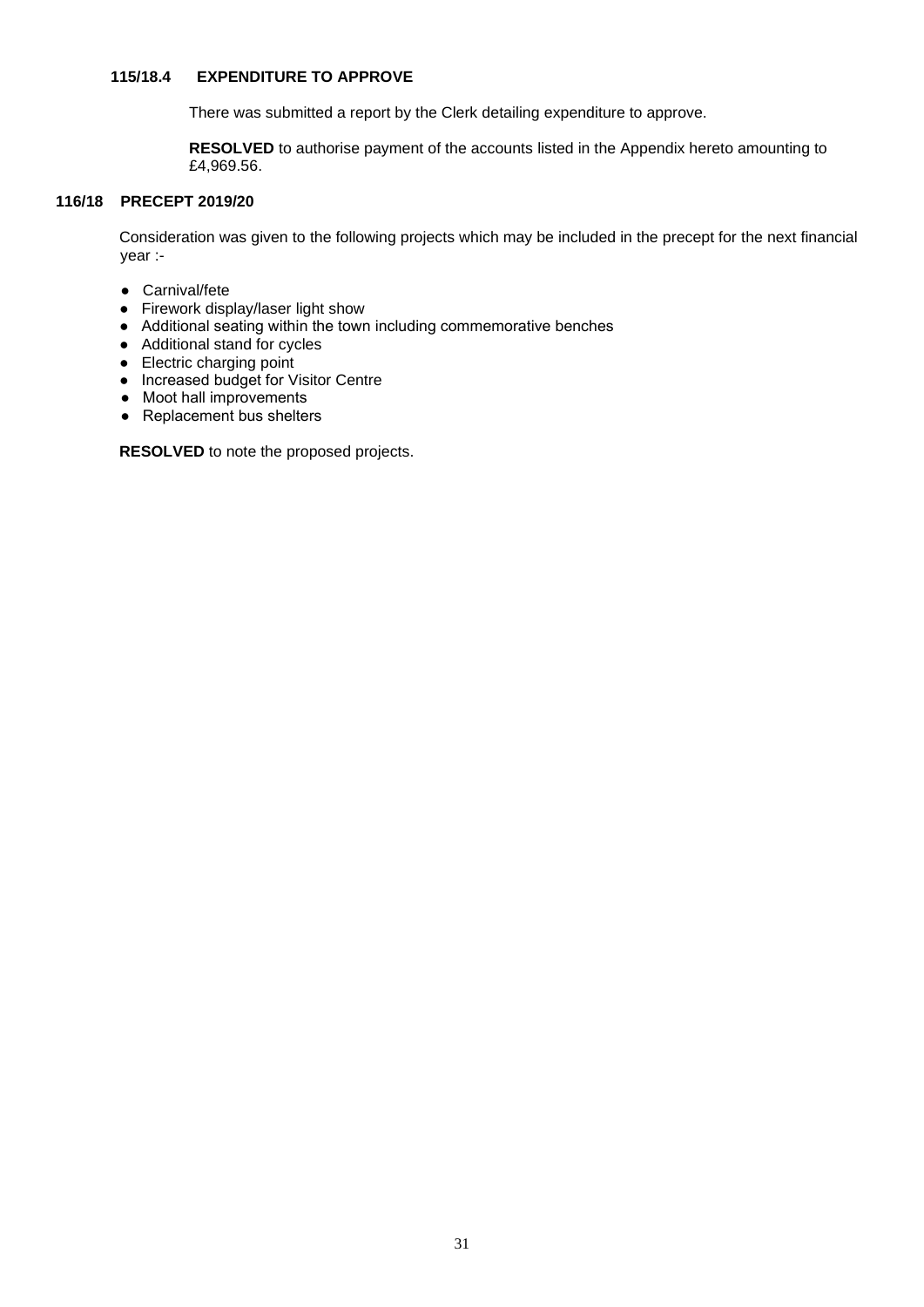## **Expenditure**

| £          | <b>Supplier</b>              | <b>Detail</b>           |
|------------|------------------------------|-------------------------|
| 354.00     | <b>Carlisle City Council</b> | Rates x 2               |
| 100.00     | J. Morris                    | Storage rent x 2        |
| 40.00      | Bounce it around             | Website x 2             |
| 44.23      | Vodafone                     | Office x 2              |
| 3.68       | <b>Barclays Bank</b>         | Charges x 2             |
| 47.96      | Plusnet                      | Visitor Centre x 2      |
| 128.45     | Daisy Comms                  | Office x 2              |
| 302.40     | Maxxia                       | Photocopier             |
| 427.10     | <b>BRHS</b>                  | Office                  |
| 171.40     | S Hillary                    | <b>Staff</b>            |
| 303.12     | P Reynolds                   | <b>Staff</b>            |
| 3922.02    | A Riddell                    | Staff x 2               |
| 177.35     | A Riddell                    | Mileage/spec projects   |
| 223.60     | <b>NEST</b>                  | Staff x 2               |
| 2330.35    | HMR&C                        | <b>Staff</b>            |
| 3905.00    | Cut n' Edge                  | Grounds Maintenance x2  |
| 2023.00    | T. Ayre                      | Flowerbeds              |
| 70.00      | CALC                         | Training                |
| 971.42     | P Bell Services              | Grass cutting           |
| 561.26     | <b>BRHS</b>                  | Office                  |
| 53.61      | <b>ABW</b>                   | Moot Hall               |
| 42.00      | Orian                        | Moot Hall               |
| 85.85      | Waterplus                    | Allotments              |
| 193.61     | Waterplus                    | Parks                   |
| 45.00      | E Hutchinson                 | Open spaces             |
| 180.00     | <b>R&amp;M Lowther</b>       | Gelt Woods              |
| 36.92      | <b>SSE</b>                   | Moot Hall               |
| 95.07      | Dorrigo                      | <b>Visitor Centre</b>   |
| 776.00     | <b>Oakbank Nurseries</b>     | Flowerbeds              |
| 50.00      | <b>NM Windows</b>            | Moot Hall               |
| 357.40     | <b>SSE</b>                   | Moot Hall               |
| 504.85     | <b>County Council</b>        | <b>Spec Projects</b>    |
| 960.00     | <b>Cem Dev Services</b>      | Cemetery                |
| 200.00     | BIG                          | Misc services           |
| 72.00      | Sensiprint                   | <b>Visitor Centre</b>   |
| 56.72      | <b>ABW</b>                   | Moot Hall               |
| 33.88      | <b>SSE</b>                   | Moot Hall               |
| 971.42     | P Bell Services              | Grass cutting           |
| 95.00      | P Bell Services              | Grass cutting           |
| 45.00      | E Hutchinson                 | Open spaces             |
| 130.02     | J Bell & sons                | Allotments              |
| 231.00     | <b>City Council</b>          | <b>Community Garden</b> |
| 20.00      | <b>City Council</b>          | Misc services           |
| 198.00     | Cumbria Clock Company        | Moot Hall               |
| £21,539.69 |                              |                         |

Projects services Centre cutting cutting spaces 1**0** Carden ervices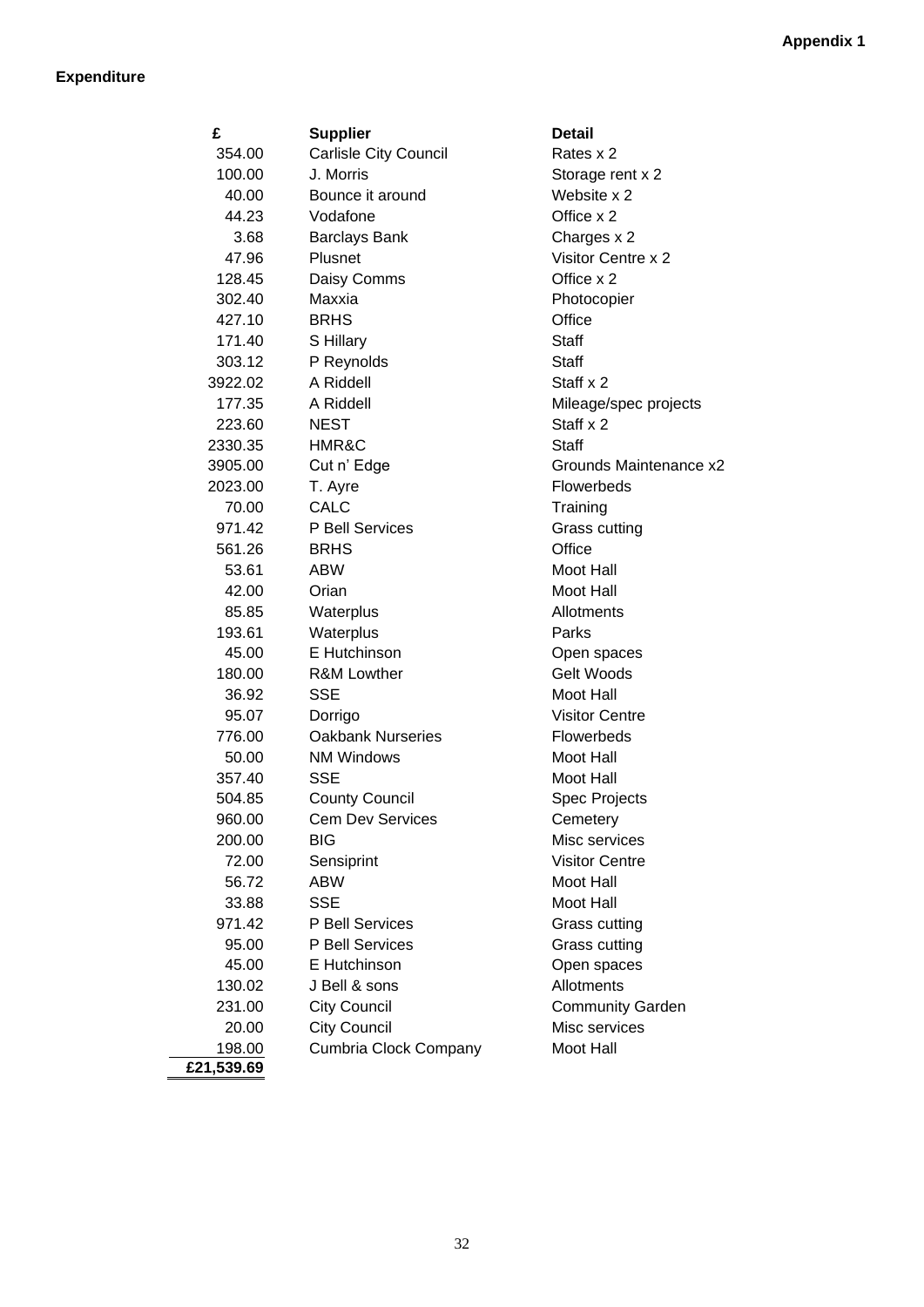## **Income**

| £       | Detail                       | <b>Cost centre</b>      |
|---------|------------------------------|-------------------------|
| 437.01  | Sales                        | Visitor Centre          |
| 320.00  | Rent                         | Market                  |
| 60.00   | Old Peoples Ass'n            | Moot hall               |
| 15.00   | Flower Club                  | Moot Hall               |
| 15.00   | <b>Happy Wanderers</b>       | Moot Hall               |
| 15.00   | Irthington WI                | Moot Hall               |
| 15.00   | St Martin's Church           | Moot hall               |
| 15.00   | Walkers are Welcome          | Moot Hall               |
| 15.00   | <b>Community Centre</b>      | Moot Hall               |
| 270.00  | <b>B</b> Armstrong           | Cemetery                |
| 15.00   | Walkers are Welcome          | Moot Hall               |
| 20.00   | L Scott                      | Donation                |
| 231.00  | <b>Carlisle City Council</b> | <b>Community Garden</b> |
| 401.67  | <b>Carlisle City Council</b> | Cemetery grant          |
| 9790.00 | <b>Carlisle City Council</b> | Parks                   |
|         |                              |                         |

**£11,634.68**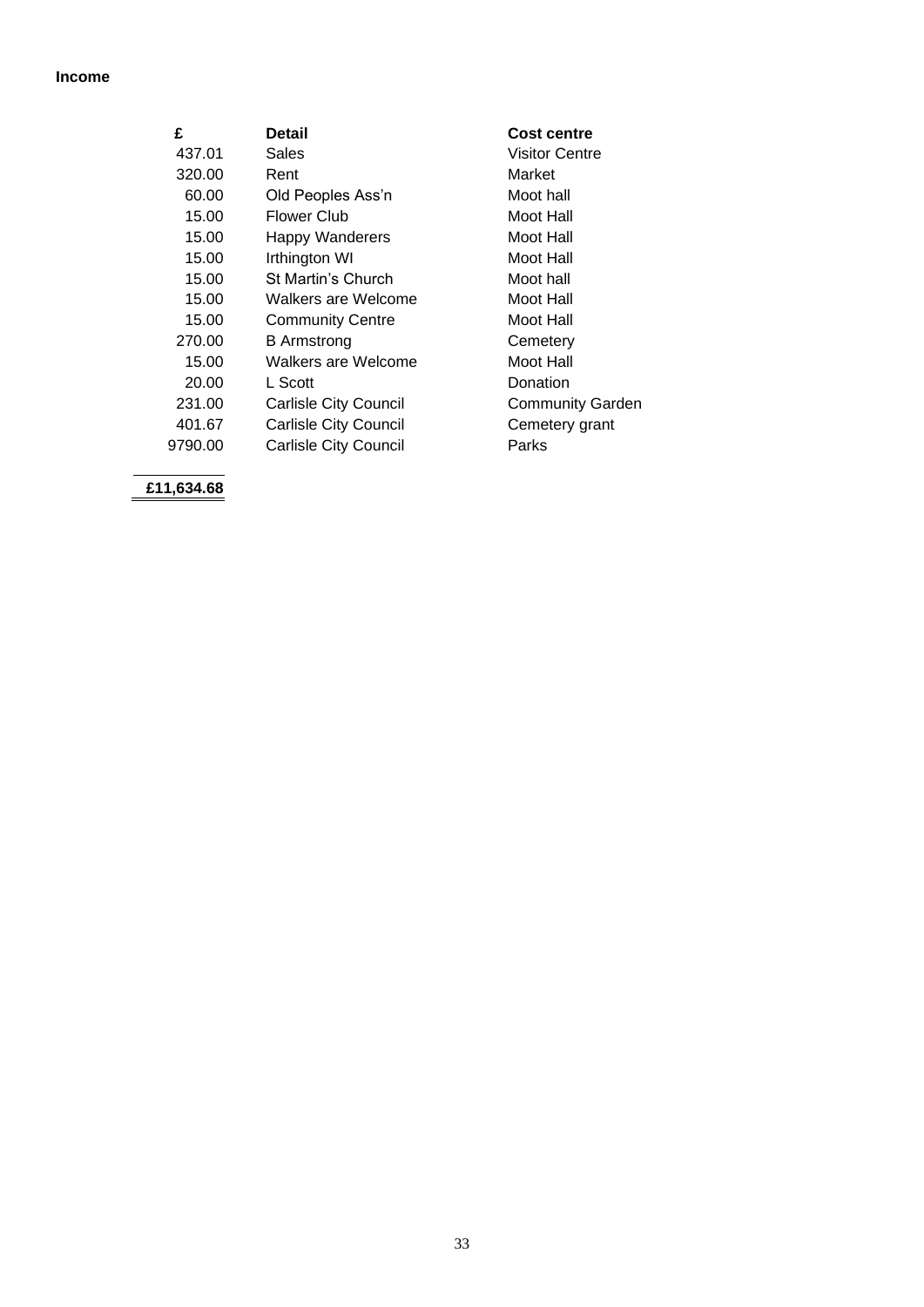# **Expenditure To Approve**

 $\overline{\phantom{0}}$ 

| £         | <b>Supplier</b>              | Detail                  |
|-----------|------------------------------|-------------------------|
|           |                              |                         |
| 95.00     | P Bell Services              | Grass cutting - moat    |
| 971.42    | P Bell Services              | Grass cutting           |
| 56.72     | ABW                          | Various                 |
| 33.88     | SSE                          | Moot Hall               |
| 45.00     | E Hutchinson                 | Open spaces             |
| 130.02    | J Bell                       | Allotments              |
| 231.00    | <b>Carlisle City Council</b> | <b>Community Garden</b> |
| 20.00     | <b>Carlisle City Council</b> | Misc services           |
| 198.00    | Cumbria Clock Company        | Moot Hall               |
| 1091.04   | T Ayre                       | <b>Flowerbeds</b>       |
| 82.43     | ABW                          | Various                 |
| 168.00    | <b>SLCC</b>                  | Training                |
| 1320.00   | Giffords                     | Parks                   |
| 296.15    | P Reynolds                   | Staff                   |
| 36.70     | SSE                          | Moot Hall               |
| 22.80     | ВT                           | Office                  |
| 171.40    | S Hillary                    | Staff                   |
| £4,969.56 |                              |                         |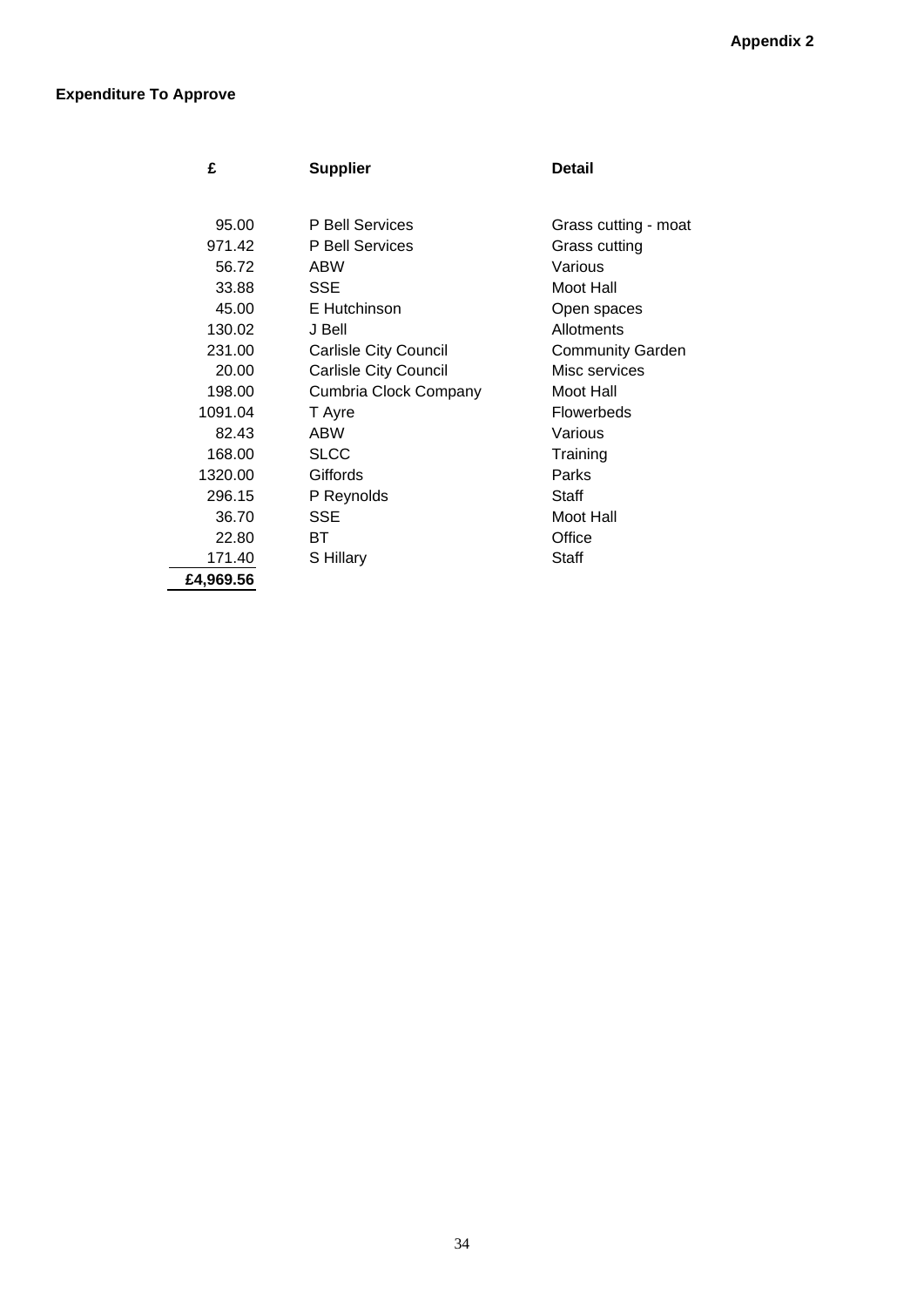## **MINUTE** of the Meeting of the **PROPERTY AND ENVIRONMENT COMMITTEE** of **BRAMPTON PARISH COUNCIL** held in the **MOOT HALL, MARKET PLACE, BRAMPTON** on **TUESDAY**, **11TH SEPTEMBER, 2018** at 7.30 p.m.

#### **PRESENT**

Councillor Ms. A. Hobson (Chairman, in the chair) Councillor K. Read-Bone<br>Councillor D. Moorat Councillor J. J. Harding Councillor D. Moorat Councillor J. J. Harding Councillor B. Teasdale Councillor P. Mitchell

Councillor I. Pennington

## **IN ATTENDANCE -** Clerk

**ALSO ATTENDING –** Councillors Craik and Jackson

## **117/18 ELECTION OF OFFICE BEARERS - CHAIRMAN**

Councillor K. Read-Bone, seconded by Councillor D. Moorat, moved that Councillor A. Hobson be elected to the office of Chairman of the Committee.

There were no other nominations for Chairman of the Committee.

**RESOLVED**, unanimously, to the election of Councillor A. Hobson as Chairman of the Committee.

#### **118/18 ELECTION OF OFFICE BEARERS - VICE CHAIRMAN**

Councillor P. Mitchell, seconded by Councillor J. J. Harding, moved that Councillor B. Teasdale be elected to the office of Vice Chairman of the Committee.

Councillor Lewis was also nominated for Vice-Chairman of the Committee but explained that due to work commitments he would not be able to attend every meeting and would have to decline the nomination.

**RESOLVED**, unanimously, to the election of Councillor B. Teasdale as Vice Chairman of the Committee.

#### **119/18 APOLOGIES FOR ABSENCE**

**RESOLVED** to note that no apologies for absence were received.

## **120/18 MINUTE**

Minute of the Meeting held on 17th July 2018 was submitted.

**RESOLVED** to authorise the Chairman to sign the minutes of the meeting held on 17th July 2018, confirmed as a true and accurate record.

#### **121/18 REQUESTS FOR DISPENSATION**

**RESOLVED** to note that no requests for dispensation were received.

#### **122/18 DECLARATIONS OF INTEREST**

**RESOLVED** to note that no declarations of interest were made.

#### **123/18 TOWN AND COUNTRY PLANNING APPLICATIONS –**

Applications for planning consent were considered.

**RESOLVED** to advise the appropriate Planning Authority of the Council's comments as follows:-

#### **123/18.1 DANDY FOOTPATH, LAND TO THE REAR OF 8 EDMONDSON CLOSE, BRAMPTON (18/0047/S211) –** Work to trees in Brampton Conservation Area.

 Comment - members have requested that no work is carried out to the elm tree unless it is diseased or dangerous. There is no issue with work being carried out to the other trees in this application.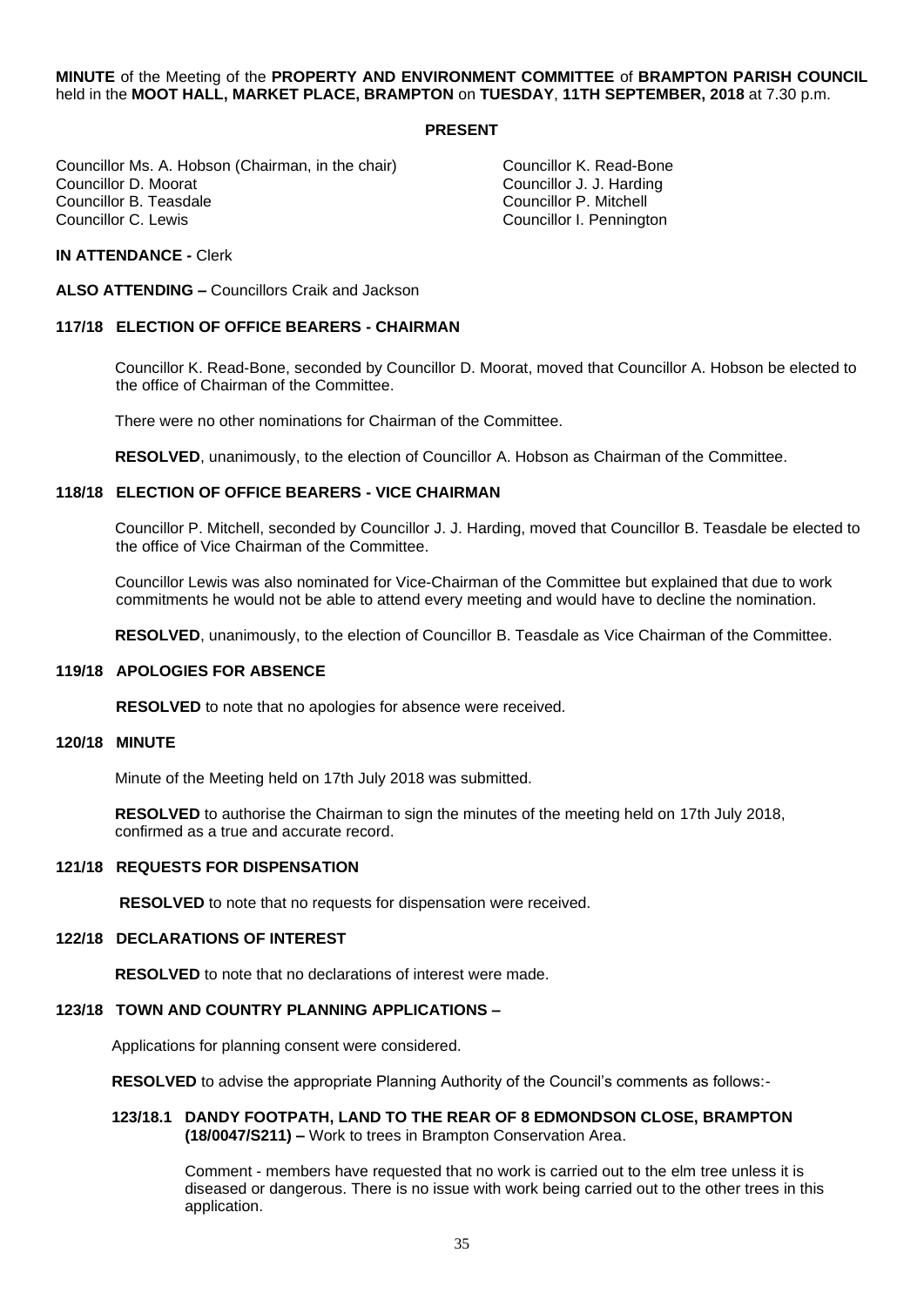**123/18.2 6 SANDS COTTAGES, THE SANDS, BRAMPTON (18/0046/S211)** – Removal of birch tree in Brampton Conservation Area.

No observations

**123/18.3 ANUTHAGO, PAVING BROW, BRAMPTON (18/0052/S211)** – Felling of 1 common lime.

No observations

**123/18.4 LAND TO EAST OF WILSON HOMES, MILTON, BRAMPTON (18/0748)** – Erection of 1 dwelling.

No observations

**123/18.5 LAND ADJACENT THE FORMER TARN END HOTEL, TALKIN (18/0753)** – Change of use of former agricultural land and highway verge to erect bollards and form car park.

> Observations - The car park should be for the sole use of residents and their visitors and not commercial. If the planning authority decides to give permission for a commercial car park then the applicant should take responsibility for disposal of any litter/waste that may be left in the car park and perhaps litter bins should be provided.

> The barrier to the car park should be recessed rather than parallel to the road. Drivers who park nearby on the verge often turn in the road which is very narrow, a barrier parallel to the road would make turning in the road more hazardous.

> Members are concerned at the poor state of the verge from vehicles being parked there, however, bollards etc are only effective when their need is respected. Consideration needs to be given to the diverting of the parking problem to other areas. Members ask that any installation of bollards follows good practice in that they can be clearly seen and are sited at recommended distances from the road edge.

**123/18.6 57 DACRE ROAD, BRAMPTON (18/0743)** – Change of use of land at side of property into garden area.

No observations

**123/18.7 34 MAIN STREET, BRAMPTON (18/0414)** – Change of use from retail to bistro and installation of extraction flue to rear elevation without compliance with condition 2 imposed on planning permission 13/0567 to relocate position of extraction system.

No observations

The following planning applications were commented on using the expedited procedure due to the timeframe for submission of comments to City Council between meetings. All councillors were notified of the applications, observations were received from the following councillors - Moorat, Teasdale, Mitchell, Bell, Lewis and Wood.

**123/18.8 LONNINGS END, SANDY LONNING, BRAMPTON (18/0026/TPO)** – Works to 2 beech trees and 4 oak trees subject to TPO 202.

No observations

**123/18.9 GLION, LANERCOST ROAD, BRAMPTON (18/0036/S211)** – Felling of Norway spruce and replant birch tree in similar place.

No observations

**123/18.10 RIDGE VALLEY, THE SANDS, BRAMPTON (18/0037/S211)** – Felling of ash tree and replanting a replacement.

Comment – prefer that the tree be crown reduced and thinned rather than felled.

## **123/18.11 BELMORE, STATION ROAD, BRAMPTON (18/0040/S211)** – Felling of beech tree.

Comment – could this tree not merely be reduced in height and width rather than be felled?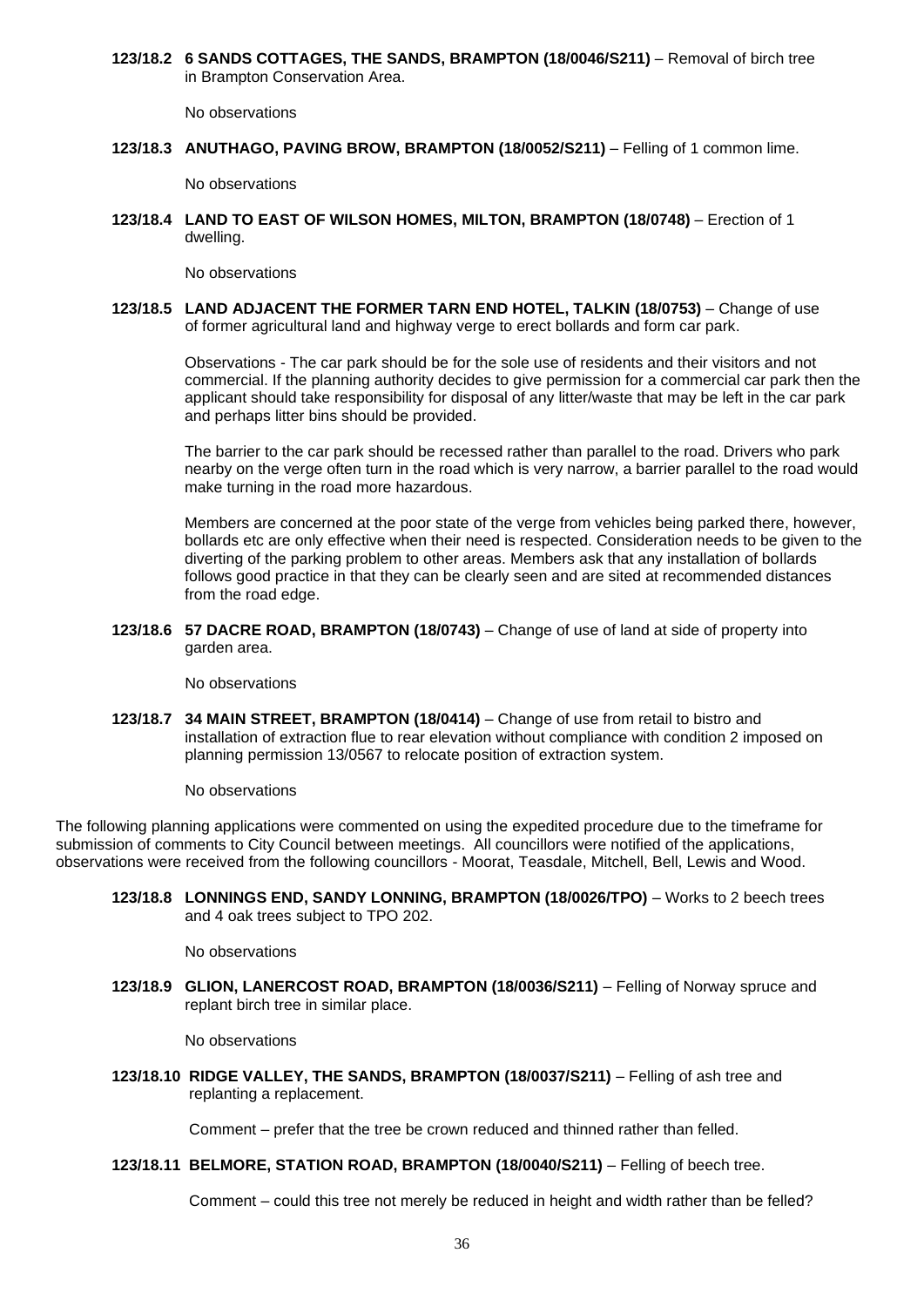**123/18.12 SANDYSYKE, CARLISLE ROAD, BRAMPTON (18/0041/S211)** – Reduce crown to 1 beech tree by 3.5 metres.

No observations

**123/18.13 ASHMORE, CRAW HALL, BRAMPTON (18/0043/S211)** – Removal of 1 sycamore tree.

No observations

**123/18.14 UNIT 16, TOWNFOOT INDUSTRIAL ESTATE, BRAMPTON (18/0704)** – Erection of workshop storage units.

No observations

**123/18.15 FORMER TARN END HOUSE HOTEL, TALKIN (18/0716) –** Conversion, alteration and extensions to former hotel to provide 12 residential units; incorporating landscaping and parking (revised application) without compliance with condition 2 imposed on planning permission 17/0119 to amend design to floor plans and elevation drawings.

Comments –

 This is a variation on the original application and increases the size of the footprint. Should there be an Environment Agency Assessment?

**123/18.16 LAND OPPOSITE THE LARCHES, PAVING BROW, BRAMPTON (18/0732)** – Erection of 1 dwelling and associated barn with business accommodation without compliance with condition 2 imposed by planning permission 15/0837 to allow for revised design to dwelling, increase width of tack room and hay store to barn by 1,25m and omit timber cladding from barn to be replaced with profile metal cladding panels

> Comment received– Is the PC happy with the timber cladding being altered to profile metal cladding given the position and size of the barn?

 Members **RESOLVED** that they were happy with the metal cladding as long as it blended in with the area.

## **124/18 NOTIFICATION OF DECISIONS**

 A note of the decisions of the appropriate planning authority on applications on which the Committee or Parish Council had previously been consulted was submitted.

 **RESOLVED** to note the notification of decisions.

## **125/18 TREE PRESERVATION ORDERS –**

Applications for Tree Preservation Orders were considered.

**RESOLVED** to advise the City Council of the Council's comments as follows:-

**125/18.1 LAND AT RIDGE VALLEY, THE SANDS, BRAMPTON TPO 2018 NO. 297** – Information from Carlisle City Council.

No objection

 **125/18.2 LAND AT RIDGE VALE, LANERCOST ROAD, BRAMPTON TPO 2018 NO.298** - Information from Carlisle City Council.

No objection

# **126/18 THE MOAT/RECREATION GROUND**

**RESOLVED** to note a report from Councillor Pennington that not much has happened, the Community Rehabilitation Team are continuing with trimming back undergrowth and the bank needs to be cut again by P. Bell Services.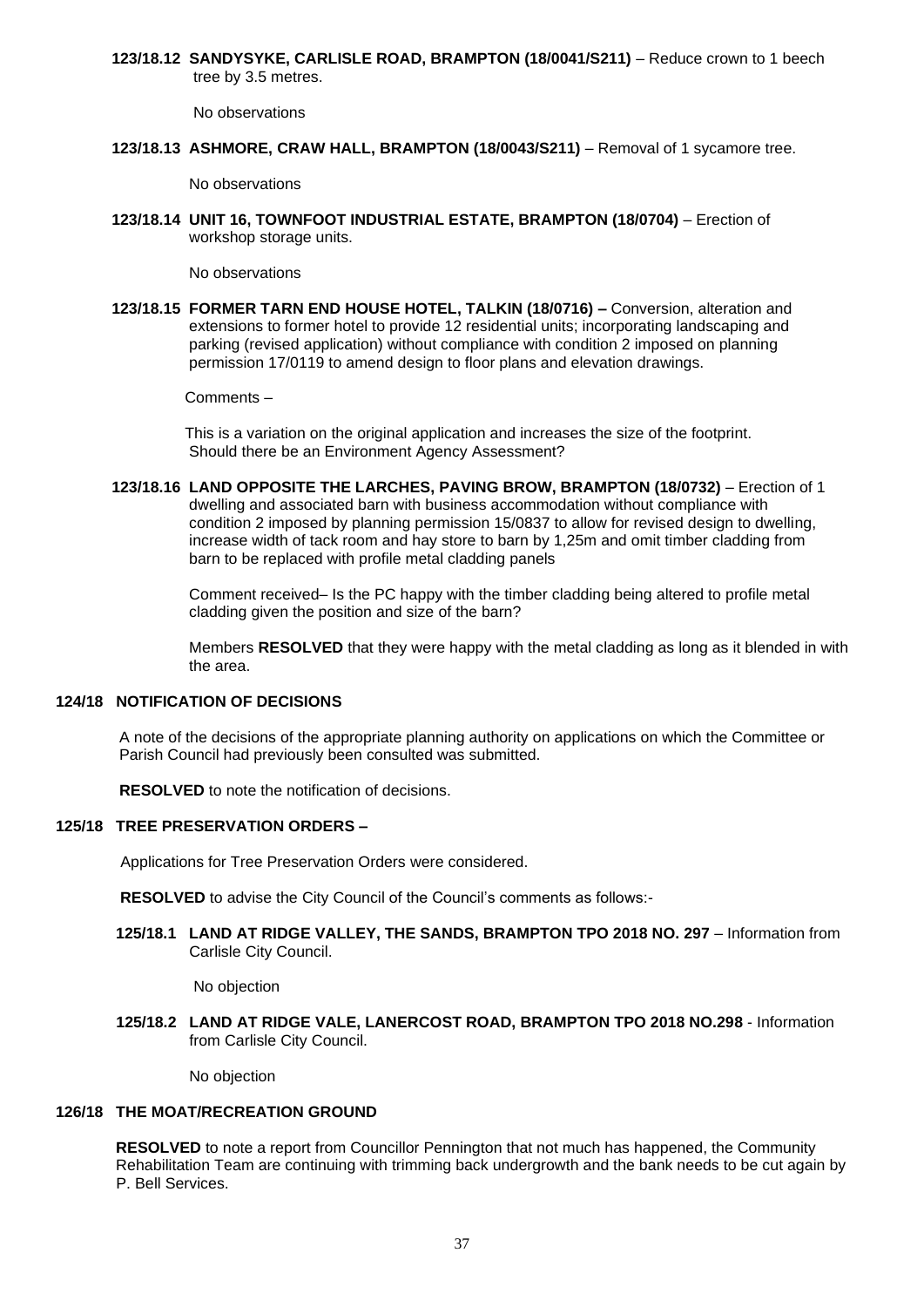## **127/18 MOAT PARKING REQUEST**

A request for parking at the Moat was received by a resident.

**RESOLVED** that temporary parking for 6 months would be permitted and then reviewed. Parking of vehicles for maintenance of the Moat etc would take priority and other vehicles would be asked to relocate at such times.

## **128/18 GEOCACHES IN GELT WOODS**

Consideration was given to a request from a resident to place geocaches in Gelt Woods.

**RESOLVED** to give permission.

### **129/18 LAND AT FRONT STREET, BRAMPTON** –

 The Clerk reported that confirmation from the City Council regarding continuing use of the area of land at Front Street, Brampton (CU212317) as a memorial garden had been received.

**RESOLVED** to note the permission received.

## **130/18 QUEENS COMMONWEALTH CANOPY SAPLINGS**

 Consideration was given to a request from a resident for the planting of rowan, hazel and silver birch saplings (5 in total) as part of the Queen's Commonwealth Canopy Project.

**RESOLVED** that the saplings could be planted at the Rec on the allotment side.

## **131/18 PRECEPT 2018/19**

Consideration was given to the following projects which may be included in the precept for the next financial year :-

- Completion of work to the Moat
- Continuation of improvements to flowerbeds
- CCTV
- Seating at Union Lane/Black Path

**RESOLVED** to note the proposed projects.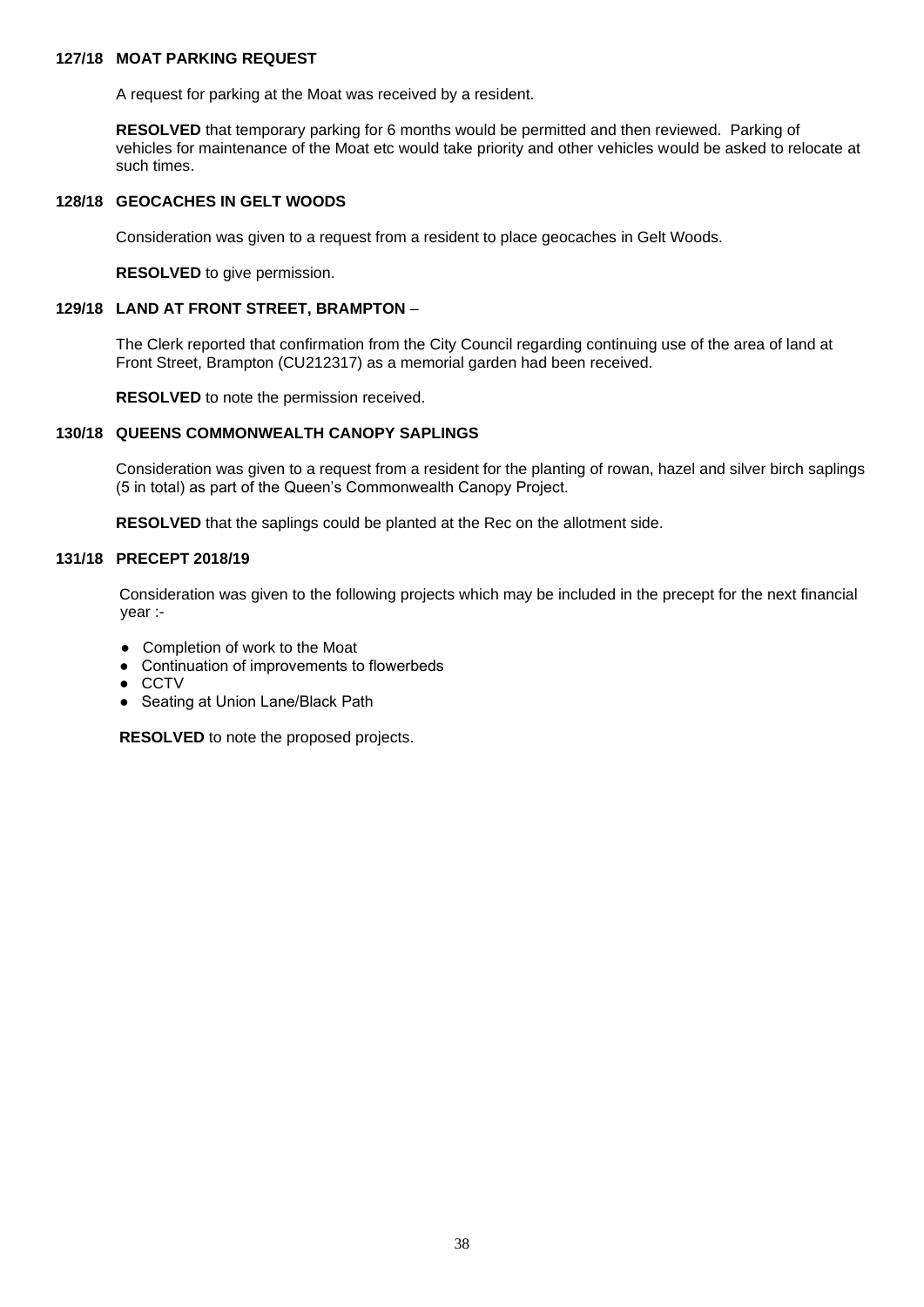**MINUTE** of the Meeting of **BRAMPTON PARISH COUNCIL** held in the **MOOT HALL, MARKET PLACE, BRAMPTON** on **TUESDAY, 25th SEPTEMBER, 2018** at 7.30 p.m.

### **PRESENT**

Councillor D. Moorat (Chairman) (in the Chair) Councillor Ms. A. Hobson<br>Councillor J. J. Harding Councillor P. Mitchell Councillor J. J. Harding<br>Councillor S. Jackson Councillor K. Read-Bone Councillor M. Craik<br>Councillor Ms. C. Bell Councillor R. Wood Councillor Ms. C. Bell<br>Councillor B. Teasdale Councillor I. Pennington

Councillor Mrs. J. Thompson<br>Councillor M. Craik Councillor Mrs. J. Errington

## **IN ATTENDANCE –** Clerk

**ALSO ATTENDING** – Councillor S. Layden, Carlisle City Council. Councillor L. Fisher, Cumbria County Council 5 member of the public

**APOLOGIES FOR ABSENCE –** Councillor Lewis Councillor Mitchelson, Carlisle City Council.

## **132/18 REQUESTS FOR DISPENSATION**

 **RESOLVED** to note that no requests for dispensation were received.

### **133/18 DECLARATIONS OF INTEREST**

 **RESOLVED** to note that Councillors Mitchell and Teasdale declared an interest in item 147/18.6

#### **134/18 MINUTES**

**134/18.1** Minutes of the Meeting held on 31st July 2018 were submitted.

 **RESOLVED** to authorise the Chairman to sign the minutes of the meeting held on 31st July 2018, confirmed as a true and accurate record.

#### **135/18 COMMITTEE REPORTS**

There were submitted Minutes of Meetings of:-

Finance and General Purposes Committee held on 11<sup>th</sup> September 2018 Property and Environment Committee held on 11<sup>th</sup> September 2018

 **RESOLVED** to receive the minutes of both committees and to endorse and accept all recommendations contained therein.

#### **136/18 POLICE AND CRIME COMMISSIONER**

Peter McCall, Police and Crime Commissioner for Cumbria attended the meeting along with PCSO Dawson.

 Councillor Moorat reported that the meeting had been requested due to ongoing ASB in the town and its effect on residents.

Peter McCall gave a report, highlighting the following points:-

- Agreement with a lot of the points raised by Councillor Moorat
- Frustration with legal proceedings/sentences when offenders taken to court
- Details of latest ASB figures for the area
- Details of pro-active policing teams
- The importance of reporting of ASB and other crimes by members of the public to the police
- Investment in new control system

 PCSO Dawson reported on the ongoing work with William Howard School and the parents of the children involved in the vandalism to the bus shelters at the Sands and looking into provision of a bus service to the Youth Zone in Carlisle to give children in rural areas something to do.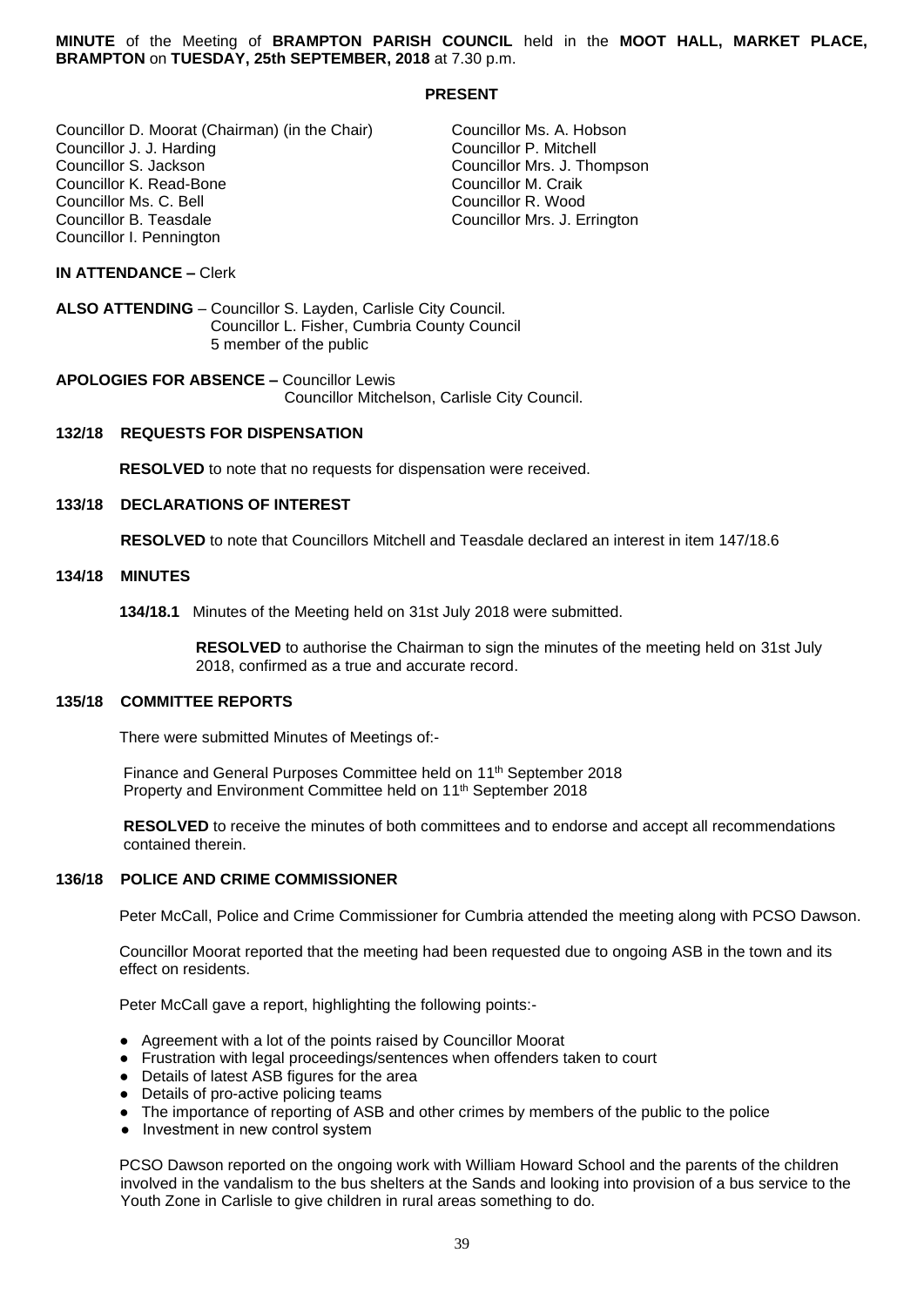Councillors queried whether there was any mileage in inviting ex-criminals to educate youths. Peter McCall thought this was an interesting idea and was something that already happened with drug addicts.

 Members of the public in attendance were invited to speak and raised concerns at ASB in the Sands area and continuing bullying and harassment for over a year. Peter McCall would look into both matters further.

 **RESOLVED** to note the reports, the issues raised and that a joint meeting with the Chairman of the Parish Council and the local police would be organised in due course.

## **137/18 PUBLIC PARTICIPATION**

 **RESOLVED** to note that there were no further matters to be raised following the previous item.

### **138/18 TOWN AND COUNTRY PLANNING APPLICATIONS –**

Applications for planning consent were considered.

**RESOLVED** to advise the appropriate Planning Authority of the Council's comments as follows:-

 **138/18.1 L/A MILLFIELD HOUSE, LOVERS LANE, BRAMPTON (18/0772)** – Continuation of use of paddock area as community garden on a permanent basis (pursuant to temporary consent 13/0359.

Support the application.

 **138/18.2 3 SHOWFIELD, BRAMPTON (18/0849)** – single storey side extension to provide utility/lobby and WC; ramped access to new entrance with open sided roof over.

No observations.

## **139/18 FINANCIAL MATTERS –**

### **139/18.1 EXPENDITURE TO APPROVE**

There was submitted a report by the Clerk detailing expenditure to approve.

 **RESOLVED** to authorise payment of the accounts listed in the Appendix hereto amounting to £3,649.57.

#### **139/18.2 BANK ACCOUNT SIGNATORY**

 **RESOLVED**, after discussion, that Councillor Teasdale would act as a signatory on all parish council bank accounts.

#### **139/18.3 ANNUAL RETURN, MARCH 2018, EXTERNAL AUDITOR'S CERTIFICATE AND OPINION**

he Annual return for March 2018 was submitted to the meeting as the external Auditor's certificate and opinion for the Accounts for the year ending March 2018 had been received.

**139/18.3.1 RESOLVED** to approve and accept the Annual Return for March 2018.

 **139/18.3.2 RESOLVED** to note the certificate and that no other matters had come to the attention of the external auditor.

## **140/18 REPRESENTATIVES' REPORTS**

### **140/18.1 WALKERS ARE WELCOME**

Councillor Wood reported on a recent meeting with a local social worker regarding the provision of youth facilities in Brampton. Although owners of several empty premises had been asked about the use of premises for local youths on a trial period, all had declined or the premises were on a long term lease and too expensive.

 Councillor Wood would attend a future joint meeting being organised by the County Council on youth provision and report back.

 **RESOLVED** to note the report.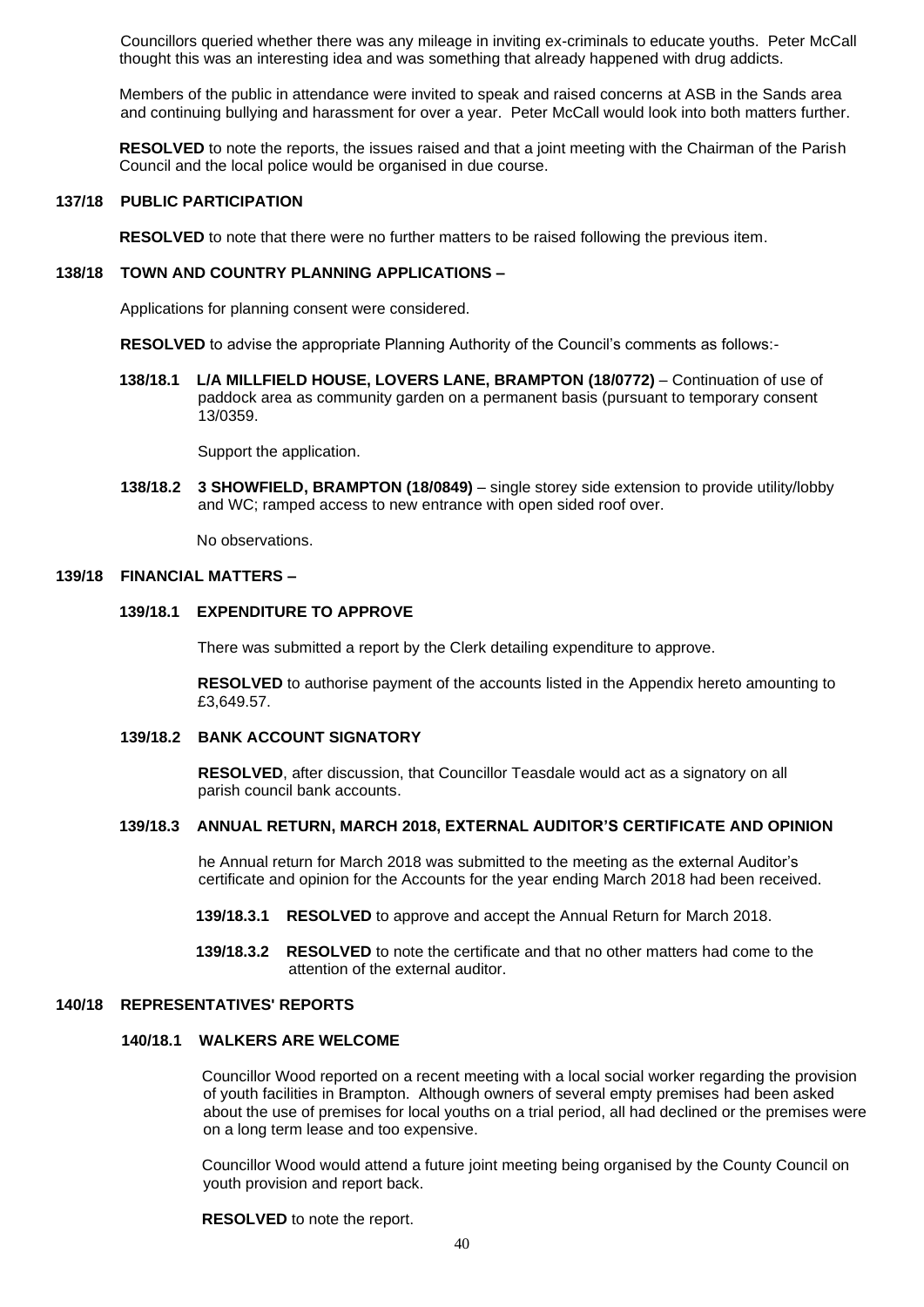## **140/18.2 BRAMPTON PRIMARY SCHOOL**

Councillor Craik reported on a recent meeting of the governors at Brampton Primary School. A discussion had taken place regarding the bonfire event and consideration was still being given to a display that could be viewed indoors by pupils at the school. A further incident of vandalism had occurred at the school and although the offenders had been caught on camera, the police would not give out any details.

**RESOLVED** to note the report.

## **140/18.3 BRAMPTON ARTS WEEKEND**

Councillor Jackson reported that the Brampton Arts Weekend had been a great success with over 300 people through the Moot Hall alone.

**RESOLVED** to note the report.

## **141/18 ALLOTMENTS – COTEHILL PARK**

 The Clerk reported that work on the renewed lease was ongoing and that a complaint had been received regarding the cutting down of trees at the site. Per the current lease, any cutting down of trees requires permission from the parish council first, general maintenance does not.

 **RESOLVED** to note the report.

## **142/18 GELT WOODS –**

## **142/18.1 GELT WOODS CAPITAL WORK**

 The Clerk reported on a site meeting with Vivien Kent from the Fellfoot Forward Landscape Partnership, where various options for improvements to Gelt Woods including paths, drainage and views, were being investigated through external funding.

**RESOLVED** to note the report.

## **142/18.2 HISTORIC ENGLAND RECORDING WORK**

An email from Mike Collins, Historic England was considered regarding a commissioning brief for the Written Rock of Gelt.

**RESOLVED** to note the email and approve the commissioning brief.

## **143/18 BUS SHELTERS**

The Clerk detailed costs of repairing and replacing the bus shelters that have recently been vandalised at the Sands through the original supplier, Garrick Outdoors.

**RESOLVED** that the bus shelters should be repaired and that the Clerk would investigate other repair costs with a stronger more vandal proof material if possible.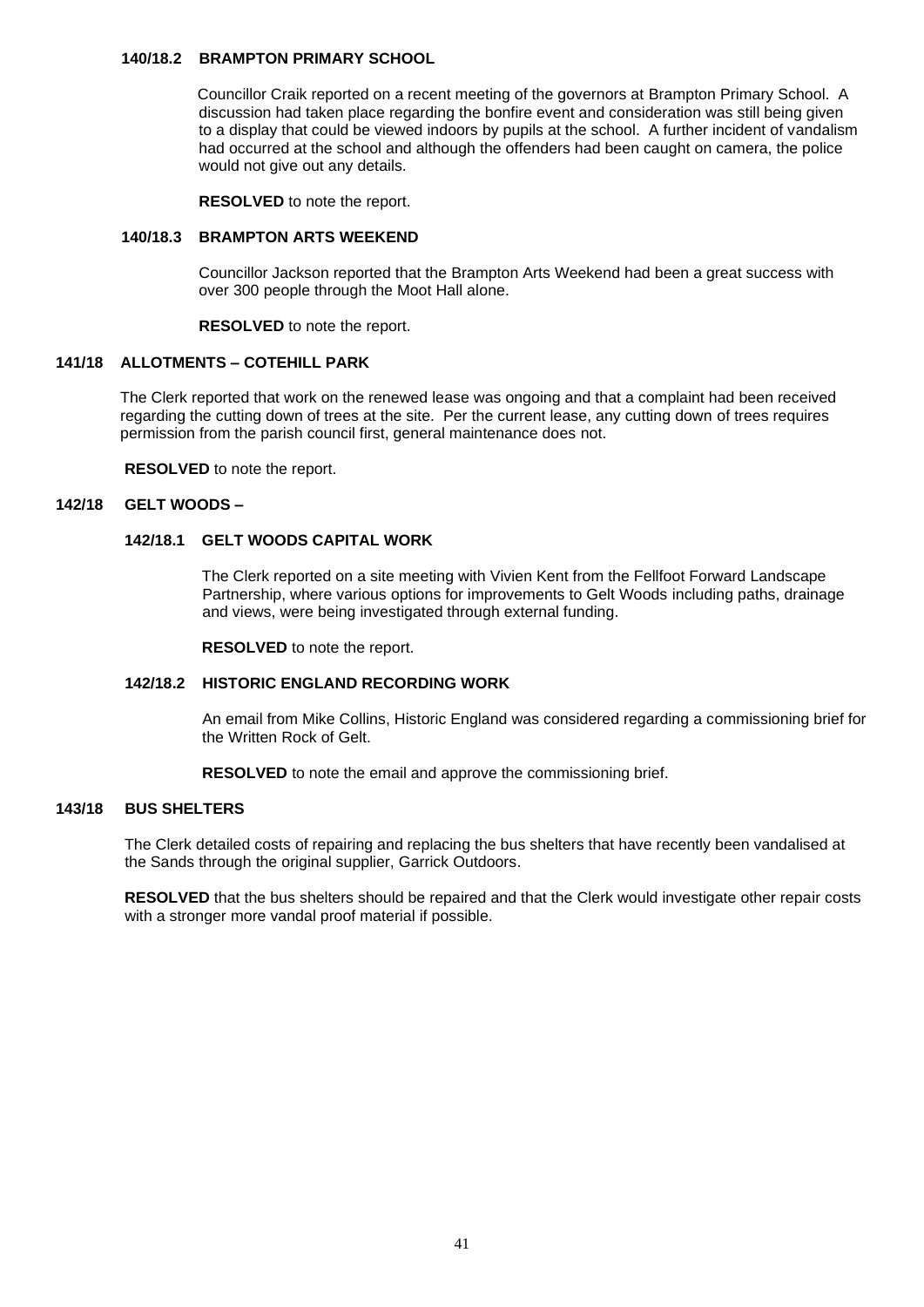## **144/18 WWI CENTENARY EVENTS**

Councillor Moorat submitted a draft running order of events on Remembrance Sunday and a proposal for commemorative trees in the new cemetery extension.

 The Clerk detailed the events for the 'Battle's Over' national tribute which the parish council would participate in to be added to the draft running order, changes to the flowerbed at St. Martin's (lettering to read 1914-18) and reduction of leaflet displays in the Moot Hall during the exhibition.

 Costs for the setting up of a website detailing the information gathered on WWI and the men from Brampton who served were submitted for consideration.

 **RESOLVED** to:-

- **144/18.1** Note the running order for Remembrance Day;
- **144/18.2** Defer a decision on trees in the cemetery extension until a layout has been agreed;
- **144/18.3** Note the changes to the flowerbed lettering at St. Martin's;
- **144/18.4** Note the Visitor Centre would have a reduced display of leaflets while the WWI exhibition was being held in the Moot Hall;
- **144/18.5** Approve John Kelly Designs to set up a WWI website for Brampton at a cost of £1,500.00.

## **145/18 BRAMPTON PRIMARY SCHOOL BONFIRE**

Councillor Moorat submitted a written report on whether the parish council should take over responsibility of providing a bonfire and firework show this year and whether a laser light show or similar could be held as an alternative.

 **RESOLVED** that the parish council would not provide a firework and bonfire display this year and that costs for a laser light show were too expensive at £50 per minute.

## **146/18 CALC**

The following correspondence from CALC was received and noted:-

- **146/18.1 CALC CIRCULAR -** September 2018
- **146/18.2 ANNUAL GENERAL MEETING –** Email from S. Bagshaw.
- **146/18.3 CALC TRAINING** Email from S. Hutchinson..
- **146/18.4 COMMUNITY BEE AND BUTTERFLY PROJECT** Email from S. Bagshaw.
- **146/18.5 CARLISLE FUNDING FAIR** Email from S. Bagshaw.

**RESOLVED** to note that Councillor Jackson would attend.

- **146/18.6 2018 PUBLIC CONSULTATION SURVEY** Email from S. Hutchinson.
- **146/18.7 NORTH WEST COASTAL ACCESS UPDATE** Email from S. Hutchinson.
- **146/18.8 NOMINATIONS TO CALC EXECUTIVE COMMITTEE** Email from S. Bagshaw.
- **146/18.9 CALC SUBSCRIPTION REVIEW** Letter from S. Bagshaw.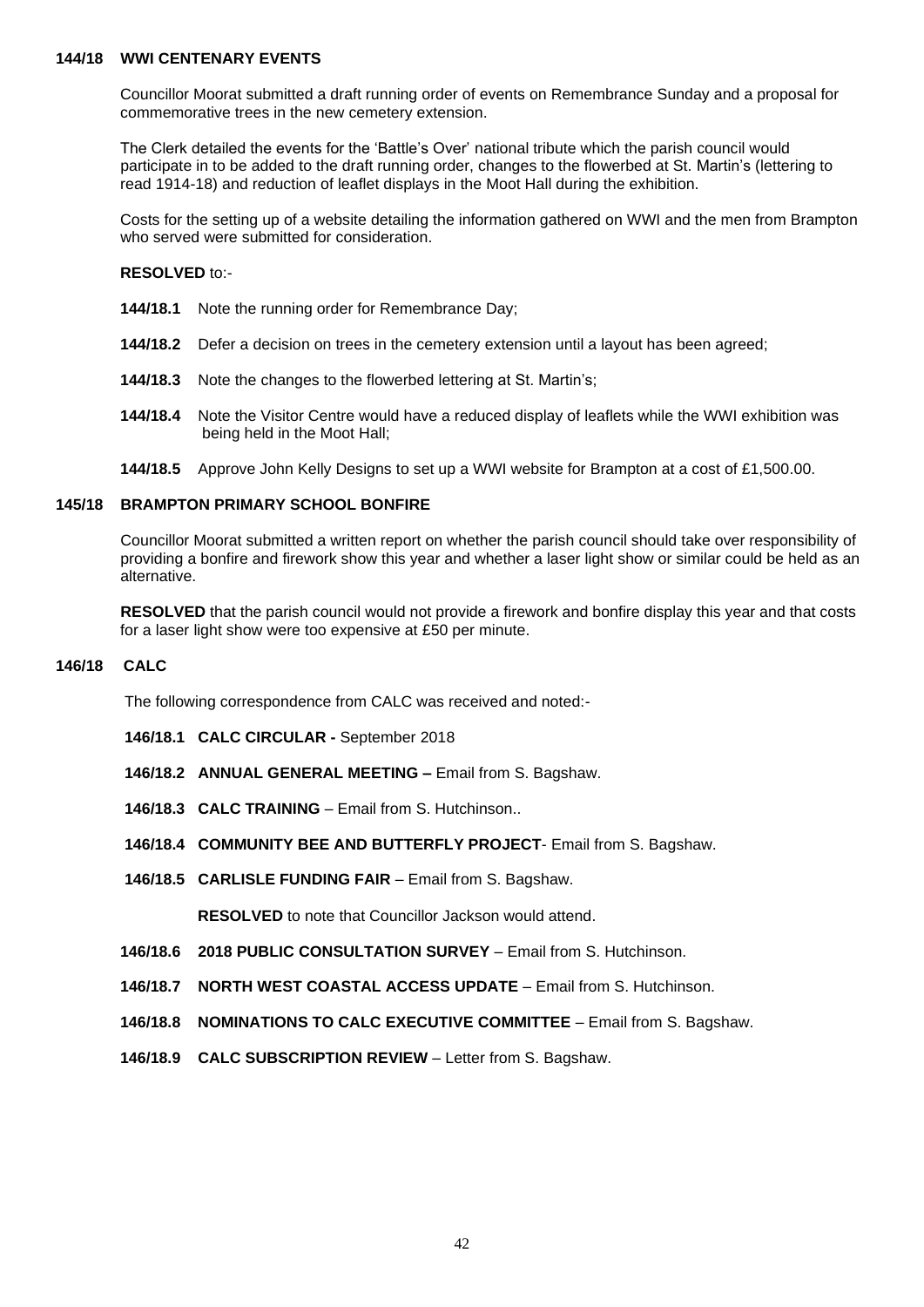#### **147/18 CORRESPONDENCE RECEIVED**

**RESOLVED** to note that the following correspondence had been received:-

**147/18.1 BUS SERVICES –**

- **147/18.1 DESTINATION BORDERLANDS BUS SERVICE –** Email from Susan Hedley.
- **147/18.2 95 SERVICE** Email from Mark Hodgkiss.
- **147/18.2 HOWARD GARDENS, DOUBLE YELLOW LINES –** Email from resident.
- **147/18.3 B&L SUPPORT WEBSITE–** Email from resident. (any information to be submitted to the website should be forwarded to the Clerk)
- **147/18.4 KING GEORGE V FIELD –** Email from resident.

 **RESOLVED** to arrange trimming of the hedge and pass concerns regarding rats to Environmental Health at Carlisle City Council.

 **147/18.5 ELECTORAL REVIEW OF CARLISLE –** Email from The Boundary Commission.

 **RESOLVED** to note the proposals and to make no further comment.

 **147/18.6 SIGNS AT STANLEY ROAD –** Emails from residents, Riverside and PCSO Dawson.

 **RESOLVED** to note that the matter was not the responsibility of the parish council and was referred to Councillor Fisher, Cumbria County Council.

## **148/18 LITERATURE AVAILABLE IN OFFICE**

**NOTED** that the following literature is available from the office for any interested Councillors:-

**148/18.1 NOTICE OF EXECUTIVE KEY DECISIONS –** 14th September 2018

#### **149/18 AGENDA ITEMS FOR NEXT MEETING**

 **●** HGV's near Miltonrigg Wood – Councillor Hobson

**RESOLVED** that any items for the next agenda to be submitted to the Clerk by 23rd October 2018.

**150/18 DATE OF NEXT MEETING** – Tuesday 30th October 2018, 7.30pm, Moot Hall. Committee meetings will be held on 16<sup>th</sup> October 2018 in the Moot Hall from 7.00pm.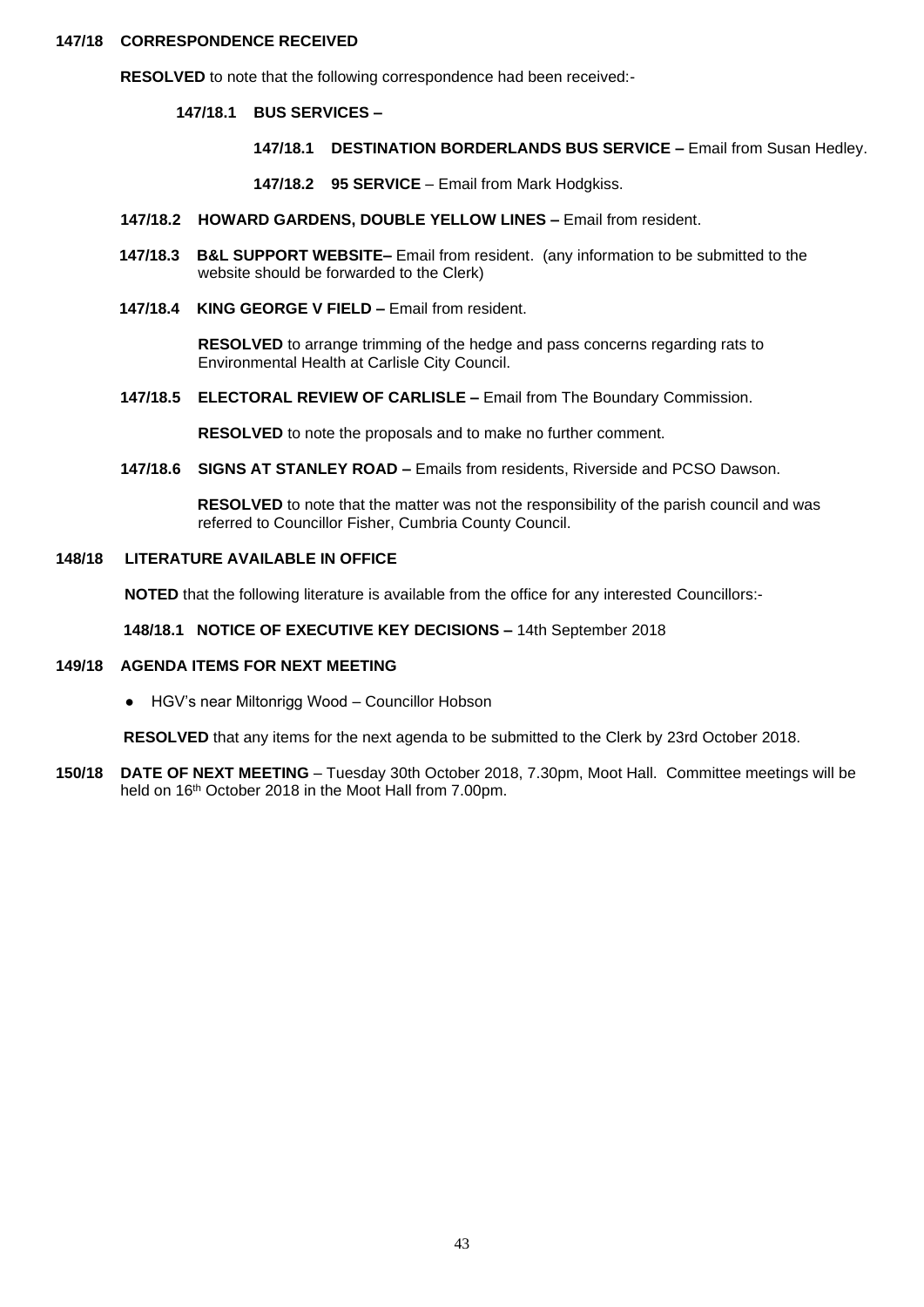# Expenditure To Approve

| £         | <b>Supplier</b>     | <b>Detail</b>         |
|-----------|---------------------|-----------------------|
| 30.00     | NM Windows          | Moot Hall             |
| 168.00    | <b>SLCC</b>         | Training              |
| 82.43     | <b>ABW</b>          | M. Hall/Flowerbeds    |
| 490.00    | Sensiprint          | <b>Visitor Centre</b> |
| 35.82     | <b>Winged Heart</b> | <b>Visitor Centre</b> |
| 154.17    | Dorrigo             | <b>Visitor Centre</b> |
| 40.03     | Waterplus           | Parks                 |
| 34.41     | Waterplus           | Allotments            |
| 73.80     | Cannon              | Moot Hall             |
| 480.00    | PFK Littlejohn      | <b>External Audit</b> |
| 100.00    | Cumbria LGPS        | Staff - pension       |
| 1960.91   | A Riddell           | Staff                 |
| £3,649.57 |                     |                       |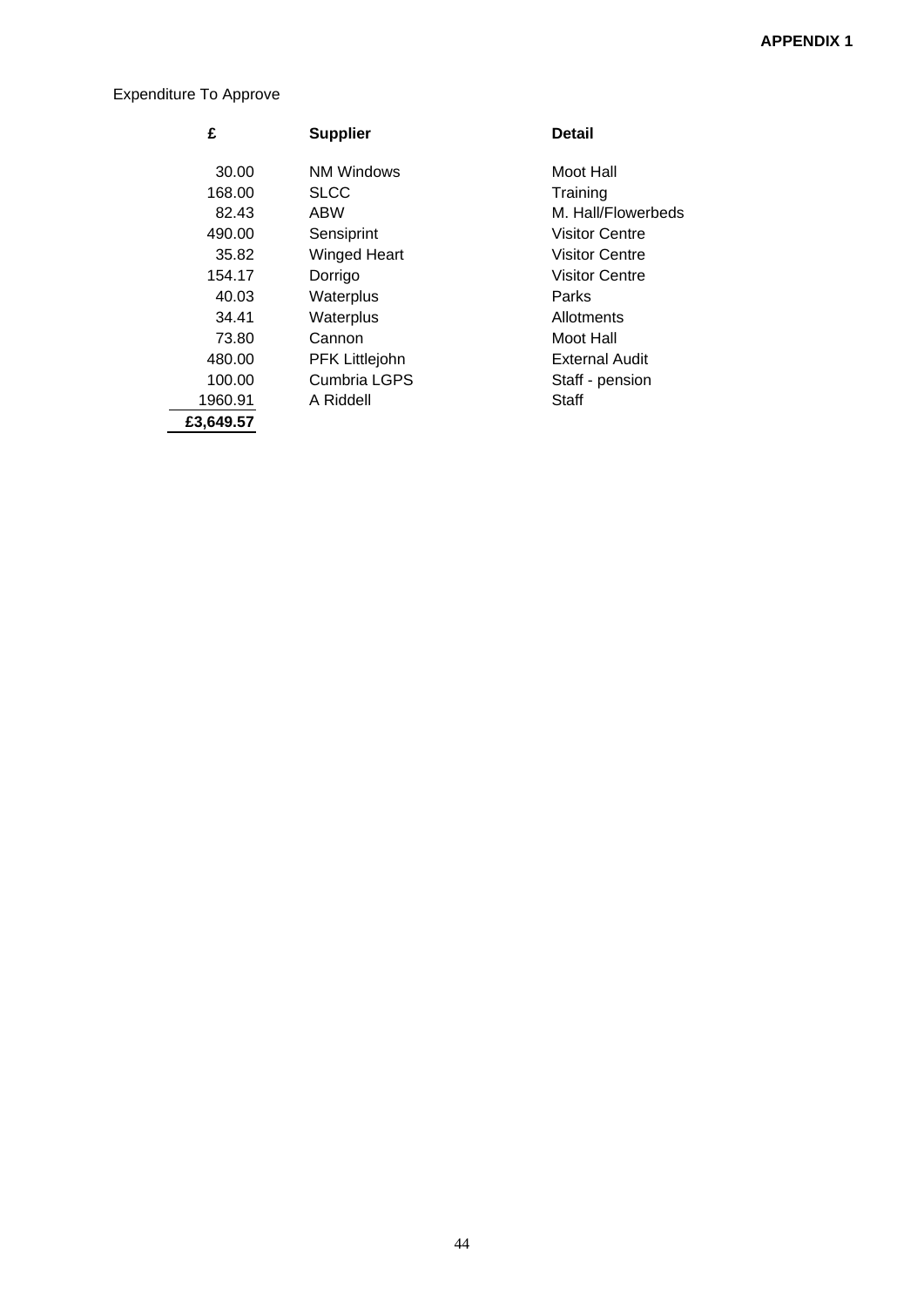**MINUTE** of the Meeting of the **FINANCE AND GENERAL PURPOSES COMMITTEE** of **BRAMPTON PARISH COUNCIL** held in the **MOOT HALL, MARKET PLACE, BRAMPTON** on **TUESDAY**, **16th OCTOBER, 2018** at 7.00 p.m.

## **PRESENT**

Councillor J. J. Harding (Chairman, in the Chair) Councillor D. Moorat<br>Councillor Mrs. J. Thompson Councillor R. Wood Councillor Mrs. J. Thompson Councillor S. Jackson

**ALSO ATTENDING** – Councillor Read-Bone.

**APOLOGIES FOR ABSENCE –** Councillors Bell and Errington. Clerk

### **151/18 MINUTE**

Minute of the Meeting held on 11th September 2018 was submitted.

**RESOLVED** to authorise the Chairman to sign the minutes of the meeting held on 11th September 2018, confirmed as a true and accurate record.

## **152/18 REQUESTS FOR DISPENSATION**

**RESOLVED** to note that no requests for dispensation were received.

#### **153/18 DECLARATIONS OF INTEREST**

Members were invited to declare their interests.

**RESOLVED** to note that no declarations of interest were made.

## **154/18 FINANCIAL MATTERS -**

## **154/18.1 BANK RECONCILIATION TO 30TH SEPTEMBER 2018**

 There was submitted a report by the Clerk on the reconciliation of the Council's financial records with its bank and Building Society accounts statements.

 **RESOLVED** to receive and note the bank reconciliations and balances to 30th September 2018 of £230,208.07.

### **154/18.2 IMPREST**

 There was submitted a report by the Clerk advising of the income received and the expenditure incurred since the last meeting through the imprest system.

**RESOLVED** to receive and note the imprest balance to the 15<sup>th</sup> October 2018 of £31.95.

#### **154/18.3 FINANCIAL TRANSACTIONS**

 There was submitted a report by the Clerk detailing the expenditure incurred and the income received since the last report to this Committee.

- **154/18.3.1 RESOLVED** to approve the expenditure of £11,717.61 detailed in the Appendix hereto.
- **154/18.3.2 RESOLVED** to note the income of £774.83 detailed in the Appendix hereto.

## **154/18.4 EXPENDITURE TO APPROVE**

There was submitted a report by the Clerk detailing expenditure to approve.

 **RESOLVED** to authorise payment of the accounts listed in the Appendix hereto amounting to £6,478.86.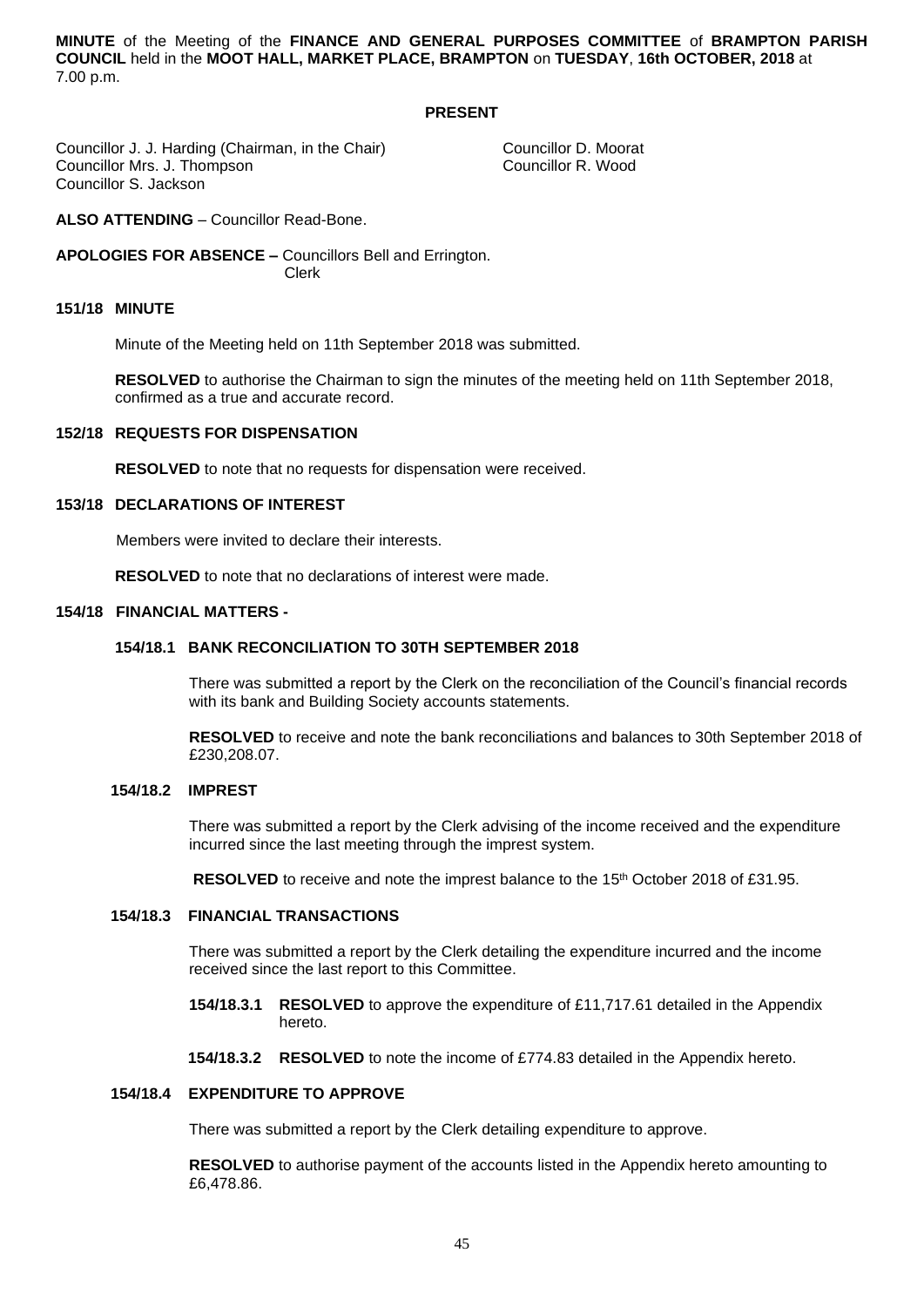### **155/18 FINANCIAL ASSISTANCE**

# **155/18.1 GREAT NORTH AIR AMBULANCE**

 There was submitted an application for financial assistance from Great North Air Ambulance towards running costs.

 **RESOLVED** not to give any financial assistance.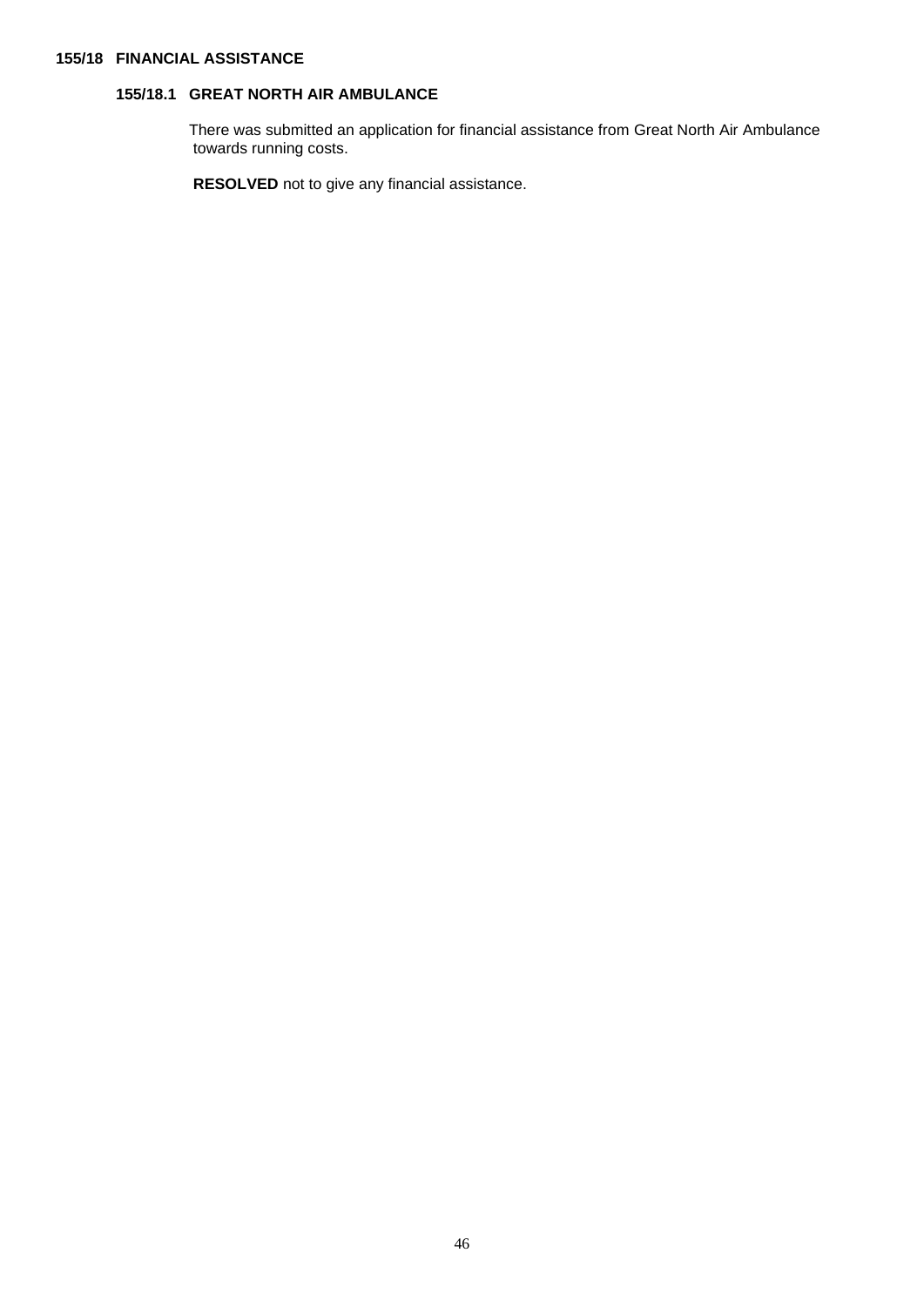# **Expenditure**

| £          | <b>Supplier</b>            | <b>Cost Centre</b>    |
|------------|----------------------------|-----------------------|
| 177.00     | <b>City Council</b>        | Rates                 |
| 50.00      | J. Morris                  | Storage rent          |
| 20.00      | Bounce it around           | website               |
| 20.99      | Vodafone                   | Office                |
| 1.84       | <b>Barclays Bank</b>       | Charges               |
| 26.93      | Plusnet                    | <b>Visitor Centre</b> |
| 62.28      | Daisy Comms                | Office                |
| 22.80      | <b>BT</b>                  | Office                |
| 342.80     | S Hillary                  | Staff x 2             |
| 619.90     | P Reynolds                 | Staff x 2             |
| 1320.00    | Giffords                   | Parks                 |
| 2275.00    | Cut n' edge                | Grounds maintenance   |
| 1960.91    | A Riddell                  | Staff                 |
| 111.80     | <b>NEST</b>                | Staff - pension       |
| 2160.00    | Cumbria & Lancs Rehab      | Moat/Rec              |
| 200.00     | <b>Red Squirrel Group</b>  | Grant                 |
| 120.00     | <b>Brampton Rainbows</b>   | Grant                 |
| 500.00     | <b>Business Associaton</b> | Grant                 |
| 36.70      | <b>SSE</b>                 | Moot Hall             |
| 30.00      | <b>NM Windows</b>          | Moot Hall             |
| 168.00     | <b>SLCC</b>                | Training              |
| 82.43      | <b>ABW</b>                 | Various               |
| 490.00     | Sensiprint                 | <b>Visitor Centre</b> |
| 35.82      | <b>Winged Heart</b>        | <b>Visitor Centre</b> |
| 40.03      | <b>Water Plus</b>          | Parks                 |
| 34.41      | <b>Water Plus</b>          | Allotments            |
| 154.17     | Dorrigo                    | <b>Visitor Centre</b> |
| 73.80      | Cannon Hygiene             | Moot Hall             |
| 100.00     | <b>Cumbria LGPS</b>        | <b>Staff</b>          |
| 480.00     | PKF Littlejiohn            | Auditor               |
| £11,717.61 |                            |                       |

## **Income**

| £       | <b>Detail</b>           | <b>Cost Centre</b>    |
|---------|-------------------------|-----------------------|
| 90.00   | Rent                    | Market                |
| 423.88  | Sales                   | <b>Visitor Centre</b> |
| 120.00  | I Robinson              | Cemetery              |
| 50.00   | I Robinson              | Cemetery              |
| 15.00   | <b>Methodist Church</b> | Moot Hall             |
| 75.95   | <b>Barclays Bank</b>    | Interest              |
| £774.83 |                         |                       |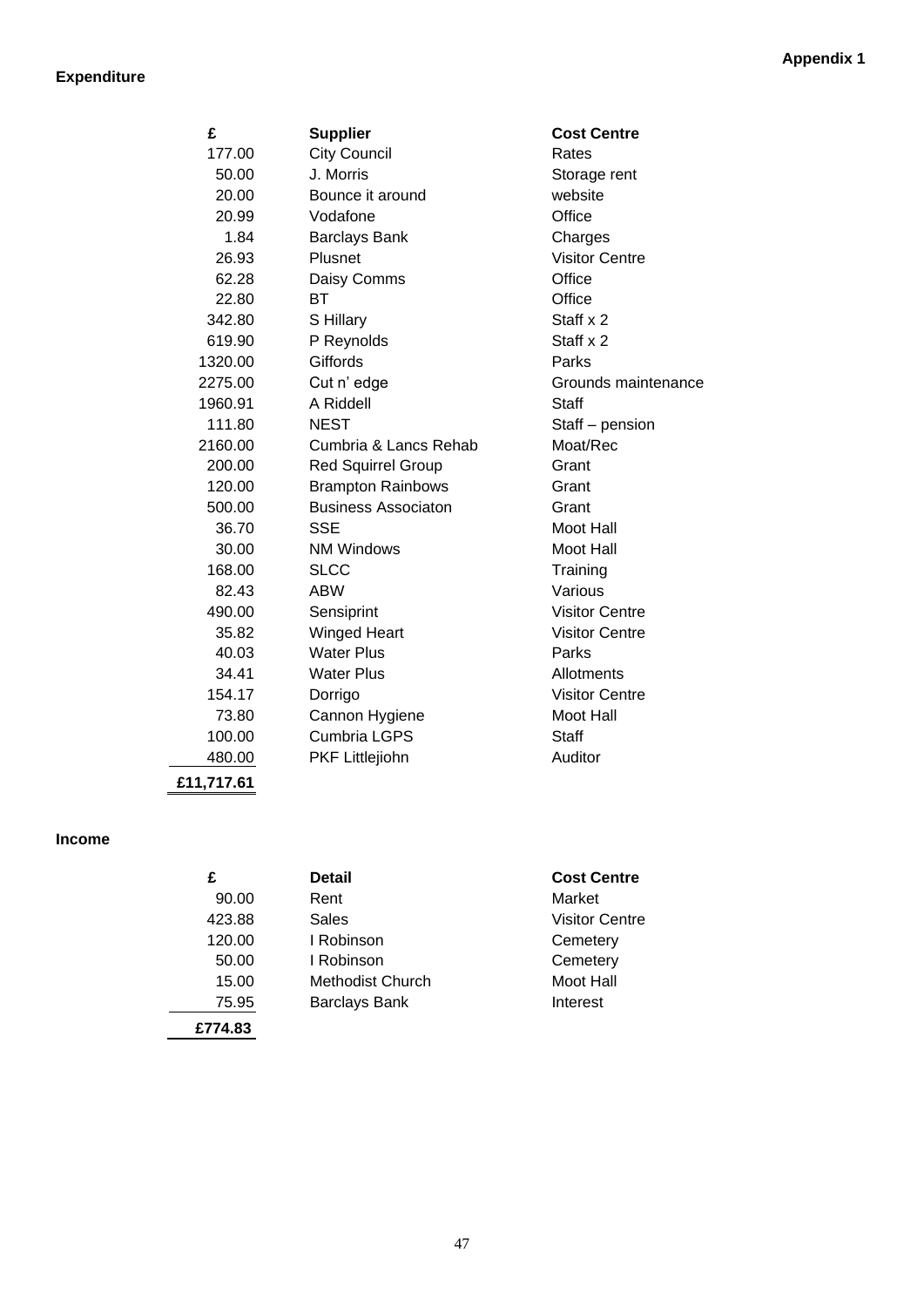# **Expenditure To Approve**

| £         | <b>Supplier</b>                 | Detail       |
|-----------|---------------------------------|--------------|
| 220.00    | H Graham                        | Moot hall    |
| 579.28    | <b>BRHS</b>                     | Office       |
| 360.00    | <b>R&amp;M Lowther</b>          | Parks        |
| 12.00     | SLCC                            | Office       |
| 37.48     | SSE                             | Moot Hall    |
| 302.40    | Maxxia                          | Office       |
| 58.21     | Daisy Comms                     | Office       |
| 2338.18   | <b>HMR&amp;C</b>                | Staff - PAYE |
| 1961.01   | A Riddell                       | Staff        |
| 111.80    | <b>NEST</b>                     | Pension      |
| 287.10    | P Reynolds                      | Staff        |
| 171.40    | S Hillary                       | Staff        |
| 40.00     | <b>Information Commissioner</b> | Council      |
| £6,478.86 |                                 |              |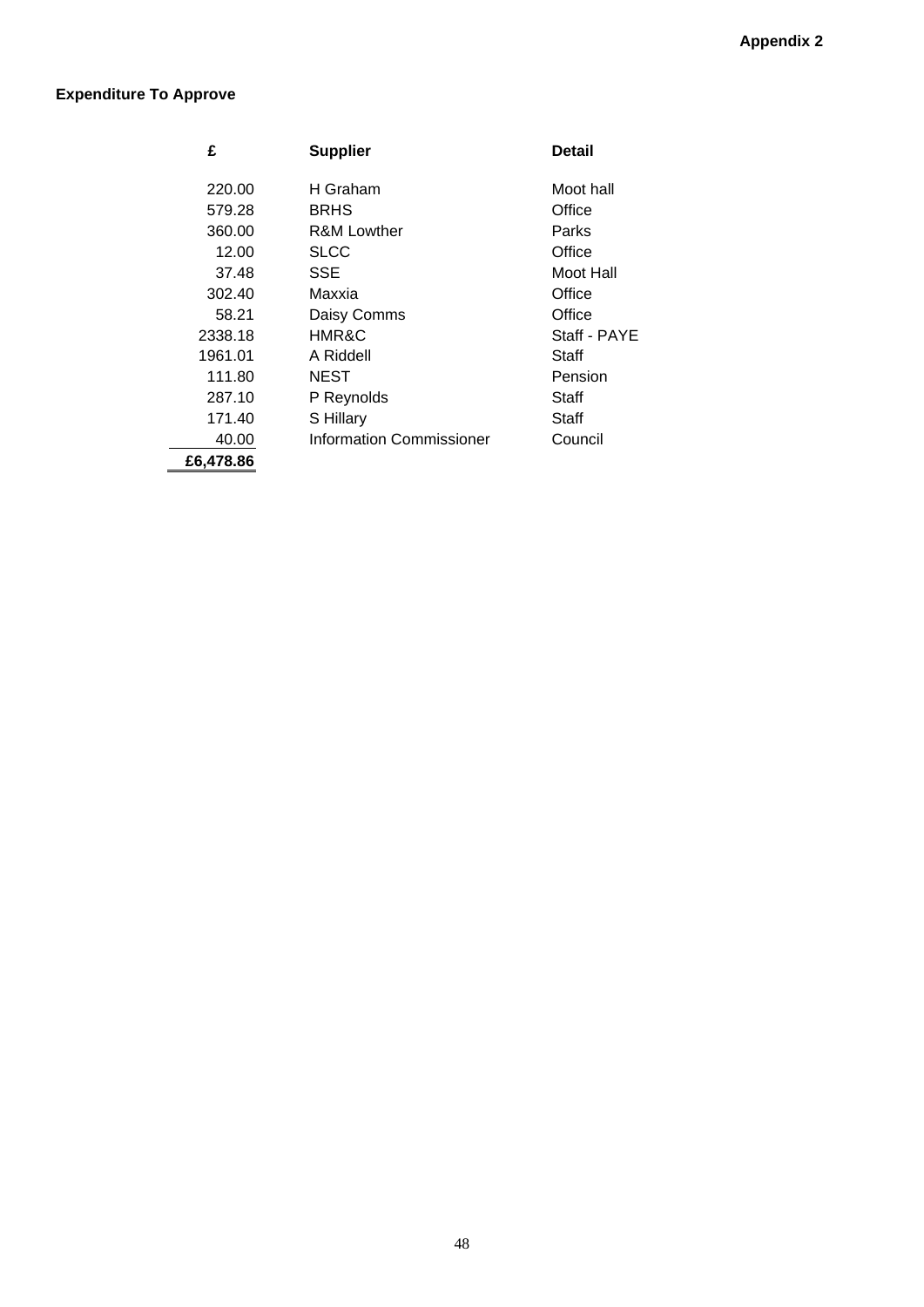### **MINUTE** of the Meeting of the **PROPERTY AND ENVIRONMENT COMMITTEE** of **BRAMPTON PARISH COUNCIL** held in the **MOOT HALL, MARKET PLACE, BRAMPTON** on **TUESDAY**, **16TH OCTOBER, 2018** at 7.30 p.m.

## **PRESENT**

Councillor Ms. A. Hobson (Chairman, in the chair) Councillor I. A. Pennington<br>Councillor D. Moorat Councillor C. Lewis Councillor D. Moorat<br>Councillor P. Mitchell Councillor P. Mitchell Councillor J. J. Harding

Councillor B. Teasdale

## **IN ATTENDANCE –**

**ALSO ATTENDING** –

## **APOLOGIES FOR ABSENCE –** Clerk

## **156/18 REQUESTS FOR DISPENSATION**

**RESOLVED** to note that no requests for dispensation were received.

## **157/18 DECLARATIONS OF INTEREST**

**RESOLVED** to note that there were no declarations of interest.

## **158/18 MINUTE**

Minute of the Meeting held on 11th September 2018 was submitted.

**RESOLVED** to authorise the Chairman to sign the minutes of the meeting held on 11th September 2018, confirmed as a true and accurate record, after amending elm for lime under minute 123/18.1.

## **159/18 TOWN AND COUNTRY PLANNING APPLICATIONS –**

Applications for planning consent were considered.

**RESOLVED** to advise the appropriate Planning Authority of the Council's comments as follows:-

**159/18.1 BEECH PADDOCK, CAPON TREE ROAD, BRAMPTON (18/0033/TPO) –** Crown lifting of 6 trees.

No observations.

**159/18.2 L/A IONA, GELT ROAD, BRAMPTON (18/0097)** – Demolition of existing outbuildings; erection of 3 dwellings. (revised plans)

No observations.

## **160/18 NOTIFICATION OF DECISIONS**

A note of the decisions of the appropriate planning authority on applications on which the Committee or Parish Council had previously been consulted was submitted.

**RESOLVED** to note the notification of decisions.

## **161/18 KING GEORGE V FIELD**

Councillor Pennington asked members to consider the erection of additional bollards on King George V Field.

**RESOLVED** that the Clerk would look into costs for concrete bollards and report back at a future meeting.

## **162/18 FLOWERBED DISPLAY 2019**

Members were asked to consider ideas for future flowerbed displays and agree a member to co-ordinate with Mr. Ayre.

**RESOLVED** to note that Councillor Hobson would act as co-ordinator for the flowerbeds with Mr. Ayre.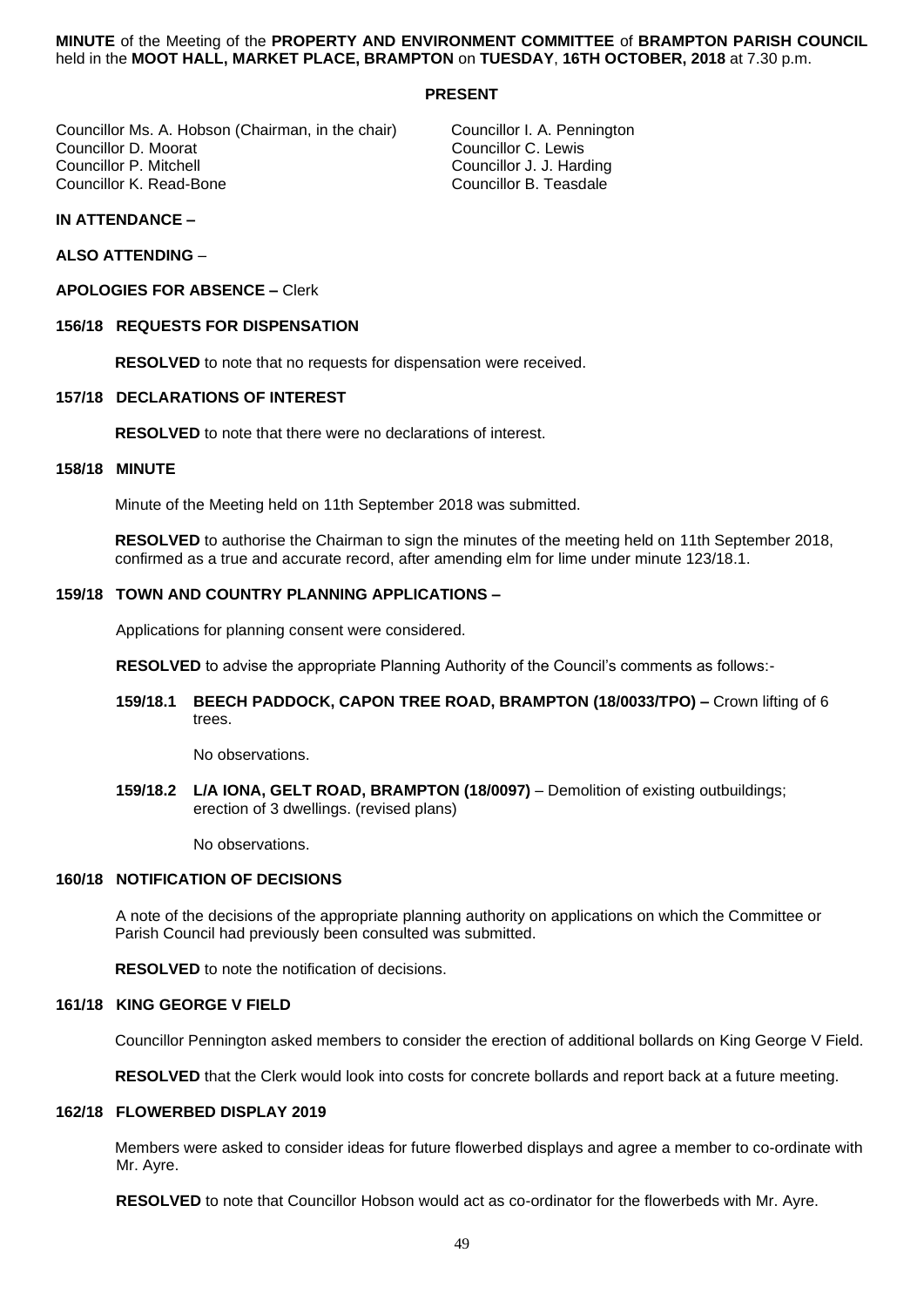**MINUTE** of the Meeting of **BRAMPTON PARISH COUNCIL** held in the **MOOT HALL, MARKET PLACE, BRAMPTON** on **TUESDAY**, **30th OCTOBER, 2018** at 7.30 p.m.

#### **PRESENT**

Councillor Mr. D. Moorat (Chairman) (in the Chair) Councillor J. J. Harding Councillor K. Read-Bone Councillor Ms. C. B<br>Councillor B. Teasdale Councillor M. Craik Councillor B. Teasdale Councillor Ms. A. Hobson Councillor Mrs. J. Errington Councillor J. Thompson

Councillor I. Pennington<br>Councillor Ms. C. Bell Councillor S. Jackson<br>Councillor R. Wood

#### **IN ATTENDANCE –** Clerk

**ALSO ATTENDING** – Councillor Layden, Carlisle City Council Councillor Fisher, Cumbria County Council 4 members of the public

## **163/18 APOLOGIES FOR ABSENCE**

 **RESOLVED** to note that no apologies for absence were received.

#### **164/18 REQUESTS FOR DISPENSATION**

 **RESOLVED** to note that no requests for dispensation were received.

#### **165/18 DECLARATIONS OF INTEREST**

 **RESOLVED** to note that the following declarations of interest were made:-

 Councillor Mitchell declared an interest in item 169/18.3 Councillor Wood declared an interest in item 170/18.2

#### **166/18 MINUTES**

**166/18.1** Minutes of the Meeting held on 25th September 2018 were submitted.

 **RESOLVED** to authorise the Chairman to sign the minutes of the meeting held on 25th September 2018, confirmed as a true and accurate record.

## **167/18 COMMITTEE REPORTS**

There were submitted Minutes of Meetings of:-

 Property and Environment Committee held on 16th October 2018 Finance and General Purposes Committee held on 16th October 2018

 **RESOLVED** to receive the minutes of both committees and to endorse and accept all recommendations contained therein.

## **168/18 PUBLIC PARTICIPATION**

**RESOLVED** to note that there was no public participation.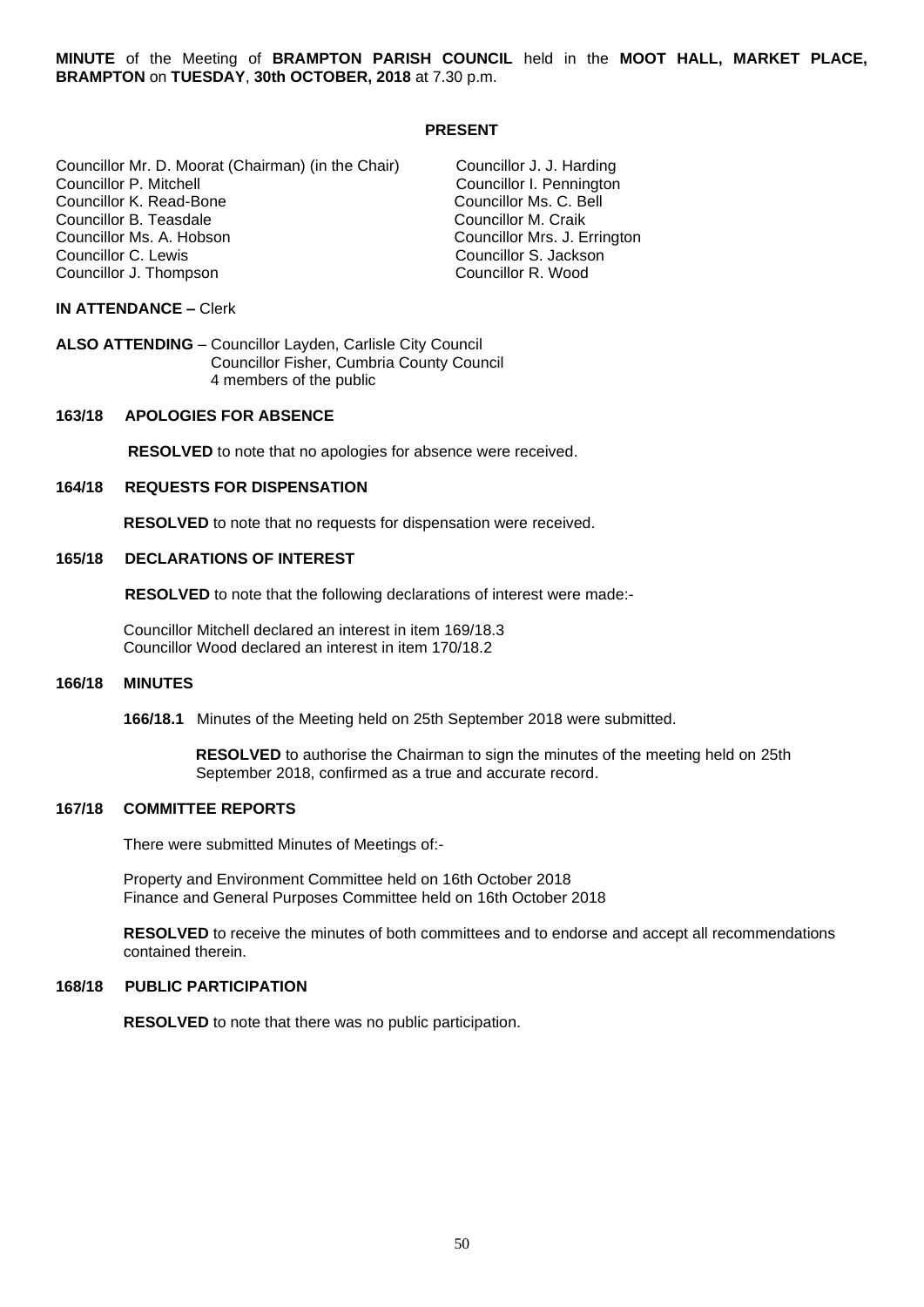## **169/18 TOWN AND COUNTRY PLANNING APPLICATIONS –**

Applications for planning consent were considered.

**RESOLVED** to advise the appropriate Planning Authority of the Council's comments as follows:-

**169/18.1 BRAMPTON WAR MEMORIAL COTTAGE HOSPITAL, BRAMPTON (18/0225) –** Erection of single storey extension to provide additional wards together with internal alterations together with new raised perimeter path around hospital building.

No observations

 **169/18.2 65 MAIN STREET, BRAMPTON (18/0934) –** Installation of a suspended ceiling to two ground floor spaces (LBC)

No observations

 **169/18.3 UNIT 11, OLD BREWERY YARD, CRAW HALL, BRAMPTON (18/0359) –** Change of use of former gym to warehouse/retail shop (retrospective/revised application).

> **RESOLVED** to make no further comment as the Parish Council was not in a position to make a meaningful observation.

## **170/18 FINANCIAL MATTERS –**

### **170/18.1 EXPENDITURE TO APPROVE**

There was submitted a report by the Clerk detailing expenditure to approve.

 **RESOLVED** to authorise payment of the accounts listed in the Appendix hereto amounting to £411.84

## **170/18.2 FINANCIAL ASSISTANCE**

 There was submitted an application for financial assistance from Brampton Acting Together towards setting up costs. Members of the group attended the meeting to speak in support of their application and asked for no additional publicity for the group until all the basic essentials were in place.

 **RESOLVED** to give financial assistance in the sum of £300.00

## **171/18 REPRESENTATIVES' REPORTS -**

.

### **171/18.1 YOUTH PROVISION MEETING**

 **RESOLVED** to note that Councillor Wood had attended a meeting to discuss youth provision which had been positive. An additional meeting with a local who has expertise in youth provision and is keen to see something set up in Brampton would take place soon.

## **171/18.2 MEETING WITH BRAMPTON POLICE**

Councillor Moorat reported on a meeting with the local police and Bob Allan from Brampton Community Centre to discuss ASB in the area. The police have asked that ASB is to be kept out of the local newspapers and pointed out that they can only act on what is reported to them. Only 6 incidents have been reported in the last few months whereas there have actually been more than this which have obviously gone unreported.

 The police will be making funding available for social workers to work with teenagers in the area and find out what they want and what needs to be done from the youths point of view. The Community Centre will organise a focus group and spend time debating/discussing what can be done with regards to ASB and what the strategy should be. The Community Centre was also felt to be the best place for youth provision in the area and Bob Allan expressed the view that the Parish Council should be a major financial contributor.

 **RESOLVED** to note the report and that Paul Musgrave would be invited to a future meeting to discuss transport to the Youth Zone in Carlisle.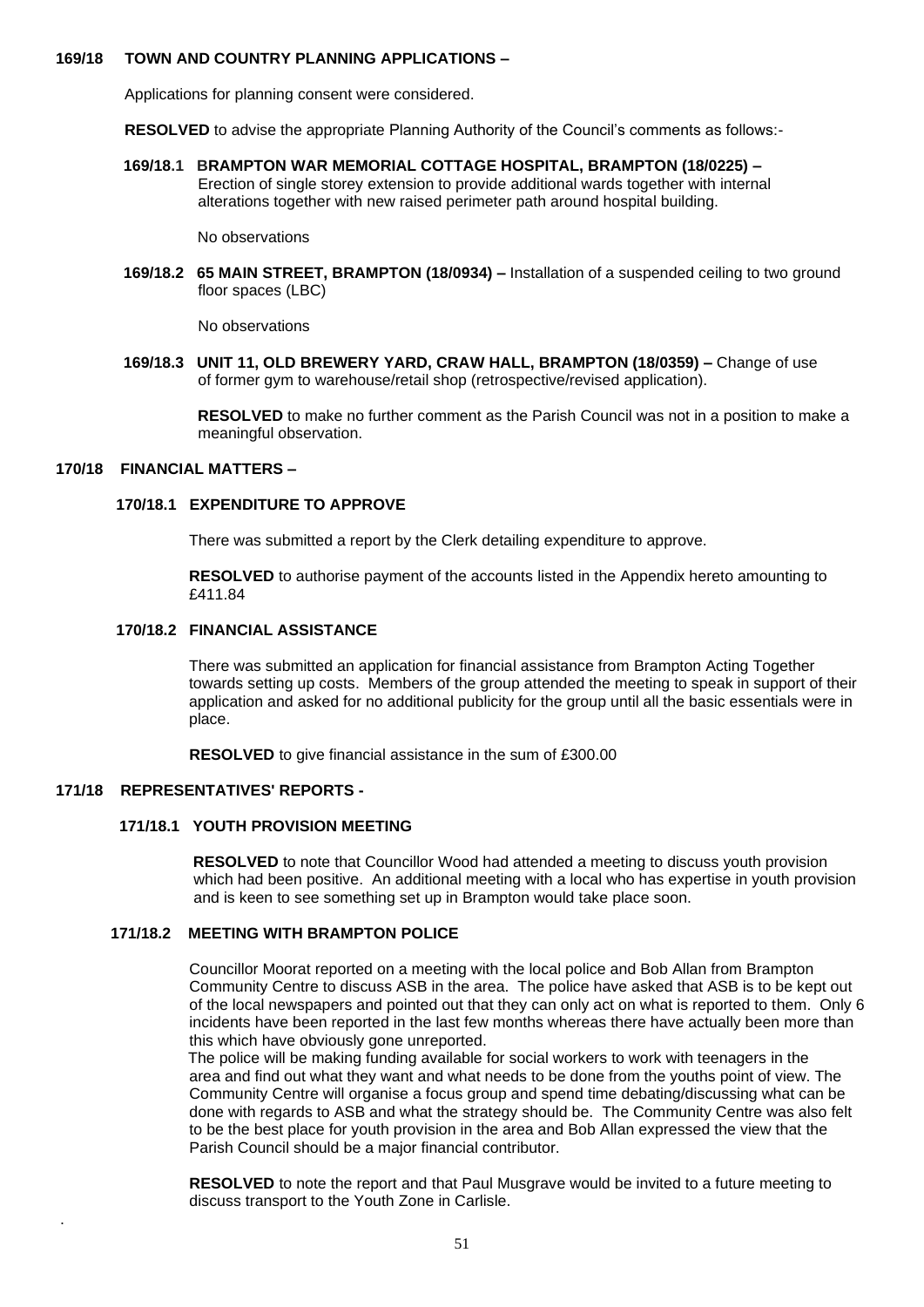## **172/18 POLICE NEWSLETTER**

**RESOLVED** to note that the latest police newsletter had been circulated to members by email.

#### **173/18 EVENTS**

## **173/18.1 WWW CENTENARY EVENTS**

 Councillor Moorat reported that due to logistical issues, the proposed 'afternoon tea' with entertainment had been relocated from the Community Centre to Off the Wall Café. Stakes with photographs (where available) of the fallen would be placed outside the War Memorial Cottage Hospital this week. Councillor Moorat congratulated those involved in the poppy installation at the Moot Hall.

 The Clerk reported that the 'poppy man' would be installed at the Sands later in the week and for thanks to be recorded to all those who have helped either knitting or installing both the poppy displays. The exhibition would run from  $5-16<sup>th</sup>$  November and the poppy truck would be at the Market Place on 13<sup>th</sup> November.

 Metal poppies were shown to members which could be used as part of the proposed memorial garden at St. Martins. The poppies cost £15.00 each, however, engraved names and installation would be provided free of charge.

 **RESOLVED** to note the reports and that the Clerk could include the cost of metal poppies for the fallen in grant applications for the memorial garden.

#### **173/18.2 CHRISTMAS LIGHTS 2018**

The Clerk reported that organisation of the event was ongoing but that members should be aware that there would be no snow machine, reindeer or stilt walkers due to budget cuts unless the local Business Association or City Councillors would help. The Welcome to Brampton sign required to be relocated as permission had been withdrawn at its usual location.

Councillor Layden requested that the Clerk should email him with regards to possible funding.

 **RESOLVED** to note the report and that members suggested St. Martin's Church as a possible location for the Welcome to Brampton sign.

## **174/18 LCAS RISK TOPIC UPDATE**

 The latest LCAS risk topic update on tree liabilities and cemetery/memorial management was submitted to the meeting.

**RESOLVED** to consider the matter at a future meeting of the Property and Environment Committee.

## **175/18 CALC**

The following correspondence from CALC was received and noted:-

- **175/18.1 CALC CIRCULAR -** October 2018
- **175/18.2 ANNUAL GENERAL MEETING –**10th November 2018
- **175/18.3 CUMBRIA FELLS AND DALES –** Email from CALC.
- **175/18.4 ACT AGM –** Email from CALC.
- **175/18.5 COMMUNITY RESILIENCE EVENT –** Email from CALC.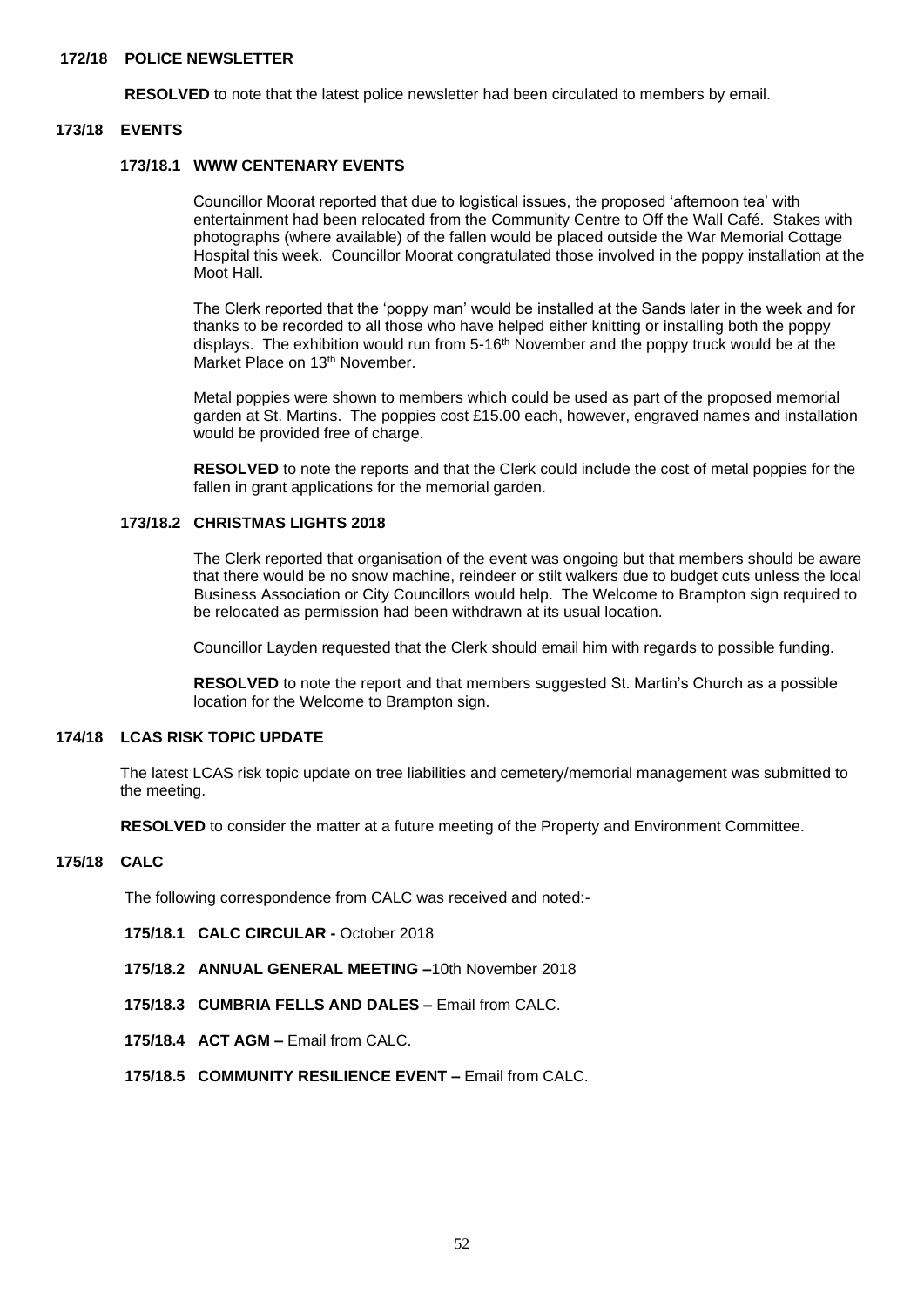## **176/18 CORRESPONDENCE RECEIVED**

 **RESOLVED** to note that the following correspondence had been received:-

- **176/18.1 BELTED WILL LODGE OPEN DAY –** Email from Belted Will Lodge Secretary.
- **176/18.2 BRAMPTON & BEYOND COMMUNITY TRUST AGM –** Email from Chairman.
- **176/18.3 FELLFOOT FORWARD LANDSCAPE PARTNERSHIP SCHEME –** Email from scheme member.
- **176/18.4 A689 SLAGGYFORD EDGE ROAD CLOSURE** Email from Northumberland County Council.

## **177/18 LITERATURE AVAILABLE IN OFFICE**

 **NOTED** that the following literature is available from the office for any interested Councillors:-

 **177/18.1 NOTICE OF EXECUTIVE KEY DECISIONS –** 12th October 2018.

**177/18.2 JIGSAW NEWS** – Autumn 2018.

# **178/18 AGENDA ITEMS FOR NEXT MEETING**

 **● Irthing Park**

Any further items for the next agenda to be submitted to the Clerk by 20th November 2018.

**179/18 DATE OF NEXT MEETING** – Tuesday 27th November 2018, 7.30pm, Moot Hall. Committee meetings 13th November 2018, from 7.00pm, Moot Hall.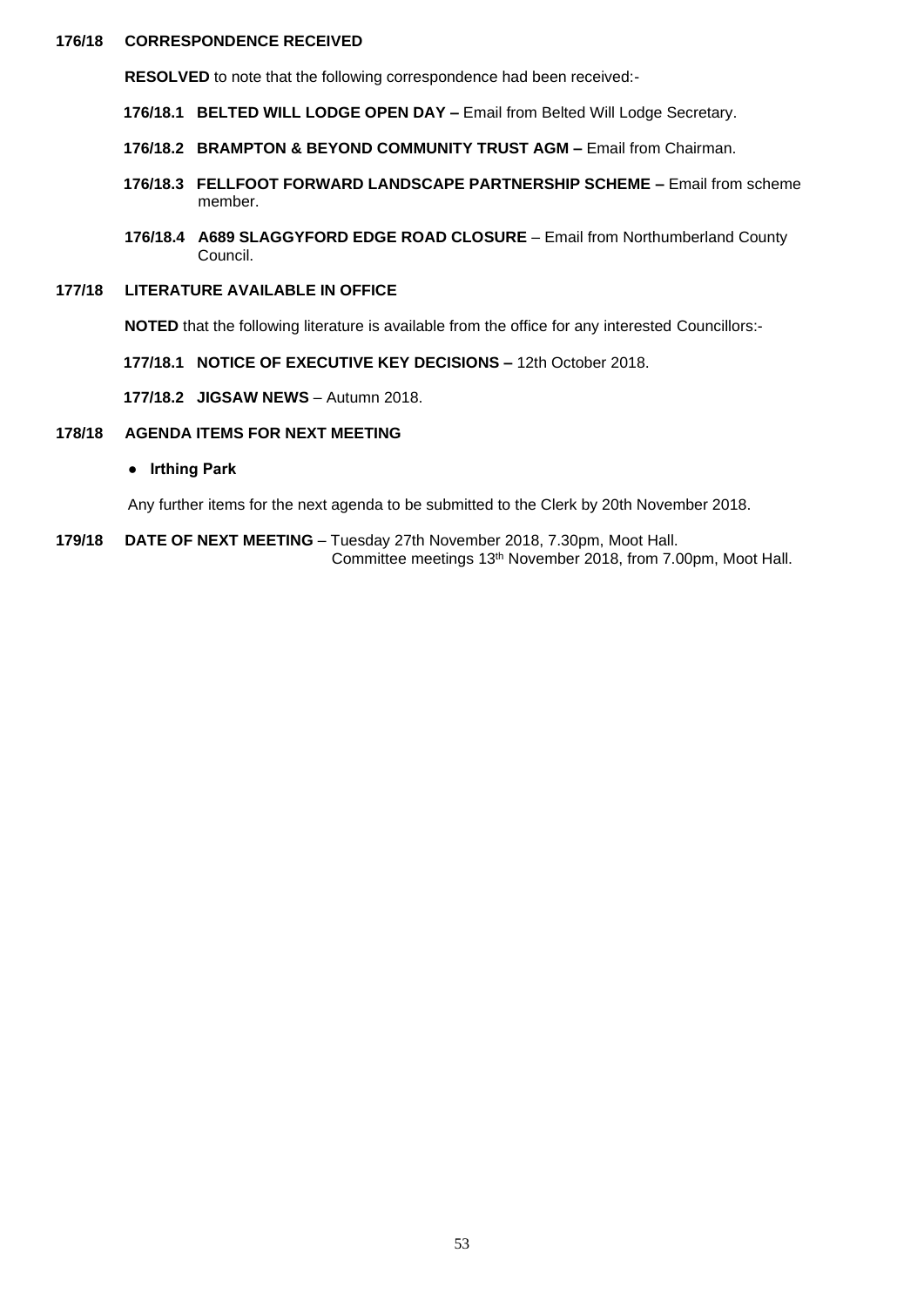# Expenditure To Approve

|         | <b>Supplier</b>   | <b>Detail</b> |
|---------|-------------------|---------------|
| 300.00  | <b>BIG</b>        | Misc services |
| 111.84  | Office Technology | Office        |
| £411.84 |                   |               |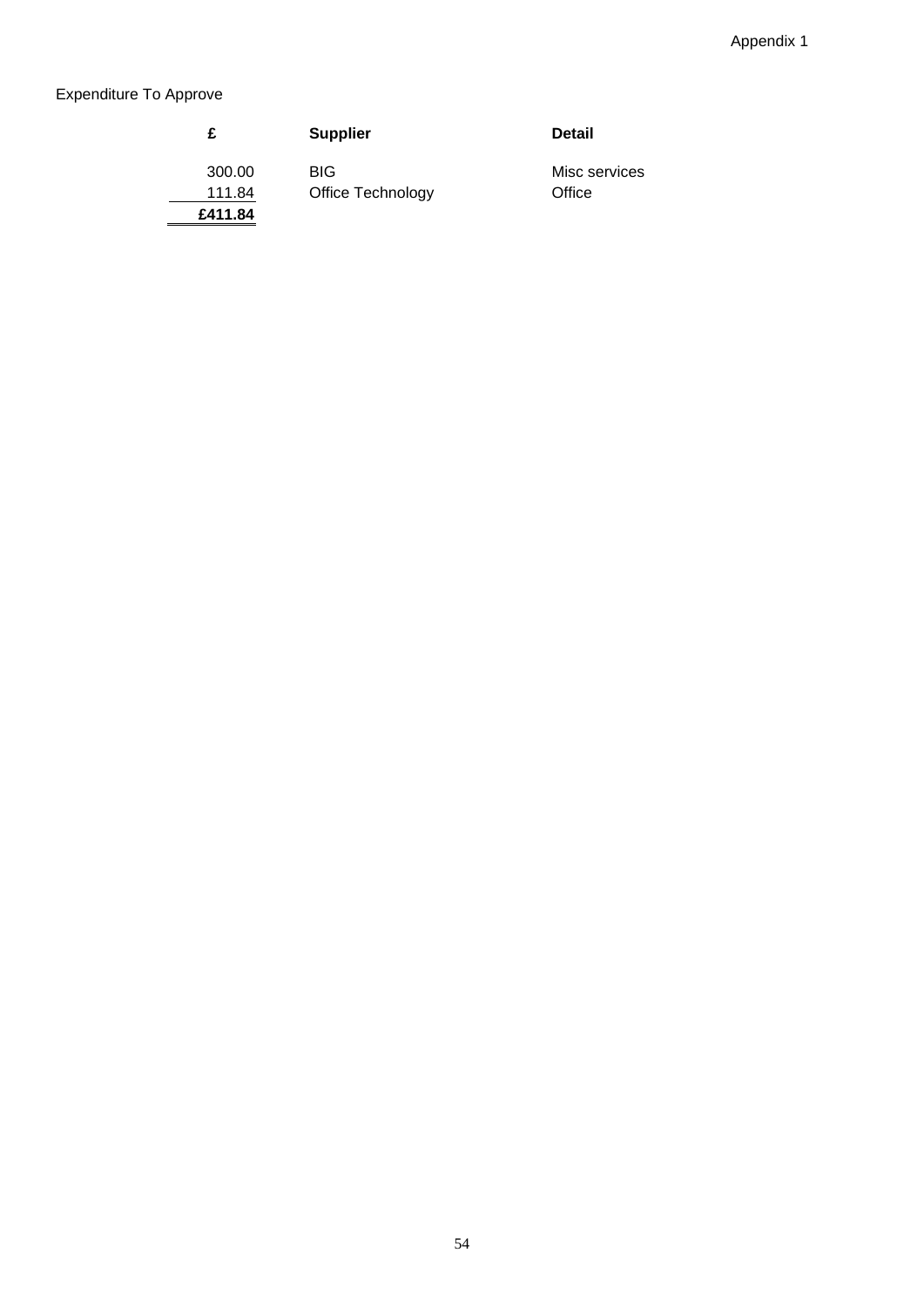**MINUTE** of the Meeting of the **FINANCE AND GENERAL PURPOSES COMMITTEE** of **BRAMPTON PARISH COUNCIL** held in the **MOOT HALL, MARKET PLACE, BRAMPTON** on **TUESDAY**, **13th NOVEMBER, 2018** at 7.00 p.m.

### **PRESENT**

Councillor J. J. Harding (Chairman, in the Chair) Councillor D. Moorat<br>Councillor R. Wood Councillor Mrs. J. Th Councillor S. Jackson

Councillor Mrs. J. Thompson<br>Councillor Ms. C. Bell

**IN ATTENDANCE –** Clerk.

**ALSO ATTENDING** – Councillors Read-Bone, Mitchell and Lewis 1 member of the public

**APOLOGIES FOR ABSENCE –** Councillors Errington and Craik

#### **180/18 REQUESTS FOR DISPENSATION**

**RESOLVED** to note that no requests for dispensation were received.

## **181/18 DECLARATIONS OF INTEREST**

Members were invited to declare their interests.

**RESOLVED** to note that no declarations of interest were made.

#### **182/18 MINUTE**

Minute of the Meeting held on 16th October 2018 was submitted.

**RESOLVED** to authorise the Chairman to sign the minutes of the meeting held on 16th October 2018, confirmed as a true and accurate record.

#### **183/18 FINANCIAL MATTERS -**

#### **183/18.1 BANK RECONCILIATION TO 31ST OCTOBER 2018**

 There was submitted a report by the Clerk on the reconciliation of the Council's financial records with its bank and Building Society accounts statements.

 **RESOLVED** to receive and note the bank reconciliations and balances to 31st October 2018 of £221,348.98.

### **183/18.2 IMPREST**

 There was submitted a report by the Clerk advising of the income received and the expenditure incurred since the last meeting through the imprest system.

**RESOLVED** to receive and note the imprest balance to the 12<sup>th</sup> November 2018 of £173.89.

#### **183/18.3 FINANCIAL TRANSACTIONS**

 There was submitted a report by the Clerk detailing the expenditure incurred and the income received since the last report to this Committee.

- **183/18.3.1 RESOLVED** to approve the expenditure of £11,526.78 detailed in the Appendix hereto.
- **183/18.3.2 RESOLVED** to note the income of £2,667.69 detailed in the Appendix hereto.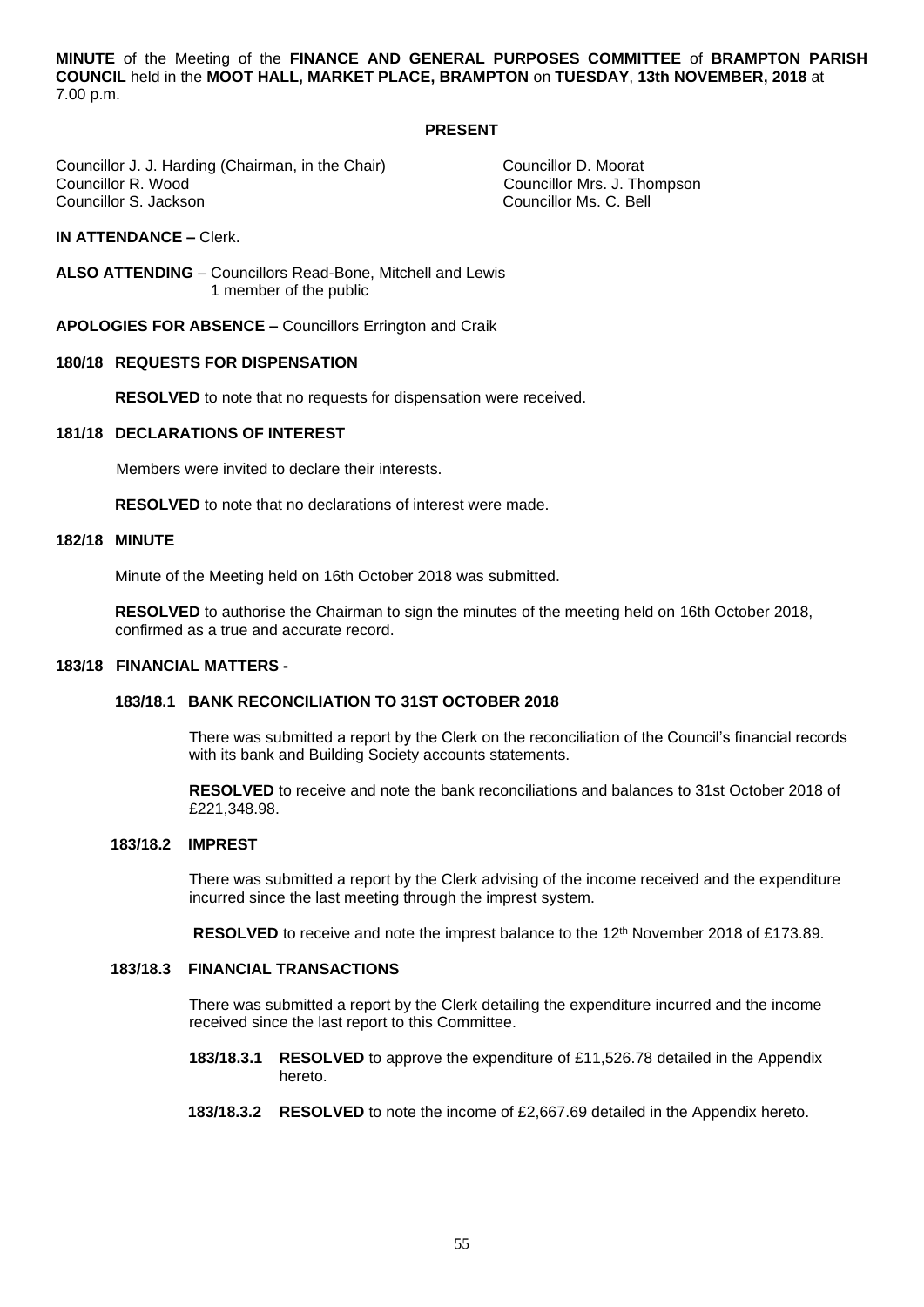## **183/18.4 EXPENDITURE TO APPROVE**

There was submitted a report by the Clerk detailing expenditure to approve.

 **RESOLVED** to authorise payment of the accounts listed in the Appendix hereto amounting to £8,580.37.

## **184/18 PRECEPT 2019/20**

Councillor Lewis reported on his concerns at the increase in the precept of 10% for the last two years in comparison to wage increases for the public sector and explained how the Council Tax Reduction Scheme and claimants in the local area cause a further increase in council tax bills for other residents. Councillor Lewis wanted members to consider whether there was any way to reduce the grass cutting/footpath contract costs.

 **RESOLVED** after further discussion to note the concerns raised and that grant funding would be investigated where applicable and grass cutting/footpath contracts would be reviewed for possible savings.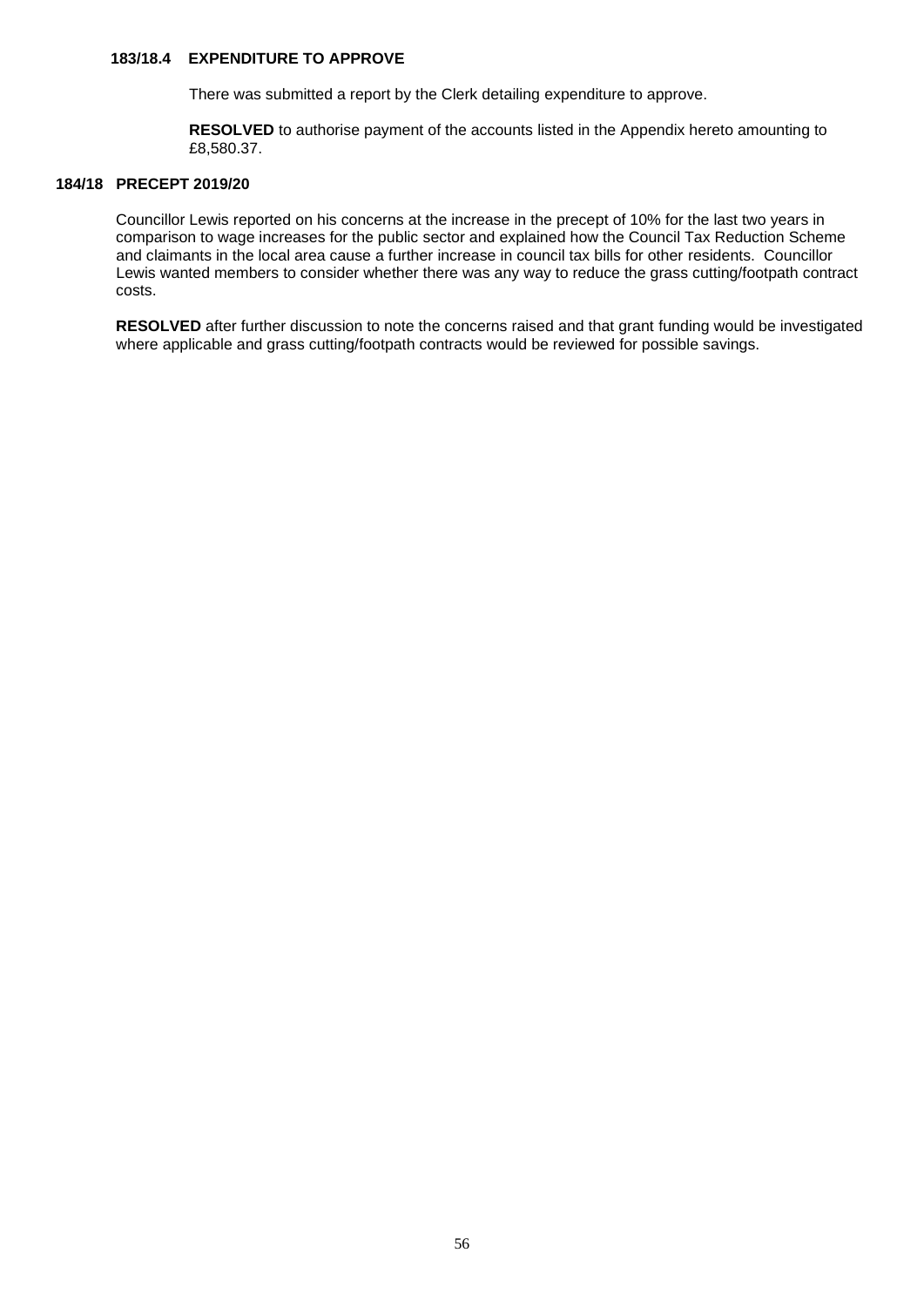## **Expenditure**

| £       | <b>Supplier</b>        | <b>Cost Centre</b>      |
|---------|------------------------|-------------------------|
| 177.00  | <b>City Council</b>    | Rates                   |
| 50.00   | J. Morris              | Storage rent            |
| 20.00   | Bounce it around       | website                 |
| 20.99   | Vodafone               | Office                  |
| 1.84    | <b>Barclays Bank</b>   | Charges                 |
| 24.13   | Plusnet                | <b>Visitor Centre</b>   |
| 58.21   | Daisy Comms            | Office                  |
| 427.10  | <b>BRHS</b>            | Office                  |
| 302.40  | Maxxia                 | Office                  |
| 971.42  | P Bell Services        | Grass cutting           |
| 425.00  | Audiovisual Imapct     | Christmas lights        |
| 79.20   | Laversdale Timber      | <b>Special Projects</b> |
| 2240.00 | Cut n' edge            | Grounds maintenance     |
| 1960.91 | A Riddell              | <b>Staff</b>            |
| 111.80  | <b>NEST</b>            | Staff - pension         |
| 300.00  | A Findon               | <b>BIG</b>              |
| 240.00  | C Langham              | <b>Special Projects</b> |
| 18.00   | Printpoint             | <b>Special Projects</b> |
| 220.00  | H Graham               | Moot Hall               |
| 579.28  | <b>BRHS</b>            | Office                  |
| 2338.18 | HMR&C                  | <b>PAYE</b>             |
| 360.00  | <b>R&amp;M Lowther</b> | Parks                   |
| 12.00   | <b>SLCC</b>            | Office                  |
| 37.48   | <b>SSE</b>             | Moot Hall               |
| 40.00   | <b>ICO</b>             | Council                 |
| 250.00  | B'ton arts & crafts    | Grant                   |
| 111.84  | Office Technology      | Office                  |
| 150.00  | Petty Cash             | Office                  |

# **£11,526.78**

## **Income**

| £         | <b>Detail</b>                 | <b>Cost Centre</b> |
|-----------|-------------------------------|--------------------|
| 155.00    | Rent                          | Market             |
| 12.69     | <b>Bowling Club</b>           | Office             |
| 1940.00   | lan Blair                     | Cemetery           |
| 120.00    | Cumbria Memorials             | Cemetery           |
| 15.00     | <b>Brampton Chamber Choir</b> | Moot Hall          |
| 15.00     | Maureen Granville             | Moot Hall          |
| 120.00    | Co-operative Funeralcare      | Cemetery           |
| 290.00    | lan Robinson                  | Cemetery           |
| £2.667.69 |                               |                    |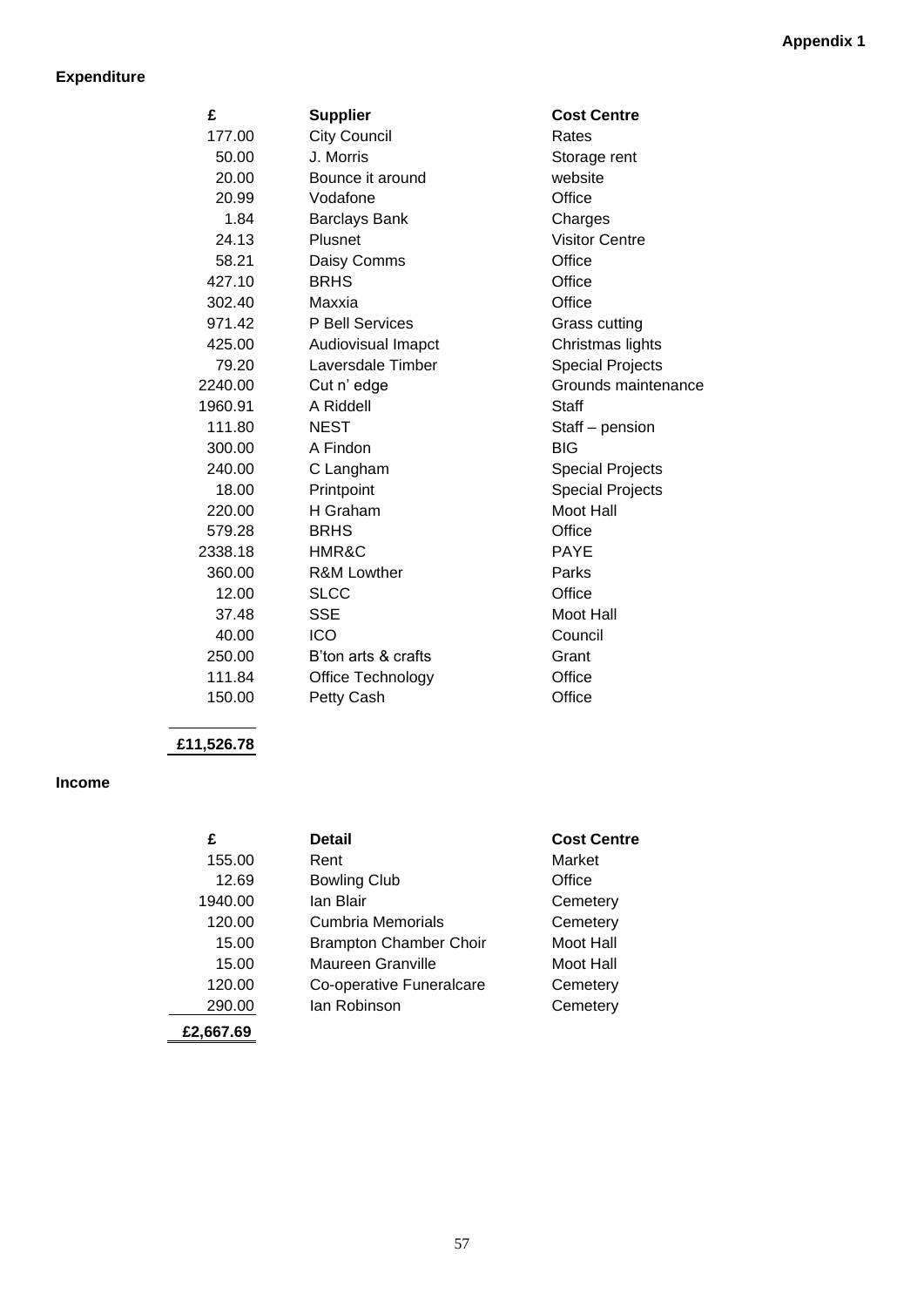## **Expenditure To Approve**

| £         | <b>Supplier</b>                   | <b>Detail</b>         |
|-----------|-----------------------------------|-----------------------|
| 179.64    | <b>Carlisle Business Supplies</b> | Office                |
| 62.40     | <b>Murray Printers</b>            | Christmas lights      |
| 300.00    | Pear Technology                   | Office                |
| 151.91    | ABW                               | Various               |
| 42.64     | <b>SSE</b>                        | Moot Hall             |
| 31.59     | Lomond                            | <b>Visitor Centre</b> |
| 1961.01   | A Riddell                         | Staff                 |
| 111.80    | <b>NEST</b>                       | Pension               |
| 941.42    | P Bell Services                   | Grass cutting         |
| 861.96    | T Ayre                            | <b>Flowerbeds</b>     |
| 3936.00   | Plantscape                        | Christmas lights      |
| £8,580.37 |                                   |                       |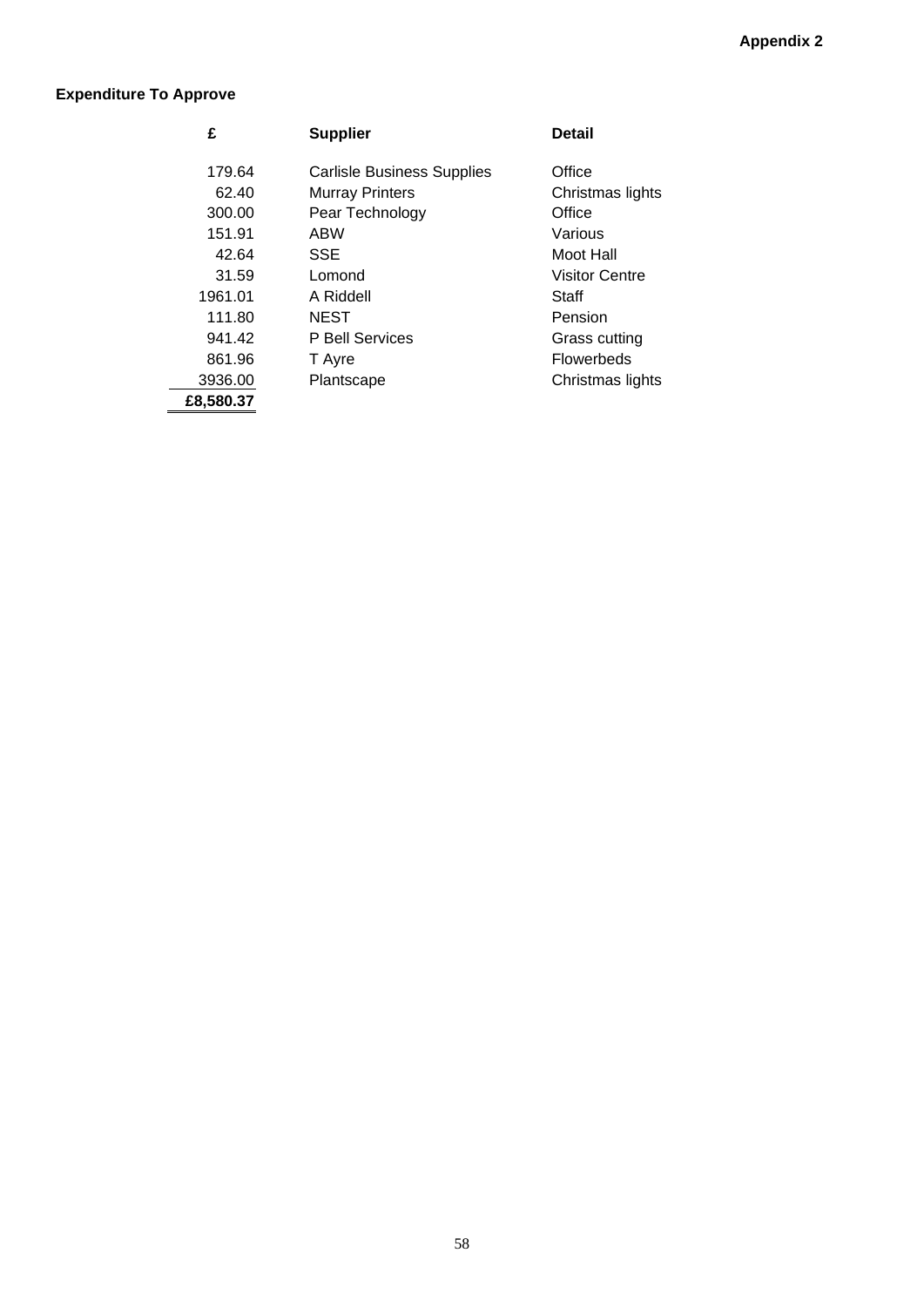**MINUTE** of the Meeting of the **PROPERTY AND ENVIRONMENT COMMITTEE** of **BRAMPTON PARISH COUNCIL** held in the **MOOT HALL, MARKET PLACE, BRAMPTON** on **TUESDAY**, **13TH NOVEMBER, 2018** at 7.30 p.m.

### **PRESENT**

Councillor Ms. A. Hobson (Chairman, in the chair) Councillor J. J. Harding<br>Councillor D. Moorat Councillor B. Teasdale Councillor D. Moorat Councillor B. Teasdale Councillor P. Mitchell Councillor K. Read-Bone

Councillor I. Pennington

**IN ATTENDANCE –** Clerk

**ALSO ATTENDING** – Councillor Bowman. 1 member of the public

**APOLOGIES FOR ABSENCE –** None received

### **185/18 REQUESTS FOR DISPENSATION**

**RESOLVED** to note that no requests for dispensation were received.

## **186/18 DECLARATIONS OF INTEREST**

**RESOLVED** to note that no declarations of interest were made.

#### **187/18 MINUTE**

Minute of the Meeting held on 16th October 2018 was submitted.

**RESOLVED** to authorise the Chairman to sign the minutes of the meeting held on 16th October 2018, confirmed as a true and accurate record.

## **188/18 TOWN AND COUNTRY PLANNING APPLICATIONS –**

Applications for planning consent were considered.

**RESOLVED** to advise the appropriate Planning Authority of the Council's comments as follows:-

**188/18.1 GARTH HOUSE, GREENFIELD LANE, BRAMPTON (18/1011)** – Erection of detached double garage.

No observations.

**188/18.2 UNIT 11, OLD BREWERY YARD, CRAW HALL, BRAMPTON (18/0359)** – Change of use of former gym to warehouse/retail shop (retrospective/revised application)

No observations.

#### **189/18 NOTIFICATION OF DECISIONS**

A note of the decisions of the appropriate planning authority on applications on which the Committee or Parish Council had previously been consulted was submitted.

**RESOLVED** to note the notification of decisions.

#### **190/18 IRTHING PARK PLAY AREA**

Consideration was given to a request for a litter bin inside the play area at Irthing Park.

**RESOLVED** that the Clerk would ask Stephen Hillary to site a litter bin in the play area.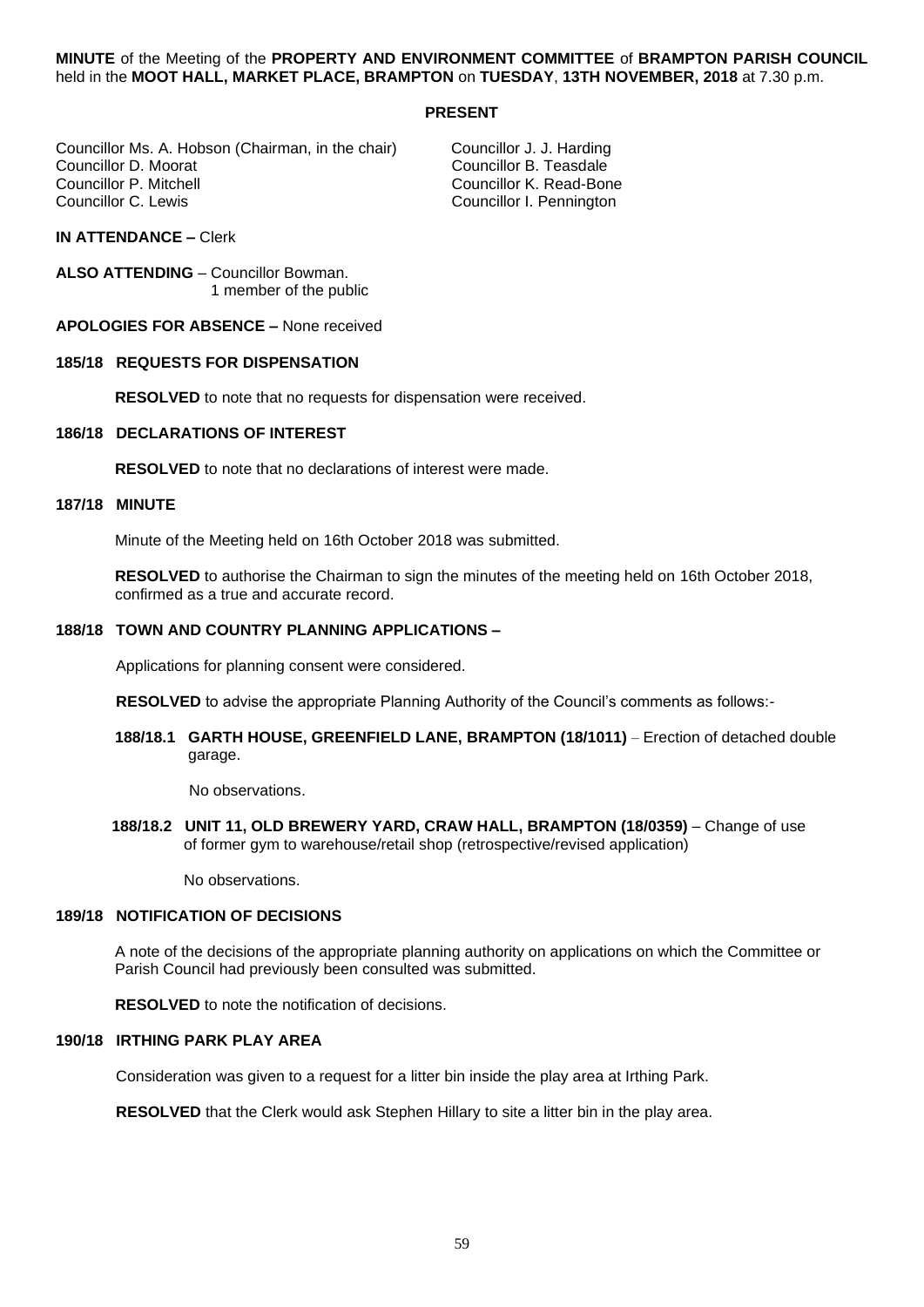## **191/18 MOOT HALL USE**

Consideration was given to the use of the Moot Hall by Brampton Acting Together (BAT) should an emergency situation arise. A member of the group attended the meeting to speak in support of the request.

**RESOLVED** to agree to the use of the Moot Hall by BAT and that Councillor Moorat offered the use of a generator if required.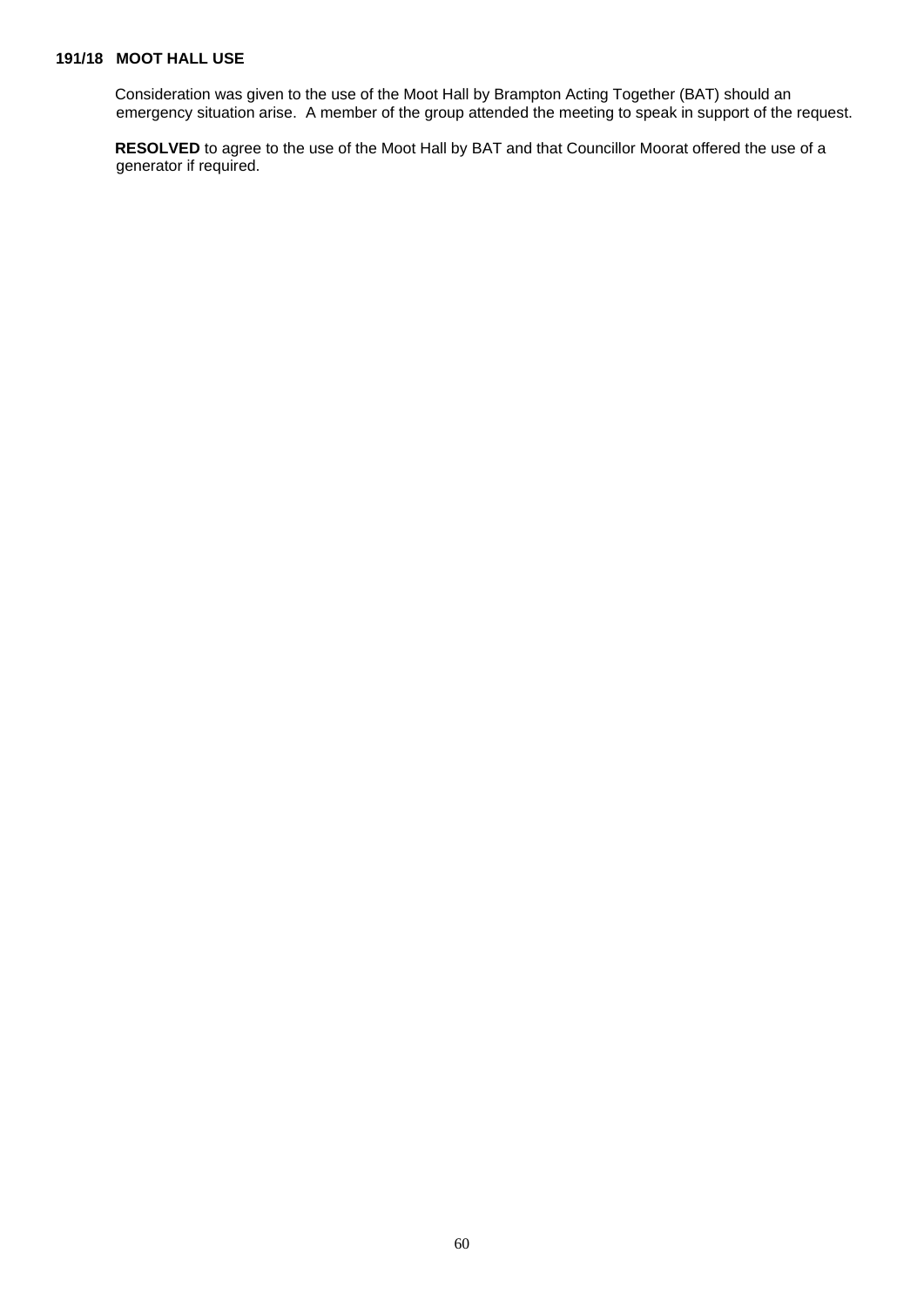**MINUTE** of the Meeting of **BRAMPTON PARISH COUNCIL** held in the **MOOT HALL, MARKET PLACE, BRAMPTON** on **TUESDAY**, **27th NOVEMBER, 2018** at 7.30 p.m.

#### **PRESENT**

Councillor D. Moorat (Chairman) (in the Chair) Councillor J. J. Harding Councillor Read-Bone Councillor R. Wood Councillor Mrs. J. Thompson and Councillor Mrs. A. Hobson Councillor Mrs. A. Hobson Councillor C. Lewis Councillor Mrs. J. Errington **Councillor C. Lewis**<br>Councillor Ms. C. Bell Councillor M. Craik Councillor Ms. C. Bell

#### **IN ATTENDANCE –** Clerk

**ALSO ATTENDING** – Councillor Mitchelson, Carlisle City Council Councillor Fisher, Cumbria County Council Tom Coleman, Cumberland News 1 member of the public

#### **192/18 APOLOGIES FOR ABSENCE**

 **RESOLVED** to note apologies for absence were received from**:-**

Councillors Jackson, Pennington, Teasdale and Mitchell. Councillor Layden

### **193/18 REQUESTS FOR DISPENSATION**

 **RESOLVED** to note there was no objection to a dispensation request from Councillor Bell for item 196/18.

#### **194/18 DECLARATIONS OF INTEREST**

 **RESOLVED** to note that there were no declarations of interest.

#### **195/18 MINUTES**

**195/18.1** Minutes of the Meeting held on 30th October 2018 were submitted.

 **RESOLVED** to authorise the Chairman to sign the minutes of the meeting held on 30th October 2018, confirmed as a true and accurate record.

### **196/18 COMMITTEE REPORTS**

There were submitted Minutes of Meetings of:-

Finance and General Purposes Committee held on 13th November 2018

Property and Environment Committee held on 13th November 2018

 **RESOLVED** to receive the minutes of both committees and to endorse and accept all recommendations contained therein.

## **197/18 LOCAL GOVERNMENT ACT 1972 – FILLING OF VACANCY**

There was one vacancy to be filled. An email of interest was submitted from Mr. O. Ramshay who was in attendance and spoke in support of his application.

Members agreed to vote by show of hands.

 **RESOLVED**, after a unanimous vote, that Mr. Ramshay be co-opted to the Parish Council. Mr. Ramshay signed the Declaration of Acceptance of Office and took his place in the meeting.

## **198/18 PUBLIC PARTICIPATION**

**RESOLVED** to note there was no public participation.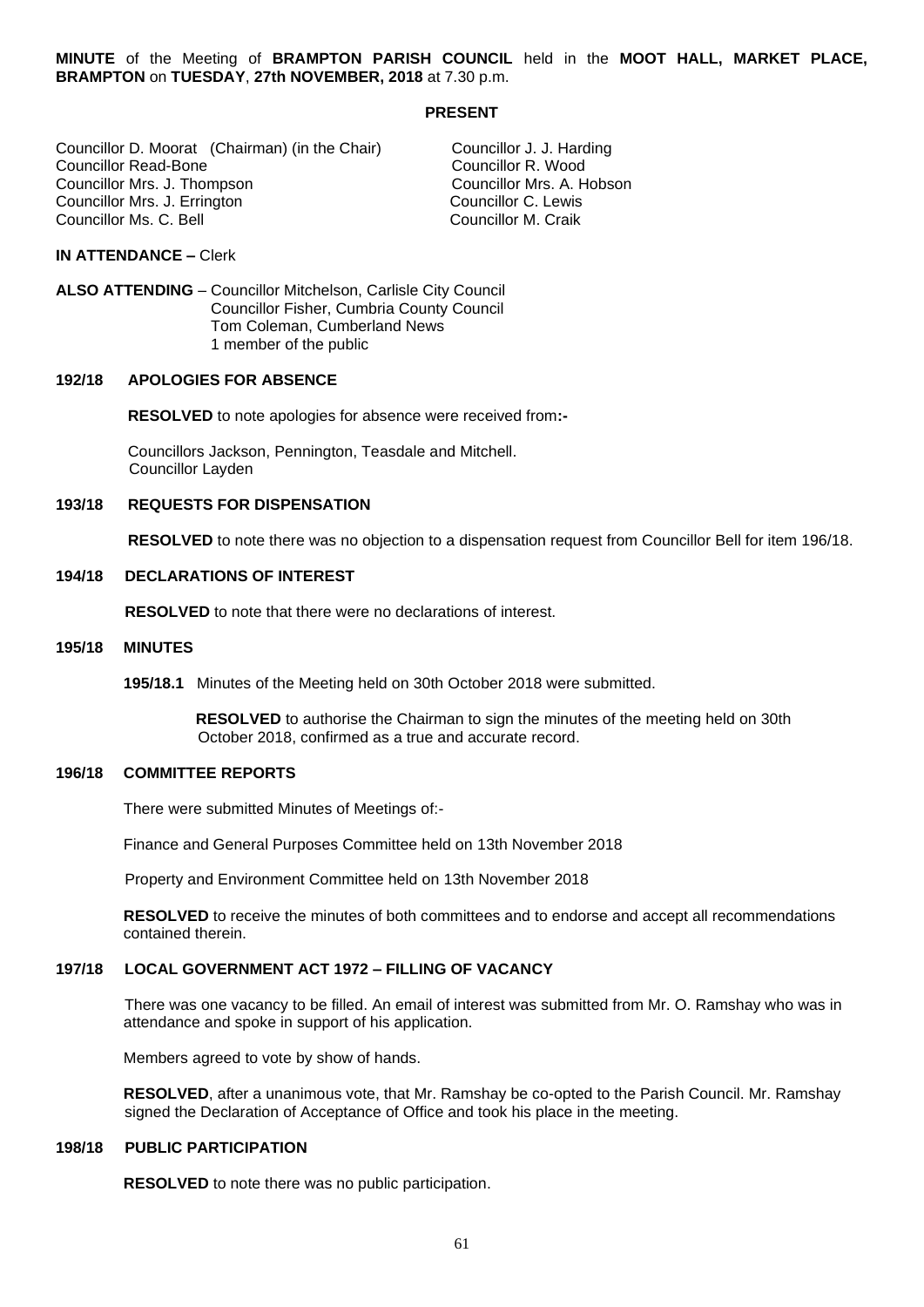## **199/18 TOWN AND COUNTRY PLANNING APPLICATIONS**

Applications for planning consent were considered.

**RESOLVED** to advise the appropriate Planning Authority of the Council's comments as follows:-

 **199/18.1 IRTHING VALE CARAVAN PARK, OLD CHURCH LANE, BRAMPTON (18/1025)** – Use of land as caravan park without compliance with conditions 2 and 3 of previously approved application 80/0463 to enable the use of the site as a caravan park on year round basis for up to 40 static caravans.

> Observation - The Parish Council would like a condition to be made on this application that the site is for the over 50's only and should remain that way.

 **199/18.2 UNIT 2C, TOWNFOOT INDUSTRIAL ESTATE, BRAMPTON (18/1022)** – Change of use from café/kitchen to fitness studio and gym (retrospective)

No observations.

.

 **199/18.3 THE GRANGE, CRAW HALL, BRAMPTON (18/0049)** – Erection of 3 detached dwellings. (revised application).

> OBJECT under Policy HE7 - members feel that it is intrusive, does not harmonise with the surroundings and is not sympathetic to the setting and scale of the conservation area.

 **199/18.4 LAND ADJACENT THE FORMER TARN END HOTEL, TALKIN (18/0753) -** Change of use of former agricultural land and highway verge to erect bollards and form car park.

> OBJECT to the scale of the proposed car park. Members are also concerned that bollards or any other method of preventative parking on the nearby verges will only divert the parking problem to other areas.

 **199/**1**8.5 8 SANDS COTTAGES, THE SANDS, BRAMPTON (18/0761)** – Part demolition of existing sunroom; erection of single storey rear extension to provide kitchen/living area. (revised application)

No observations.

**199/18.6 MOOT LODGE, BRAMPTON** – Off street parking order.

No observations.

## **200/18 FINANCIAL MATTERS - EXPENDITURE TO APPROVE**

There was submitted a report by the Clerk detailing expenditure to approve.

**RESOLVED** to authorise payment of the accounts listed in the Appendix hereto amounting to £4,263.66.

## **201/18 REPRESENTATIVES' REPORTS**

## **201/18.1 YOUTH PROVISION IN BRAMPTON**

 Councillor Wood reported that work was ongoing regarding youth provision in Brampton and it was hoped that an agreement could be reached to use the empty shop adjacent to the library owned by the County Council.

**RESOLVED** to note the report.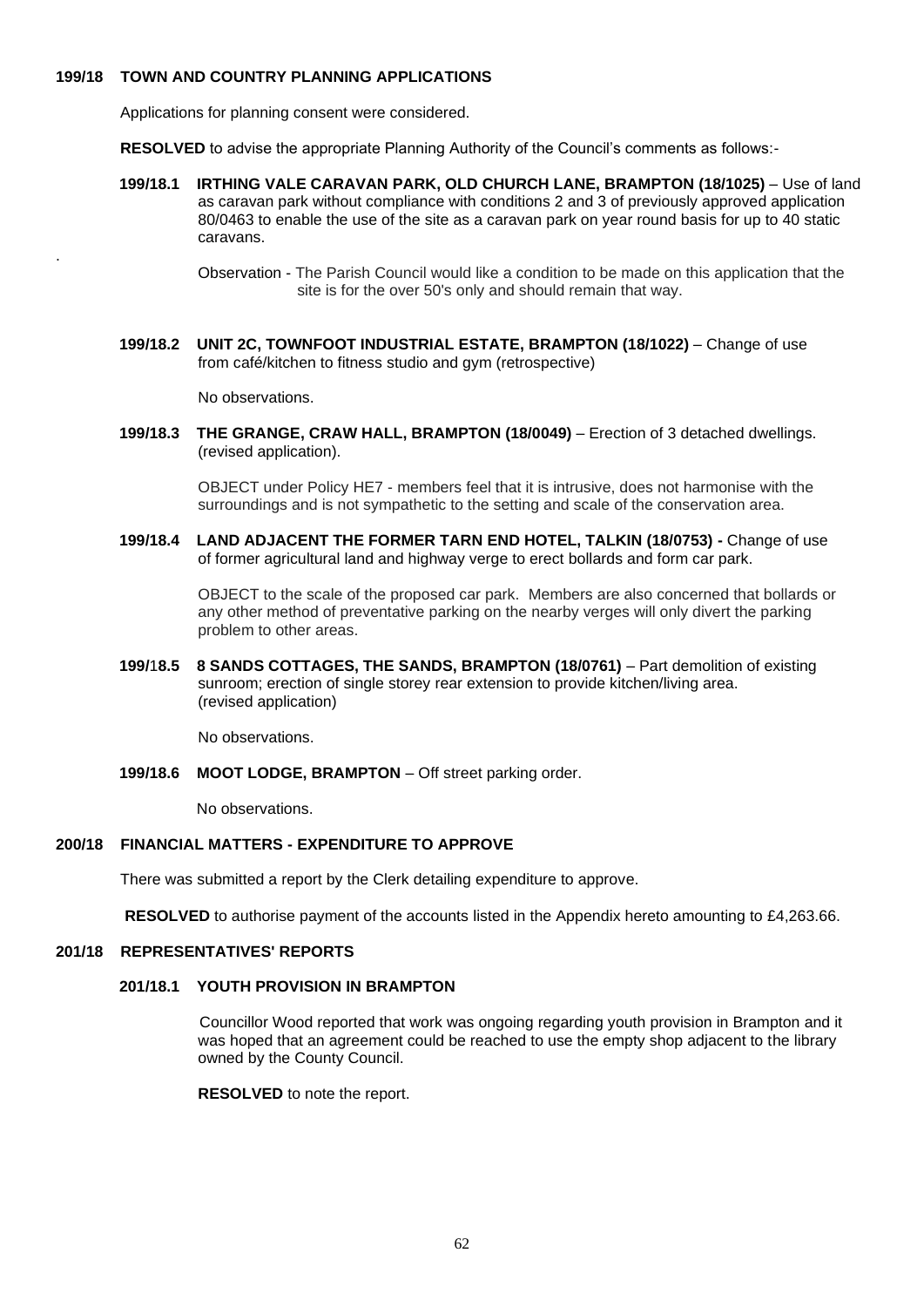#### **201/18.2 BRAMPTON & BEYOND AGM**

Councillor Harding reported on the recent AGM of Brampton & Beyond detailing the lack of funds, the spending of restricted funds and that the last year had seen a massive financial loss. A financial company had been appointed to advise the group which had then borrowed £30,000 from the company to be paid back in a year.

 Members were concerned at the financial state of the centre and the lack of catering staff and felt that it was a shame as the town needed a community centre.

**RESOLVED** to note the report.

## **202/18 POLICE MATTERS -**

### **202/18.1 MONTHLY NEWSLETTER**

The monthly newsletter had not been received at the time of the meeting, however it was reported that within the last 24 hours, 2 work vans had been broken into in Brampton with all tools stolen and a vehicle had been stolen from Hallbankgate.

**RESOLVED** to note the report.

#### . **203/18 PIRELLI RALLY**

The Clerk reported that organisers of the Pirelli Rally would like to return to Brampton next year, 27th April 2019, from 2-10pm. Members were asked to consider covering any associated road closure costs.

 **RESOLVED** to note the report and after further discussion that the Clerk would ask the organisers to attend the next meeting to discuss measures to use the opportunity to being some income in and whether the organisers would contribute to road closure costs.

## **204/18 BRAMPTON WAR MEMORIAL COTTAGE HOSPITAL**

Councillor Moorat reported that the refurbishment programme for the hospital would commence in spring 2019 with Postlethwaite Construction Ltd. as the contractors.

Patients would be moved temporarily to Wigton hospital while the work is undertaken.

**RESOLVED** to note the report.

#### **205/18 EVENTS –**

## **205/18.1 CHRISTMAS LIGHTS SWITCH-ON**

The Clerk reported that £1,277.60 had been raised at the Christmas lights switch-on. There had been no particular problems and the extra police were a great help.

 Members felt that it had been a successful night and the snow globe was a big hit with children and adults alike. People had travelled from Penrith, Maryport, Darlington and Preston for the event.

 The Clerk explained the issues with the Welcome to Brampton sign and the extensive repairs undertaken which would take the event over budget.

**RESOLVED** to note the feedback from the event.

### **206/18 CALC**

The following correspondence from CALC was received and noted:-

## **206/18.1 CALC CIRCULAR –** November 2018.

 **RESOLVED** to agree that a review of standing orders to include compulsory training for councillors would be included on the next agenda.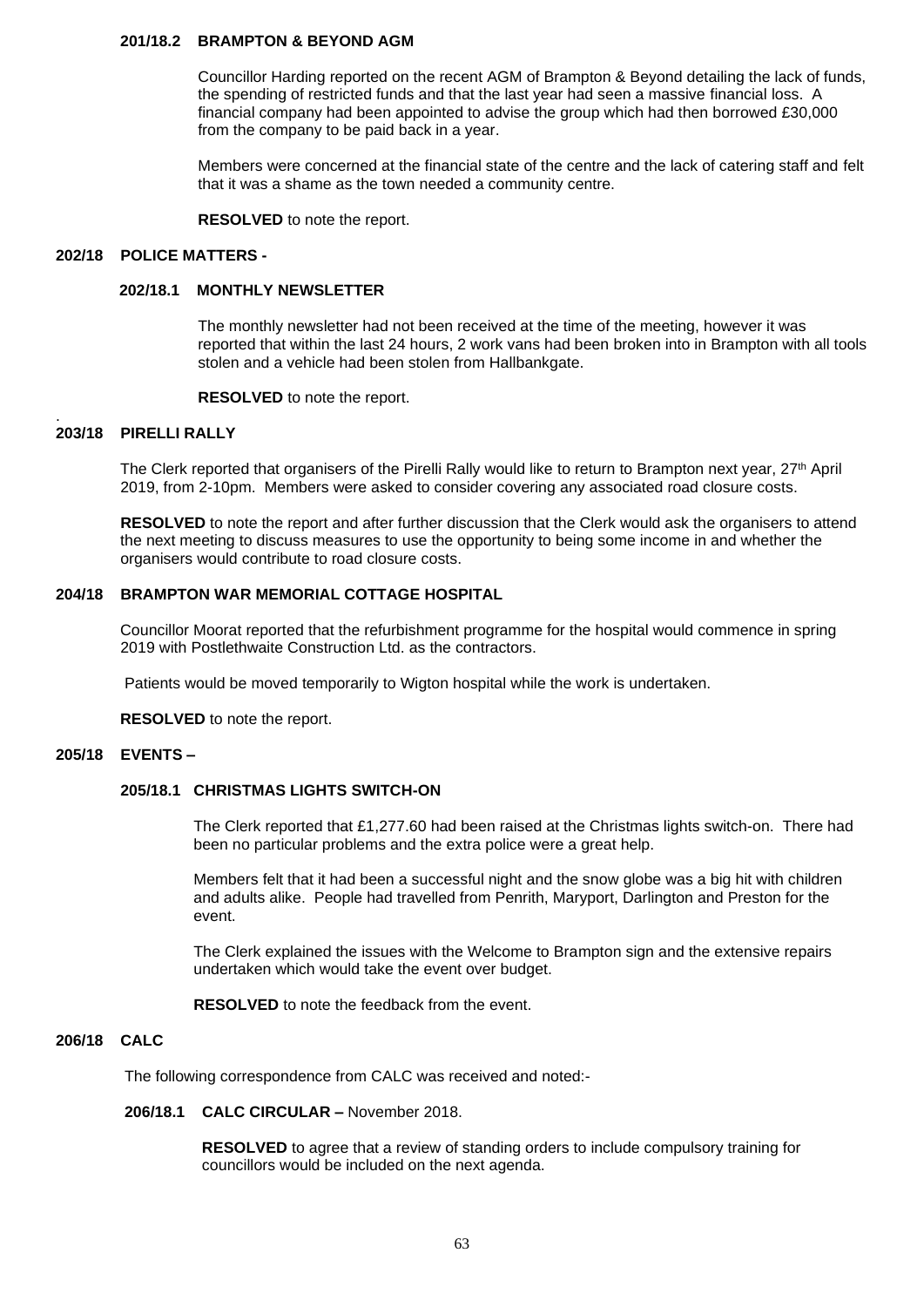## **206/17.2 MODEL STANDING ORDERS –** Update to NALC'S model standing orders

**RESOLVED** to adopt the new model standing orders.

**206/18.3 CPCA AGM DRAFT MINUTES -** Email from CALC.

## **207/18 CORRESPONDENCE RECEIVED**

 **RESOLVED** to note that the following correspondence had been received:-

**207/18.1 20MPH SPEED RESTRICTION AT CRAW HALL –** Letter from resident**.**

 **RESOLVED** that the Clerk would ask the highways department to investigate.

 **207/18.2 TREES FOR THE COMMUNITY –** Information from Gemma Dawson.

**RESOLVED** not to accept the offer of the trees.

 **207/18.3 NORTH EAST CUMBRIA FORESTRY INVESTMENT ZONE PILOT STUDY –** Letter from the Forestry Commission.

**RESOLVED** that the Clerk would invite a spokesperson to a future meeting.

**207/18.4 QUARRY LANE TREES** – Letter from resident.

**RESOLVED** that the Clerk would advise the resident to contact the local tree officer.

## **208/18 LITERATURE AVAILABLE IN OFFICE**

 **NOTED** that the following literature is available from the office for any interested Councillors:-

- **208/18.1 NOTICE OF EXECUTIVE KEY DECISIONS 9th November 2018.**
- **208/18.2 ACT GAZETTE** Autumn/Winter 2018.

## **209/18 AGENDA ITEMS FOR NEXT MEETING**

Any items for the next agenda to be submitted to the Clerk 7 clear days before the meeting.

**210/18 DATE OF NEXT MEETING** – Tuesday 11th December 2018, 7.00pm, Moot Hall.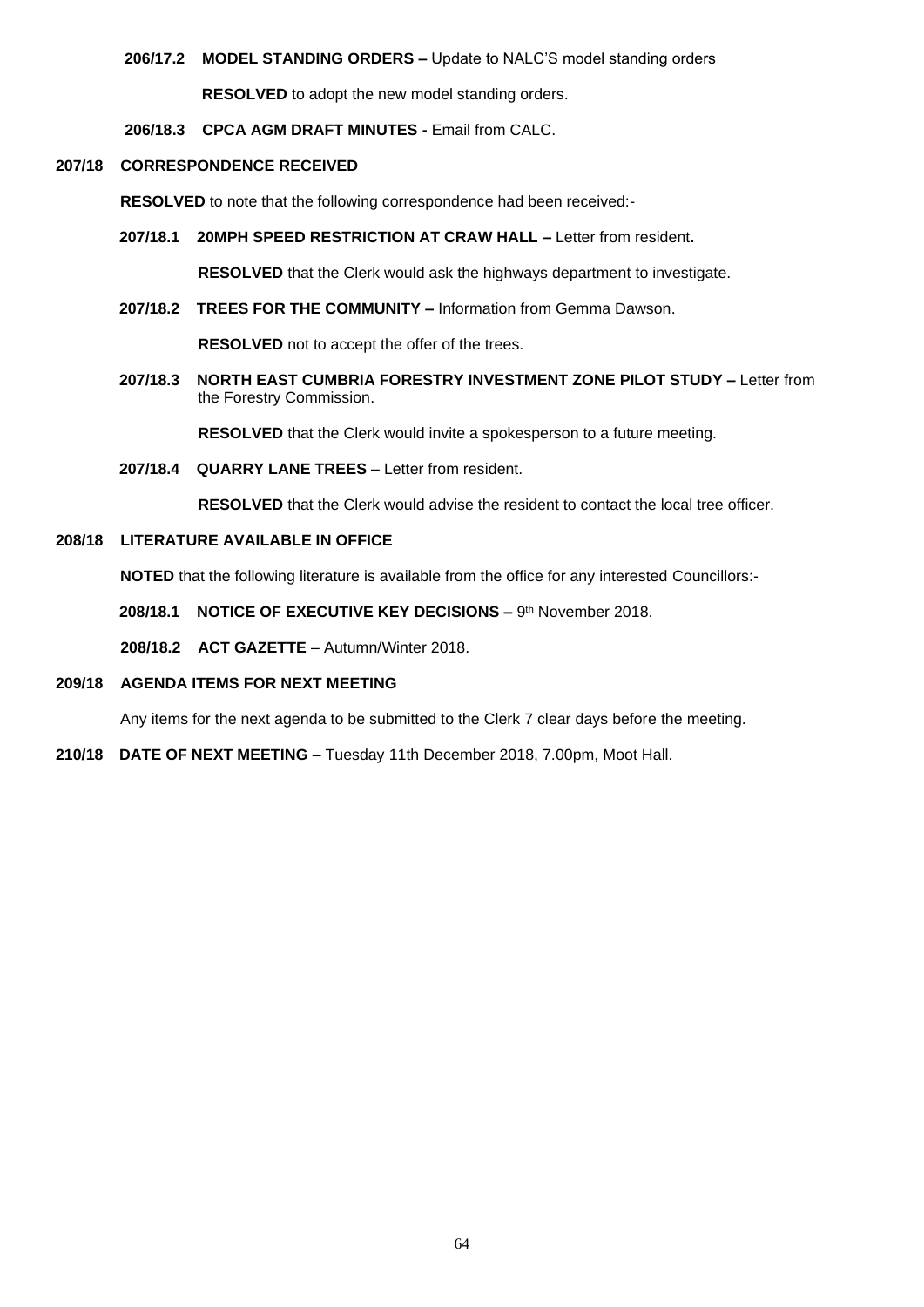| £         | <b>Supplier</b>         | Detail                    |
|-----------|-------------------------|---------------------------|
|           |                         |                           |
| 313.00    | SLCC/ALCC               | Subscription              |
| 150.00    | Petty Cash              | Office                    |
| 150.00    | P Hetherington          | Christmas lights          |
| 150.00    | M Charlton              | Christmas lights          |
| 186.57    | A Riddell               | Mileage/Spec Projects     |
| 258.37    | A Riddell               | Xmas lights/Spec projects |
| 101.98    | Bargainmax              | Christmas lights          |
| 32.15     | Cut price wholesaler    | Christmas lights          |
| 12.00     | <b>SLCC</b>             | Office                    |
| 68.00     | The Poppy Appeal        | S <sub>137</sub>          |
| 2160.00   | Joseph's Amazing Camels | Christmas lights          |
| 657.60    | Stage Effects           | Christmas lights          |
| 17.99     | Office                  | Office                    |
| 6.00      | <b>B&amp;M Bargains</b> | Christmas lights          |
| £4,263.66 |                         |                           |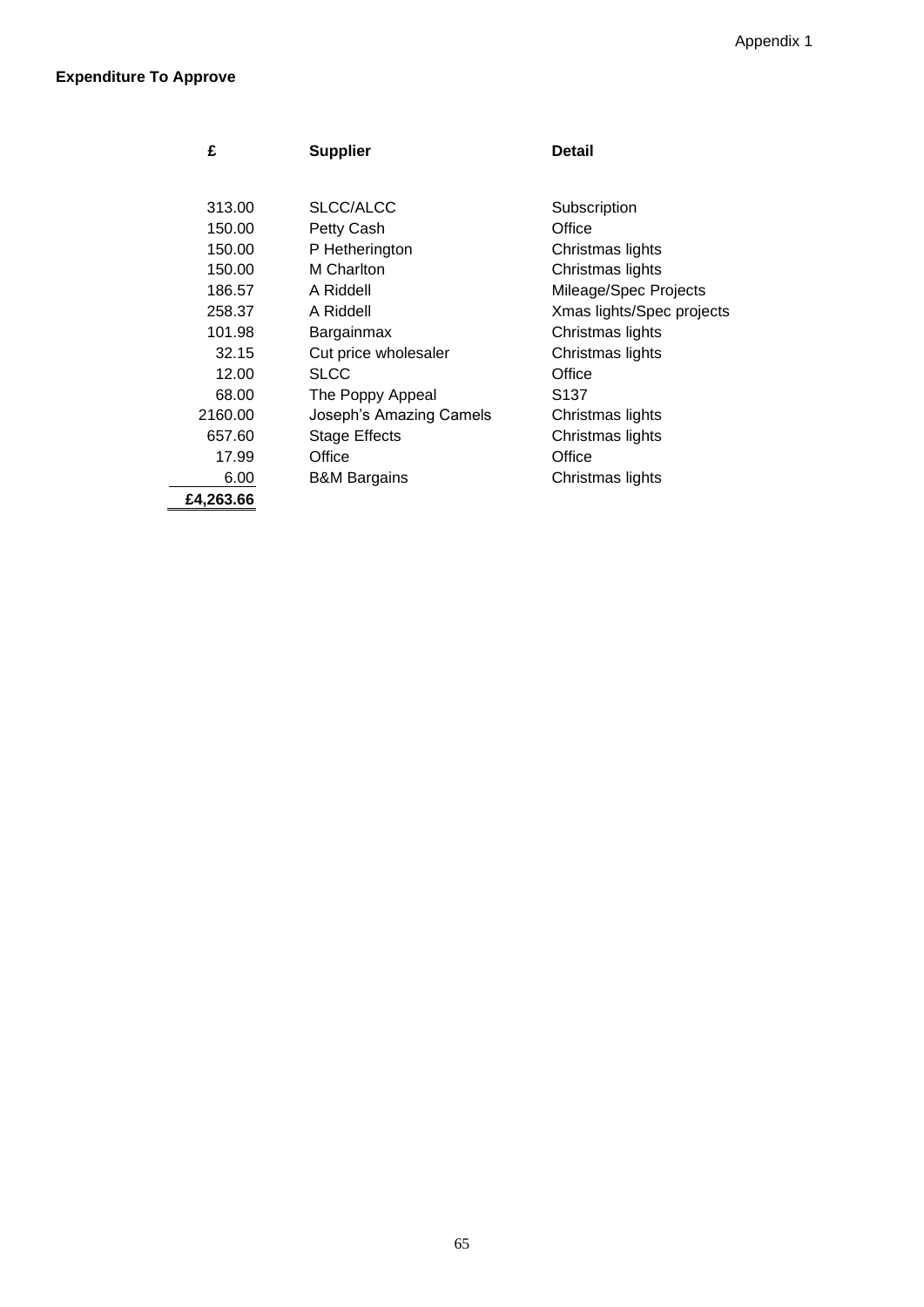**MINUTE** of the Meeting of **BRAMPTON PARISH COUNCIL** held in the **MOOT HALL, MARKET PLACE, BRAMPTON** on **TUESDAY**, **11th DECEMBER, 2018** at 7.00 p.m.

### **PRESENT**

Councillor D. Moorat (Chairman in the Chair) Councillor M. Craik<br>Councillor Mrs. J. Thompson Councillor Mrs. A. Hobson Councillor Mrs. J. Thompson<br>Councillor Mrs C. Bell Councillor Mrs C. Bell Councillor Mrs. J. Errington Councillor I. Pennington **Councillor I. Pennington** Councillor S. Jackson<br>
Councillor R. Wood Councillor S. J. Hardin Councillor K. Read-Bone Councillor O. Ramshay

Councillor J. J. Harding<br>Councillor C. Lewis

## **IN ATTENDANCE –** Clerk

**ALSO ATTENDING** – L. Fisher, Cumbria County Council 2 members of the public

## **211/18 APOLOGIES FOR ABSENCE**

 **RESOLVED** to note that apologies were received and accepted from the following councillors:-

Councillors Mitchell and Teasdale

## **212/18 REQUESTS FOR DISPENSATION**

 **RESOLVED** to note that no requests for dispensation were received.

## **213/18 DECLARATIONS OF INTEREST**

 **RESOLVED** to note that no declarations of interest were made.

### **214/18 MINUTES**

**214/18.1** Minutes of the Meeting held on 27th November 2018 were submitted.

 **RESOLVED** to authorise the Chairman to sign the minutes of the meetings held on 27th November 2018, confirmed as a true and accurate record.

### **215/18 PUBLIC PARTICIPATION**

**RESOLVED** to note there was no public participation.

#### **216/18 PIRELLI INTERNATIONAL RALLY**

Brian Kinghorn attended the meeting to discuss with members how the Rally organisers and the parish council could work together to fund the cost of the road closure for the Rally.

Mr. Kinghorn highlighted the following points:-

- History of the event and why it came to Brampton
- Work with local businesses so there isn't a negative impact from the Rally
- TV coverage of the event
- Hospitality package offer

Members discussed promotion of a hospitality package and how it could cover costs.

 **RESOLVED** that Councillors Bell, Jackson, Moorat and Harding would meet and follow the ideas through for a hospitality package and how to promote one in order to cover road closure costs for the event.

## **217/18 POLICE MATTERS**

 **RESOLVED** to note the latest police newsletter and the recent vandalism at the community garden.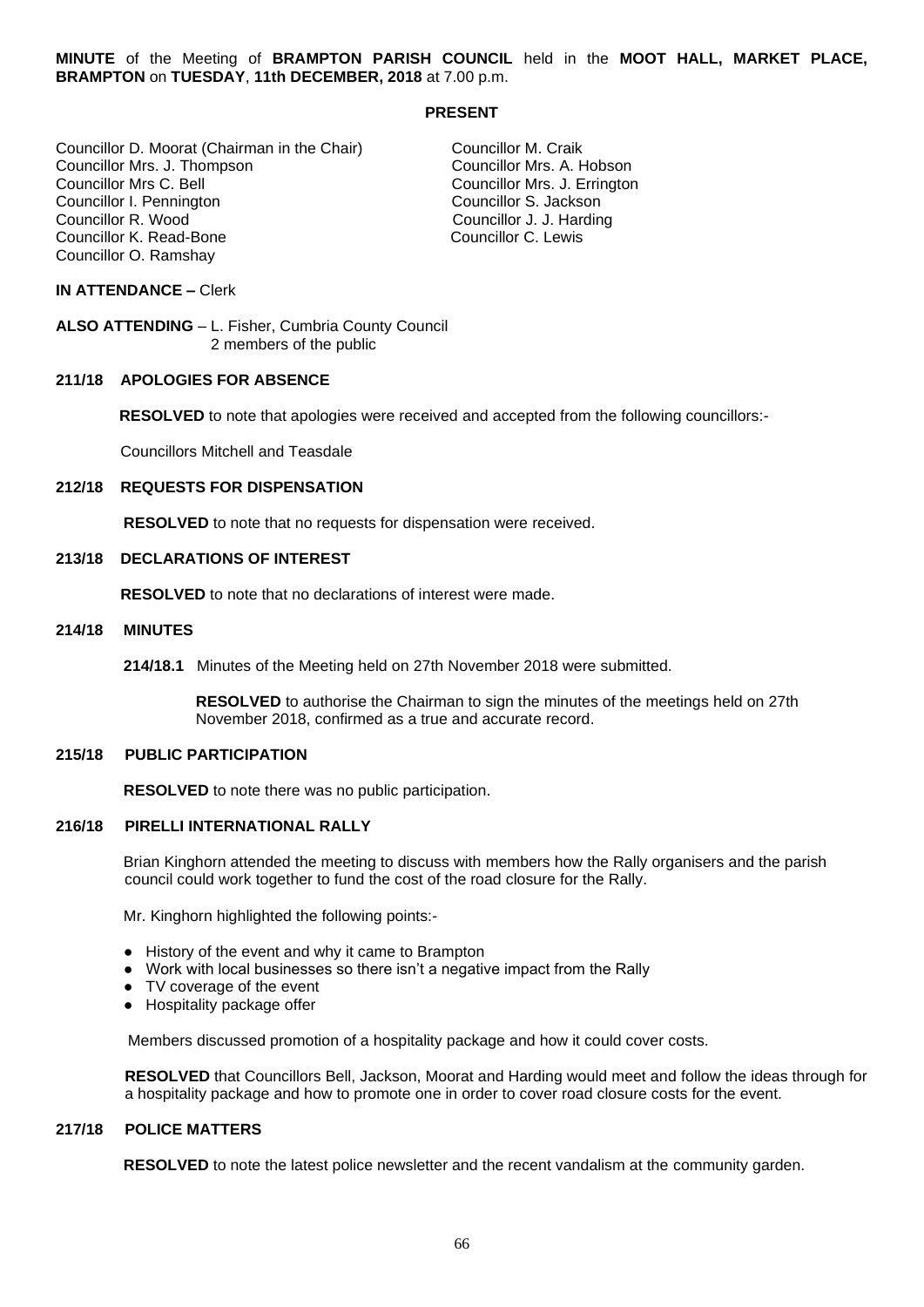## **218/18 TOWN AND COUNTRY PLANNING APPLICATIONS**

Applications for planning consent were considered.

**RESOLVED** to advise the appropriate Planning Authority of the Council's comments as follows:-

 **218/18.1 FORMER BRAMPTON INFANT SCHOOL LUNCH HALL, MOAT STREET, BRAMPTON (18/1037)** – Conversion of former Brampton Infant School lunch hall to 1 dwelling with part demolition to form off street parking.

No observations.

 **218/18.2 UNIT 10, TOWNFOOT INDUSTRIAL ESTATE, BRAMPTON (18/0969)** – Change of use from B1/B8 (business/storage/distribution) to D1 (place of worship).

Comment – support the application

**218/18.3 8 EDMONDSON CLOSE, BRAMPTON (18/1066)** – Erection of garden shed and single storey side and rear extension to existing garage without compliance with condition 2 of previously approved application 18/0813 to increase the size of the extension and installation of 2 additional roof lights.

No observations.

## **218/18.4 LAND ADJACENT THE FORMER TARN END HOTEL, TALKIN (18/0753)**

Members gave consideration to the response from the applicant regarding the parish council's observations on this application.

 It was noted that no-one was aware of a petition and that no residents from Brampton had spoken to any member of the parish council in support of the application and in particular the proposed car park.

 **RESOLVED** to note the response from the applicant and that the Clerk would ask for a copy of the petition and explain to the planning officer that no resident has approached a member of the parish council regarding the application.

#### **219/18 FINANCIAL MATTERS**

### **219/18.1 BANK RECONCILIATION TO 30TH NOVEMBER 2018**

 There was submitted a report by the Clerk on the reconciliation of the Council's financial records with its bank and Building Society accounts statements.

 **RESOLVED** to receive and note the bank reconciliations and balances to 30th November 2018 of £208,419.72.

#### **219/18.2 IMPREST**

 There was submitted a report by the Clerk advising of the income received and the expenditure incurred since the last meeting through the imprest system.

**RESOLVED** to receive and note the imprest balance to the 10<sup>th</sup> December 2018 of £18.19.

#### **219/18.3 FINANCIAL TRANSACTIONS**

 There was submitted a report by the Clerk detailing the expenditure incurred and the income received since the last report to this Committee.

 **219/18.3.1 APPROVED** the expenditure of £16,992.54 detailed in the Appendix hereto

 **219/18.3.2 NOTED** the income of £3,982.78 detailed in the Appendix hereto.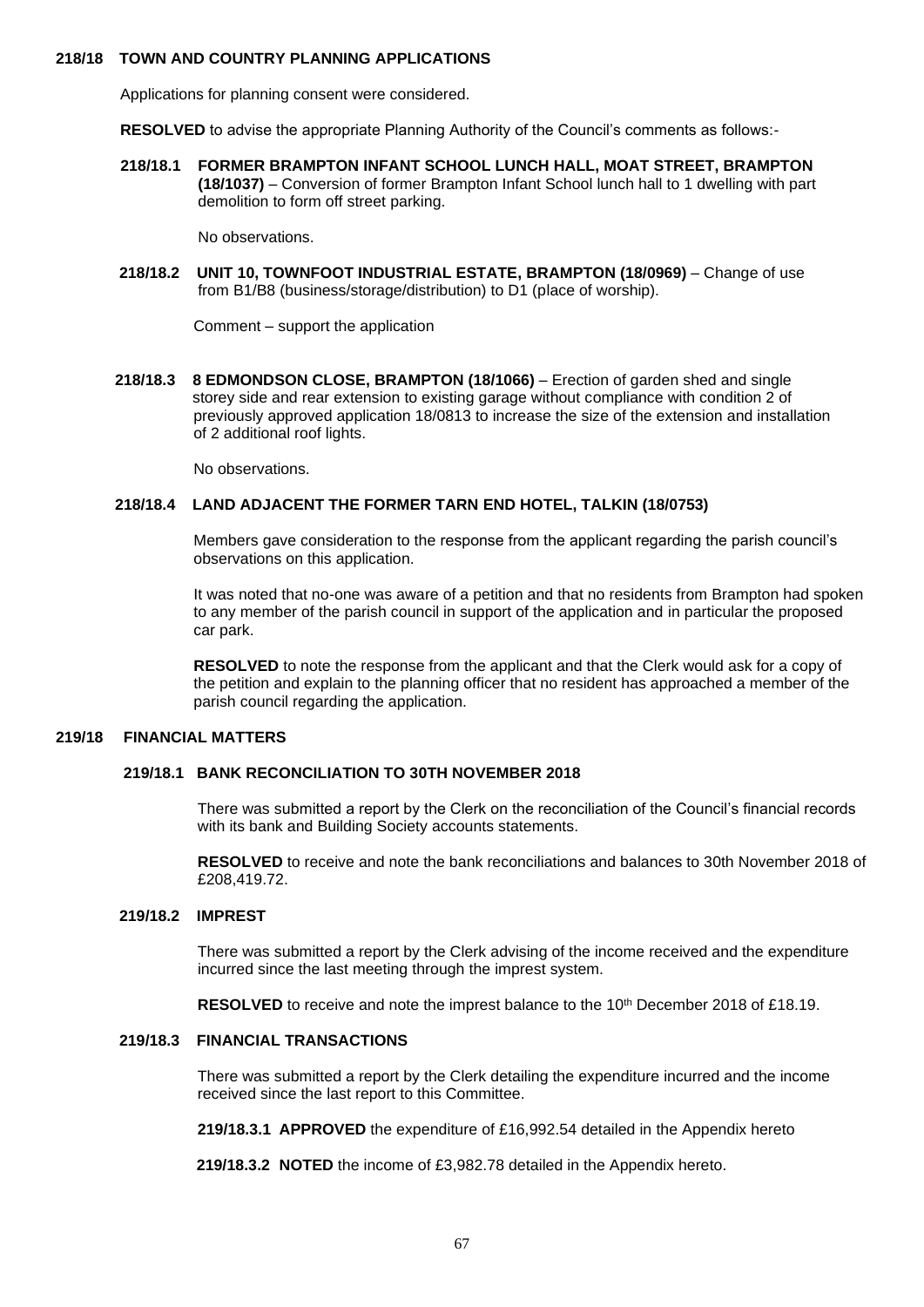## **219/18.4 EXPENDITURE TO APPROVE**

There was submitted a report by the Clerk detailing expenditure to approve.

 **RESOLVED** to authorise payment of the accounts listed in the Appendix hereto amounting to £4,511.52.

### **220/18 STANDING ORDERS**

Consideration was given to the adoption of a standing order regarding compulsory training for councillors following information from CALC.

It was noted that although local training had been offered for all councillors, not every member had attended.

 **RESOLVED** to adopt a standing order regarding training and that all councillors must undertake relevant training. New councillors must complete training within the first 12 months of taking office.

## **221/18 MAIN GRASS CUTTING CONTRACT**

Consideration was given to extending the main grass cutting contract from 1 year to 3 as the Parish Council hopes this will give greater security for the contractor and the council itself.

 **RESOLVED**, after a vote with one abstention and using the Chairman's casting vote, that the contract be extended from 1 year to 3 with 2 years at a fixed price, with an option to extend annually (with price increase allowable by mutual decision for year 3).

### **222/18 REPRESENTATIVES' REPORTS**

 **RESOLVED** to note there were no representatives' reports.

### **223/18 BRAMPTON NEWSLETTER**

Councillor Ramshay responded to the information circulated in the latest Brampton Newsletter and said the statement which had been made that he was a far-right sympathiser was untrue, unfounded and had been made with little research.

 The newsletter editor responded by offering an apology on behalf of those who had commented on the article for getting carried away, but that he had asked the question in all innocence and that what he had written was factual.

 Councillor Bell queried why as a new member had the editor not asked about her political views but had asked Councillor Ramshay. The editor responded by saying he had asked out of innocence.

 Councillor Moorat said that the editor of the newsletter had a distinct responsibility and that members of the parish council have a right to be represented honestly and that this was not the first time that the parish council had been misrepresented by the editor. Councillor Moorat added that he hoped in future that the editor would exercise his journalism with discretion and report accurately and honestly and be more careful not to ruin people's reputations.

### **RESOLVED** to note the matter.

## **224/18 CALC**

The following correspondence from CALC was received and noted:-

 **224/18.1 CALC CIRCULAR –** December 2018/January 2019.

## **224/18.2 REVIEW OF NATIONAL PARKS AND AONB –** Email from CALC.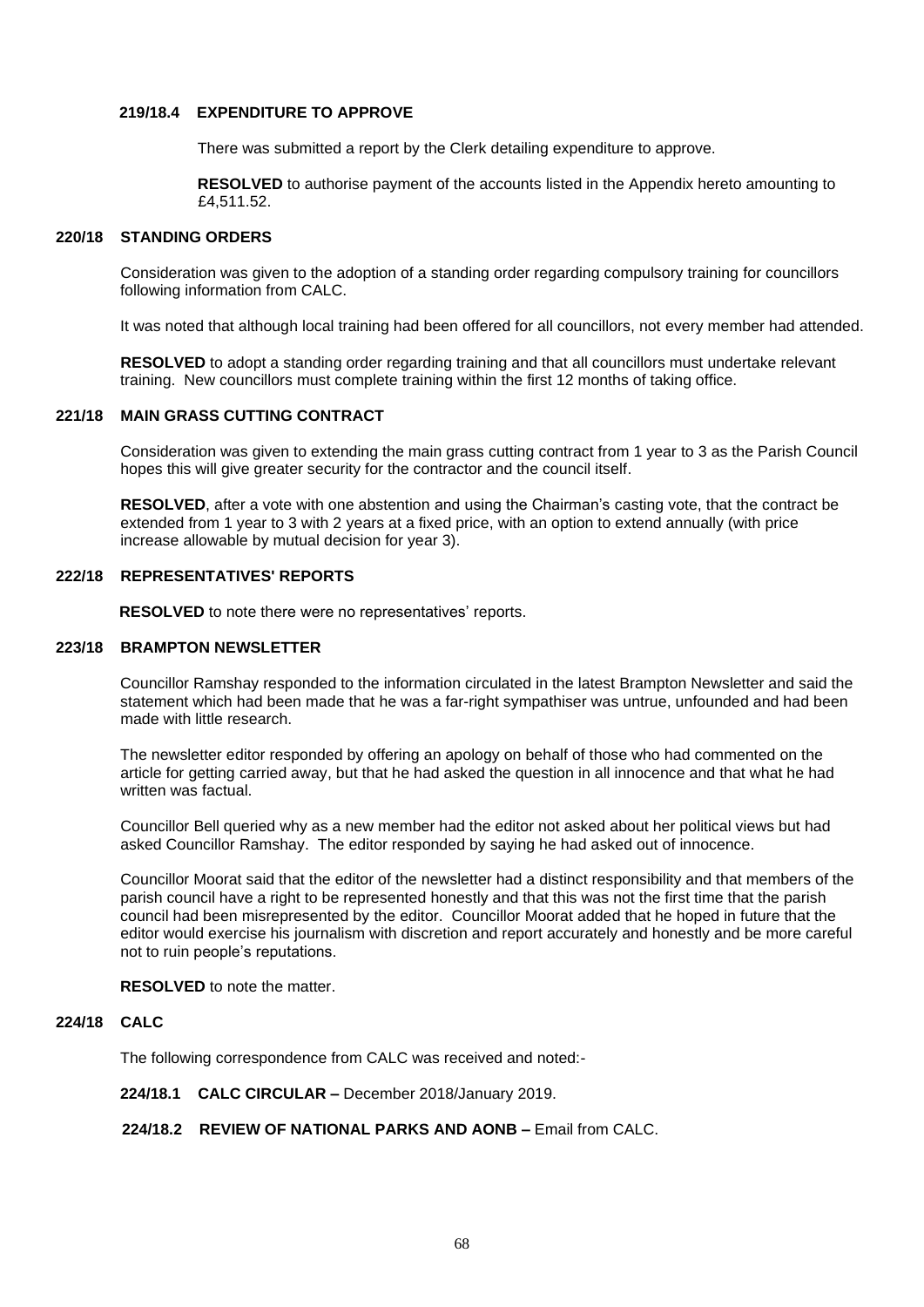## **225/18 CORRESPONDENCE RECEIVED**

 **RESOLVED** to note that the following correspondence had been received: -

 **225/18.1 WWI EXHIBITION –** Letter from local resident thanking the parish council on the excellent exhibition mounted to commemorate the events of WWI.

## **226/18 LITERATURE AVAILABLE FROM THE CLERK**

 **NOTED** that the following literature is available from the clerk for any interested Councillors:-

 **226/18.1 RSN RURAL FUNDING DIGEST–** December 2018.

#### **227/18 AGENDA ITEMS FOR NEXT MEETING**

To note that any items for the next agenda to be submitted to the Clerk by 22nd January 2019.

**228/18 DATE OF NEXT MEETING** – Tuesday 8<sup>th</sup> January 2019, 7.30pm, Moot Hall – to consider the precept. Tuesday 29th January 2019, 7.30pm, Moot Hall – full meeting.

## **229/18 USE OF THE MOOT HALL**

 **RESOLVED,** after discussion, that the Moot Hall could be used on a Friday morning free of charge as a drop-in for ex-servicemen or anyone wanting information on the Royal British Legion as long as there was no booking for a coffee morning or other meeting.

**230/18 PUBLIC BODIES (ADMISSION TO MEETINGS) ACT 1960** - To consider resolving, in terms of the Public Bodies (Admission to Meetings) Act 1960, that, in view of the confidential nature of the business to be transacted, it is advisable in the public interest that the public be temporarily excluded and that they be instructed to withdraw for agenda item 231/18.

## **231/18 VISITOR CENTRE**

 **RESOLVED** after discussing various complaints received, that Councillors Moorat and Bell would discuss matters with the Visitor Centre volunteer concerned.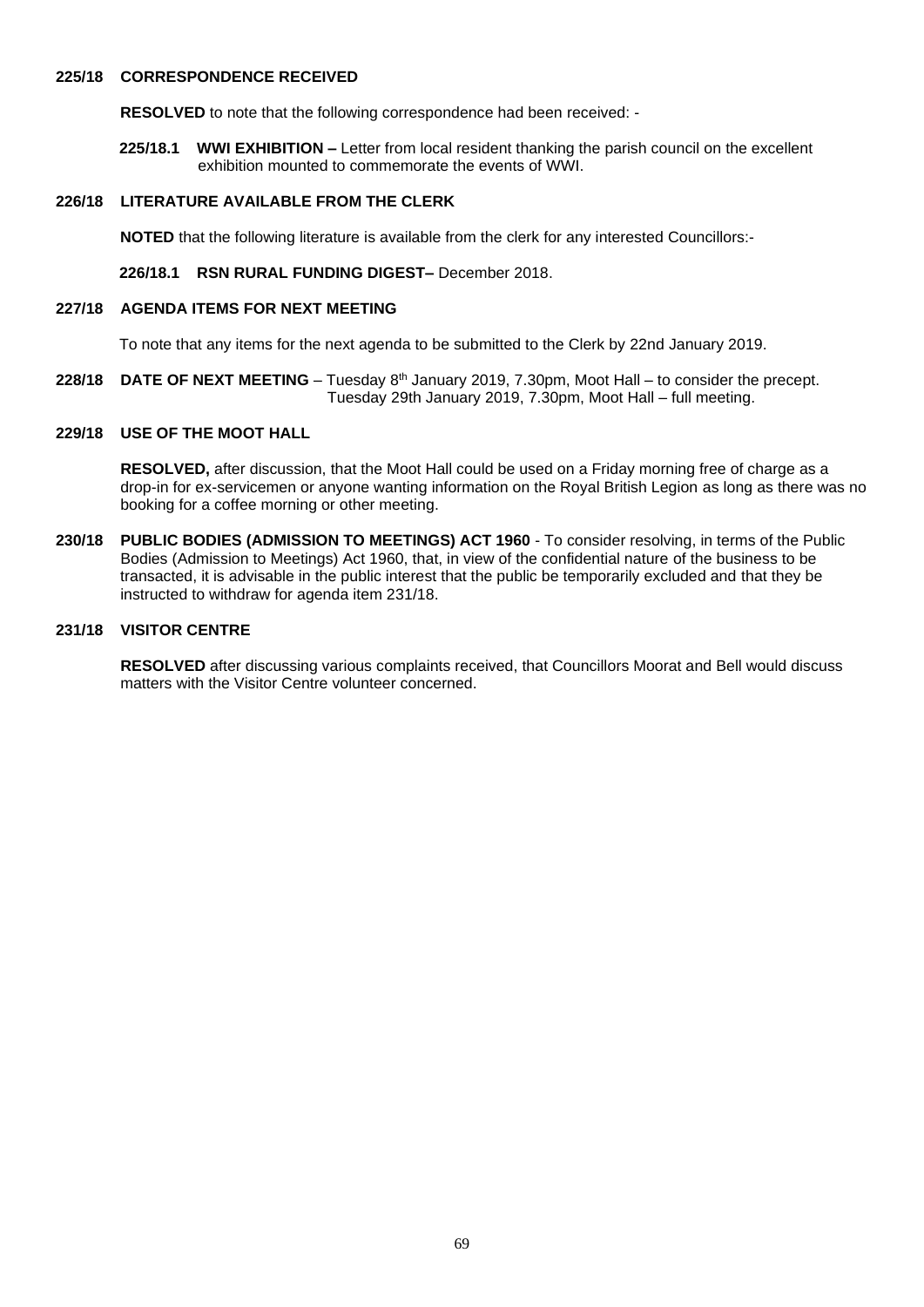# Expenditure

| £          | <b>Supplier</b>              | <b>Cost Centre</b>        |
|------------|------------------------------|---------------------------|
| 177.00     | <b>City Council</b>          | Rates                     |
| 50.00      | J. Morris                    | Storage rent              |
| 20.00      | Bounce it around             | website                   |
| 20.99      | Vodafone                     | Office                    |
| 1.84       | <b>Barclays Bank</b>         | Charges                   |
| 22.92      | Plusnet                      | <b>Visitor Centre</b>     |
| 57.91      | Daisy Comms                  | Office                    |
| 903.92     | T Ayre                       | Flowerbeds                |
| 3130.00    | Cut n' Edge                  | <b>Grnds Mnce/burials</b> |
| 941.42     | P Bell Services              | <b>Grass cutting</b>      |
| 100.00     | M Whitty                     | <b>Special Projects</b>   |
| 134.13     | Bargainmax                   | Christmas lights          |
| 27.46      | Costco                       | Christmas lights          |
| 186.57     | A Riddell                    | Mileage                   |
| 373.72     | Various (A Riddell)          | Xmas lights/Spec proj     |
| 56.42      | Partyrama                    | Christmas lights          |
| 1960.91    | A Riddell                    | <b>Staff</b>              |
| 111.80     | <b>NEST</b>                  | Staff - pension           |
| 316.86     | P Reynolds                   | <b>Staff</b>              |
| 657.60     | Snow Effects                 | Christmas lights          |
| 6.00       | <b>B&amp;M Bargains</b>      | Christmas lights          |
| 17.99      | Office                       | Office                    |
| 2160.00    | Josephs amazing camels       | Christmas lights          |
| 184.90     | S Hillary                    | <b>Staff</b>              |
| 179.64     | <b>Carlisle Bus Supplies</b> | Office                    |
| 62.40      | <b>Murrays Printers</b>      | Christmas lights          |
| 300.00     | <b>BAT</b>                   | Grant                     |
| 300.00     | Pear Technology              | Office                    |
| 151.91     | <b>ABW</b>                   | Various                   |
| 42.64      | <b>SSE</b>                   | Moot Hall                 |
| 31.59      | Lomond                       | <b>Visitor Centre</b>     |
| 3936.00    | Plantscape                   | Christmas lights          |
| 150.00     | Petty Cash                   | Office                    |
| 150.00     | P Hetherington               | Christmas lights          |
| 68.00      | The Poppy Appeal             | S137                      |
| £16,992.54 |                              |                           |
|            |                              |                           |

# Income

| £         | <b>Detail</b>                 | <b>Cost Centre</b>      |
|-----------|-------------------------------|-------------------------|
| 50.00     | Rent                          | Market                  |
| 144.98    | Sales                         | <b>Visitor Centre</b>   |
| 940.00    | lan Blair                     | Cemetery                |
| 1377.80   | <b>Brampton PC</b>            | Christmas lights        |
| 30.00     | Arts & crafts Club            | Moot Hall               |
| 150.00    | Business Ass'n                | Moot Hall               |
| 500.00    | <b>Cumbria County Council</b> | <b>Special Projects</b> |
| 790.00    | Cumbria CF                    | <b>Visitor Centre</b>   |
| £3.982.78 |                               |                         |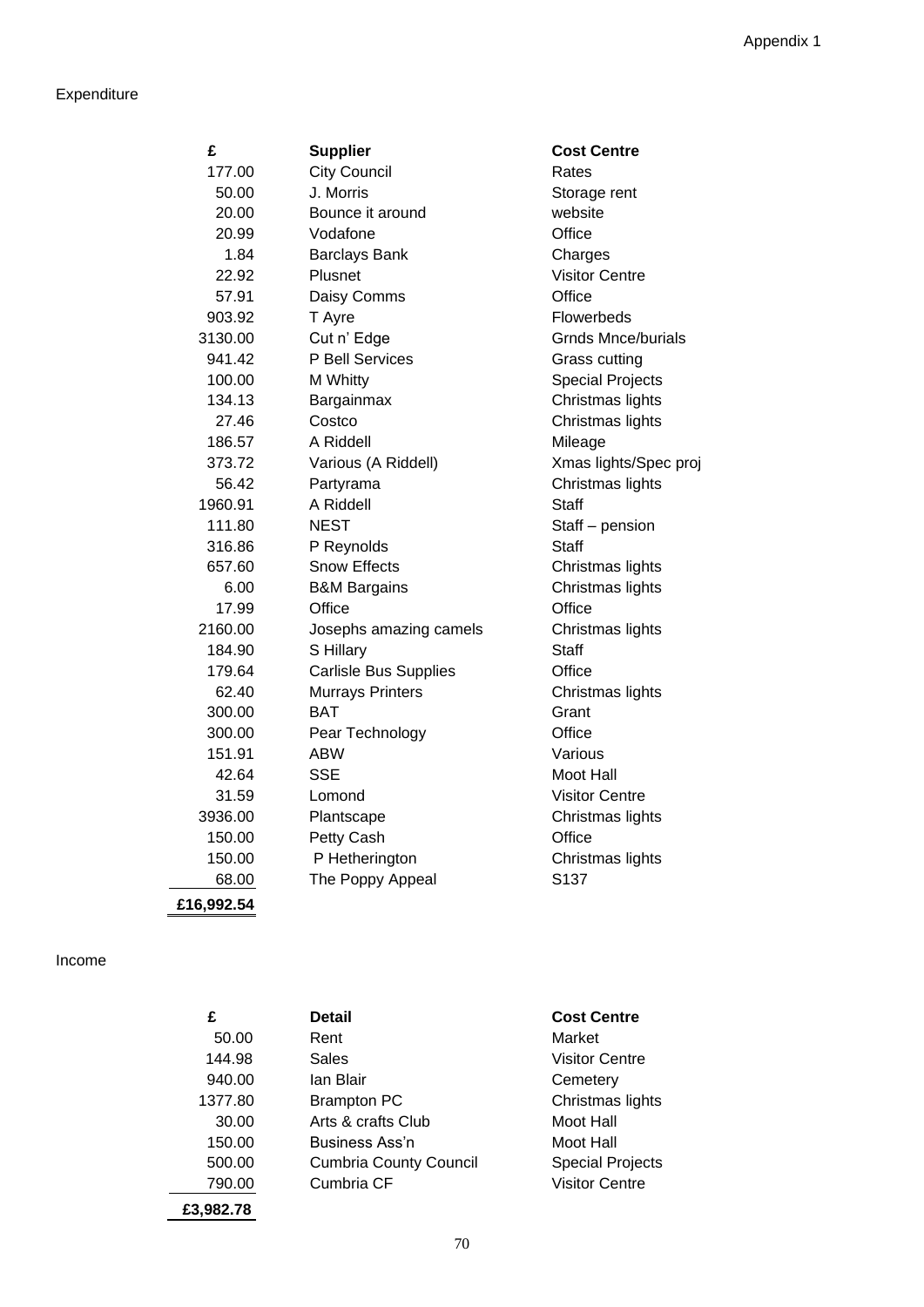| £         | <b>Supplier</b>      | <b>Detail</b>         |
|-----------|----------------------|-----------------------|
| 300.00    | <b>BIG</b>           | Misc Services         |
| 30.00     | NM Windows Ltd       | Moot Hall             |
| 310.00    | H Graham             | Moot Hall             |
| 73.80     | Cannon Hygiene       | Moot Hall             |
| 111.80    | Nest                 | Staff - pension       |
| 175.80    | S Hillary            | Staff                 |
| 501.03    | P Reynolds           | Staff                 |
| 1960.91   | A Riddell            | Staff                 |
| 425.00    | <b>Stage Effects</b> | Christmas lights      |
| 450.04    | ABW                  | Various               |
| 53.14     | <b>SSE</b>           | Moot Hall             |
| 120.00    | Sensiprint           | <b>Visitor Centre</b> |
| £4,511.52 |                      |                       |
|           |                      |                       |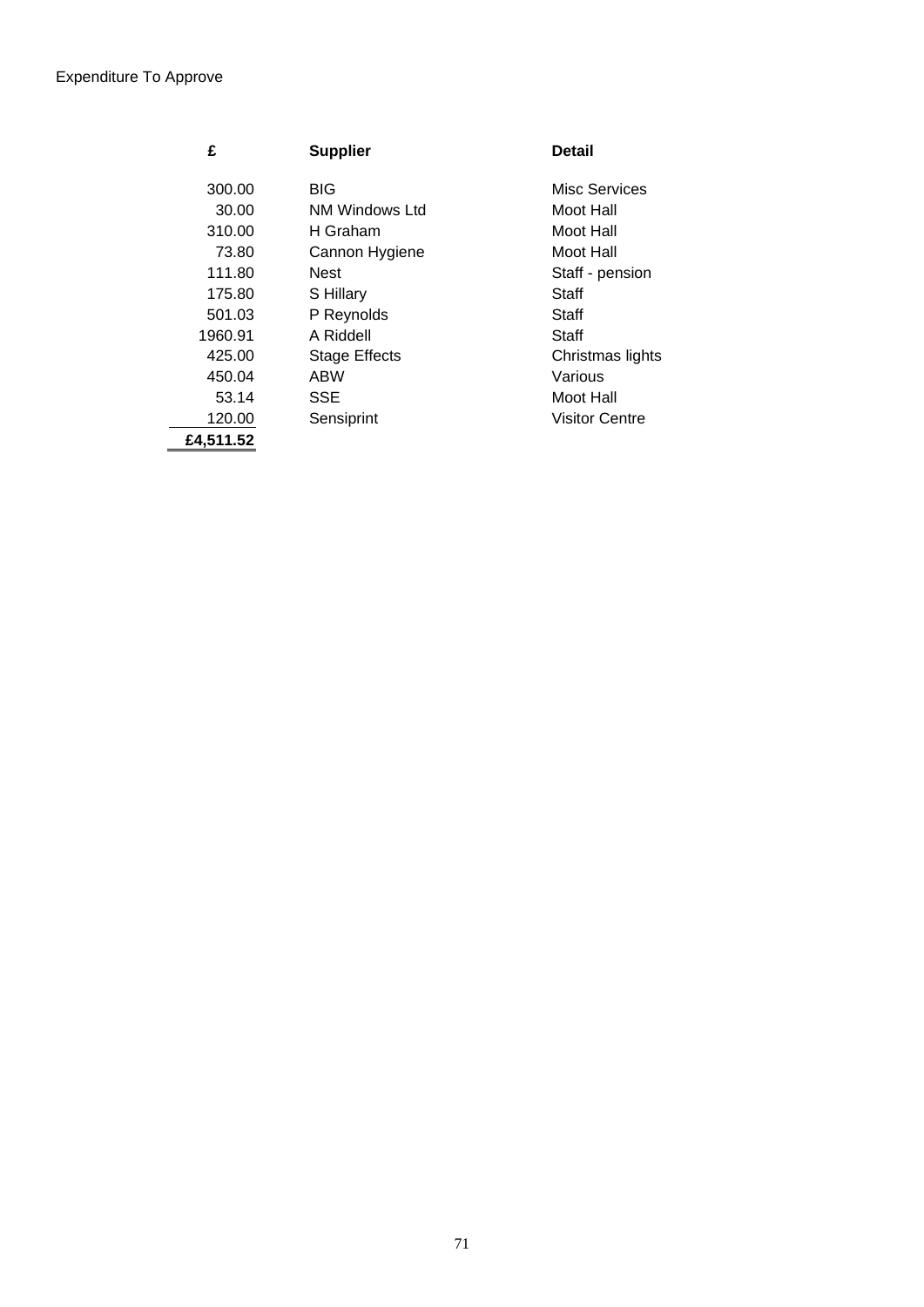**MINUTE** of the Meeting of **BRAMPTON PARISH COUNCIL** held in the **MOOT HALL, MARKET PLACE, BRAMPTON** on **TUESDAY**, **8th JANUARY, 2019** at 7.30 p.m.

## **PRESENT**

| Councillor D. Moorat (Chairman) (in the Chair) Councillor Mrs. J. Errington |                          |
|-----------------------------------------------------------------------------|--------------------------|
| Councillor Mrs. J. Thompson                                                 | Councillor S. Jackson    |
| Councillor Mrs. C. Bell                                                     | Councillor J. J. Harding |
| Councillor B. Teasdale                                                      | Councillor R. Wood       |

### **IN ATTENDANCE –** Clerk

## **232/18 APOLOGIES FOR ABSENCE**

 **RESOLVED** to note that apologies for absence were received and accepted from the following Councillors:-

Mitchell, Hobson, Craik, Pennington and Thompson.

#### **233/18 REQUESTS FOR DISPENSATION**

 **RESOLVED** to note that no requests for dispensation were received.

## **234/18 DECLARATIONS OF INTEREST**

 **RESOLVED** to note that no declarations of interest were made.

### **235/18 PRECEPT 2019/20**

The Clerk had circulated by email, copies of the financial report detailing draft budget costs for the financial year 2019/20 with various precept increases ranging from 0% to 10%. Further hard copies were available at the meeting.

Consideration was given to the reserves held by the Parish Council, reduction of CTRS grant, previous precept increases and the financial impact to parishioners of an increase in the precept.

After further discussion, Councillor Bell proposed that the precept be increased by 6% to £134,299.00, this was seconded by Councillor Jackson.

Councillor Harding proposed that the precept be increased by 7.5% to £136,199.00, however the proposal was not seconded.

 **RESOLVED,** unanimously with one abstention, to inform Carlisle City Council that the precept request for Brampton Parish Council for the financial year 2019/20 would be £134,299.00. The Chairman would prepare a statement for the BIG magazine detailing the increase.

**236/18 PUBLIC BODIES (ADMISSION TO MEETINGS) ACT 1960** - To consider resolving, in terms of the Public Bodies (Admission to Meetings) Act 1960, that, in view of the confidential nature of the business to be transacted, it is advisable in the public interest that the public be temporarily excluded and that they be instructed to withdraw for the following agenda items.

## **237/18 GRASS CUTTING CONTRACT 2019-21**

There was submitted a report by the Clerk on the tenders invited and received for the grass cutting contract 2019-21.

**RESOLVED**, unanimously, to accept the tender submitted by Cut n' Edge Services in the sum of £6,560.00, proposed by Councillor Harding seconded by Councillor Teasdale. There were no other proposals.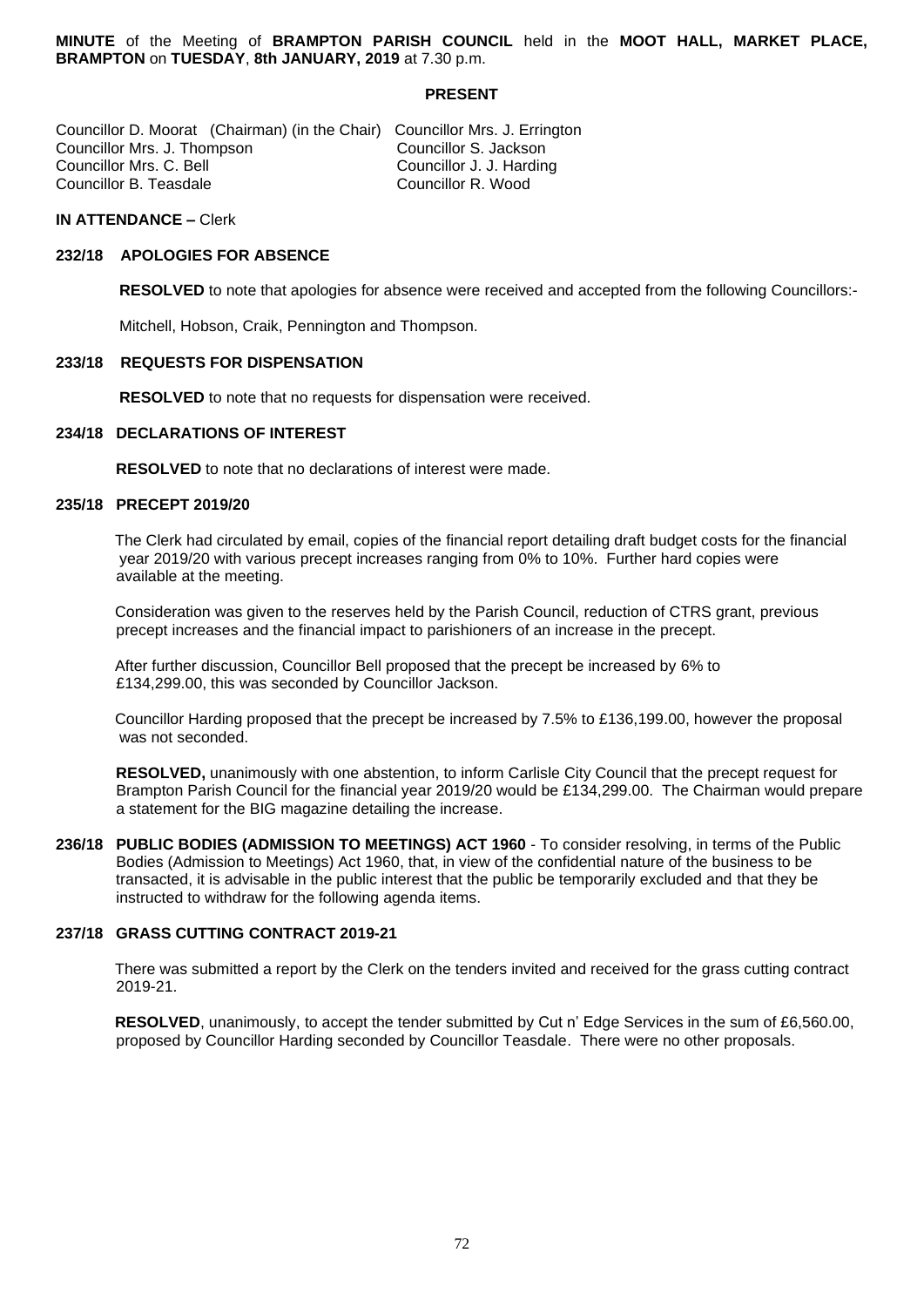# **238/18 FOOOTPATH, STRIMMING AND SMALL GRASS CUTTING CONTRACT 2019**

There was submitted a report by the Clerk on the tenders invited and received for the footpath, strimming and small grass cutting contract 2019.

 Councillor Jackson, seconded by Councillor Errington proposed to accept the tender submitted by Cut n' Edge in the sum of £4,275.00.

 Councillor Wood proposed to accept the tender submitted by G. Mitchell in the sum of £5,536.00, however the proposal was not seconded.

**RESOLVED** unanimously with one abstention to accept the tender submitted by Cut n' Edge in the sum of £4,275.00.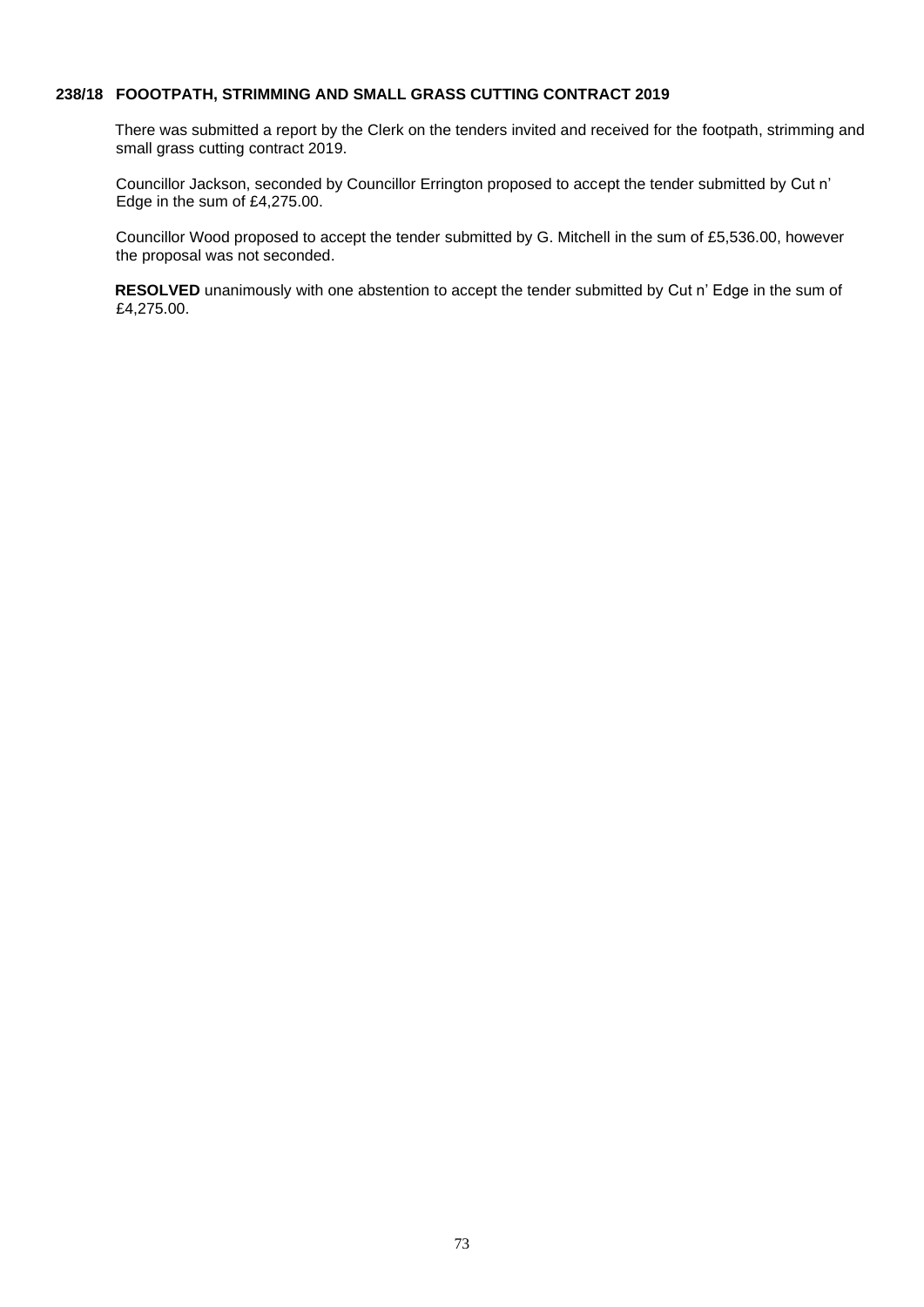**MINUTE** of the Meeting of **BRAMPTON PARISH COUNCIL** held in the **MOOT HALL, MARKET PLACE, BRAMPTON** on **TUESDAY**, **29th JANUARY, 2019** at 7.30 p.m.

## **PRESENT**

Councillor D. Moorat (Chairman) (in the Chair) Councillor J. J. Harding Councillor Mrs. J. Errington<br>Councillor M. Craik Councillor Mrs. J. Thompson Councillor R. Wood Councillor B. Teasdale<br>Councillor O. Ramshay Councillor Mrs. A. Hobson

Councillor Mrs. C. Bell<br>Councillor R. Wood Councillor I. Pennington

## **IN ATTENDANCE –** Clerk

**ALSO ATTENDING** – Councillor Fisher, Cumbria County Council 1 member of the public

#### **239/18 APOLOGIES FOR ABSENCE**

 **RESOLVED** to note that apologies for absence were received and agreed from the following members:-

 Councillor Jackson Councillor Mitchelson, Carlisle City Council

## **240/18 REQUESTS FOR DISPENSATION**

 **RESOLVED** to note that no requests for dispensation were received.

#### **241/18 DECLARATIONS OF INTEREST**

 **RESOLVED** to note that declarations of interest were received from the following members:-

 Councillor Bell – item 246/18.5 Councillor Thompson – item 246/18.4

#### **242/18 MINUTES**

**242/18.1** Minutes of the Meetings held on 11th December 2018 and 8<sup>th</sup> January 2019 were submitted.

 **RESOLVED** to authorise the Chairman to sign the minutes of the meetings held on 11th December 2018 and 8<sup>th</sup> January 2019, confirmed as a true and accurate record.

## **243/18 LOCAL GOVERNMENT ACT 1972 – RESIGNATION**

 It was reported that Mr. C. Lewis had resigned from membership of the Parish Council. The statutory advertisement had been published and as there was no call for a by-election, the vacancy would be advertised for co-option.

Councillor Moorat expressed thanks to Mr. Lewis for his contribution to the Parish Council.

**RESOLVED** to note the resignation.

#### **244/18 PUBLIC PARTICIPATION**

**RESOLVED** to note there were no issues raised by members of the public.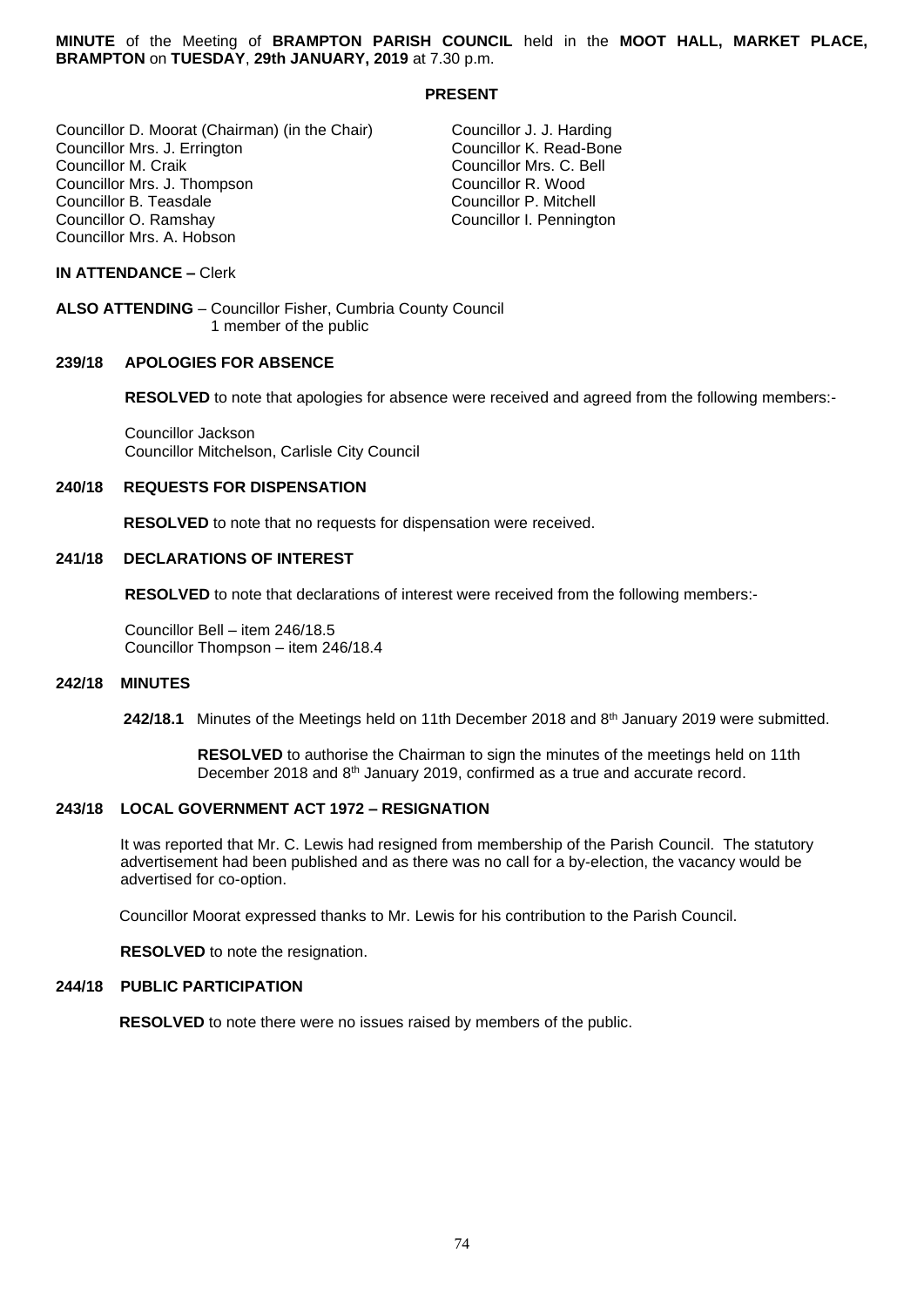## **245/18 POLICE MATTERS -**

## **245/18.1 YOUTH PROVISION**

An email from PS Adams had been sent to Councillor Moorat detailing the CAP initiative in Longtown and encouraging a similar approach in Brampton and that the Parish Council should help fund the initiative and that PCSO Dawson would attend the meeting to discuss the matter further.

 PCSO Dawson was not in attendance, Arthuret PC had been contacted and confirmed that £700.00 from its wind farm community pot had been allocated to the initiative in Longtown. Further information on the CAP initiative, discussions with youths in Longtown, coffee mornings etc were also highlighted.

 Concerns were raised by members that previous youth projects in Brampton at the Community Centre had only lasted a short time and had not been sustainable. Councillor Moorat reiterated that it was a very small minority of youths in Brampton that were causing a problem and that the majority were well behaved and should have some type of facility.

 Work was ongoing from Councillors Wood, Ramshay, Fisher and a member of the public to find suitable premises for a youth project, several approaches to the Community Centre had been met with a negative response and other premises had been unsuitable. Councillor Fisher raised concerns at the running of the Community Centre and its financial affairs.

 The possibility of a Neighbourhood Forum meeting was discussed, members mentioned that at the last public meeting held at the Community Centre to address ASB, some members of the public who were victims of ASB in Brampton were in tears.

#### **RESOLVED** to:-

- **245/18.1.1** note the information received;
- **245/18.1.2** Councillors Wood, Ramshay and Fisher would continue looking for suitable premises for a youth project; and
- **245/18.1.3** Councillor Moorat would respond to PS Adams email and the Clerk would write to the Police and Crime Commissioner about the issues raised.

#### **246/18 TOWN AND COUNTRY PLANNING APPLICATIONS**

Applications for planning consent were considered.

**RESOLVED** to advise the appropriate Planning Authority of the Council's comments as follows:-

 **246/18.1 TREE BANK, TREE ROAD, BRAMPTON (18/1095)** – Erection of garage to side elevation and insertion of new bathroom window to front elevation.

No observations

 **246/18.2 BINNEY BANK, MILTON, BRAMPTON (18/1117)** – Erection of two storey side extension to provide living room, kitchen/diner and utility on ground floor with 2 bedrooms and bathroom above with balcony; erection of detached garage.

No observations

 **246/18.3 PLOT 3, WARREN BANK, STATION ROAD, BRAMPTON (18/1134)** – Revised house type relating to previously approved permission 15/0114 without compliance with condition 2 imposed on planning permission 17/0889 for amendments to add 1 window and replace sunroom glazing for high level window on north elevation and change part elevation from stone to render on south elevation.

No observations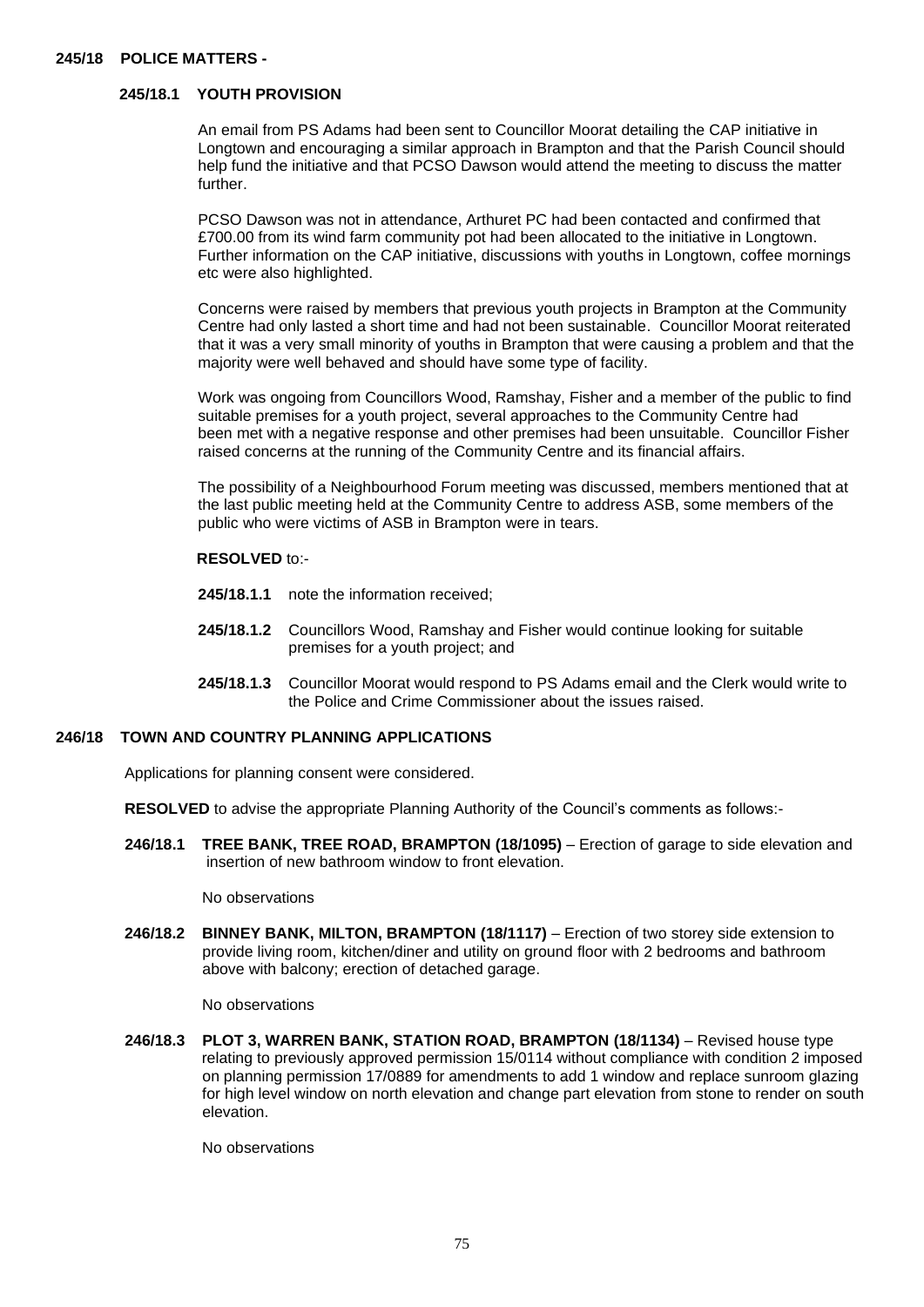**246/18.4 BEECH HOLLOW, CAPON TREE ROAD, BRAMPTON (18/0047/TPO)** – Crown reduction of 1 beech tree subject to TPO 202.

No observations

- **246/18.5 LAND TO REAR OF BRAEFOOT, LANERCOST ROAD, BRAMPTON (18/0990)** Demolition of agricultural outbuildings; erection of 1 dwelling with access from Lanercost Road together with additional landscaping.
	- NB: Councillor Errington abstained from voting on this item and Councillor Bell had declared a pecuniary interest.

OBJECT –

- 1 The application would have an adverse visual impact on the character of the local area contrary to Policy HE7 - Conservation areas of the Carlisle District Local Plan 2015-2030
- 2 The application would not maintain or enhance the local area and would have a detrimental effect on nearby properties - contrary to Policy HO 12 - Other uses in Primary Residential Areas of the Carlisle District Local Plan 2015-2030

 Members also raised concerns highlighted in the Highway's response to the application regarding surface water drainage as the area is prone to flooding.

 **246/18.6 LAND TO REAR OF WELL LONNING CLOSE AND ST. MARTIN'S DRIVE, BRAMPTON (18/0046/TPO)** – Works to 6 lime trees to crown lift the lower whorl of branches to 6 metres and remove dead wood from the crowns – subject to TPO 225.

No observations

**246/18.7 THE YEWS, TREE ROAD, BRAMPTON (19/0001/S211)** – Crown reduction and felling of trees.

No observations

 **246/18.8 BEECH HOUSE, STATION ROAD, BRAMPTON (19/0003/S211)** – Crown reduction of 3 metres to apple tree, remove lower limbs from 2 birch and conifer trees.

No observations

 **246/18.9 33 MAIN STREET, BRAMPTON (18/1110)** – Change of use from 3 bedrooms on ground floor to 1 holiday let.

No observations

 **246/18.10 SCHOOL HOUSE, MOAT STREET, BRAMPTON (19/0042)** – Erection of single storey side extension to provide dining room/sunroom; installation of double doors to roadside boundary wall to facilitate new vehicular access; rendering of dwelling and roadside boundary wall.

No observations

 **246/18.11 ROWAN TREE COTTAGE, STATION ROAD, BRAMPTON (19/0009/S211)** – removal of 1 willow tree, 1 laburnum tree and row of conifers in Brampton Conservation area.

No observations

### **247/18 NOTIFICATION OF DECISIONS**

A report on the decisions of the appropriate planning authority on applications on which the Committee or Parish Council had previously been consulted was submitted.

 **RESOLVED** to note the report.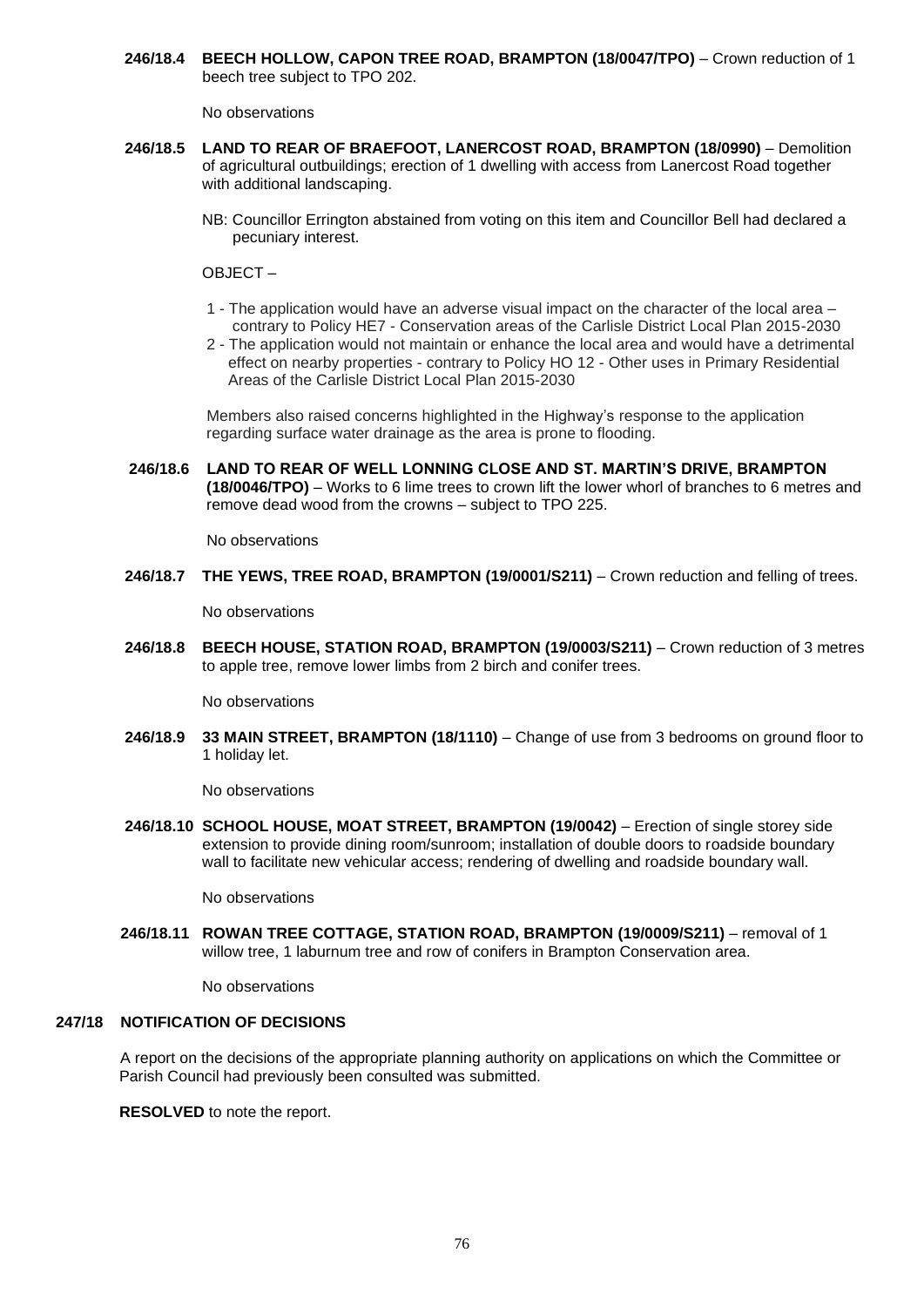## **248/18.1 BANK RECONCILIATION AND BUDGET MONITORING REPORT TO 31ST DECEMBER 2018**

 There was submitted a report by the Clerk on the reconciliation of the Council's financial records with its bank and Building Society accounts statements and a budget monitoring report.

**RESOLVED** to receive and note the bank reconciliation and balances to 31<sup>st</sup> December 2018 of £198,718.18 and note the budget monitoring report.

### **248/18.2 IMPREST**

 There was submitted a report by the Clerk advising of the income received and the expenditure incurred since the last meeting through the imprest system.

 **RESOLVED** to receive and note the imprest balance to 25th January 2019 of £123.83.

#### **248/18.3 FINANCIAL TRANSACTIONS**

 There was submitted a report by the Clerk detailing the expenditure incurred and the income received since the last report to this Committee.

 **248/18.3.1 RESOLVED** to approve the expenditure of £11,914.53 detailed in the Appendix hereto.

 **248/18.3.2 RESOLVED** to note the income of £2,293.49 detailed in the Appendix hereto.

## **248/18.4 EXPENDITURE TO APPROVE**

There was submitted a report by the Clerk detailing expenditure to approve.

 **RESOLVED** to authorise payment of the accounts listed in the Appendix hereto amounting to £23,719.06.

#### **249/18 REPRESENTATIVES' REPORTS**

#### **249/18.1 VISITOR CENTRE**

 Councillor Moorat reported that the volunteers had helped arrange a memorial flight over the area for two Japanese visitors who had undertaken training at Carlisle Airport 50 years ago.

 **RESOLVED** to note the report.

### **249/18.2 WALKERS ARE WELCOME**

 **RESOLVED** to note that Councillor Ramshay would be the new representative for the group.

## **250/18 PIRELLI RALLY**

Councillor Bell circulated the minutes from the last meeting of the Pirelli Rally Co-ordinating Group and highlighted the synopsis of the meeting and the agreed actions.

#### **RESOLVED** after further discussion that:-

- **250/18.1** a press release and circulation of the event would be organised by the parish council and not an outside body; and
- **250/18.2** that any profits from the raffle would be put towards another community-based project.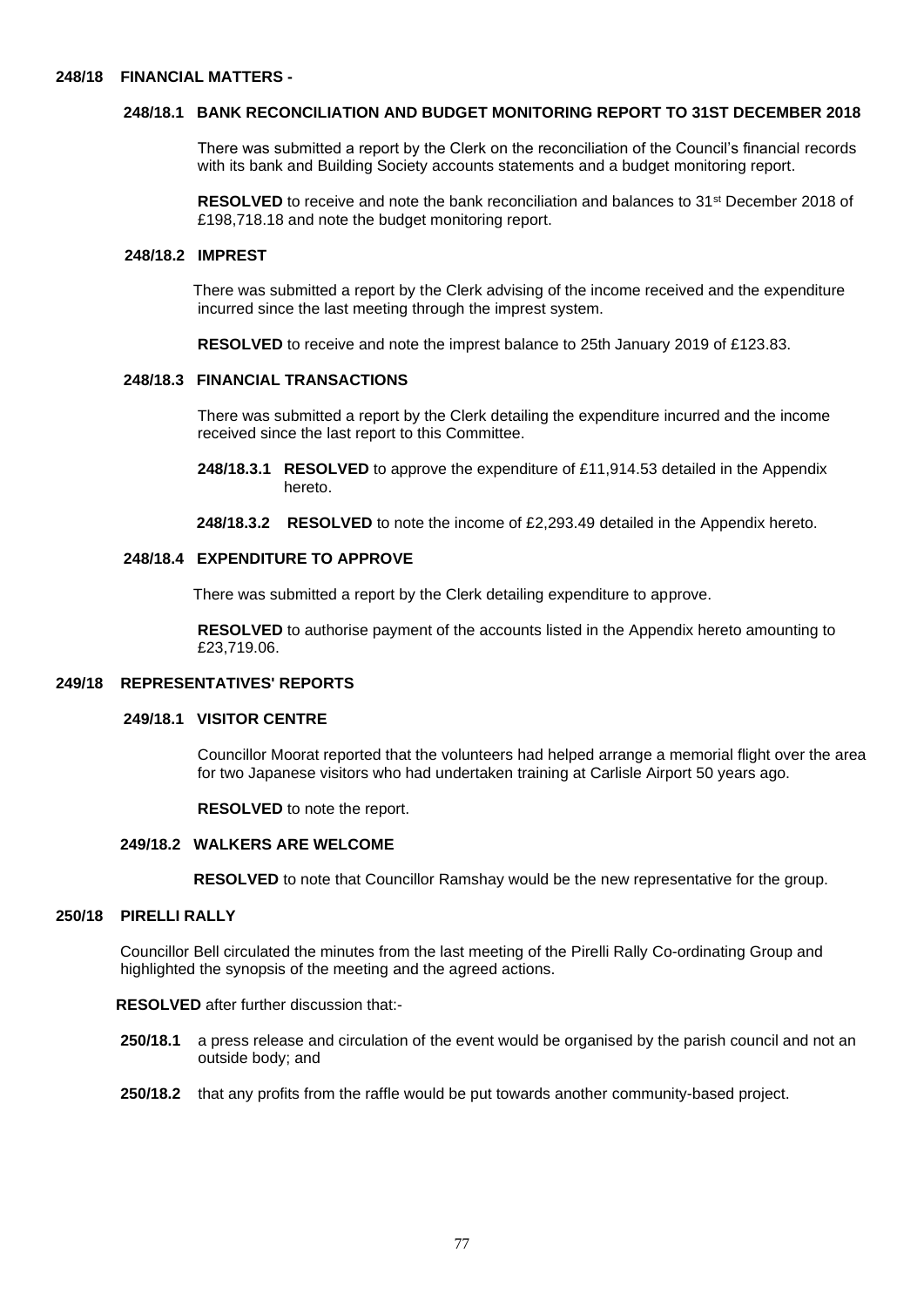## **251/18 COMMUNITY GARDEN**

Councillor Moorat submitted a written report regarding security at the Community Garden following recent vandalism to the poly tunnel**.**

 **RESOLVED** that the Clerk would ask the caretaker to look at the boundary fence and ascertain what repairs were required and that the use of CCTV would be recommended to the community garden group.

## **252/18 THE MOAT**

#### **252/18.1 THE MOAT**

Complaints had been received regarding the cutting back of the undergrowth at the Moat which was felt to be too severe and that some natural debris and younger trees would have been beneficial to woodland insects and animals and for the wood's regeneration. As all the ground cover was being removed no grey squirrel control could be undertaken as the traps would be very visible.

 Councillor Pennington who organises the clearance work at the Moat did not agree with the complaints received and said that other members of the public were happy with the work and went on to detail that burning was permitted at the Moat as long as there was no plastic within the material being burned.

**RESOLVED** to note the complaint and response.

## **252/18.2 ASHES AT THE MOAT**

Councillor Wood requested permission for the scattering of ashes at the Moat and explained that current guidelines would be followed.

 **RESOLVED** to give permission.

## **253/18 BUS SHELTER DAMAGE**

Councillor Moorat submitted a draft letter to be sent to William Howard School asking whether pupils would be involved in some sort of fundraising activity in order to contribute towards the cost of damage to the bus shelters at the Sands caused by pupils from the school and to demonstrate that by far the majority of parents and pupils are respectful and wish to promote a positive image of our community.

 **RESOLVED** that the Clerk would forward the letter to the Headteacher at William Howard School.

#### **254/18 PLAY AREAS**

The Clerk reported on the recent annual inspections undertaken on the play areas in Brampton. Most repairs were minor and could be dealt with by the grounds maintenance team, larger specialised repairs would be arranged through Playdale however the large slide at Murray Park might be beyond viable repair.

 **RESOLVED** to note the report and that the Clerk would organise the required repairs and get costings for repairs to the slide.

## **255/18 TRAFFIC CONES**

The Clerk reported that additional traffic cones were required for the weekly/monthly markets and other events as several had gone missing.

**RESOLVED** that the Clerk would purchase an additional 20 'no waiting' cones at a cost of £65.80.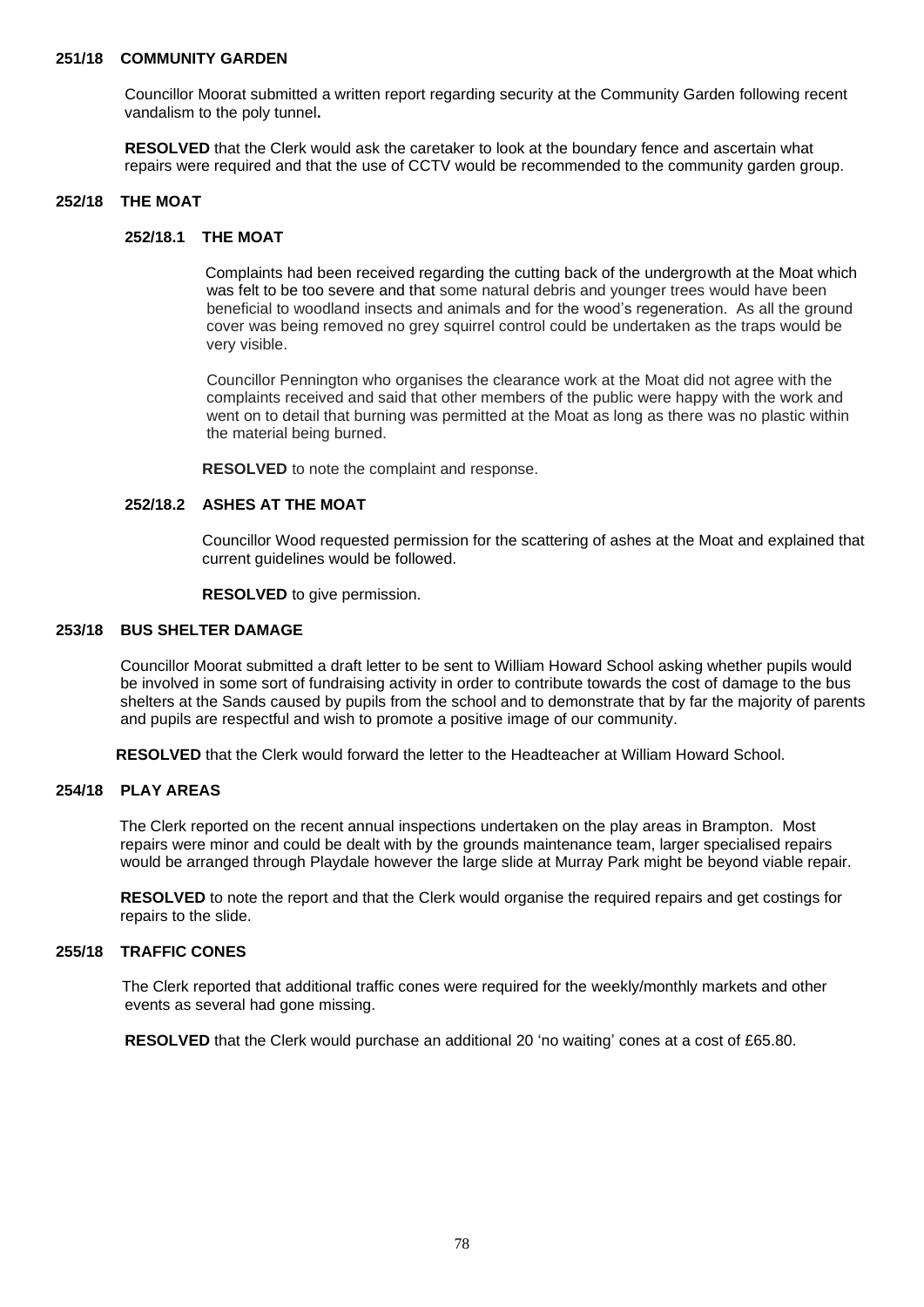# **256/18 CALC**

The following correspondence from CALC was received and noted:-

- **256/18.1 SECTION 137 RATES 2019/20 –** Email from CALC.
- **256/18.2 NORTH WEST COASTAL ACCESS UPDATE –** Email from CALC.
- **256/18.3 TRAINING** Email from CALC.

RESOLVED to note that module 2 training for councillors would take place on February 19<sup>th</sup> at 7.00pm in the Moot Hall.

## **257/18 CORRESPONDENCE RECEIVED**

**NOTED** that the following correspondence had been received:-

- **257/18.1 HADRIAN'S CYCLEWAY INTERPRETATION PANEL –** Email from Sustrans Development Manager (NE and Cumbria).
- **257/18.2 RECYCLING CAMPAIGN –** Email from Carlisle City Council.
- **257/18.3 TEXTILE RECYCLING BANK –** Email from Scope.

**RESOLVED** that Showfield car park could be used for a textile recycling bank.

 **257/18.4 SPEED CAMERAS AT GREENHILL** – Email from resident.

**RESOLVED** to inform Highways and the local police team.

 **257/18.5 GELT WOODS ORIENTEERING** – Email from Borderliners Orienteering Group.

**RESOLVED** to give permission for the use of Gelt Woods on February 9<sup>th</sup> 2019.

#### **257/18.6 TEMPORARY FOOTPATH CLOSURE TALKIN TARN** – Email from Countryside Access Team.

## **258/18 LITERATURE AVAILABLE FROM THE CLERK**

**NOTED** that the following literature is available from the clerk for any interested Councillors:-

**258/18.1 NOTICE OF EXECUTIVE KEY DECISIONS–** 11th January 2019.

## **259/18 AGENDA ITEMS FOR NEXT MEETING**

**RESOLVED** to note that agenda items should be submitted to the Clerk by 19th February 2019.

**260/18 DATE OF NEXT MEETING** – Tuesday 26th February 2019, 7.30pm, Moot Hall.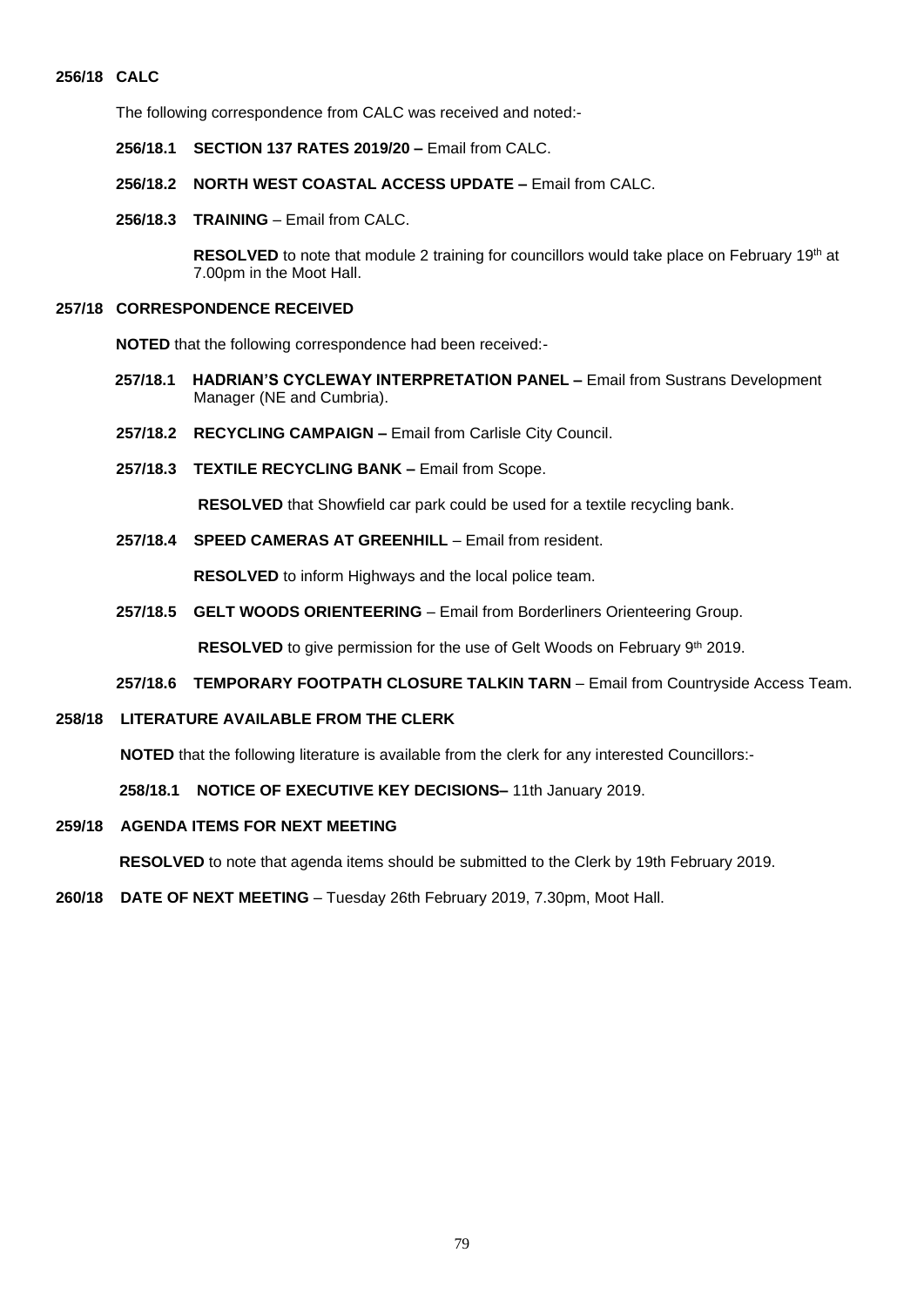# Financial Transactions

# Expenditure

| £       | <b>Supplier</b>         | <b>Cost Centre</b>           |
|---------|-------------------------|------------------------------|
| 177.00  | <b>City Council</b>     | Rates                        |
| 50.00   | J. Morris               | Storage rent                 |
| 20.00   | Bounce it around        | website                      |
| 20.99   | Vodafone                | Office                       |
| 1.84    | <b>Barclays Bank</b>    | Charges                      |
| 23.00   | Plusnet                 | <b>Visitor Centre</b>        |
| 57.91   | Daisy Comms             | Office                       |
| 87.85   | <b>United Utilities</b> | Moot Hall                    |
| 22.80   | <b>BT</b> Group         | Office                       |
| 971.42  | P Bell Services         | Grass cutting                |
| 2015.00 | Cut n' Edge             | Grnds Mnce/burials           |
| 4175.00 | Cut n' Edge             | Small grass cutting contract |
| 300.00  | <b>BIG</b>              | Misc services                |
| 425.00  | Audiovisual Impact      | Xmas lights                  |
| 120.00  | Sensiprint              | Special projects             |
| 1960.91 | A Riddell               | Staff                        |
| 111.80  | <b>NEST</b>             | Staff - pension              |
| 457.03  | P Reynolds              | Staff                        |
| 310.00  | H Graham                | Moot Hall                    |
| 30.00   | <b>NM Windows</b>       | Moot Hall                    |
| 450.04  | <b>ABW</b>              | Various                      |
| 53.14   | SSE                     | Moot Hall                    |
| 73.80   | Cannon Hygiene          | Moot Hall                    |
|         |                         |                              |

**£11,914.53**

Income

| £         | Detail               | <b>Cost Centre</b>       |
|-----------|----------------------|--------------------------|
| 95.00     | Rent                 | Market                   |
| 68.99     | Sales                | <b>Visitor Centre</b>    |
| 150.00    | Mr Lazonby           | Cemetery                 |
| 60.00     | <b>Town Club</b>     | Moot hall                |
| 70.00     | Arthuret PC          | Training                 |
| 80.50     | <b>Barclays Bank</b> | Interest received        |
| 1769.00   | <b>City Council</b>  | Special Proj/Xmas lights |
| £2,293.49 |                      |                          |